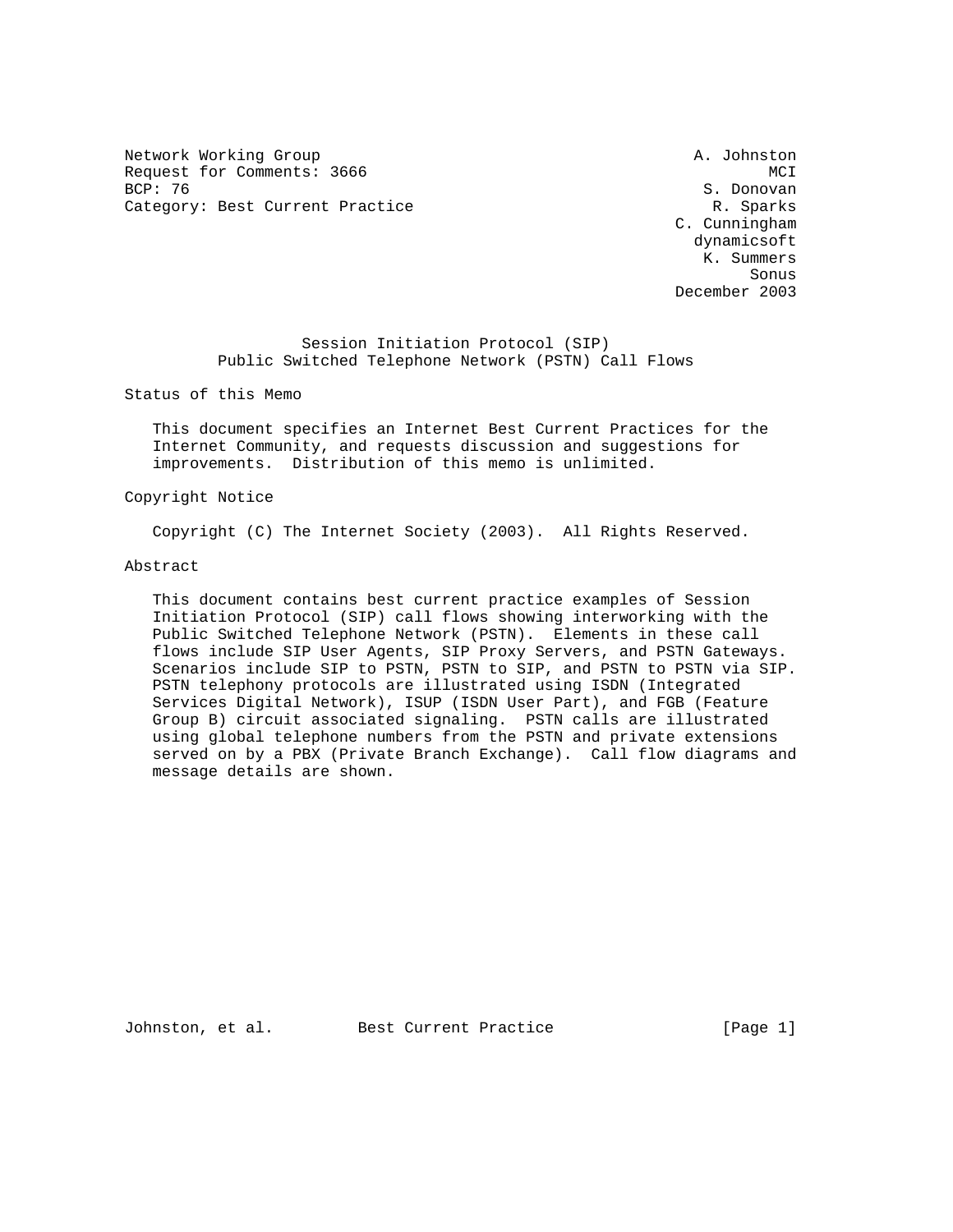# Table of Contents

| $1$ . |                                                                 | 2               |
|-------|-----------------------------------------------------------------|-----------------|
|       | 1.1.                                                            | $\overline{3}$  |
|       | Legend for Message Flows<br>1.2.                                | $\overline{4}$  |
|       | SIP Protocol Assumptions<br>1.3.                                | 5               |
| $2$ . |                                                                 | 6               |
|       | Successful SIP to ISUP PSTN call<br>2.1.                        | $7\phantom{.0}$ |
|       | 2.2.<br>Successful SIP to ISDN PBX $call$                       | 15              |
|       | 2.3.<br>Successful SIP to ISUP PSTN call with overflow          | 23              |
|       | Session established using ENUM Query<br>2.4.                    | 32              |
|       | Unsuccessful SIP to PSTN call: Treatment from PSTN<br>2.5.      | 38              |
|       | Unsuccessful SIP to PSTN: REL w/Cause from PSTN<br>2.6.         | 45              |
|       | Unsuccessful SIP to PSTN: ANM Timeout<br>2.7.                   | 49              |
| 3.    |                                                                 | 54              |
|       | Successful PSTN to SIP call<br>3.1.                             | 55              |
|       | Successful PSTN to SIP call, Fast Answer<br>3.2.                | 62              |
|       | Successful PBX to SIP call<br>3.3.                              | 68              |
|       | Unsuccessful PSTN to SIP REL, SIP error mapped to REL<br>3.4.   | 74              |
|       | 3.5.<br>Unsuccessful PSTN to SIP REL, SIP busy mapped to REL    | 76              |
|       | Unsuccessful PSTN->SIP, SIP error interworking to tones<br>3.6. | 80              |
|       | Unsuccessful PSTN->SIP, ACM timeout<br>3.7.                     | 84              |
|       | Unsuccessful PSTN->SIP, ACM timeout, stateless Proxy<br>3.8.    | 88              |
|       | Unsuccessful PSTN->SIP, Caller Abandonment<br>3.9.              | 91              |
| 4.    | PSTN to PSTN Dialing via SIP Network                            | 96              |
|       | Successful ISUP PSTN to ISUP PSTN call<br>4.1.                  | 97              |
|       | Successful FGB PBX to ISDN PBX call with overflow 105<br>4.2.   |                 |
| $5.$  |                                                                 |                 |
| б.    |                                                                 |                 |
|       | 6.1.                                                            |                 |
|       | 6.2.                                                            |                 |
| 7.    |                                                                 |                 |
| 8.    | Intellectual Property Statement 116                             |                 |
| 9.    |                                                                 |                 |
|       |                                                                 |                 |

## 1. Overview

 The call flows shown in this document were developed in the design of a SIP IP communications network. They represent an example of a minimum set of functionality.

 It is the hope of the authors that this document will be useful for SIP implementers, designers, and protocol researchers alike and will help further the goal of a standard implementation of RFC 3261 [2]. These flows represent carefully checked and working group reviewed scenarios of the most common SIP/PSTN interworking examples as a companion to the specifications.

Johnston, et al. Best Current Practice [Page 2]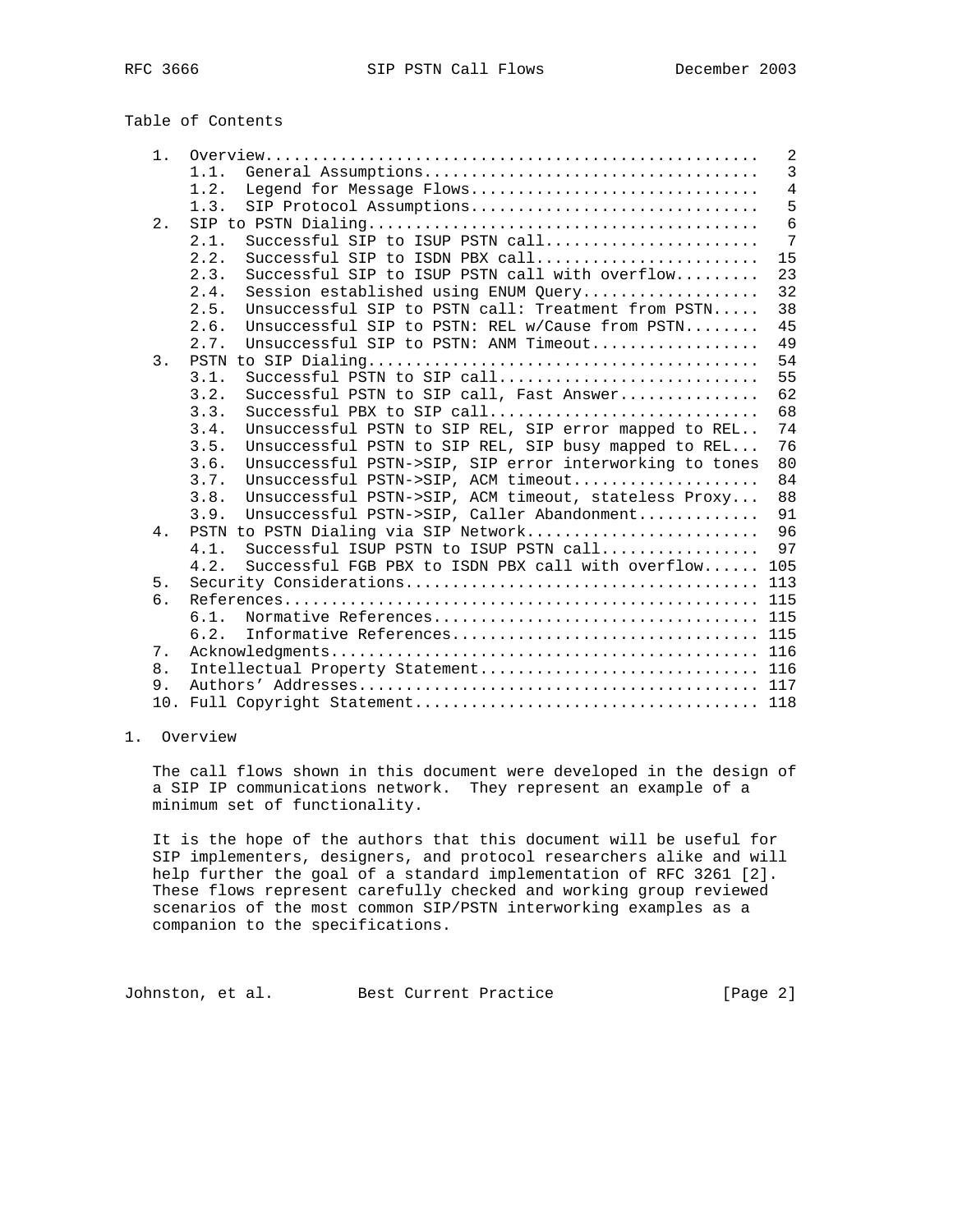These call flows are based on the current version 2.0 of SIP in RFC 3261 [2] with SDP usage described in RFC 3264 [3]. Other RFCs also comprise the SIP standard but are not used in this set of basic call flows. The SIP/ISUP mapping is based on RFC 3398 [4].

 Various PSTN signaling protocols are illustrated in this document: ISDN (Integrated Services Digital Network), ISUP (ISDN User Part) and FGB (Feature Group B) circuit associated signaling. This document shows mainly ANSI ISUP due to its practical origins. However, as used in this document, the usage is virtually identical to the ITU-T International ISUP used as the reference in [4].

 Basic SIP call flow examples are contained in a companion document, RFC 3665 [10].

 The key words "MUST", "MUST NOT", "REQUIRED", "SHALL", "SHALL NOT", "SHOULD", "SHOULD NOT", "RECOMMENDED", "MAY", and "OPTIONAL" in this document are to be interpreted as described in BCP 14, RFC 2119 [1].

#### 1.1. General Assumptions

 A number of architecture, network, and protocol assumptions underlie the call flows in this document. Note that these assumptions are not requirements. They are outlined in this section so that they may be taken into consideration and to aid in the understanding of the call flow examples.

 The authentication of SIP User Agents in these example call flows is performed using HTTP Digest as defined in [3] and [5].

 Some Proxy Servers in these call flows insert Record-Route headers into requests to ensure that they are in the signaling path for future message exchanges.

 These flows show TLS, TCP, and UDP for transport. SCTP could also be used. See the discussion in RFC 3261 [2] for details on the transport issues for SIP.

 The SIP Proxy Server has access to a Location Service and other databases. Information present in the Request-URI and the context (From header) is sufficient to determine to which proxy or gateway the message should be routed. In most cases, a primary and secondary route will be determined in case of a Proxy or Gateway failure downstream.

Johnston, et al. Best Current Practice [Page 3]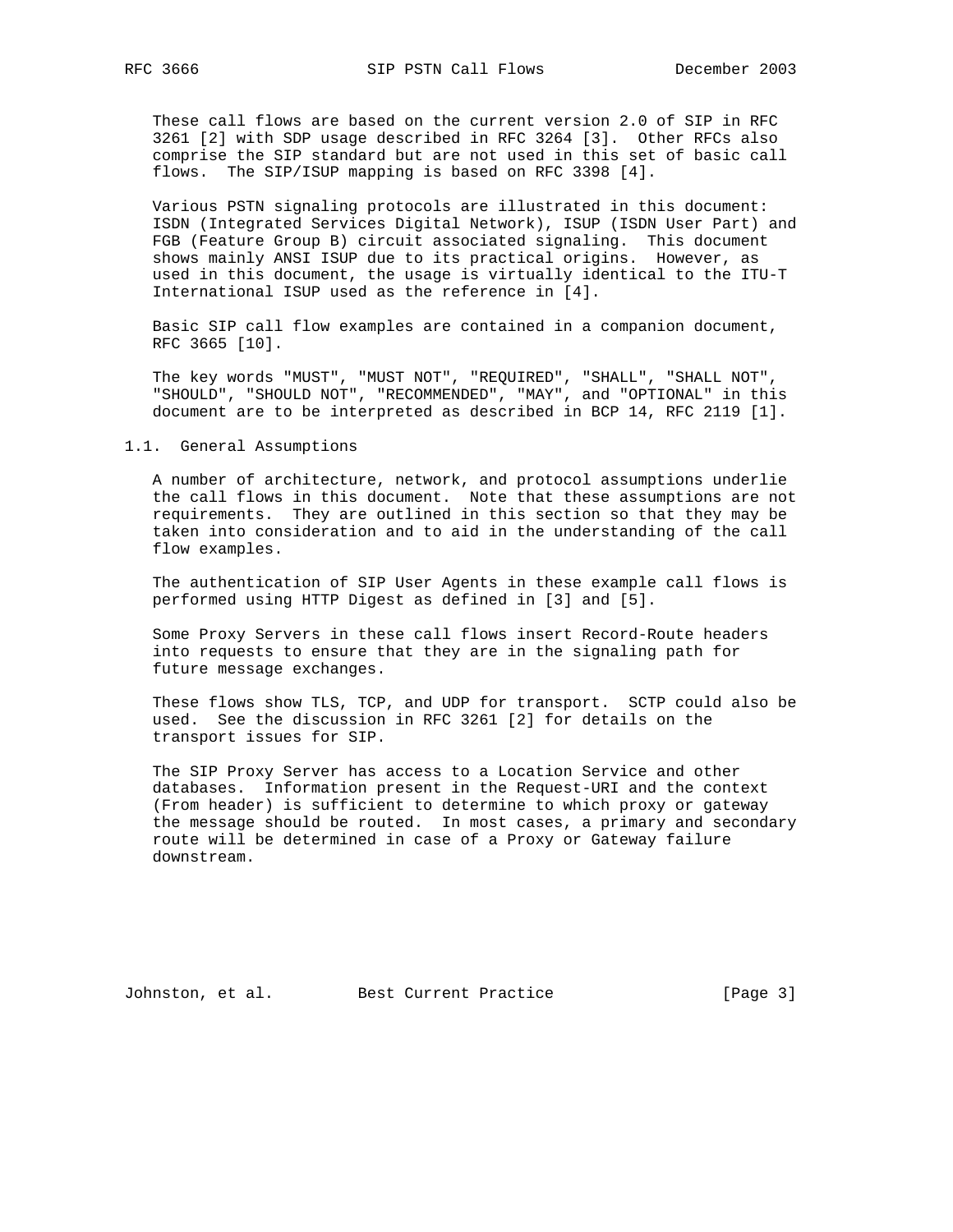Gateways provide tones (ringing, busy, etc) and announcements to the PSTN side based on SIP response messages, or pass along audio in-band tones (ringing, busy tone, etc.) in an early media stream to the SIP side.

 The interactions between the Proxy and Gateway can be summarized as follows:

- The SIP Proxy Server performs digit analysis and lookup and locates the correct gateway.
- The SIP Proxy Server performs gateway location based on primary and secondary routing.

 Telephone numbers are usually represented as SIP URIs. Note that an alternative is the use of the tel URI [6].

 This document shows typical examples of SIP/ISUP interworking. Although in the spirit of the SIP-T framework [7], these examples do not represent a complete implementation of the framework. The examples here represent more of a minimal set of examples for very basic SIP to ISUP interworking, rather than the more complex goal of ISUP transparency. In particular, there are NO examples of encapsulated ISUP in this document. If present, these messages would show S/MIME encryption due to the sensitive nature of this information, as discussed in the SIP-T Framework security considerations section. (Note - RFC 3204 [8] contains an example of an INVITE with encapsulated ISUP.) See the Security Considerations section for a more detailed discussion on the security of these call flows.

 In ISUP, the Calling Party Number is abbreviated as CgPN and the Called Party Number is abbreviated as CdPN. Other abbreviations include Numbering Plan Indicator (NPI) and Nature of Address (NOA).

1.2. Legend for Message Flows

 Dashed lines (---) represent signaling messages that are mandatory to the call scenario. These messages can be SIP or PSTN signaling. The arrow indicates the direction of message flow.

 Double dashed lines (===) represent media paths between network elements.

 Messages with parentheses around their name represent optional messages.

Johnston, et al. Best Current Practice [Page 4]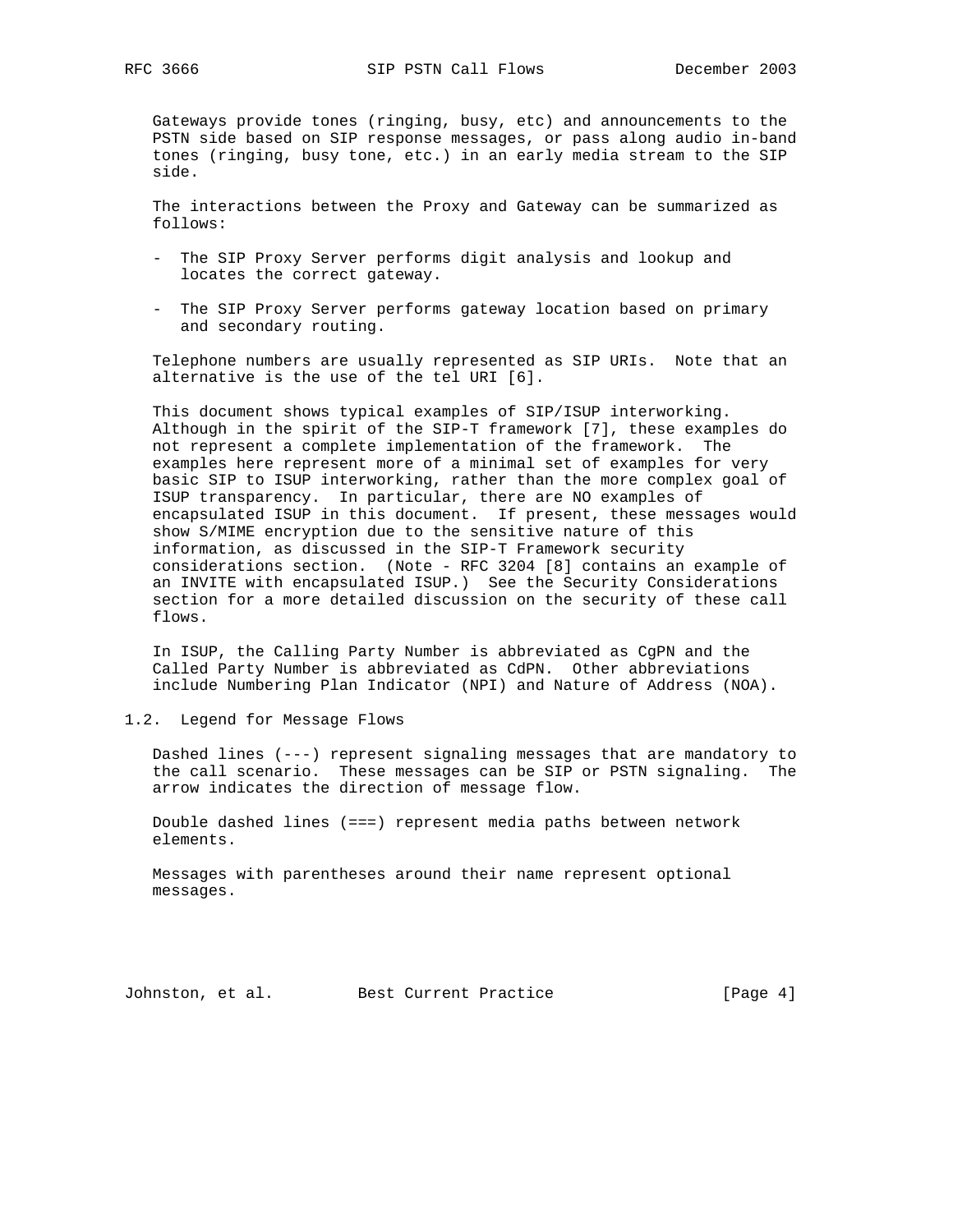Messages are identified in the Figures as F1, F2, etc. This references the message details in the list that follows the Figure. Comments in the message details are shown in the following form:

/\* Comments. \*/

### 1.3. SIP Protocol Assumptions

 This document does not prescribe the flows precisely as they are shown, but rather the flows illustrate the principles for best practice. They are best practices usages (orderings, syntax, selection of features for the purpose, handling of error) of SIP methods, headers and parameters. IMPORTANT: The exact flows here must not be copied as is by an implementer due to specific incorrect characteristics that were introduced into the document for convenience and are listed below. To sum up, the SIP/PSTN call flows represent well-reviewed examples of SIP usage, which are best common practice according to IETF consensus.

 For simplicity in reading and editing the document, there are a number of differences between some of the examples and actual SIP messages. For example, the SIP Digest responses are not actual MD5 encodings. Call-IDs are often repeated, and CSeq counts often begin at 1. Header fields are usually shown in the same order. Usually only the minimum required header field set is shown, others that would normally be present, such as Accept, Supported, Allow, etc. are not shown.

Actors:

| Element              | Display Name | URI                     | IP Address  |
|----------------------|--------------|-------------------------|-------------|
|                      |              |                         |             |
| User Agent           | Alice        | sip:alice@a.example.com | 192.0.2.101 |
| User Agent           | <b>Bob</b>   | sip:bob@b.example.com   | 192.0.2.200 |
| Proxy Server         |              | sip:ss1.a.example.com   | 192.0.2.111 |
| User Agent (Gateway) |              | sip:qwl.a.example.com   | 192.0.2.201 |
| User Agent (Gateway) |              | sip:qw2.a.example.com   | 192.0.2.202 |
| User Agent (Gateway) |              | sip:qw3.a.example.com   | 192.0.2.203 |
| User Agent (Gateway) |              | sip:nqw1.a.example.com  | 192.0.2.103 |
| User Agent (Gateway) |              | sip:nqw2.a.example.com  | 192.0.2.102 |

 Note that NGW 1 and NGW 2 also have device URIs (Contacts) of sip:ngw1@a.example.com and sip:ngw2@a.example.com which resolve to the Proxy Server sip:ss1.wcom.com using DNS SRV records.

Johnston, et al. Best Current Practice [Page 5]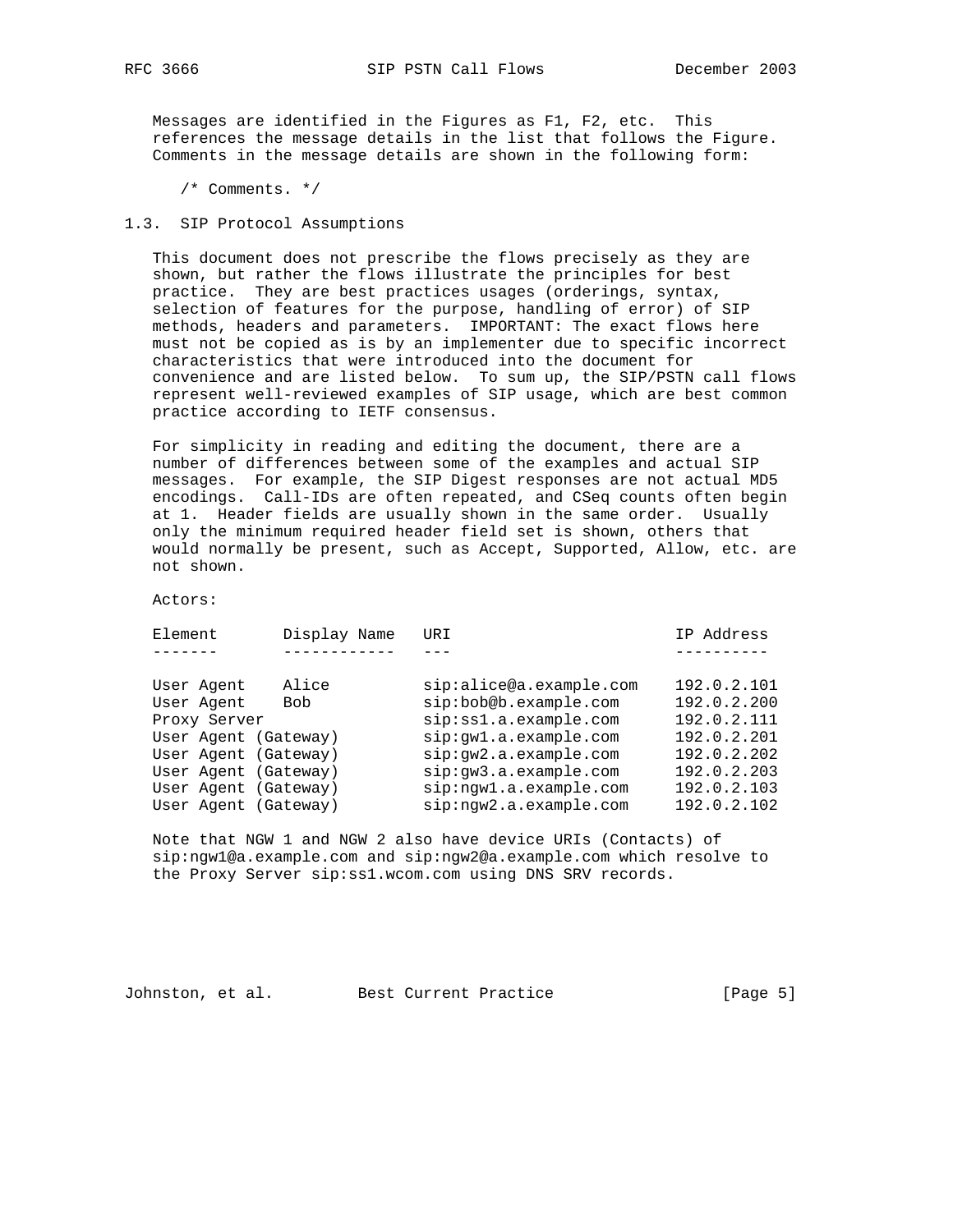## 2. SIP to PSTN Dialing

 In the following scenarios, Alice (sip:alice@a.example.com) is a SIP phone or other SIP-enabled device. Bob is reachable via the PSTN at global telephone number +19725552222. Alice places a call to Bob through a Proxy Server, Proxy 1, and a Network Gateway. In other scenarios, Alice places calls to Carol, who is served via a PBX (Private Branch Exchange) and is identified by a private extension 444-3333, or global number +1-918-555-3333. Note that Alice uses his/her global telephone number +1-314-555-1111 in the From header in the INVITE messages. This then gives the Gateway the option of using this header to populate the calling party identification field in subsequent signaling. Left open is the issue of how the Gateway can determine the accuracy of the telephone number which is necessary before passing it as a valid calling party number in the PSTN.

 In these scenarios, Alice is a SIP phone or other SIP-enabled device. Alice places a call to Bob in the PSTN or Carol on a PBX through a Proxy Server and a Gateway.

 In the failure scenarios, the call does not complete. In some cases however, a media stream is still setup. This is due to the fact that some failures in dialing to the PSTN result in in-band tones (busy, reorder tones or announcements - "The number you have dialed has changed. The new number is..."). The 183 Session Progress response containing SDP media information is used to setup this early media path so that the caller Alice knows the final disposition of the call.

 The media stream is either terminated by the caller after the tone or announcement has been heard and understood, or by the Gateway after a timer expires.

 In other failure scenarios, a SS7 Release with Cause Code is mapped to a SIP response. In these scenarios, the early media path is not used, but the actual failure code is conveyed to the caller by the SIP User Agent Client.

Johnston, et al. Best Current Practice [Page 6]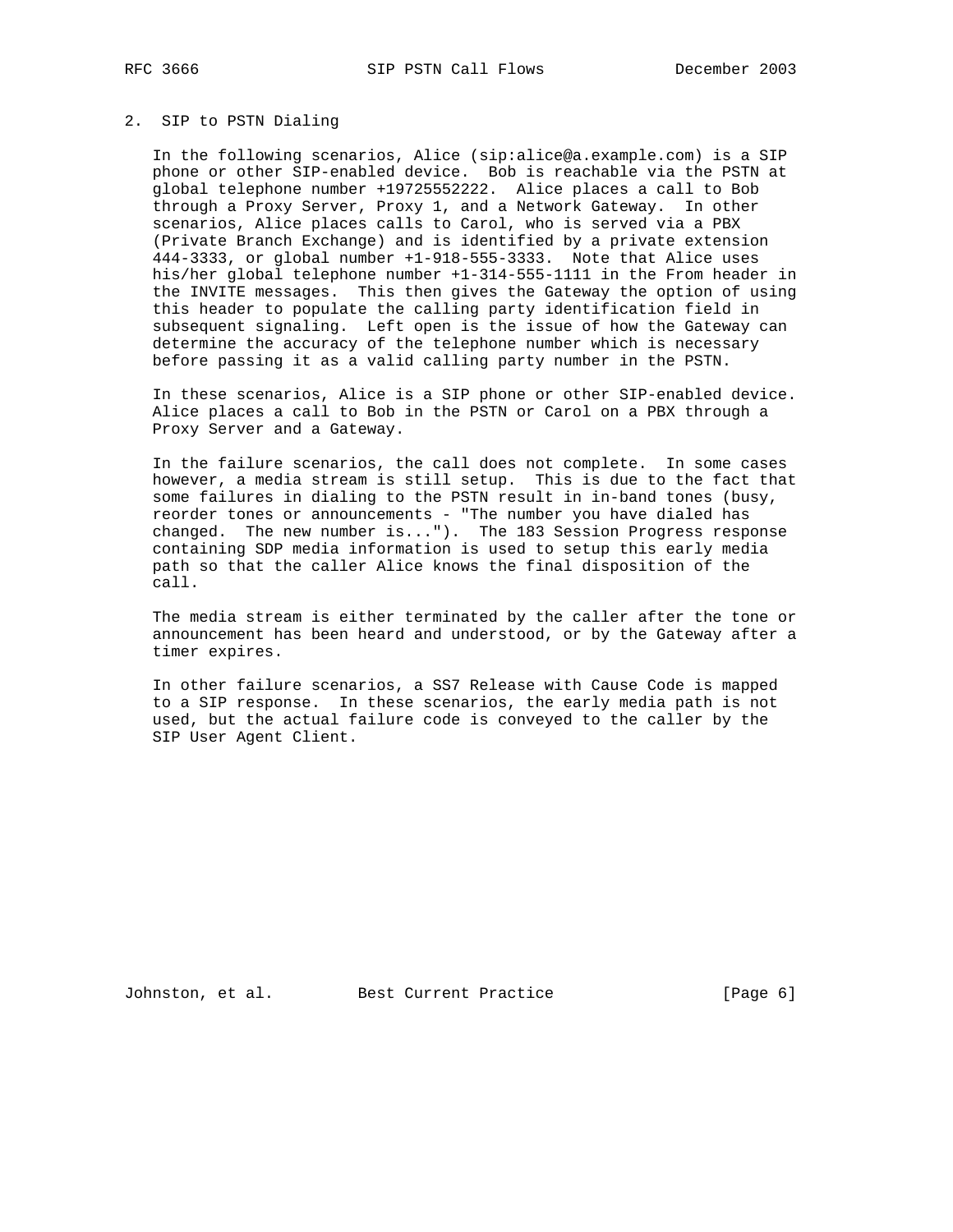# 2.1. Successful SIP to ISUP PSTN call

| Alice | Proxy 1                       |                                                                | NGW 1 |                                      | Switch B |
|-------|-------------------------------|----------------------------------------------------------------|-------|--------------------------------------|----------|
|       | INVITE F1<br>---------------> |                                                                |       |                                      |          |
|       | 100 F2                        | <---------------  INVITE F3                                    |       |                                      |          |
|       |                               | -------------><br>100 F4                                       |       |                                      |          |
|       |                               | $\leftarrow$ --------------  IAM F5                            |       | --------------->                     |          |
|       |                               | 183 F7 $\vert$ <---------------<br>183 F8 $ $ <--------------- |       | ACM F6                               |          |
|       | ---------------               |                                                                |       |                                      |          |
|       |                               | Both Way RTP Media   One Way Voice                             |       |                                      |          |
|       |                               |                                                                |       | ANM F9<br>200 F10   <--------------- |          |
|       | ---------------               | 200 F11 $ $ <---------------                                   |       |                                      |          |
|       | ACK F12                       | $------------->$ ACK F13<br> --------------->                  |       |                                      |          |
|       |                               | Both Way RTP Media   Both Way Voice                            |       |                                      |          |
|       | BYE F14                       | --------------->  BYE F15                                      |       |                                      |          |
|       |                               | ----------------><br>200 F16                                   |       |                                      |          |
|       | --------------                |                                                                |       | -------------->                      |          |
|       |                               |                                                                |       | RLC F19<br>---------------           |          |

 Alice dials the globalized E.164 number +19725552222 to reach Bob. Note that A might have only dialed the last 7 digits, or some other dialing plan. It is assumed that the SIP User Agent Client converts the digits into a global number and puts them into a SIP URI. Note that tel URIs could be used instead of SIP URIs.

 Alice could use either their SIP address (sip:alice@a.example.com) or SIP telephone number (sip:+13145551111@ss1.a.example.com;user=phone) in the From header. In this example, the telephone number is included, and it is shown as being passed as calling party identification through the Network Gateway (NGW 1) to Bob (F5). Note

Johnston, et al. Best Current Practice [Page 7]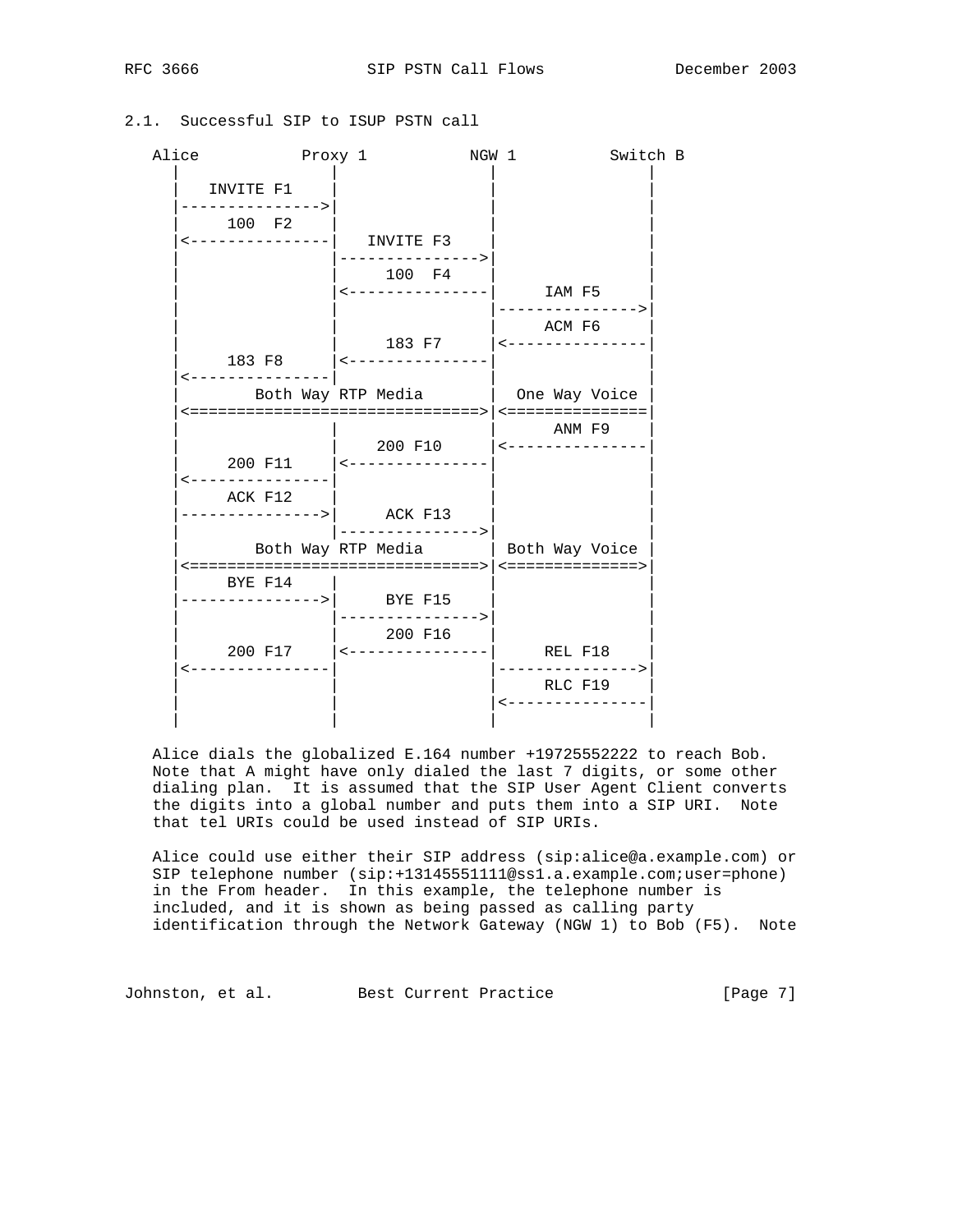that for this number to be passed into the SS7 network, it would have to be somehow verified for accuracy.

 In this scenario, Bob answers the call, then Alice disconnects the call. Signaling between NGW 1 and Bob's telephone switch is ANSI ISUP. For the details of SIP to ISUP mapping, refer to [4].

 In this flow, notice that the Contact returned by NGW 1 in messages F7-11 is sip:ngw1@a.example.com. This is because NGW 1 only accepts SIP messages that come through Proxy 1 - any direct signaling will be ignored. Since this Contact URI may be used outside of this dialog and must be routable (Section 8.1.1.8 in RFC 3261 [2]) the Contact URI for NGW 1 must resolve to Proxy 1. This Contact URI resolves via DNS to Proxy 1 (sip:ss1.a.example.com) which then resolves it to sip:ngw1.a.example.com which is the address of NGW 1.

This flow shows TCP transport.

```
 Message Details
```
F1 INVITE Alice -> Proxy 1

 INVITE sip:+19725552222@ss1.a.example.com;user=phone SIP/2.0 Via: SIP/2.0/TCP client.a.example.com:5060;branch=z9hG4bK74bf9 Max-Forwards: 70 From: Alice <sip:+13145551111@ss1.a.example.com;user=phone> ;tag=9fxced76sl To: Bob <sip:+19725552222@ss1.a.example.com;user=phone> Call-ID: 2xTb9vxSit55XU7p8@a.example.com CSeq: 1 INVITE Contact: <sip:alice@client.a.example.com;transport=tcp> Proxy-Authorization: Digest username="alice", realm="a.example.com", nonce="dc3a5ab25302aa931904ba7d88fa1cf5", opaque="", uri="sip:+19725552222@ss1.a.example.com;user=phone", response="ccdca50cb091d587421457305d097458c" Content-Type: application/sdp Content-Length: 154

 $v=0$  o=alice 2890844526 2890844526 IN IP4 client.a.example.com  $s =$  c=IN IP4 client.a.example.com  $t=0$  0 m=audio 49172 RTP/AVP 0 a=rtpmap:0 PCMU/8000

Johnston, et al. Best Current Practice [Page 8]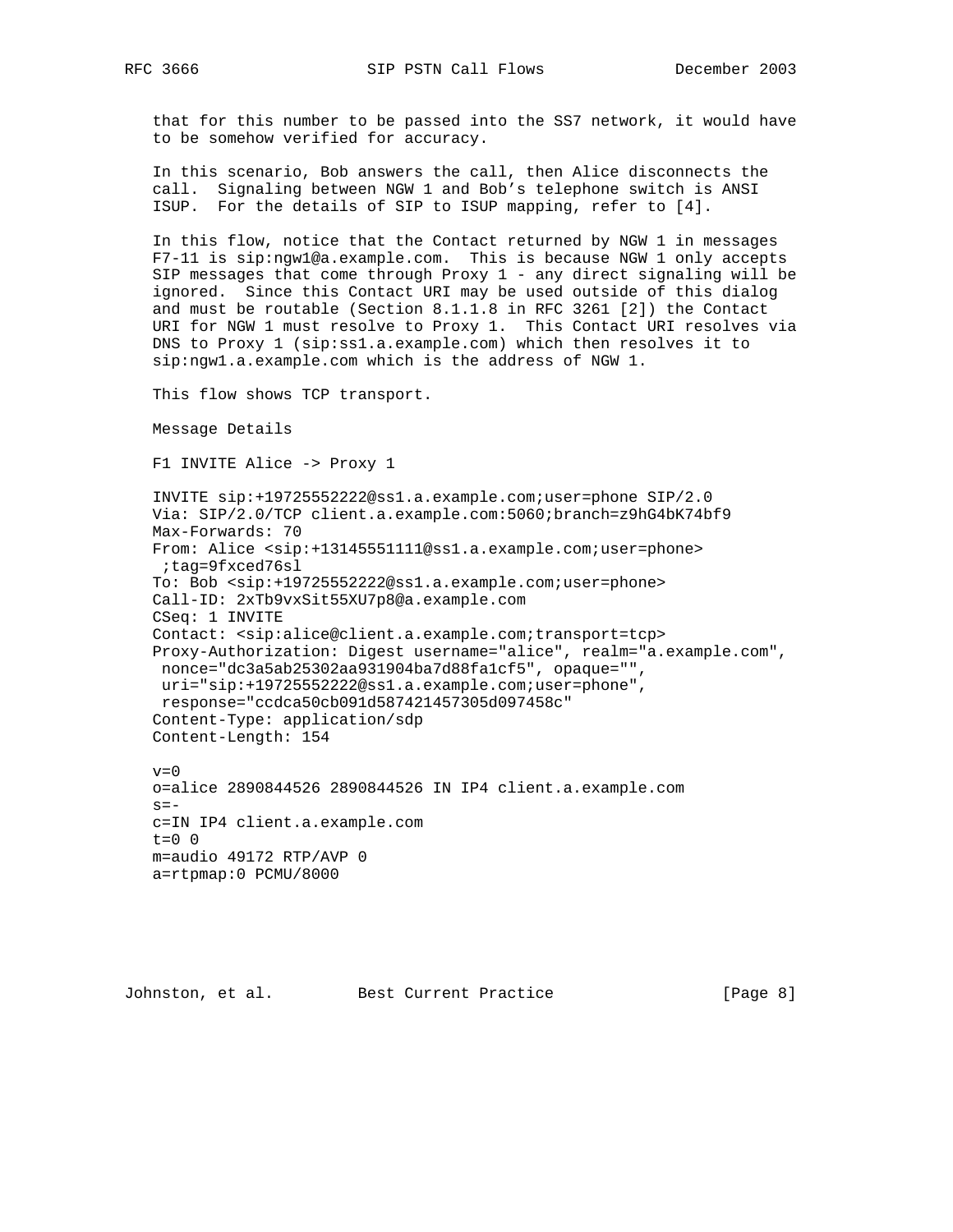F2 100 Trying Proxy 1 -> Alice SIP/2.0 100 Trying Via: SIP/2.0/TCP client.a.example.com:5060;branch=z9hG4bK74bf9 ;received=192.0.2.101 From: Alice <sip:+13145551111@ss1.a.example.com;user=phone> ;tag=9fxced76sl To: Bob <sip:+19725552222@ss1.a.example.com;user=phone> Call-ID: 2xTb9vxSit55XU7p8@a.example.com CSeq: 1 INVITE Content-Length: 0 /\* Proxy 1 uses a Location Service function to determine the gateway for terminating this call. The call is forwarded to NGW 1. Client for A prepares to receive data on port 49172 from the network.\*/ F3 INVITE Proxy 1 -> NGW 1 INVITE sip:+19725552222@ngw1.a.example.com;user=phone SIP/2.0 Via: SIP/2.0/TCP ss1.a.example.com:5060;branch=z9hG4bK2d4790.1 Via: SIP/2.0/TCP client.a.example.com:5060;branch=z9hG4bK74bf9 ;received=192.0.2.101 Max-Forwards: 69 Record-Route: <sip:ss1.a.example.com;lr> From: Alice <sip:+13145551111@ss1.a.example.com;user=phone> ;tag=9fxced76sl To: Bob <sip:+19725552222@ss1.a.example.com;user=phone> Call-ID: 2xTb9vxSit55XU7p8@a.example.com CSeq: 1 INVITE Contact: <sip:alice@client.a.example.com;transport=tcp> Content-Type: application/sdp Content-Length: 154  $v=0$  o=alice 2890844526 2890844526 IN IP4 client.a.example.com  $s =$  c=IN IP4 client.a.example.com  $t=0$  0 m=audio 49172 RTP/AVP 0 a=rtpmap:0 PCMU/8000 F4 100 Trying NGW 1 -> Proxy 1 SIP/2.0 100 Trying Via: SIP/2.0/TCP ss1.a.example.com:5060;branch=z9hG4bK2d4790.1

Johnston, et al. Best Current Practice [Page 9]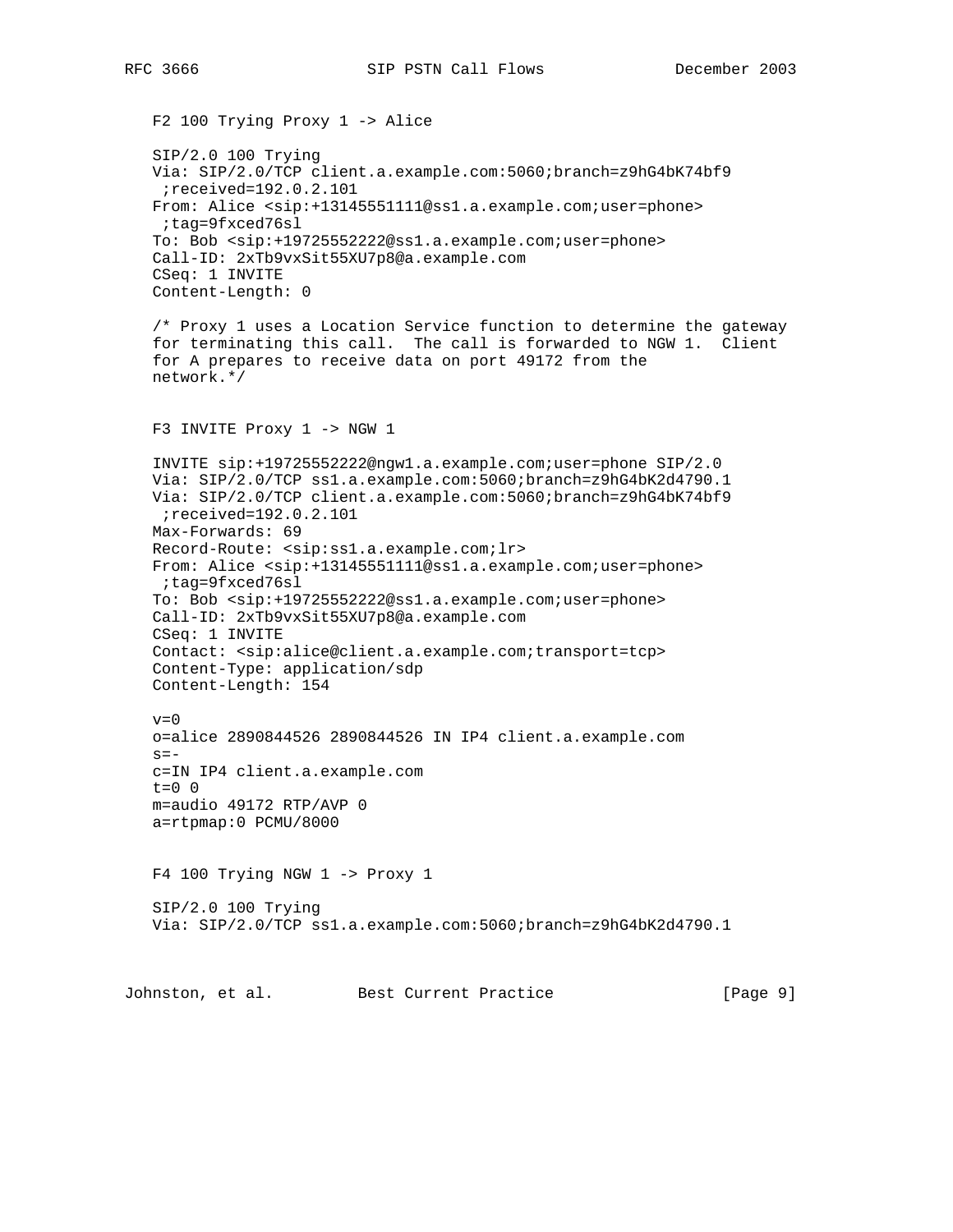```
 ;received=192.0.2.111
 From: Alice <sip:+13145551111@ss1.a.example.com;user=phone>
 ;tag=9fxced76sl
 To: Bob <sip:+19725552222@ss1.a.example.com;user=phone>
 Call-ID: 2xTb9vxSit55XU7p8@a.example.com
 CSeq: 1 INVITE
 Content-Length: 0
 F5 IAM NGW 1 -> Bob
 IAM
 CdPN=972-555-2222,NPI=E.164,NOA=National
 CgPN=314-555-1111,NPI=E.164,NOA=National
 F6 ACM Bob -> NGW 1
 ACM
 F7 183 Session Progress NGW 1 -> Proxy 1
 SIP/2.0 183 Session Progress
 Via: SIP/2.0/TCP ss1.a.example.com:5060;branch=z9hG4bK2d4790.1
  ;received=192.0.2.111
 Via: SIP/2.0/TCP client.a.example.com:5060;branch=z9hG4bK74bf9
 ;received=192.0.2.101
 Record-Route: <sip:ss1.a.example.com;lr>
 From: Alice <sip:+13145551111@ss1.a.example.com;user=phone>
 ;tag=9fxced76sl
 To: Bob <sip:+19725552222@ss1.a.example.com;user=phone>
 ;tag=314159
 Call-ID: 2xTb9vxSit55XU7p8@a.example.com
 CSeq: 1 INVITE
 Contact: <sip:ngw1@a.example.com;transport=tcp>
 Content-Type: application/sdp
 Content-Length: 146
v=0 o=GW 2890844527 2890844527 IN IP4 ngw1.a.example.com
s = - c=IN IP4 ngw1.a.example.com
 t=0 0
 m=audio 3456 RTP/AVP 0
 a=rtpmap:0 PCMU/8000
 /* NGW 1 sends PSTN audio (ringing) in the RTP path to A */
```
Johnston, et al. Best Current Practice [Page 10]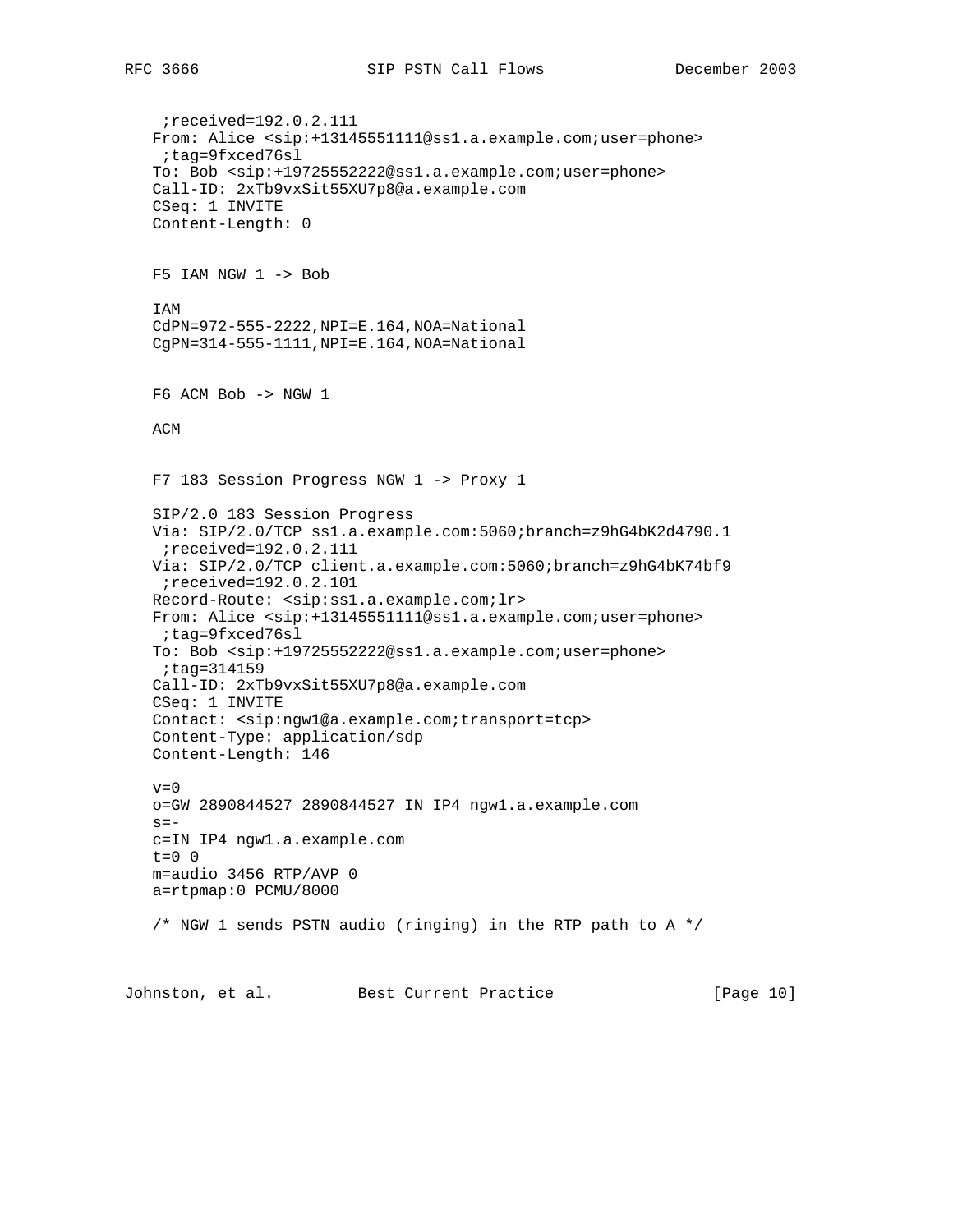```
 F8 183 Session Progress Proxy 1 -> Alice
 SIP/2.0 183 Session Progress
 Via: SIP/2.0/TCP client.a.example.com:5060;branch=z9hG4bK74bf9
 ;received=192.0.2.101
 Record-Route: <sip:ss1.a.example.com;lr>
 From: Alice <sip:+13145551111@ss1.a.example.com;user=phone>
 ;tag=9fxced76sl
 To: Bob <sip:+19725552222@ss1.a.example.com;user=phone>
 ;tag=314159
 Call-ID: 2xTb9vxSit55XU7p8@a.example.com
 CSeq: 1 INVITE
 Contact: <sip:ngw1@a.example.com;transport=tcp>
 Content-Type: application/sdp
 Content-Length: 146
v=0 o=GW 2890844527 2890844527 IN IP4 ngw1.a.example.com
s=- c=IN IP4 ngw1.a.example.com
t=0 0
 m=audio 3456 RTP/AVP 0
 a=rtpmap:0 PCMU/8000
 F9 ANM Bob -> NGW 1
 ANM
 F10 200 OK NGW 1 -> Proxy 1
 SIP/2.0 200 OK
 Via: SIP/2.0/TCP ss1.a.example.com:5060;branch=z9hG4bK2d4790.1
 ;received=192.0.2.111
 Via: SIP/2.0/TCP client.a.example.com:5060;branch=z9hG4bK74bf9
  ;received=192.0.2.101
 Record-Route: <sip:ss1.a.example.com;lr>
 From: Alice <sip:+13145551111@ss1.a.example.com;user=phone>
 ;tag=9fxced76sl
 To: Bob <sip:+19725552222@ss1.a.example.com;user=phone>
 ;tag=314159
 Call-ID: 2xTb9vxSit55XU7p8@a.example.com
 CSeq: 1 INVITE
 Contact: <sip:ngw1@a.example.com;transport=tcp>
 Content-Type: application/sdp
```
Johnston, et al. Best Current Practice [Page 11]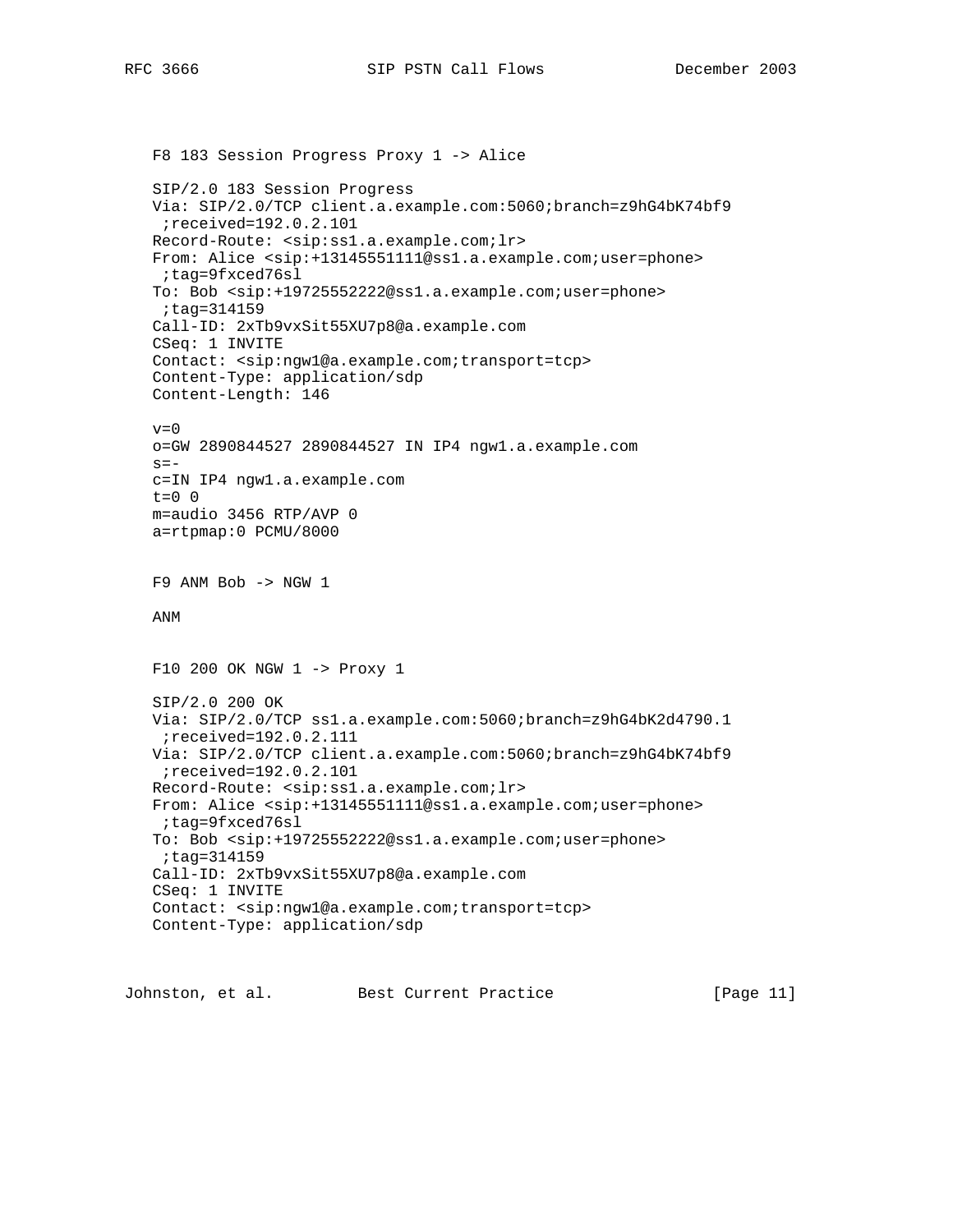RFC 3666 SIP PSTN Call Flows December 2003

 Content-Length: 146  $v=0$  o=GW 2890844527 2890844527 IN IP4 ngw1.a.example.com  $s =$  c=IN IP4 gw1.a.example.com  $t=0$  0 m=audio 3456 RTP/AVP 0 a=rtpmap:0 PCMU/8000 F11 200 OK Proxy 1 -> Alice SIP/2.0 200 OK Via: SIP/2.0/TCP client.a.example.com:5060;branch=z9hG4bK74bf9 ;received=192.0.2.101 Record-Route: <sip:ss1.a.example.com;lr> From: Alice <sip:+13145551111@ss1.a.example.com;user=phone> ;tag=9fxced76sl To: Bob <sip:+19725552222@ss1.a.example.com;user=phone> ;tag=314159 Call-ID: 2xTb9vxSit55XU7p8@a.example.com CSeq: 1 INVITE Contact: <sip:ngw1@a.example.com;transport=tcp> Content-Type: application/sdp Content-Length: 146  $v=0$  o=GW 2890844527 2890844527 IN IP4 ngw1.a.example.com  $s =$  c=IN IP4 ngw1.a.example.com t=0 0 m=audio 3456 RTP/AVP 0 a=rtpmap:0 PCMU/8000 F12 ACK Alice -> Proxy 1 ACK sip:ngw1@a.example.com SIP/2.0 Via: SIP/2.0/TCP client.a.example.com:5060;branch=z9hG4bK74bf9 Max-Forwards: 70 Route: <sip:ss1.a.example.com;lr> From: Alice <sip:+13145551111@ss1.a.example.com;user=phone> ;tag=9fxced76sl To: Bob <sip:+19725552222@ss1.a.example.com;user=phone> ;tag=314159 Call-ID: 2xTb9vxSit55XU7p8@a.example.com CSeq: 1 ACK

Johnston, et al. Best Current Practice [Page 12]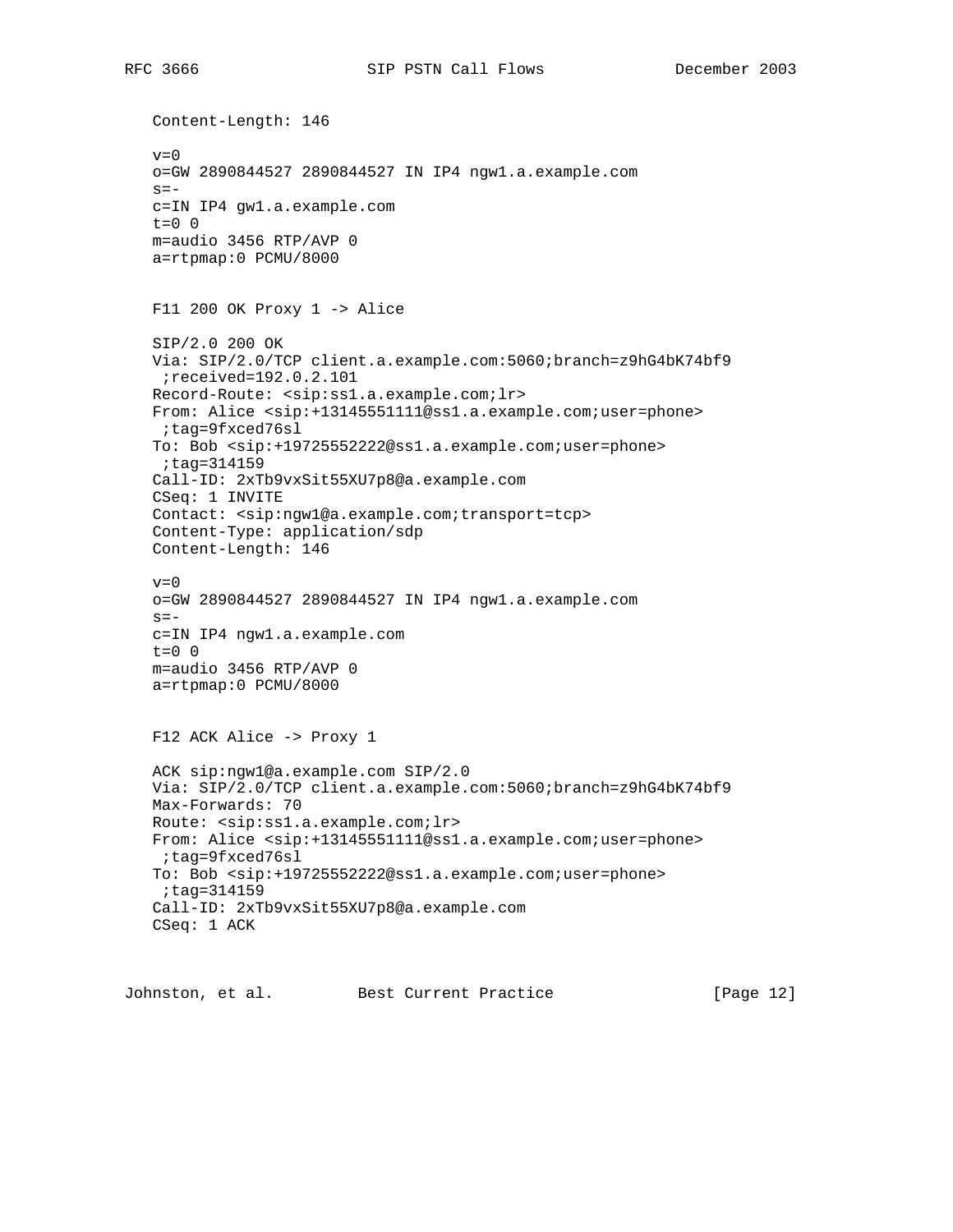Content-Length: 0 F13 ACK Proxy 1 -> NGW 1 ACK sip:ngw1@a.example.com SIP/2.0 Via: SIP/2.0/TCP ss1.a.example.com:5060;branch=z9hG4bK2d4790.1 Via: SIP/2.0/TCP client.a.example.com:5060;branch=z9hG4bK74bf9 ;received=192.0.2.101 Max-Forwards: 69 From: Alice <sip:+13145551111@ss1.a.example.com;user=phone> ;tag=9fxced76sl To: Bob <sip:+19725552222@ss1.a.example.com;user=phone> ;tag=314159 Call-ID: 2xTb9vxSit55XU7p8@a.example.com CSeq: 1 ACK Content-Length: 0 /\* Alice Hangs Up with Bob. \*/ F14 BYE Alice -> Proxy 1 BYE sip:ngw1@a.example.com SIP/2.0 Via: SIP/2.0/TCP client.a.example.com:5060;branch=z9hG4bK74bf9 Max-Forwards: 70 Route: <sip:ss1.a.example.com;lr> From: Alice <sip:+13145551111@ss1.a.example.com;user=phone> ;tag=9fxced76sl To: Bob <sip:+19725552222@ss1.a.example.com;user=phone> ;tag=314159 Call-ID: 2xTb9vxSit55XU7p8@a.example.com CSeq: 2 BYE Content-Length: 0 F15 BYE Proxy 1 -> NGW 1 BYE sip:ngw1@a.example.com SIP/2.0 Via: SIP/2.0/TCP ss1.a.example.com:5060;branch=z9hG4bK2d4790.1 Via: SIP/2.0/TCP client.a.example.com:5060;branch=z9hG4bK74bf9 ;received=192.0.2.101 Max-Forwards: 69 From: Alice <sip:+13145551111@ss1.a.example.com;user=phone> ;tag=9fxced76sl To: Bob <sip:+19725552222@ss1.a.example.com;user=phone> ;tag=314159 Call-ID: 2xTb9vxSit55XU7p8@a.example.com

Johnston, et al. Best Current Practice [Page 13]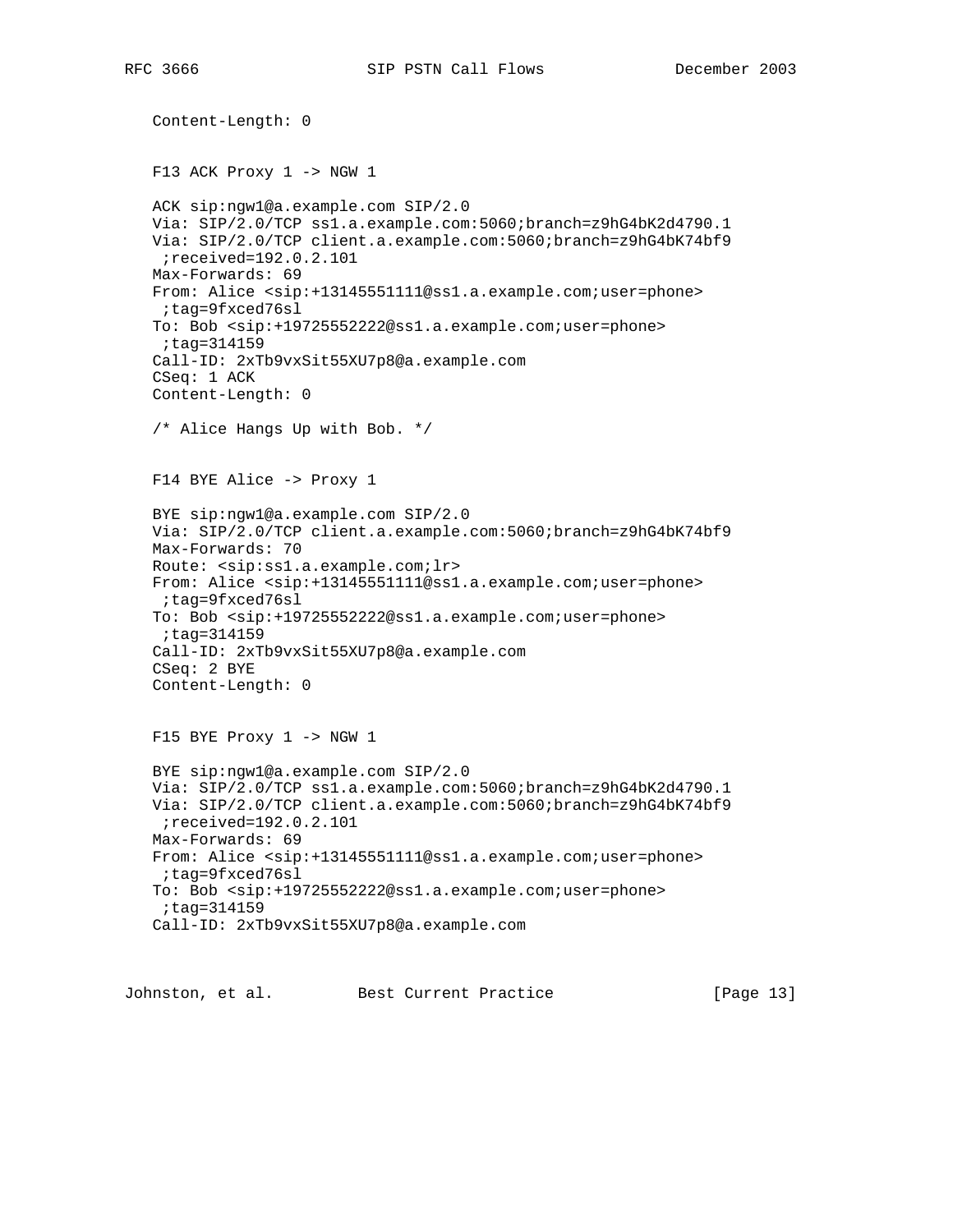```
 CSeq: 2 BYE
 Content-Length: 0
 F16 200 OK NGW 1 -> Proxy 1
 SIP/2.0 200 OK
 Via: SIP/2.0/TCP ss1.a.example.com:5060;branch=z9hG4bK2d4790.1
  ;received=192.0.2.111
 Via: SIP/2.0/TCP client.a.example.com:5060;branch=z9hG4bK74bf9
 ;received=192.0.2.101
 From: Alice <sip:+13145551111@ss1.a.example.com;user=phone>
  ;tag=9fxced76sl
 To: Bob <sip:+19725552222@ss1.a.example.com;user=phone>
  ;tag=314159
 Call-ID: 2xTb9vxSit55XU7p8@a.example.com
 CSeq: 2 BYE
 Content-Length: 0
 F17 200 OK Proxy 1 -> A
 SIP/2.0 200 OK
 Via: SIP/2.0/TCP client.a.example.com:5060;branch=z9hG4bK74bf9
 ;received=192.0.2.101
 From: Alice <sip:+13145551111@ss1.a.example.com;user=phone>
 ;tag=9fxced76sl
 To: Bob <sip:+19725552222@ss1.a.example.com;user=phone>
 ;tag=314159
 Call-ID: 2xTb9vxSit55XU7p8@a.example.com
 CSeq: 2 BYE
 Content-Length: 0
 F18 REL NGW 1 -> B
 REL
 CauseCode=16 Normal
 F19 RLC B -> NGW 1
 RLC
```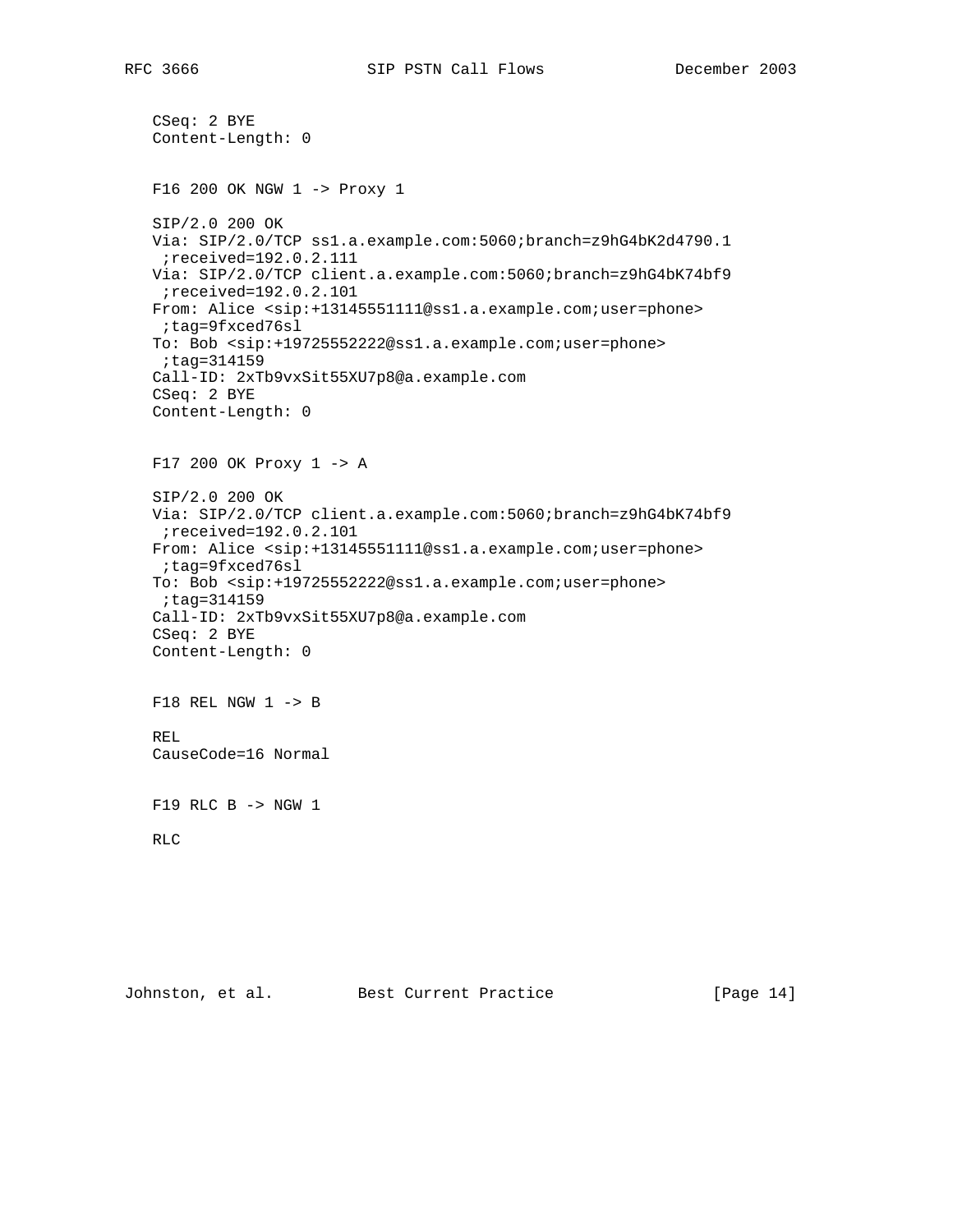# 2.2. Successful SIP to ISDN PBX call

| Alice                        | Proxy 1 |                                       | GW 1 |                                                                | PBX C |  |
|------------------------------|---------|---------------------------------------|------|----------------------------------------------------------------|-------|--|
| INVITE F1<br>--------------> |         |                                       |      |                                                                |       |  |
| 100 F2                       |         | <---------------  INVITE F3           |      |                                                                |       |  |
|                              |         | ---------------><br>100 F4            |      |                                                                |       |  |
|                              |         |                                       |      | <---------------  SETUP F5<br>--------------->                 |       |  |
|                              |         |                                       |      | CALL PROC F6<br><---------------                               |       |  |
|                              |         | 180 F8                                |      | PROGress F7<br>$\leftarrow$ - - - - - - - - - - - - - - -      |       |  |
| ---------------              |         |                                       |      |                                                                |       |  |
|                              |         |                                       |      | One Way Voice<br><===============                              |       |  |
|                              |         |                                       |      | CONNect F10<br>---------------                                 |       |  |
|                              |         |                                       |      | CONNect ACK F11                                                |       |  |
| ---------------              |         | 200 F12<br>200 F13   <--------------- |      | --------------->                                               |       |  |
| ACK F14                      |         |                                       |      |                                                                |       |  |
|                              |         | --------------->                      |      | Both Way RTP Media   Both Way Voice                            |       |  |
|                              | BYE F16 | -------------->  BYE F17              |      |                                                                |       |  |
|                              |         | ---------------><br>200 F18           |      |                                                                |       |  |
| ---------------              |         |                                       |      | 200 F19   <---------------  DISConnect F20<br>---------------> |       |  |
|                              |         |                                       |      | RELease F21<br>----------------                                |       |  |
|                              |         |                                       |      | RELease COM F22<br>--------------->                            |       |  |
|                              |         |                                       |      |                                                                |       |  |

 Alice is a SIP device while Carol is connected via a Gateway (GW 1) to a PBX. The PBX connection is via a ISDN trunk group. Alice dials Carol's telephone number (918-555-3333) which is globalized and put into a SIP URI.

Johnston, et al. Best Current Practice [Page 15]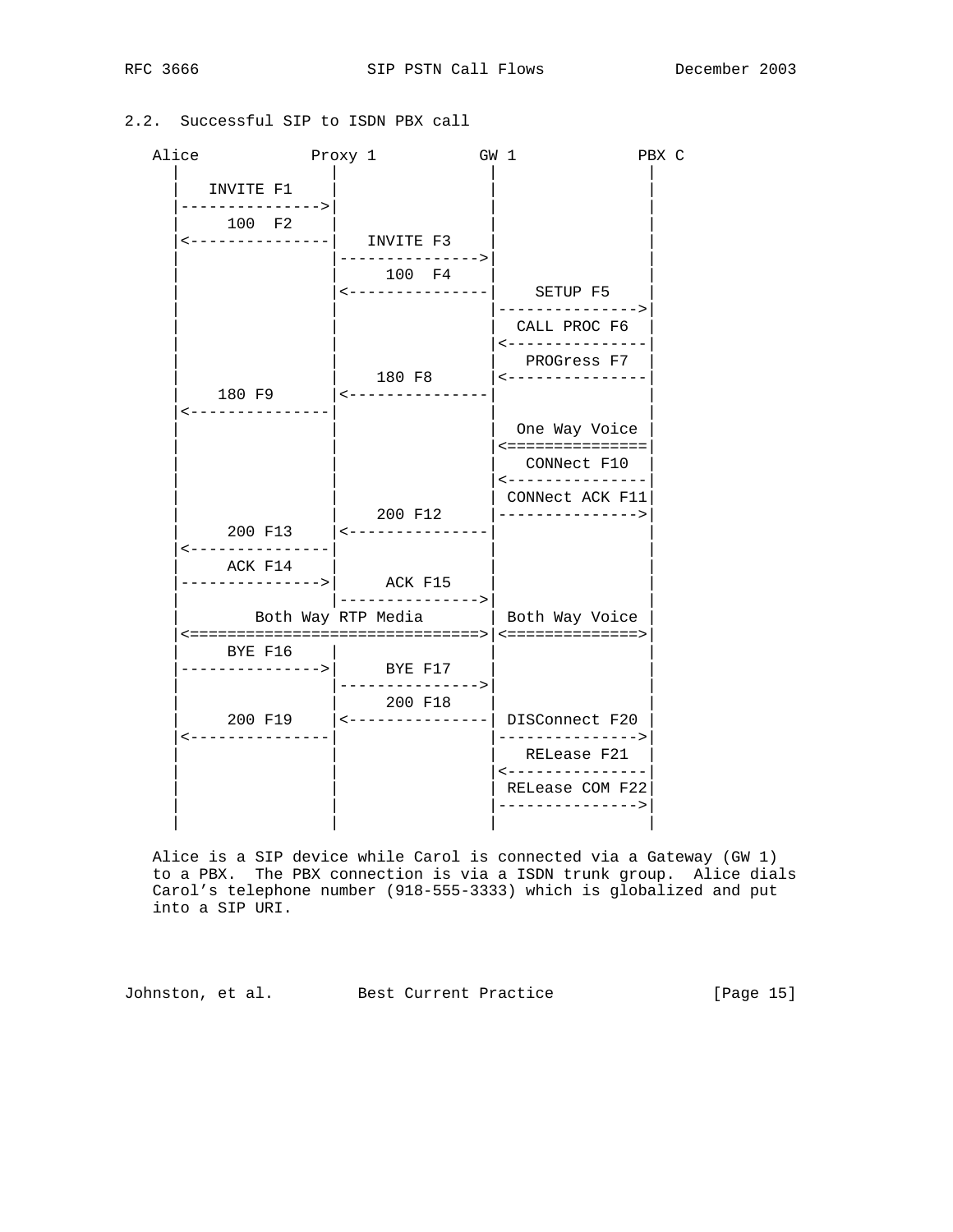The host portion of the Request-URI in the INVITE F3 is used to identify the context (customer, trunk group, or line) in which the private number 444-3333 is valid. Otherwise, this INVITE message could get forwarded by GW 1 and the context of the digits could become lost and the call unroutable. Proxy 1 looks up the telephone number and locates the gateway that serves Carol. Carol is identified by its extension (444-3333) in the Request-URI sent to GW 1. Note that the Contact URI for GW 1, as used in messages F8, F9, F12, and F13, is sips:4443333@gw1.a.example.com, which resolves directly to the gateway. This flow shows the use of Secure SIP (sips) URIs. Message Details F1 INVITE Alice -> Proxy 1 INVITE sips:+19185553333@ss1.a.example.com;user=phone SIP/2.0 Via: SIP/2.0/TLS client.a.example.com:5061;branch=z9hG4bK74bf9 Max-Forwards: 70 From: Alice <sips:+13145551111@ss1.a.example.com;user=phone> ;tag=9fxced76sl To: Carol <sips:+19185553333@ss1.a.example.com;user=phone> Call-ID: 2xTb9vxSit55XU7p8@a.example.com CSeq: 2 INVITE Contact: <sips:alice@client.a.example.com> Proxy-Authorization: Digest username="alice", realm="a.example.com", nonce="qo0dc3a5ab22aa931904badfa1cf5j9h", opaque="", uri="sips:+19185553333@ss1.a.example.com;user=phone", response="6c792f5c9fa360358b93c7fb826bf550" Content-Type: application/sdp Content-Length: 154  $v=0$  o=alice 2890844526 2890844526 IN IP4 client.a.example.com  $s=$  c=IN IP4 client.a.example.com  $t=0$  0 m=audio 49172 RTP/AVP 0 a=rtpmap:0 PCMU/8000 F2 100 Trying Proxy 1 -> Alice SIP/2.0 100 Trying

Johnston, et al. Best Current Practice [Page 16]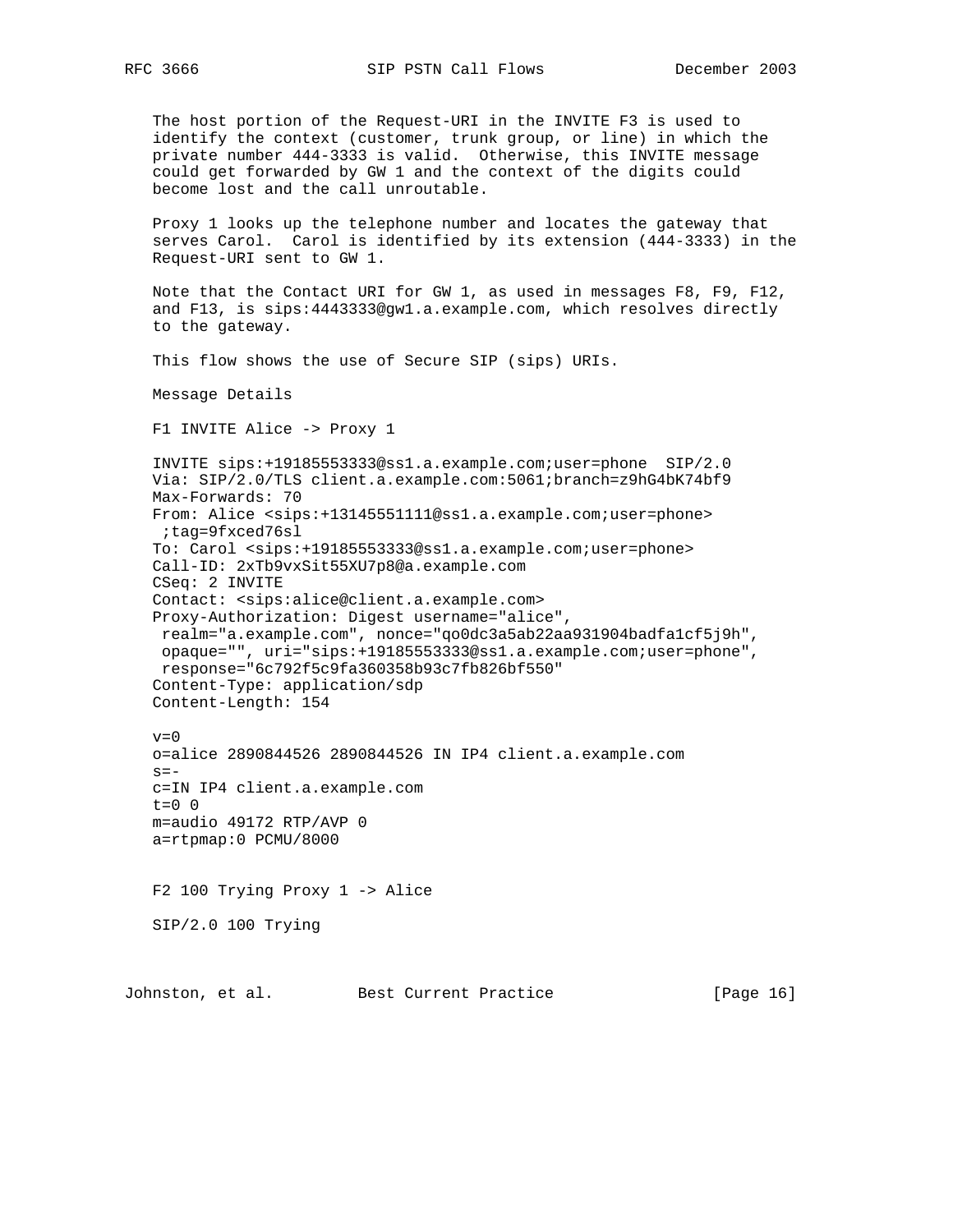```
 Via: SIP/2.0/TLS client.a.example.com:5061;branch=z9hG4bK74bf9
  ;received=192.0.2.101
 From: Alice <sips:+13145551111@ss1.a.example.com;user=phone>
 ;tag=9fxced76sl
 To: Carol <sips:+19185553333@ss1.a.example.com;user=phone>
 Call-ID: 2xTb9vxSit55XU7p8@a.example.com
 CSeq: 2 INVITE
 Content-Length: 0
 F3 INVITE Proxy 1 -> GW 1
 INVITE sips:4443333@gw1.a.example.com SIP/2.0
 Via: SIP/2.0/TLS ss1.a.example.com:5061;branch=z9hG4bK2d4790.1
 Via: SIP/2.0/TLS client.a.example.com:5061;branch=z9hG4bK74bf9
  ;received=192.0.2.101
 Max-Forwards: 69
 Record-Route: <sips:ss1.a.example.com;lr>
 From: Alice <sips:+13145551111@ss1.a.example.com;user=phone>
 ;tag=9fxced76sl
 To: Carol <sips:+19185553333@ss1.a.example.com;user=phone>
 Call-ID: 2xTb9vxSit55XU7p8@a.example.com
 CSeq: 2 INVITE
 Contact: <sips:alice@client.a.example.com>
 Content-Type: application/sdp
 Content-Length: 154
v=0 o=alice 2890844526 2890844526 IN IP4 client.a.example.com
s=- c=IN IP4 client.a.example.com
 t=0 0
 m=audio 49172 RTP/AVP 0
 a=rtpmap:0 PCMU/8000
 F4 100 Trying GW -> Proxy 1
 SIP/2.0 100 Trying
 Via: SIP/2.0/TLS ss1.a.example.com:5061;branch=z9hG4bK2d4790.1
 ;received=192.0.2.111
 From: Alice <sips:+13145551111@ss1.a.example.com;user=phone>
 ;tag=9fxced76sl
 To: Carol <sips:+19185553333@ss1.a.example.com;user=phone>
 Call-ID: 2xTb9vxSit55XU7p8@a.example.com
 CSeq: 2 INVITE
 Content-Length: 0
```
Johnston, et al. Best Current Practice [Page 17]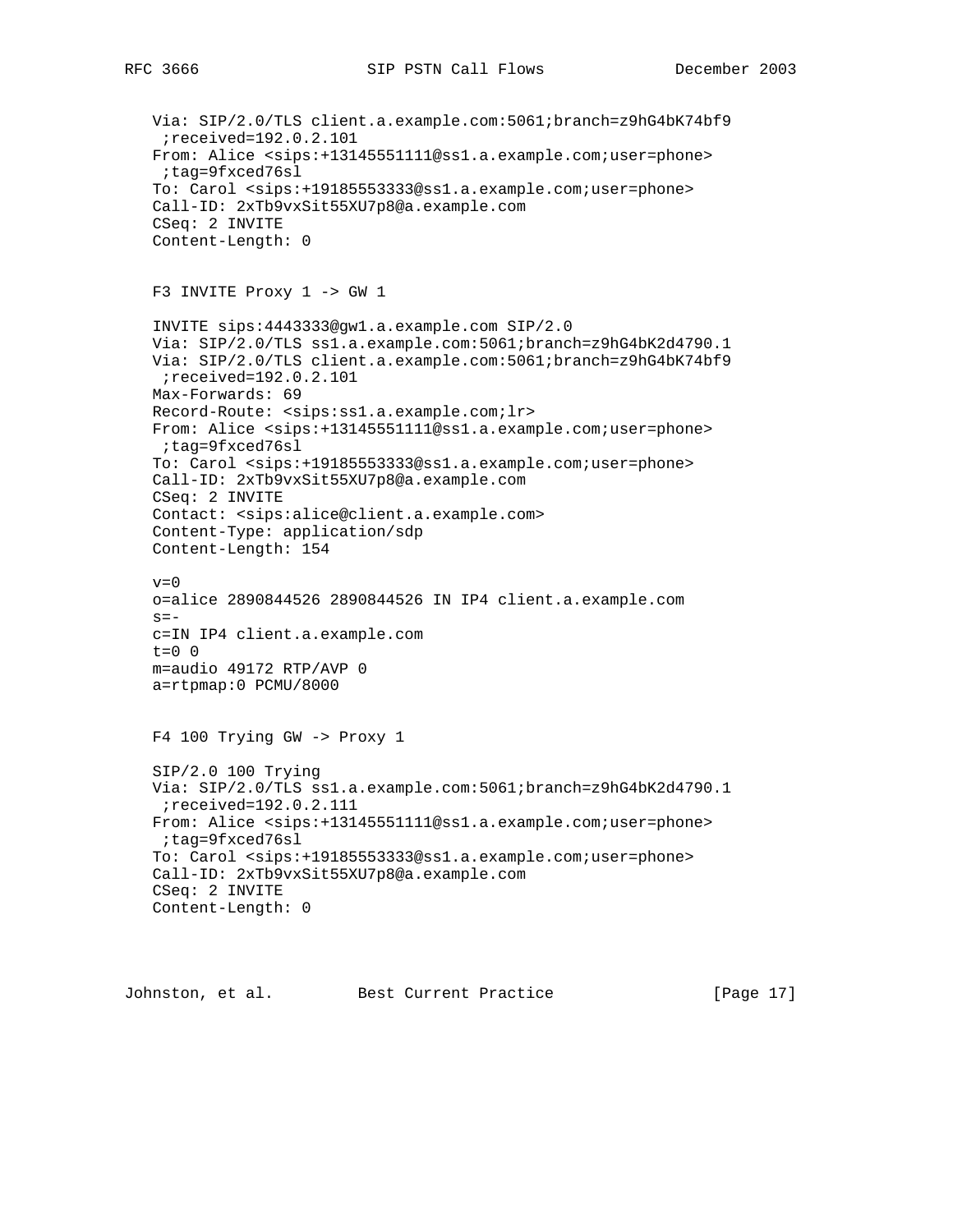F5 SETUP GW 1 -> Carol

 Protocol discriminator=Q.931 Message type=SETUP Bearer capability: Information transfer capability=0 (Speech) or 16 (3.1 kHz audio) Channel identification=Preferred or exclusive B-channel Progress indicator=1 (Call is not end-to-end ISDN;further call progress information may be available inband) Called party number: Type of number unknown Digits=444-3333 F6 CALL PROCeeding Carol-> GW 1 Protocol discriminator=Q.931 Message type=CALL PROC Channel identification=Exclusive B-channel F7 PROGress Carol-> GW 1 Protocol discriminator=Q.931 Message type=PROG Progress indicator=1 (Call is not end-to-end ISDN;further call progress information may be available inband) F8 180 Ringing GW 1 -> Proxy 1 SIP/2.0 180 Ringing Via: SIP/2.0/TLS ss1.a.example.com:5061;branch=z9hG4bK2d4790.1 ;received=192.0.2.111 Via: SIP/2.0/TLS client.a.example.com:5061;branch=z9hG4bK74bf9 ;received=192.0.2.101 Record-Route: <sips:ss1.a.example.com;lr> From: Alice <sips:+13145551111@ss1.a.example.com;user=phone> ;tag=9fxced76sl To: Carol <sips:+19185553333@ss1.a.example.com;user=phone> ;tag=314159 Call-ID: 2xTb9vxSit55XU7p8@a.example.com CSeq: 2 INVITE Contact: <sips:4443333@gw1.a.example.com> Content-Length: 0

Johnston, et al. Best Current Practice [Page 18]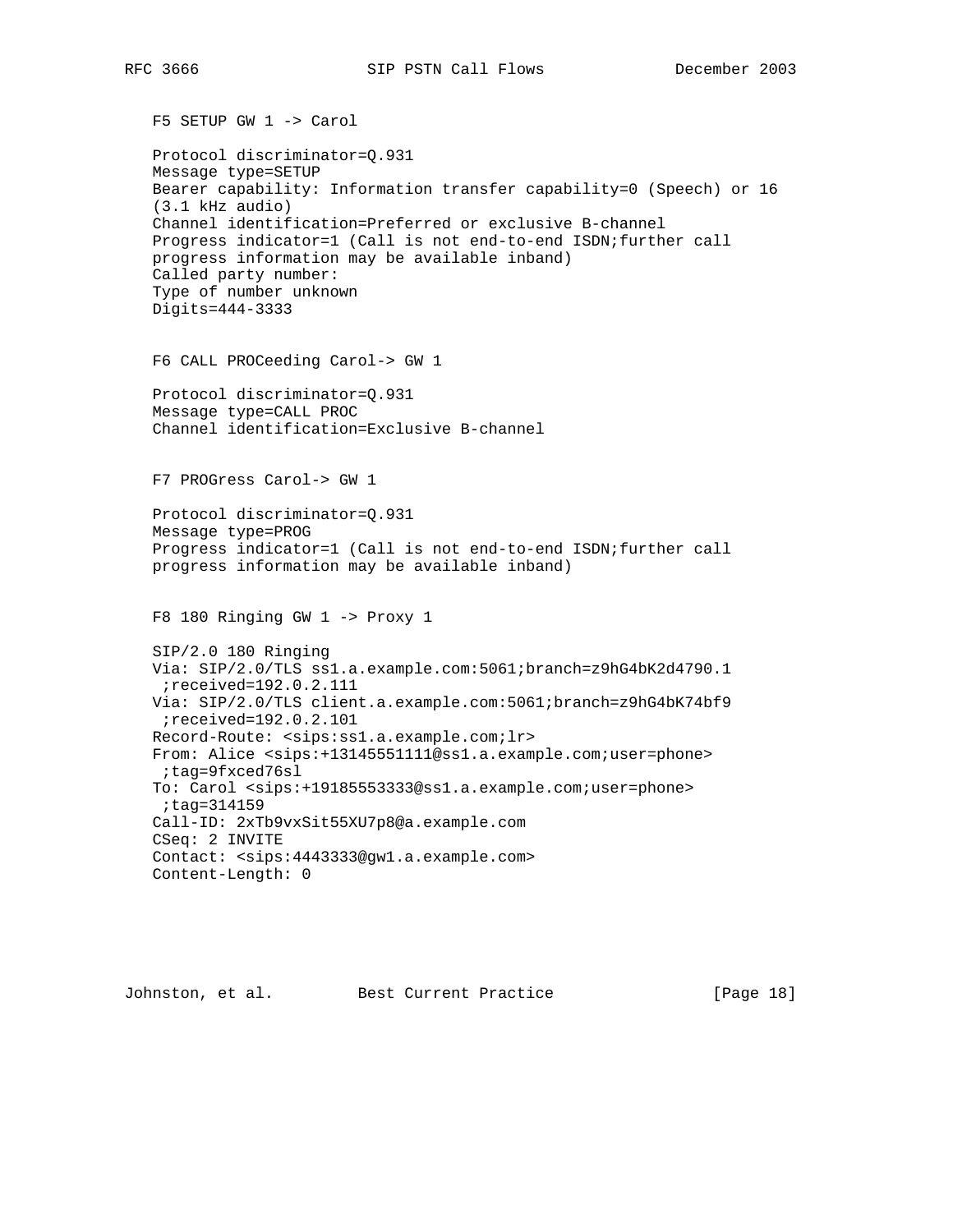```
 F9 180 Ringing Proxy 1 -> Alice
 SIP/2.0 180 Ringing
 Via: SIP/2.0/TLS client.a.example.com:5061;branch=z9hG4bK74bf9
 ;received=192.0.2.101
 Record-Route: <sips:ss1.a.example.com;lr>
 From: Alice <sips:+13145551111@ss1.a.example.com;user=phone>
 ;tag=9fxced76sl
 To: Carol <sips:+19185553333@ss1.a.example.com;user=phone>
 ;tag=314159
 Call-ID: 2xTb9vxSit55XU7p8@a.example.com
 CSeq: 2 INVITE
 Contact: <sips:4443333@gw1.a.example.com>
 Content-Length: 0
 F10 CONNect Carol-> GW 1
 Protocol discriminator=Q.931
 Message type=CONN
 F11 CONNect ACK GW 1 -> Carol
 Protocol discriminator=Q.931
 Message type=CONN ACK
 F12 200 OK GW 1 -> Proxy 1
 SIP/2.0 200 OK
 Via: SIP/2.0/TLS ss1.a.example.com:5061;branch=z9hG4bK2d4790.1
  ;received=192.0.2.111
 Via: SIP/2.0/TLS client.a.example.com:5061;branch=z9hG4bK74bf9
 ;received=192.0.2.101
 Record-Route: <sips:ss1.a.example.com;lr>
 From: Alice <sips:+13145551111@ss1.a.example.com;user=phone>
  ;tag=9fxced76sl
 To: Carol <sips:+19185553333@ss1.a.example.com;user=phone>
  ;tag=314159
 Call-ID: 2xTb9vxSit55XU7p8@a.example.com
 CSeq: 2 INVITE
 Contact: <sips:4443333@gw1.a.example.com>
 Content-Type: application/sdp
 Content-Length: 144
v=0 o=GW 2890844527 2890844527 IN IP4 gw1.a.example.com
```
Johnston, et al. Best Current Practice [Page 19]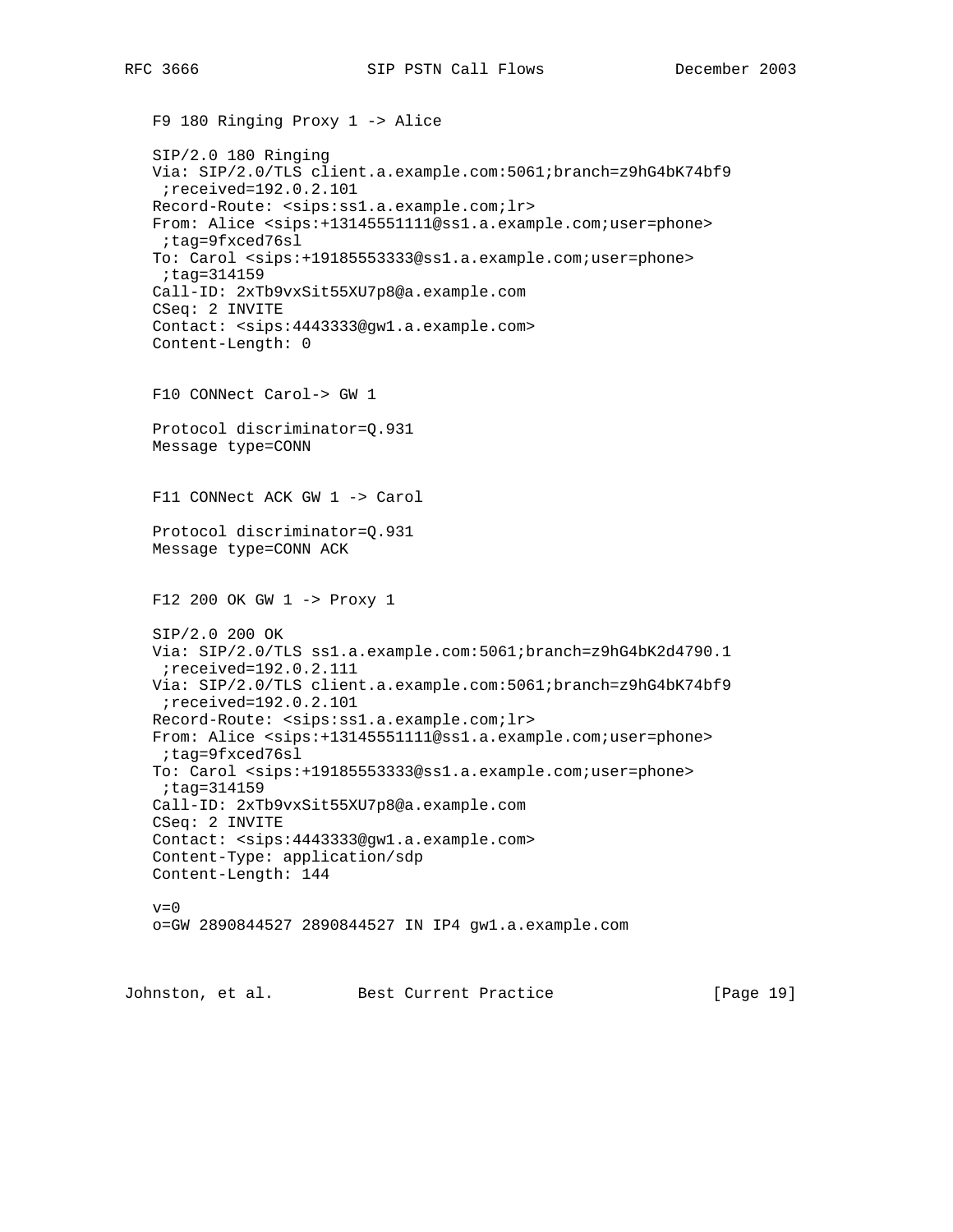$s =$  c=IN IP4 gw1.a.example.com  $t=0$  0 m=audio 3456 RTP/AVP 0 a=rtpmap:0 PCMU/8000 F13 200 OK Proxy 1 -> Alice SIP/2.0 200 OK Via: SIP/2.0/TLS client.a.example.com:5061;branch=z9hG4bK74bf9 ;received=192.0.2.101 Record-Route: <sips:ss1.a.example.com;lr> From: Alice <sips:+13145551111@ss1.a.example.com;user=phone> ;tag=9fxced76sl To: Carol <sips:+19185553333@ss1.a.example.com;user=phone> ;tag=314159 Call-ID: 2xTb9vxSit55XU7p8@a.example.com CSeq: 2 INVITE Contact: <sips:4443333@gw1.a.example.com> Content-Type: application/sdp Content-Length: 144  $v=0$  o=GW 2890844527 2890844527 IN IP4 gw1.a.example.com  $s =$  c=IN IP4 gw1.a.example.com t=0 0 m=audio 3456 RTP/AVP 0 a=rtpmap:0 PCMU/8000 F14 ACK Alice -> Proxy 1 ACK sips:4443333@gw1.a.example.com SIP/2.0 Via: SIP/2.0/TLS client.a.example.com:5061;branch=z9hG4bK74bf9 Max-Forwards: 70 Route: <sips:ss1.a.example.com;lr> From: Alice <sips:+13145551111@ss1.a.example.com;user=phone> ;tag=9fxced76sl To: Carol <sips:+19185553333@ss1.a.example.com;user=phone> ;tag=314159 Call-ID: 2xTb9vxSit55XU7p8@a.example.com CSeq: 2 ACK Content-Length: 0

Johnston, et al. Best Current Practice [Page 20]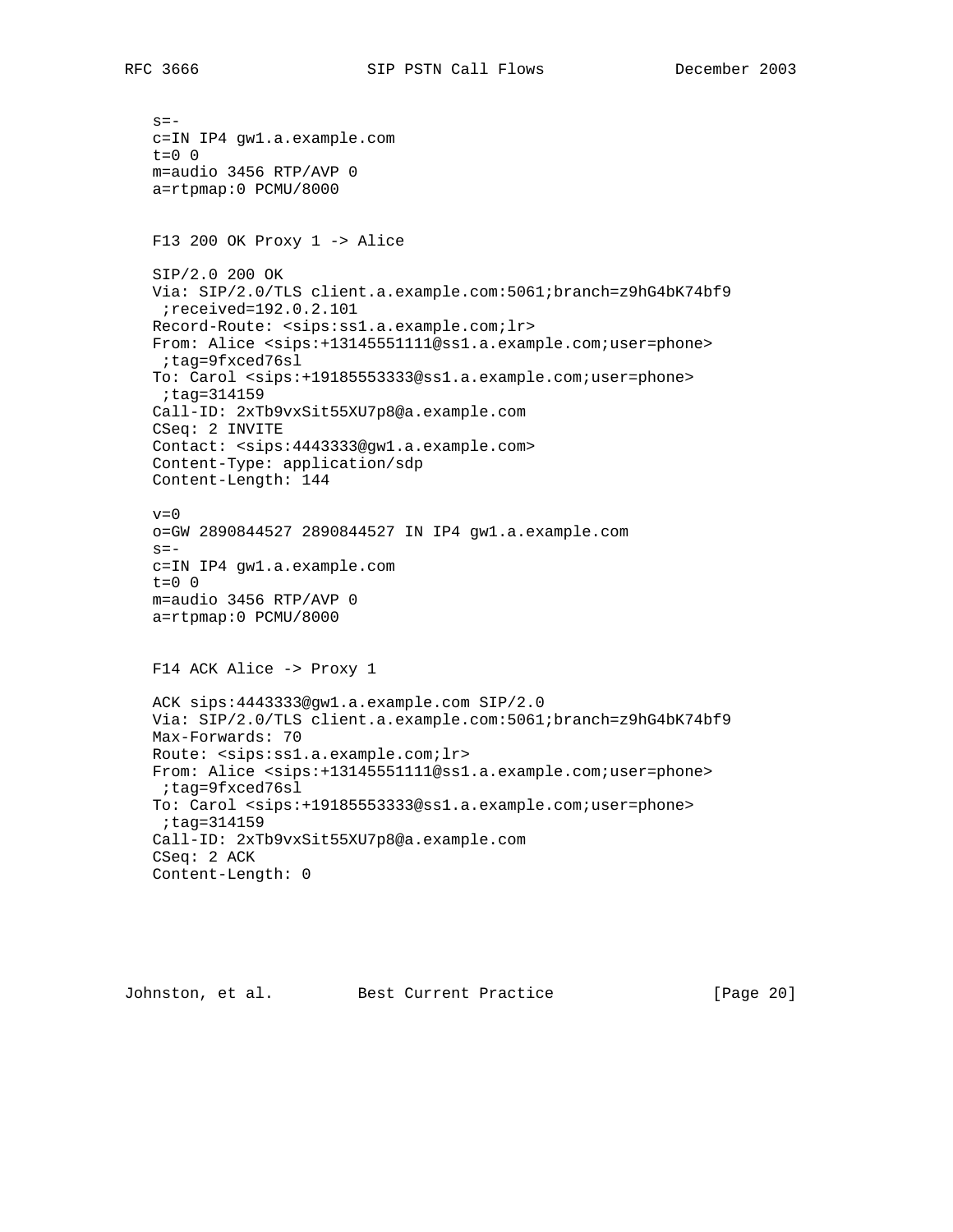```
 F15 ACK Proxy 1 -> GW 1
 ACK sips:4443333@gw1.a.example.com SIP/2.0
 Via: SIP/2.0/TLS ss1.a.example.com:5061;branch=z9hG4bK2d4790.1
 Via: SIP/2.0/TLS client.a.example.com:5061;branch=z9hG4bK74bf9
 ;received=192.0.2.101
 Max-Forwards: 69
 From: Alice <sips:+13145551111@ss1.a.example.com;user=phone>
 ;tag=9fxced76sl
 To: Carol <sips:+19185553333@ss1.a.example.com;user=phone>
 ;tag=314159
 Call-ID: 2xTb9vxSit55XU7p8@a.example.com
 CSeq: 2 ACK
 Content-Length: 0
 /* Alice Hangs Up with Bob. */
 F16 BYE Alice -> Proxy 1
 BYE sips:4443333@gw1.a.example.com SIP/2.0
 Via: SIP/2.0/TLS client.a.example.com:5061;branch=z9hG4bK74bf9
 Max-Forwards: 70
 Route: <sips:ss1.a.example.com;lr>
 From: Alice <sips:+13145551111@ss1.a.example.com;user=phone>
 ;tag=9fxced76sl
 To: Carol <sips:+19185553333@ss1.a.example.com;user=phone>
 ;tag=314159
 Call-ID: 2xTb9vxSit55XU7p8@a.example.com
 CSeq: 3 BYE
 Content-Length: 0
 F17 BYE Proxy 1 -> GW 1
 BYE sips:4443333@gw1.a.example.com SIP/2.0
 Via: SIP/2.0/TLS ss1.a.example.com:5061;branch=z9hG4bK2d4790.1
 Via: SIP/2.0/TLS client.a.example.com:5061;branch=z9hG4bK74bf9
  ;received=192.0.2.101
 Max-Forwards: 69
 From: Alice <sips:+13145551111@ss1.a.example.com;user=phone>
 ;tag=9fxced76sl
 To: Carol <sips:+19185553333@ss1.a.example.com;user=phone>
 ;tag=314159
 Call-ID: 2xTb9vxSit55XU7p8@a.example.com
 CSeq: 3 BYE
 Content-Length: 0
```
Johnston, et al. Best Current Practice [Page 21]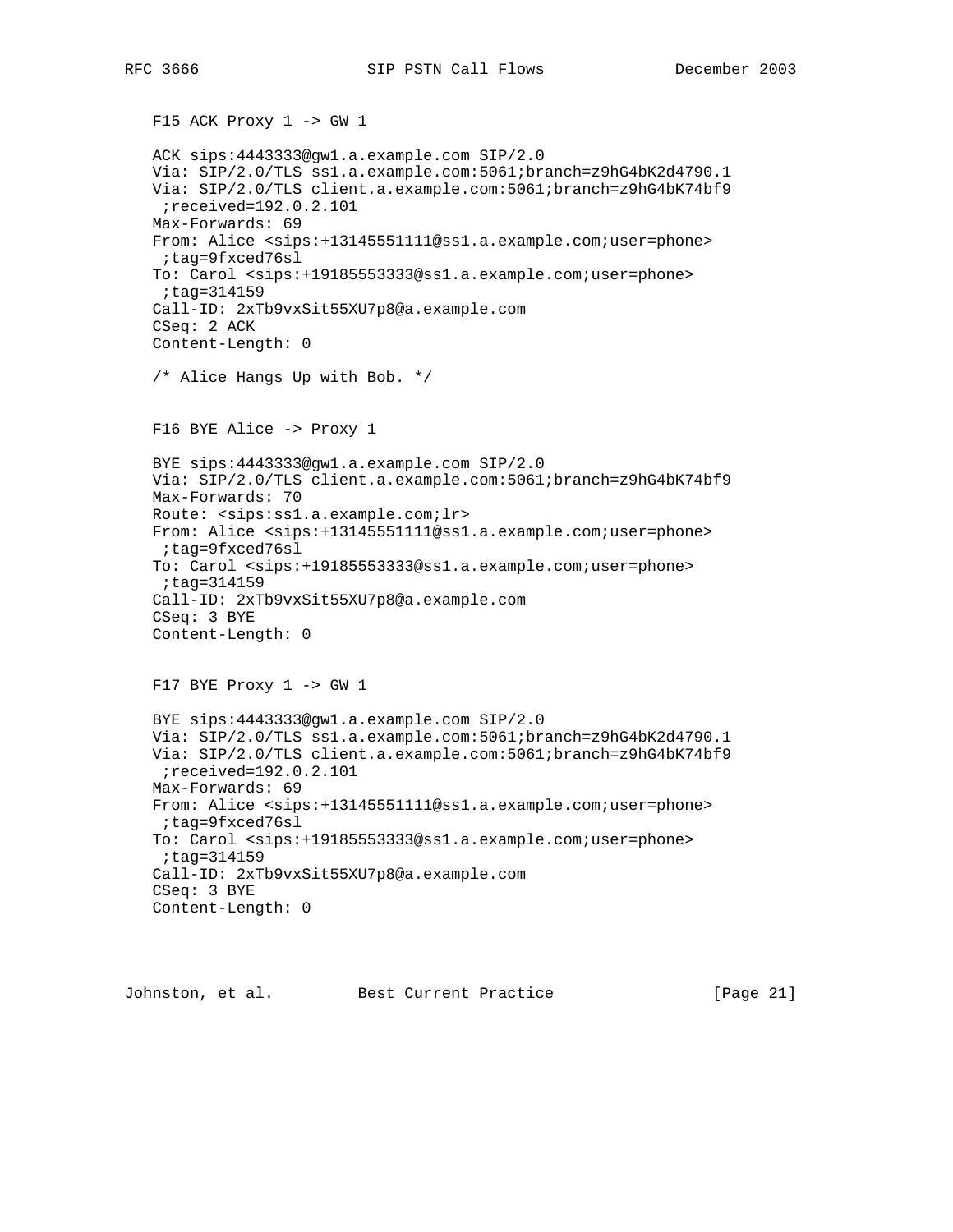F18 200 OK GW 1 -> Proxy 1 SIP/2.0 200 OK Via: SIP/2.0/TLS ss1.a.example.com:5061;branch=z9hG4bK2d4790.1 ;received=192.0.2.111 Via: SIP/2.0/TLS client.a.example.com:5061;branch=z9hG4bK74bf9 ;received=192.0.2.101 From: Alice <sips:+13145551111@ss1.a.example.com;user=phone> ;tag=9fxced76sl To: Carol <sips:+19185553333@ss1.a.example.com;user=phone> ;tag=314159 Call-ID: 2xTb9vxSit55XU7p8@a.example.com CSeq: 3 BYE Content-Length: 0 F19 200 OK Proxy 1 -> A SIP/2.0 200 OK Via: SIP/2.0/TLS client.a.example.com:5061;branch=z9hG4bK74bf9 ;received=192.0.2.101 From: Alice <sips:+13145551111@ss1.a.example.com;user=phone> ;tag=9fxced76sl To: Carol <sips:+19185553333@ss1.a.example.com;user=phone> ;tag=314159 Call-ID: 2xTb9vxSit55XU7p8@a.example.com CSeq: 3 BYE Content-Length: 0 F20 DISConnect GW 1 -> Carol Protocol discriminator=Q.931 Message type=DISC Cause=16 (Normal clearing) F21 RELease Carol-> GW 1 Protocol discriminator=Q.931 Message type=REL F22 RELease COMplete GW 1 -> Carol Protocol discriminator=Q.931 Message type=REL COM

Johnston, et al. Best Current Practice [Page 22]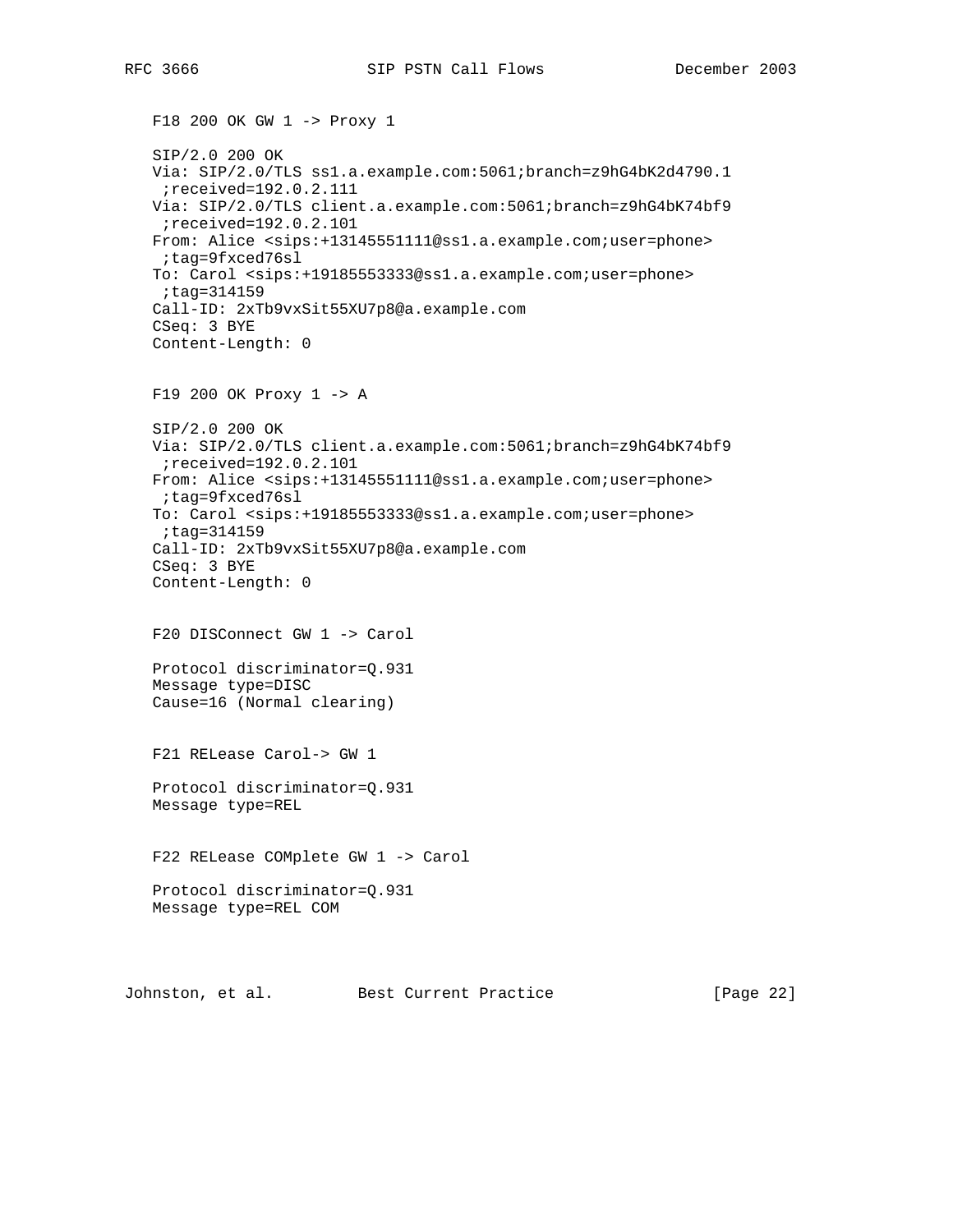RFC 3666 SIP PSTN Call Flows December 2003

| 2.3. Successful SIP to ISUP PSTN call with overflow |  |  |  |  |  |  |  |  |  |
|-----------------------------------------------------|--|--|--|--|--|--|--|--|--|
|-----------------------------------------------------|--|--|--|--|--|--|--|--|--|

| Alice<br>Proxy 1                           |                                                                    | NGW 1                                                        | NGW 2                                                              | Switch B    |
|--------------------------------------------|--------------------------------------------------------------------|--------------------------------------------------------------|--------------------------------------------------------------------|-------------|
| INVITE F1<br>------------->                |                                                                    |                                                              |                                                                    |             |
|                                            | INVITE F2<br>100 F3 $ ------$<br><-------------  503 F4            |                                                              |                                                                    |             |
|                                            | $\leftarrow$ - - - - - - - - - - - - -<br>ACK F5<br>-------------> |                                                              |                                                                    |             |
|                                            | INVITE F6                                                          |                                                              | ----------->       IAM F7                                          |             |
|                                            |                                                                    | 183 F9                                                       | -------------><br>ACM F8<br>$\leftarrow$ - - - - - - - - - - - - - |             |
| <-------------                             |                                                                    | 183 F10   <----------------------------<br>Two Way RTP Media | One Way Voice                                                      |             |
|                                            |                                                                    |                                                              |                                                                    |             |
|                                            |                                                                    | 200 F12<br>200 F13   <-----------------------------          | ANM F11<br>$\leftarrow$ - - - - - - - - - - - - -                  |             |
| <-------------<br>ACK F14<br>------------> |                                                                    |                                                              |                                                                    |             |
|                                            |                                                                    | ACK F15<br>--------------------------><br>Both Way RTP Media | Both Way Voice                                                     |             |
| BYE F16<br>------------>                   | BYE F17                                                            |                                                              |                                                                    |             |
|                                            |                                                                    | --------------------------><br>200 F18                       | REL F20                                                            |             |
| -------------                              |                                                                    |                                                              | RLC F21<br>$\leftarrow$ - - - - - - - - - - - - -                  | ----------> |
|                                            |                                                                    |                                                              |                                                                    |             |

 Alice calls Bob through Proxy 1. Proxy 1 tries to route to a Network Gateway NGW 1. NGW 1 is not available and responds with a 503 Service Unavailable (F4). The call is then routed to Network Gateway NGW 2. Bob answers the call. The call is terminated when Alice disconnects the call. NGW 2 and Bob's telephone switch use ANSI ISUP signaling.

Johnston, et al. Best Current Practice [Page 23]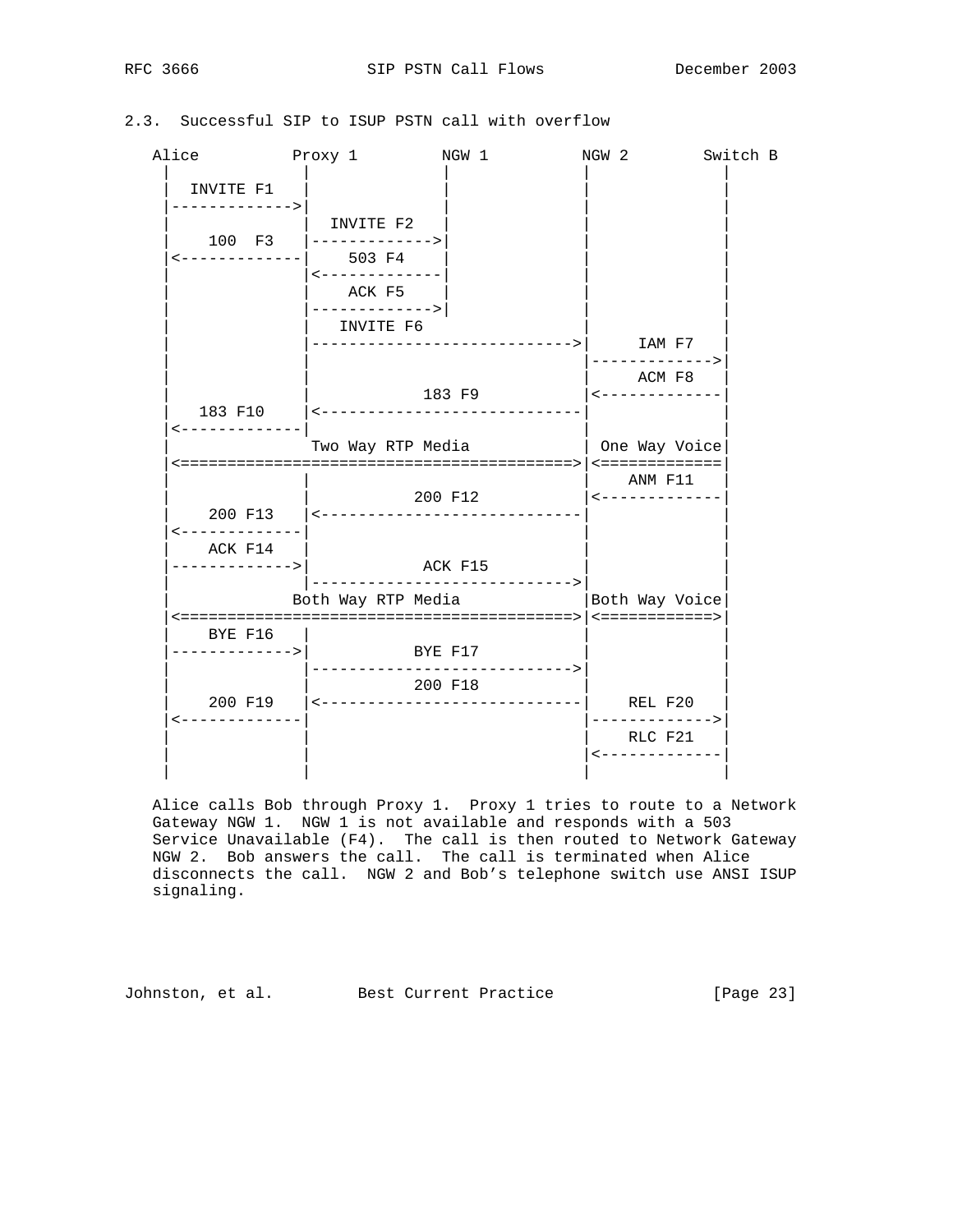RFC 3666 SIP PSTN Call Flows December 2003

```
 NGW 2 also only accepts SIP messages that come through Proxy 1, so
 the Contact URI sip:ngw2@a.example.com is used in this flow.
 This flow shows UDP transport.
 Message Details
 F1 INVITE Alice -> Proxy 1
 INVITE sip:+19725552222@ss1.a.example.com;user=phone SIP/2.0
 Via: SIP/2.0/UDP client.a.example.com:5060;branch=z9hG4bK74bf9
 Max-Forwards: 70
 From: Alice <sip:+13145551111@ss1.a.example.com;user=phone>
  ;tag=9fxced76sl
 To: Bob <sip:+19725552222@ss1.a.example.com;user=phone>
 Call-ID: 2xTb9vxSit55XU7p8@a.example.com
 CSeq: 1 INVITE
 Contact: <sip:alice@client.a.example.com>
 Proxy-Authorization: Digest username="alice",
 realm="a.example.com", nonce="b59311c3ba05b401cf80b2a2c5ac51b0",
 opaque="", uri="sip:+19725552222@ss1.a.example.com;user=phone",
 response="ba6ab44923fa2614b28e3e3957789ab0"
 Content-Type: application/sdp
 Content-Length: 154
v=0 o=alice 2890844526 2890844526 IN IP4 client.a.example.com
s=- c=IN IP4 client.a.example.com
t=0 0
 m=audio 49172 RTP/AVP 0
 a=rtpmap:0 PCMU/8000
 /* Proxy 1 uses a Location Service function to determine where B is
 located. Proxy 1 receives a primary route NGW 1 and a secondary
 route NGW 2. NGW 1 is tried first */
 F2 INVITE Proxy 1 -> NGW 1
 INVITE sip:+19725552222@ngw1.a.example.com;user=phone SIP/2.0
 Via: SIP/2.0/UDP ss1.a.example.com:5060;branch=z9hG4bK2d4790.1
 Via: SIP/2.0/UDP client.a.example.com:5060;branch=z9hG4bK74bf9
  ;received=192.0.2.101
 Max-Forwards: 69
 Record-Route: <sip:ss1.a.example.com;lr>
 From: Alice <sip:+13145551111@ss1.a.example.com;user=phone>
 ;tag=9fxced76sl
```
Johnston, et al. Best Current Practice [Page 24]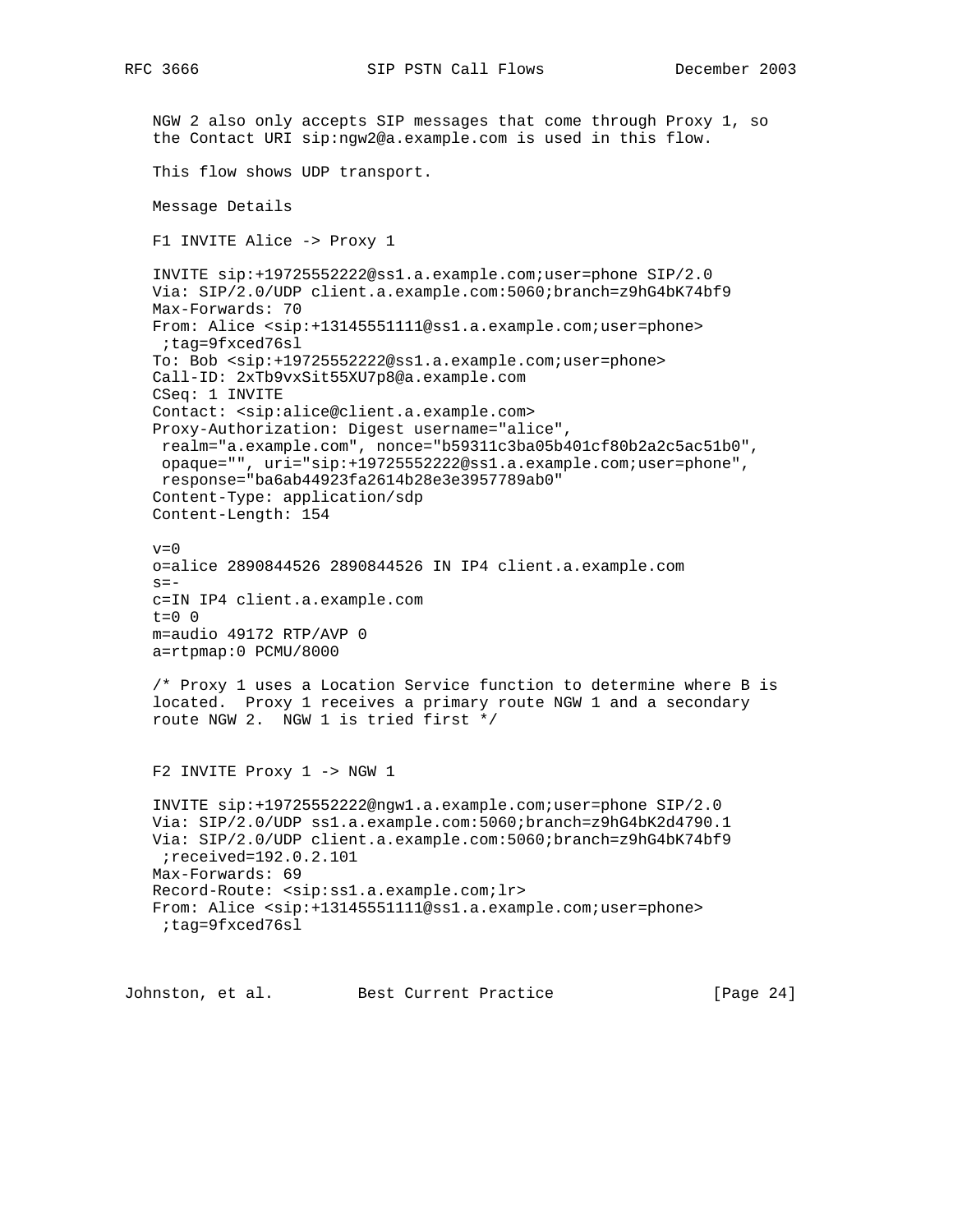To: Bob <sip:+19725552222@ss1.a.example.com;user=phone> Call-ID: 2xTb9vxSit55XU7p8@a.example.com CSeq: 1 INVITE Contact: <sip:alice@client.a.example.com> Content-Type: application/sdp Content-Length: 154  $v=0$  o=alice 2890844526 2890844526 IN IP4 client.a.example.com  $s=$  c=IN IP4 client.a.example.com  $t=0$  0 m=audio 49172 RTP/AVP 0 a=rtpmap:0 PCMU/8000 F3 100 Trying Proxy 1 -> Alice SIP/2.0 100 Trying Via: SIP/2.0/UDP ss1.a.example.com:5060;branch=z9hG4bK2d4790.1 ;received=192.0.2.111 Via: SIP/2.0/UDP client.a.example.com:5060;branch=z9hG4bK74bf9 ;received=192.0.2.101 From: Alice <sip:+13145551111@ss1.a.example.com;user=phone> ;tag=9fxced76sl To: Bob <sip:+19725552222@ss1.a.example.com;user=phone> Call-ID: 2xTb9vxSit55XU7p8@a.example.com CSeq: 1 INVITE Content-Length: 0 F4 503 Service Unavailable NGW 1 -> Proxy 1 SIP/2.0 503 Service Unavailable Via: SIP/2.0/UDP ss1.a.example.com:5060;branch=z9hG4bK2d4790.1 ;received=192.0.2.111 Via: SIP/2.0/UDP client.a.example.com:5060;branch=z9hG4bK74bf9 ;received=192.0.2.101 Record-Route: <sip:ss1.a.example.com;lr> From: Alice <sip:+13145551111@ss1.a.example.com;user=phone> ;tag=9fxced76sl To: Bob <sip:+19725552222@ss1.a.example.com;user=phone> ;tag=123456789 Call-ID: 2xTb9vxSit55XU7p8@a.example.com CSeq: 1 INVITE Content-Length: 0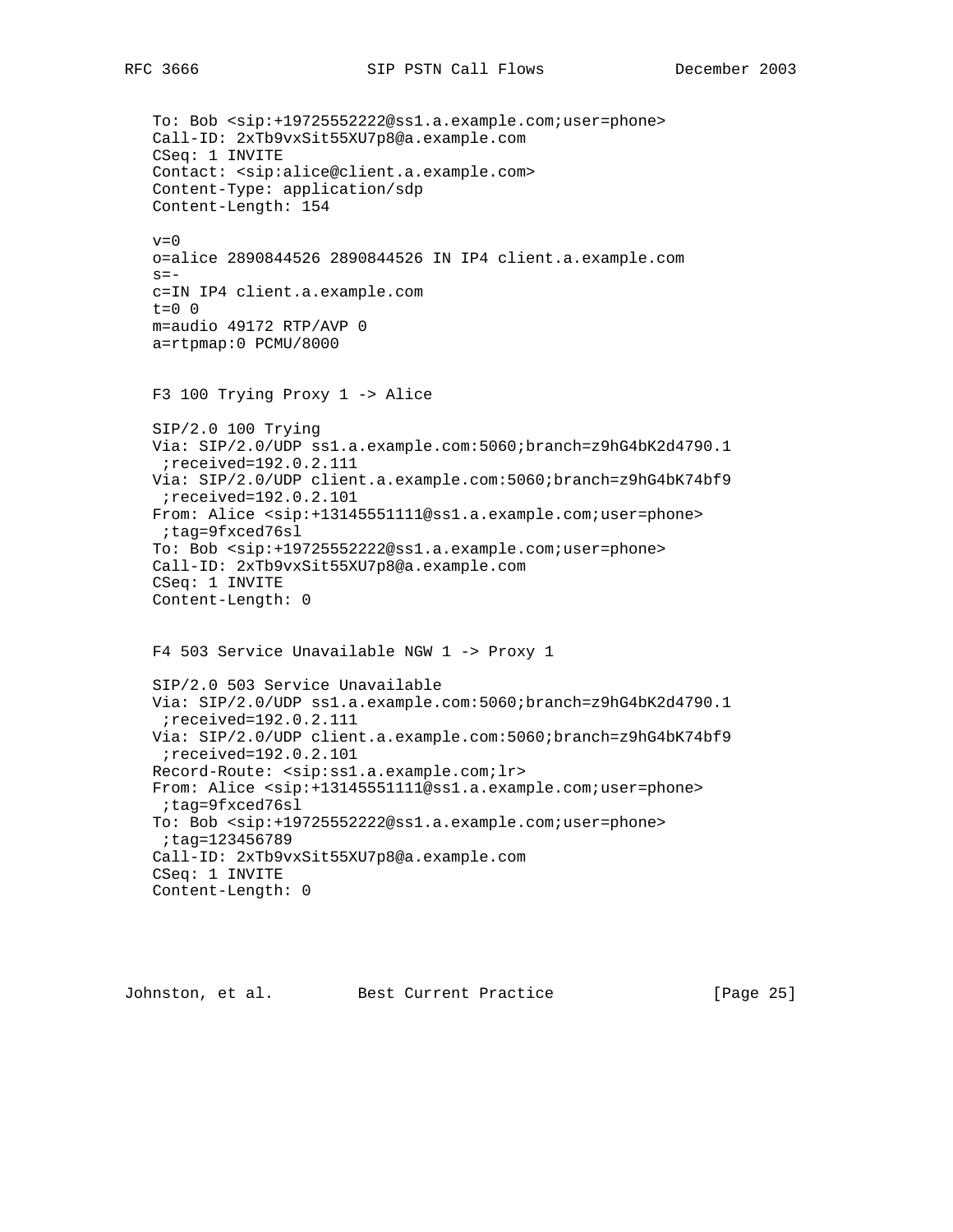F5 ACK Proxy 1 -> NGW 1 ACK sip:ngw1@a.example.com SIP/2.0 Via: SIP/2.0/UDP ss1.a.example.com:5060;branch=z9hG4bK2d4790.1 Max-Forwards: 70 From: Alice <sip:+13145551111@ss1.a.example.com;user=phone> ;tag=9fxced76sl To: Bob <sip:+19725552222@ss1.a.example.com>;user=phone> ;tag=123456789 Call-ID: 2xTb9vxSit55XU7p8@a.example.com CSeq: 1 ACK Content-Length: 0 /\* Proxy 1 now tries secondary route to NGW 2 \*/ F6 INVITE Proxy 1 -> NGW 2 INVITE sip:+19725552222@ngw2.a.example.com;user=phone SIP/2.0 Via: SIP/2.0/UDP ss1.a.example.com:5060;branch=z9hG4bK2d4790.2 Via: SIP/2.0/UDP client.a.example.com:5060;branch=z9hG4bK74bf9 ;received=192.0.2.101 Max-Forwards: 69 Record-Route: <sip:ss1.a.example.com;lr> From: Alice <sip:+13145551111@ss1.a.example.com;user=phone> ;tag=9fxced76sl To: Bob <sip:+19725552222@ss1.a.example.com;user=phone> Call-ID: 2xTb9vxSit55XU7p8@a.example.com CSeq: 1 INVITE Contact: <sip:alice@client.a.example.com> Content-Type: application/sdp Content-Length: 154  $v=0$  o=alice 2890844526 2890844526 IN IP4 client.a.example.com  $s=$  c=IN IP4 client.a.example.com t=0 0 m=audio 49172 RTP/AVP 0 a=rtpmap:0 PCMU/8000 F7 IAM NGW 2 -> Bob IAM CdPN=972-555-2222,NPI=E.164,NOA=National CgPN=314-555-1111,NPI=E.164,NOA=National Johnston, et al. Best Current Practice [Page 26]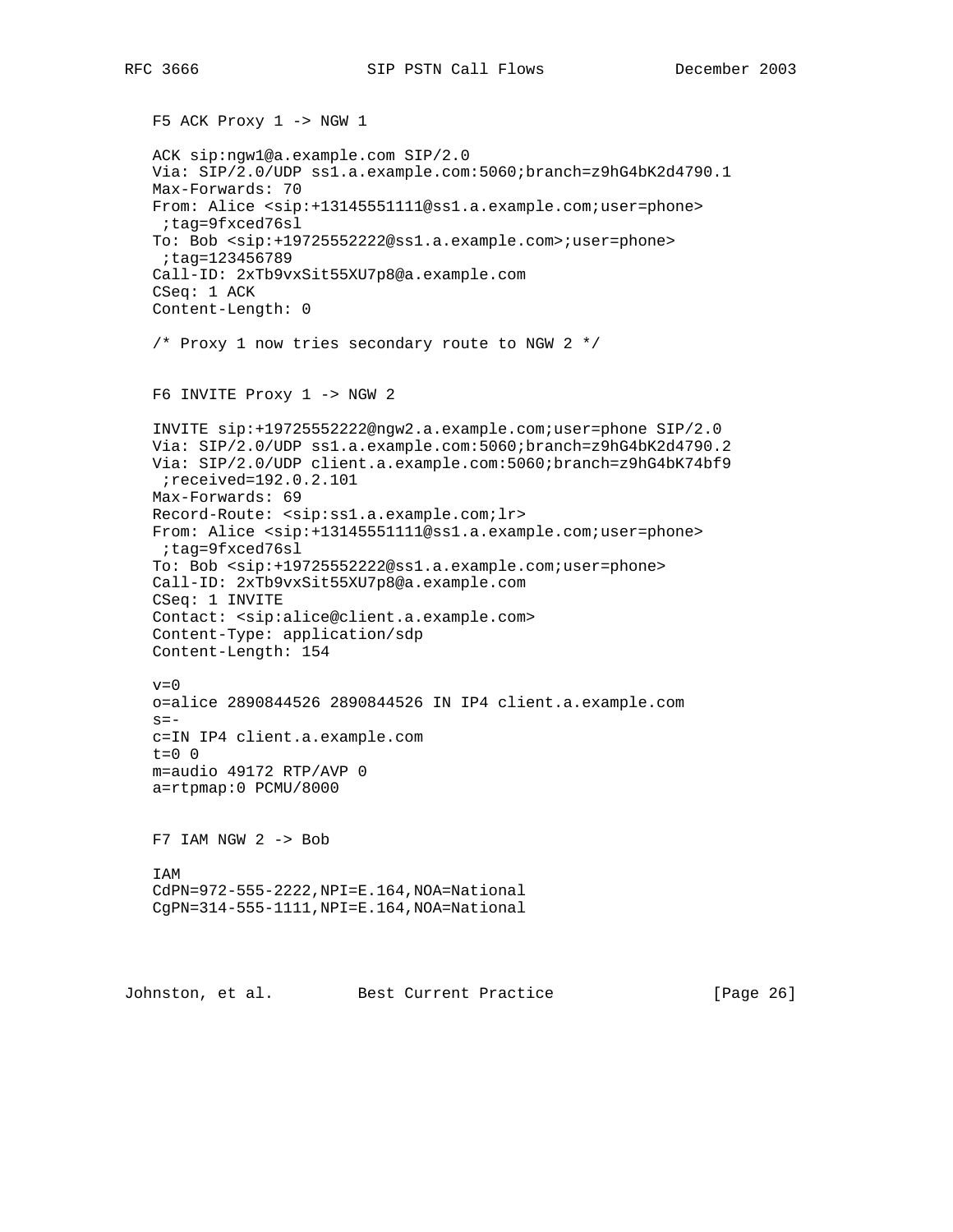F8 ACM Bob -> NGW 2 ACM F9 183 Session Progress NGW 2 -> Proxy 1 SIP/2.0 183 Session Progress Via: SIP/2.0/UDP ss1.a.example.com:5060;branch=z9hG4bK2d4790.2 ;received=192.0.2.111 Via: SIP/2.0/UDP client.a.example.com:5060;branch=z9hG4bK74bf9 ;received=192.0.2.101 Record-Route: <sip:ss1.a.example.com;lr> From: Alice <sip:+13145551111@ss1.a.example.com;user=phone> ;tag=9fxced76sl To: Bob <sip:+19725552222@ss1.a.example.com;user=phone> ;tag=314159 Call-ID: 2xTb9vxSit55XU7p8@a.example.com CSeq: 1 INVITE Contact: <sip:ngw2@a.example.com> Content-Type: application/sdp Content-Length: 146  $v=0$  o=GW 2890844527 2890844527 IN IP4 ngw2.a.example.com  $s =$  c=IN IP4 ngw2.a.example.com t=0 0 m=audio 3456 RTP/AVP 0 a=rtpmap:0 PCMU/8000 /\* RTP packets are sent by GW to A for audio (e.g. ring tone) \*/ F10 183 Session Progress Proxy 1 -> Alice SIP/2.0 183 Session Progress Via: SIP/2.0/UDP client.a.example.com:5060;branch=z9hG4bK74bf9 ;received=192.0.2.101 Record-Route: <sip:ss1.a.example.com;lr> From: Alice <sip:+13145551111@ss1.a.example.com;user=phone> ;tag=9fxced76sl To: Bob <sip:+19725552222@ss1.a.example.com;user=phone> ;tag=314159 Call-ID: 2xTb9vxSit55XU7p8@a.example.com CSeq: 1 INVITE Contact: <sip:ngw2@a.example.com> Content-Type: application/sdp

Johnston, et al. Best Current Practice [Page 27]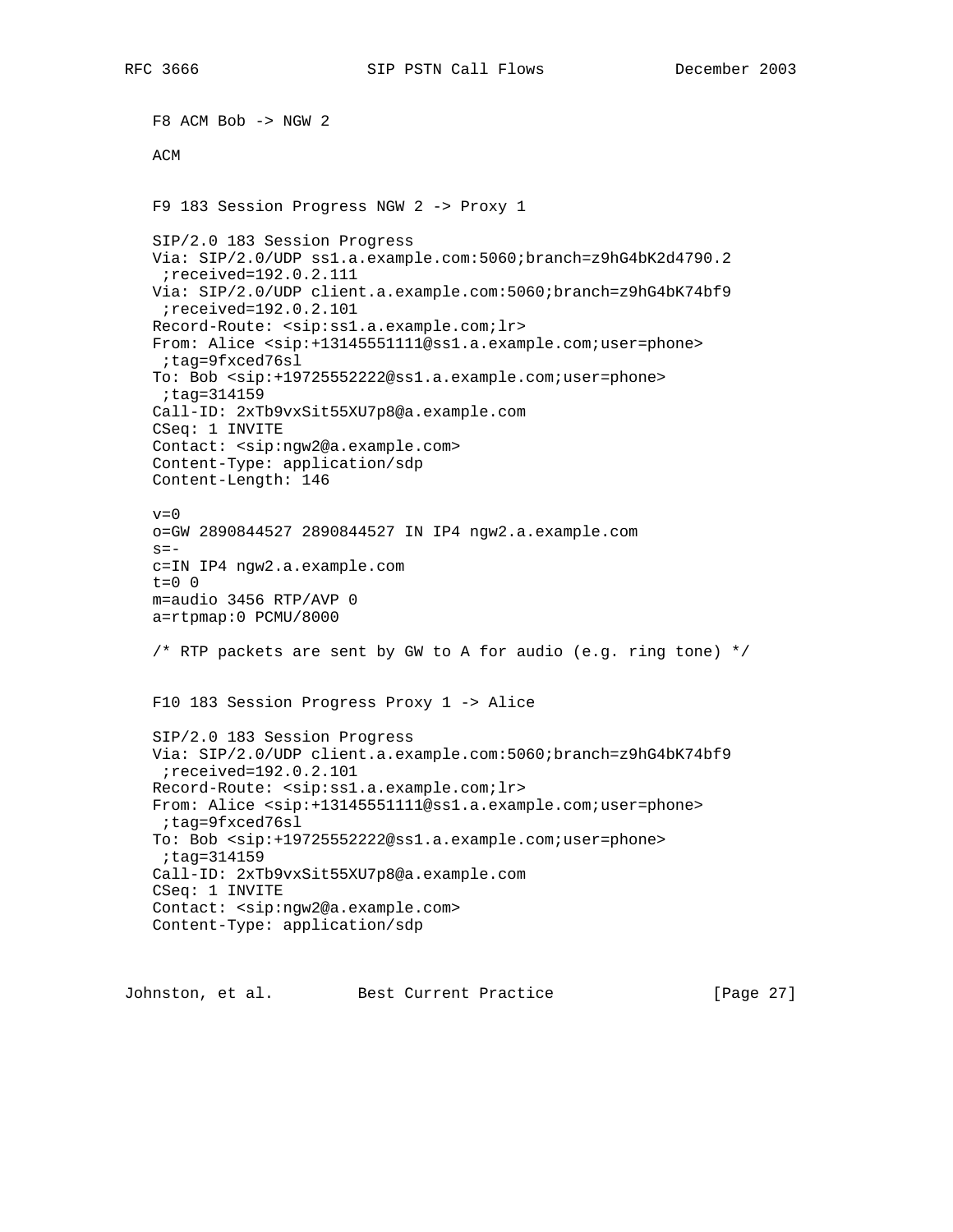Content-Length: 146  $v=0$  o=GW 2890844527 2890844527 IN IP4 ngw2.a.example.com  $s =$  c=IN IP4 ngw2.a.example.com  $t=0$  0 m=audio 3456 RTP/AVP 0 a=rtpmap:0 PCMU/8000 F11 ANM Bob -> NGW 2 ANM F12 200 OK NGW 2 -> Proxy 1 SIP/2.0 200 OK Via: SIP/2.0/UDP ss1.a.example.com:5060;branch=z9hG4bK2d4790.2 ;received=192.0.2.111 Via: SIP/2.0/UDP client.a.example.com:5060;branch=z9hG4bK74bf9 ;received=192.0.2.101 Record-Route: <sip:ss1.a.example.com;lr> From: Alice <sip:+13145551111@ss1.a.example.com;user=phone> ;tag=9fxced76sl To: Bob <sip:+19725552222@ss1.a.example.com;user=phone> ;tag=314159 Call-ID: 2xTb9vxSit55XU7p8@a.example.com CSeq: 1 INVITE Contact: <sip:ngw2@a.example.com> Content-Type: application/sdp Content-Length: 146  $v=0$  o=GW 2890844527 2890844527 IN IP4 ngw2.a.example.com  $s=$  c=IN IP4 ngw2.a.example.com t=0 0 m=audio 3456 RTP/AVP 0 a=rtpmap:0 PCMU/8000 F13 200 OK Proxy 1 -> Alice SIP/2.0 200 OK Via: SIP/2.0/UDP client.a.example.com:5060;branch=z9hG4bK74bf9 ;received=192.0.2.101 Johnston, et al. Best Current Practice [Page 28]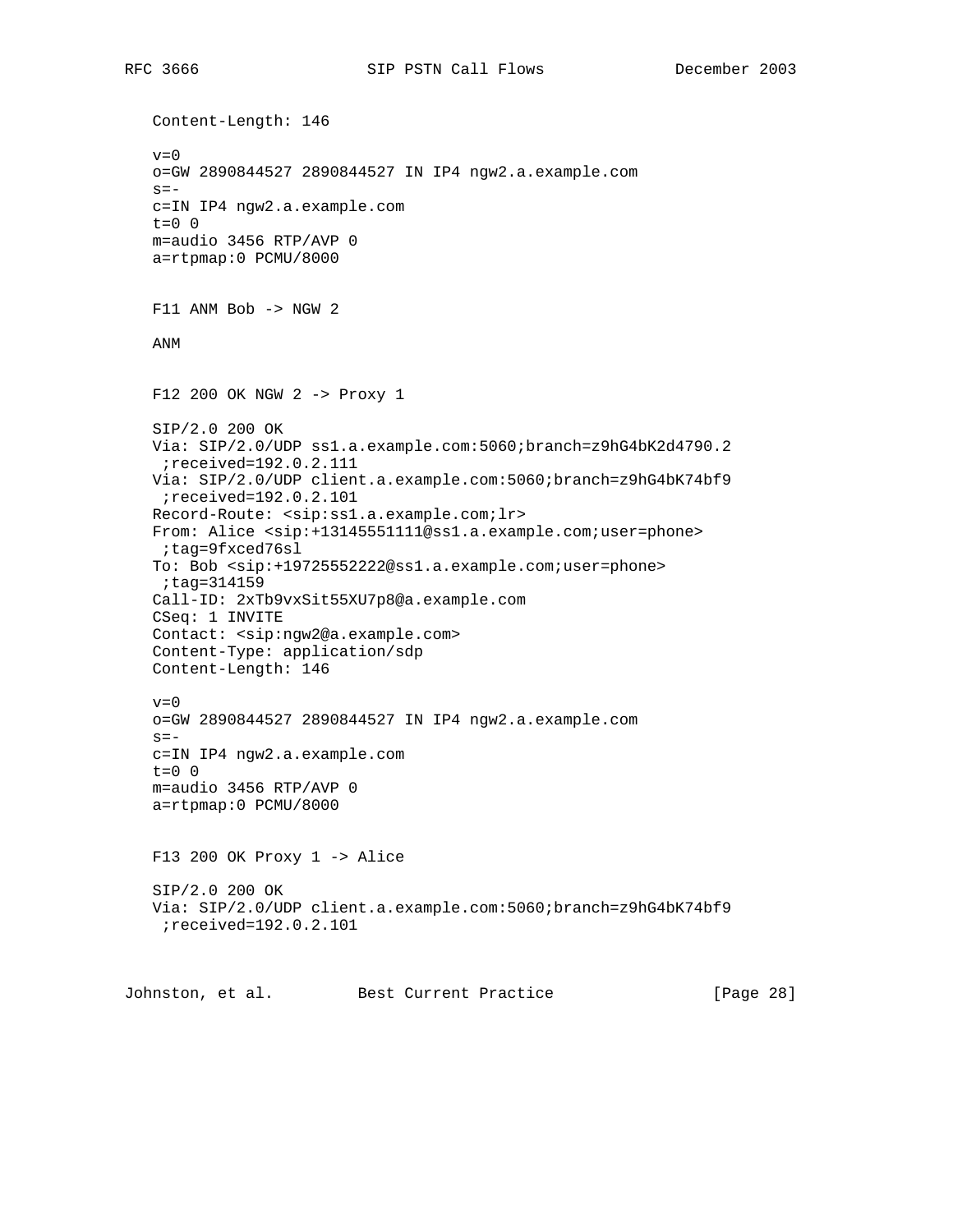Record-Route: <sip:ss1.a.example.com;lr> From: Alice <sip:+13145551111@ss1.a.example.com;user=phone> ;tag=9fxced76sl To: Bob <sip:+19725552222@ss1.a.example.com;user=phone> ;tag=314159 Call-ID: 2xTb9vxSit55XU7p8@a.example.com CSeq: 1 INVITE Contact: <sip:ngw2@a.example.com> Content-Type: application/sdp Content-Length: 146  $v=0$  o=GW 2890844527 2890844527 IN IP4 ngw2.a.example.com  $s =$  c=IN IP4 ngw2.a.example.com  $t=0$  0 m=audio 3456 RTP/AVP 0 a=rtpmap:0 PCMU/8000 F14 ACK Alice -> Proxy 1 ACK sip:ngw2@a.example.com SIP/2.0 Via: SIP/2.0/UDP client.a.example.com:5060;branch=z9hG4bK74bf9 Max-Forwards: 70 Route: <ss1.a.example.com; lr> From: Alice <sip:+13145551111@ss1.a.example.com;user=phone> ;tag=9fxced76sl To: Bob <sip:+19725552222@ss1.a.example.com;user=phone> ;tag=314159 Call-ID: 2xTb9vxSit55XU7p8@a.example.com CSeq: 1 ACK Content-Length: 0 F15 ACK Proxy 1 -> NGW 2 ACK sip:ngw2@a.example.com SIP/2.0 Via: SIP/2.0/UDP ss1.a.example.com:5060;branch=z9hG4bK2d4790.2 Via: SIP/2.0/UDP client.a.example.com:5060;branch=z9hG4bK74bf9 ;received=192.0.2.101 Max-Forwards: 69 From: Alice <sip:+13145551111@ss1.a.example.com;user=phone> ;tag=9fxced76sl To: Bob <sip:+19725552222@ss1.a.example.com;user=phone> ;tag=314159 Call-ID: 2xTb9vxSit55XU7p8@a.example.com CSeq: 1 ACK

Johnston, et al. Best Current Practice [Page 29]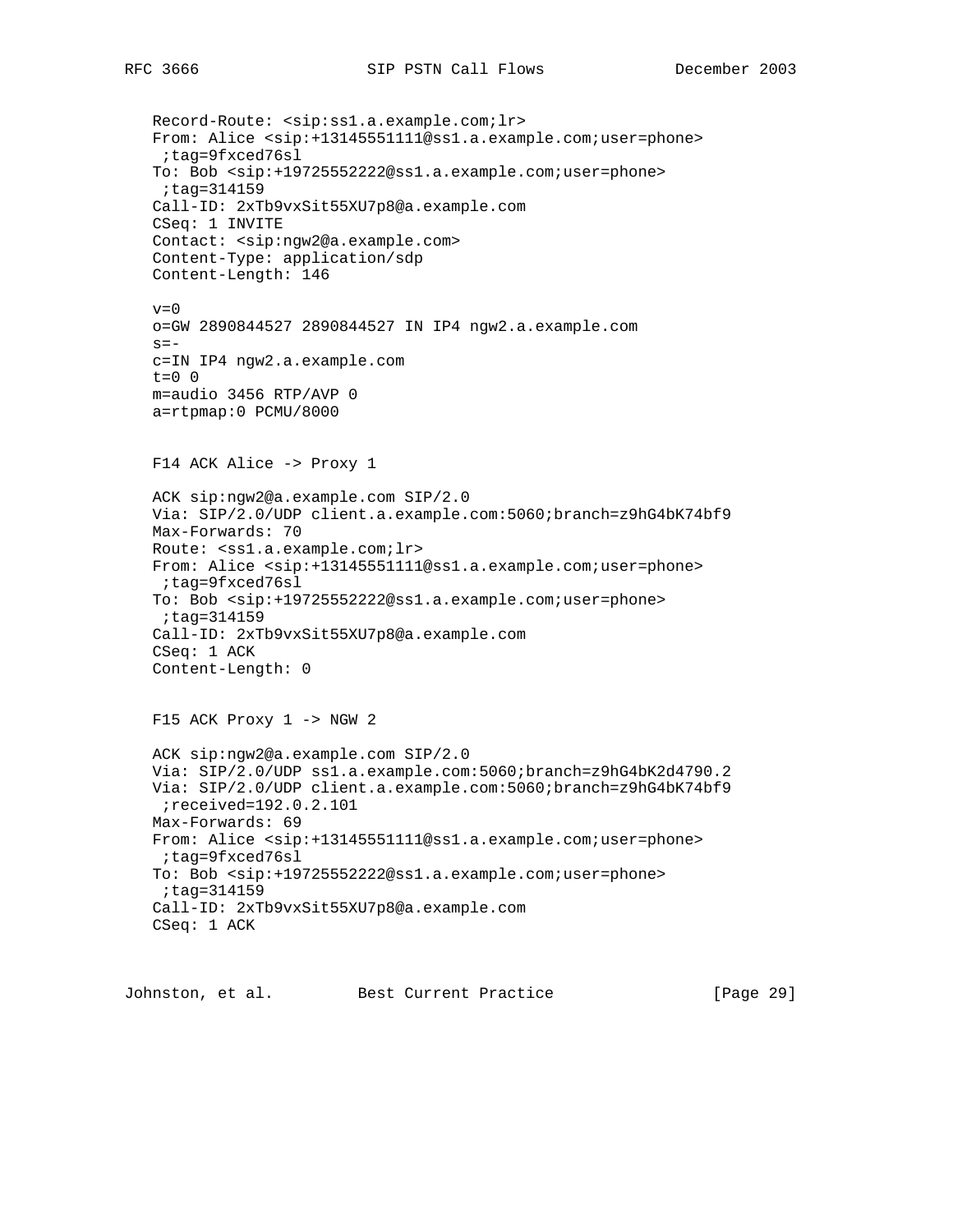Content-Length: 0 /\* RTP streams are established between A and B(via the GW)  $*/$  /\* Alice Hangs Up with Bob. \*/ F16 BYE Alice -> Proxy 1 BYE sip:ngw2@a.example.com SIP/2.0 Via: SIP/2.0/UDP client.a.example.com:5060;branch=z9hG4bK74bf9 Max-Forwards: 70 Route: <ss1.a.example.com;lr> From: Alice <sip:+13145551111@ss1.a.example.com;user=phone> ;tag=9fxced76sl To: Bob <sip:+19725552222@ss1.a.example.com;user=phone> ;tag=314159 Call-ID: 2xTb9vxSit55XU7p8@a.example.com CSeq: 2 BYE Content-Length: 0 F17 BYE Proxy 1 -> NGW 2 BYE sip:ngw2@a.example.com SIP/2.0 Via: SIP/2.0/UDP ss1.a.example.com:5060;branch=z9hG4bK2d4790.2 Via: SIP/2.0/UDP client.a.example.com:5060;branch=z9hG4bK74bf9 ;received=192.0.2.101 Max-Forwards: 69 From: Alice <sip:+13145551111@ss1.a.example.com;user=phone> ;tag=9fxced76sl To: Bob <sip:+19725552222@ss1.a.example.com;user=phone> ;tag=314159 Call-ID: 2xTb9vxSit55XU7p8@a.example.com CSeq: 2 BYE Content-Length: 0 F18 200 OK NGW 2 -> Proxy 1 SIP/2.0 200 OK Via: SIP/2.0/UDP ss1.a.example.com:5060;branch=z9hG4bK2d4790.2 ;received=192.0.2.111 Via: SIP/2.0/UDP client.a.example.com:5060;branch=z9hG4bK74bf9 ;received=192.0.2.101 From: Alice <sip:+13145551111@ss1.a.example.com;user=phone> ;tag=9fxced76sl To: Bob <sip:+19725552222@ss1.a.example.com;user=phone>

Johnston, et al. Best Current Practice [Page 30]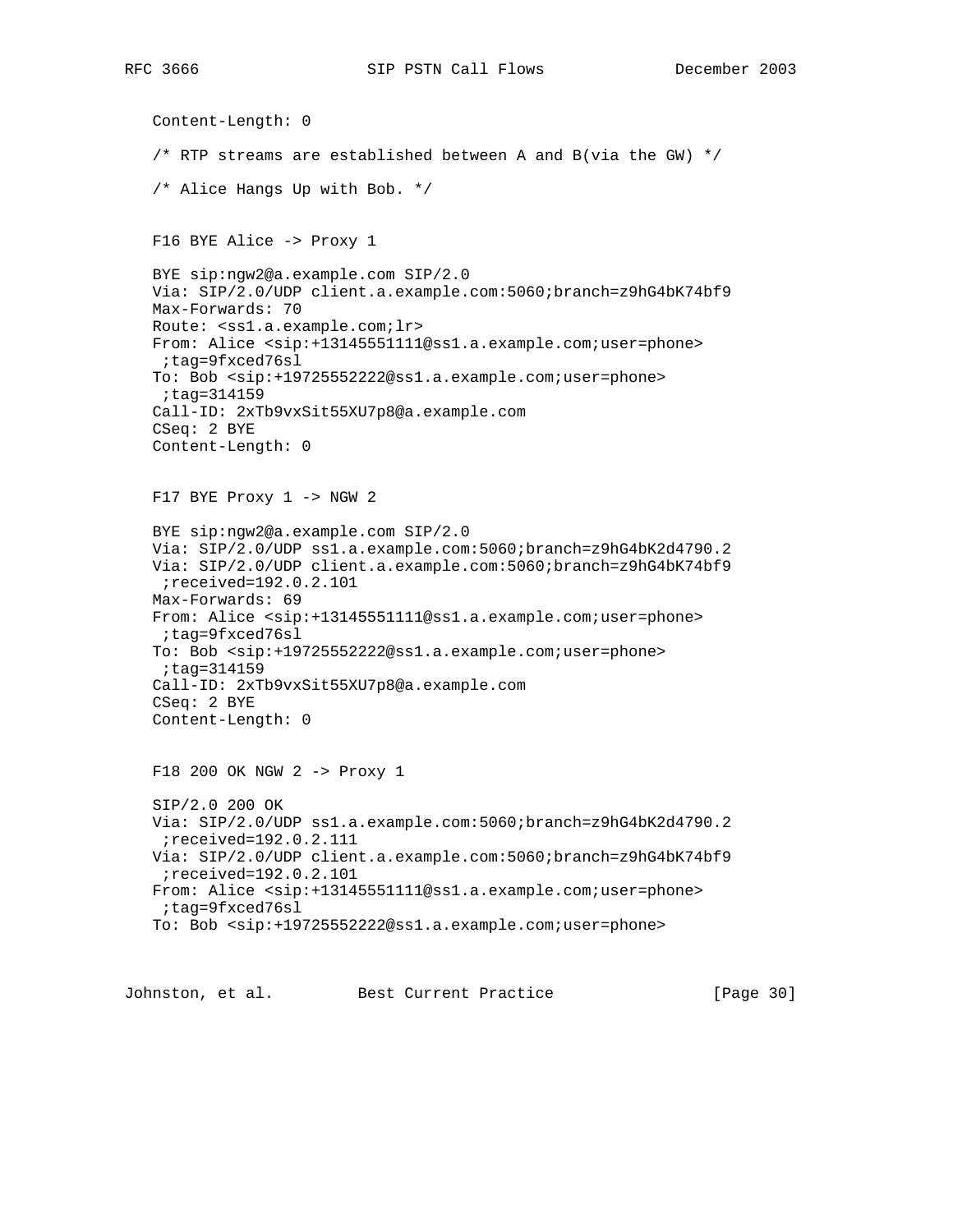```
 ;tag=314159
 Call-ID: 2xTb9vxSit55XU7p8@a.example.com
 CSeq: 2 BYE
 Content-Length: 0
 F19 200 OK Proxy 1 -> Alice
 SIP/2.0 200 OK
 Via: SIP/2.0/UDP client.a.example.com:5060;branch=z9hG4bK74bf9
  ;received=192.0.2.101
 From: Alice <sip:+13145551111@ss1.a.example.com;user=phone>
  ;tag=9fxced76sl
 To: Bob <sip:+19725552222@ss1.a.example.com;user=phone>
  ;tag=314159
 Call-ID: 2xTb9vxSit55XU7p8@a.example.com
 CSeq: 2 BYE
 Content-Length: 0
 F20 REL NGW 2 -> B
 REL
 CauseCode=16 Normal
 F21 RLC B -> NGW 2
 RLC
```
Johnston, et al. Best Current Practice [Page 31]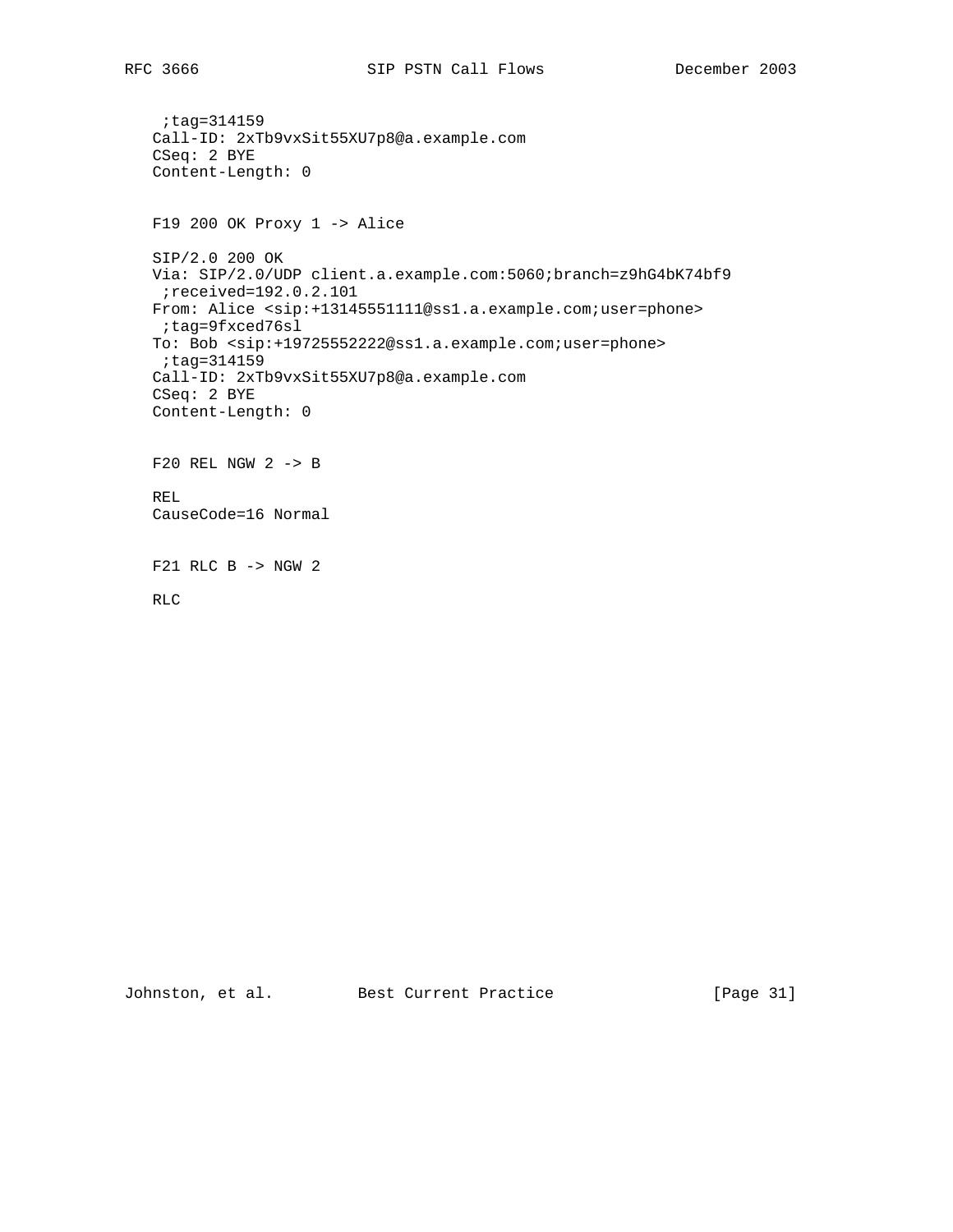## 2.4. Successful SIP to SIP using ENUM Query

| Alice DNS Server                                   | Proxy 3            |                                                        | <b>Bob</b> |
|----------------------------------------------------|--------------------|--------------------------------------------------------|------------|
| ENUM Query F1                                      |                    |                                                        |            |
| ---------------><br>Response F2<br>--------------- |                    |                                                        |            |
| INVITE F3                                          |                    |                                                        |            |
| 100 F5                                             |                    | ---------------------->   INVITE F4<br>--------------> |            |
| <----------------------------------<br>180 F7      |                    | 180 F6<br>  <-------------                             |            |
| <---------------------------------                 |                    | 200 F8                                                 |            |
| 200 F9                                             |                    | $\leftarrow$ - - - - - - - - - - - - -                 |            |
| ACK F10                                            |                    |                                                        |            |
|                                                    | Both Way RTP Media |                                                        |            |
|                                                    |                    | BYE F12                                                |            |
| BYE F13<br>--------------------------------        |                    | $\leftarrow$ - - - - - - - - - - - - - - -             |            |
| 200 F14                                            |                    | 200 F15                                                |            |
|                                                    |                    |                                                        |            |

 In this scenario, Alice places a call to Bob by dialing Bob's telephone number (9725552222). Alice's UA converts the phone number to an E.164 number (+19725552222), and performs an ENUM query [9] on the E.164 number (2.2.2.2.5.5.5.2.7.9.1.e164.arpa), which returns a NAPTR record containing a SIP AOR URI for Bob (sip:+19725552222@b.example.com). As a result, Alice's UA sends an INVITE and the call completes over IP bypassing the PSTN.

The call is terminated when Bob sends a BYE message.

Message Details

F1 ENUM Query Alice -> DNS Server

2.2.2.2.5.5.5.2.7.9.1.e164.arpa

Johnston, et al. Best Current Practice [Page 32]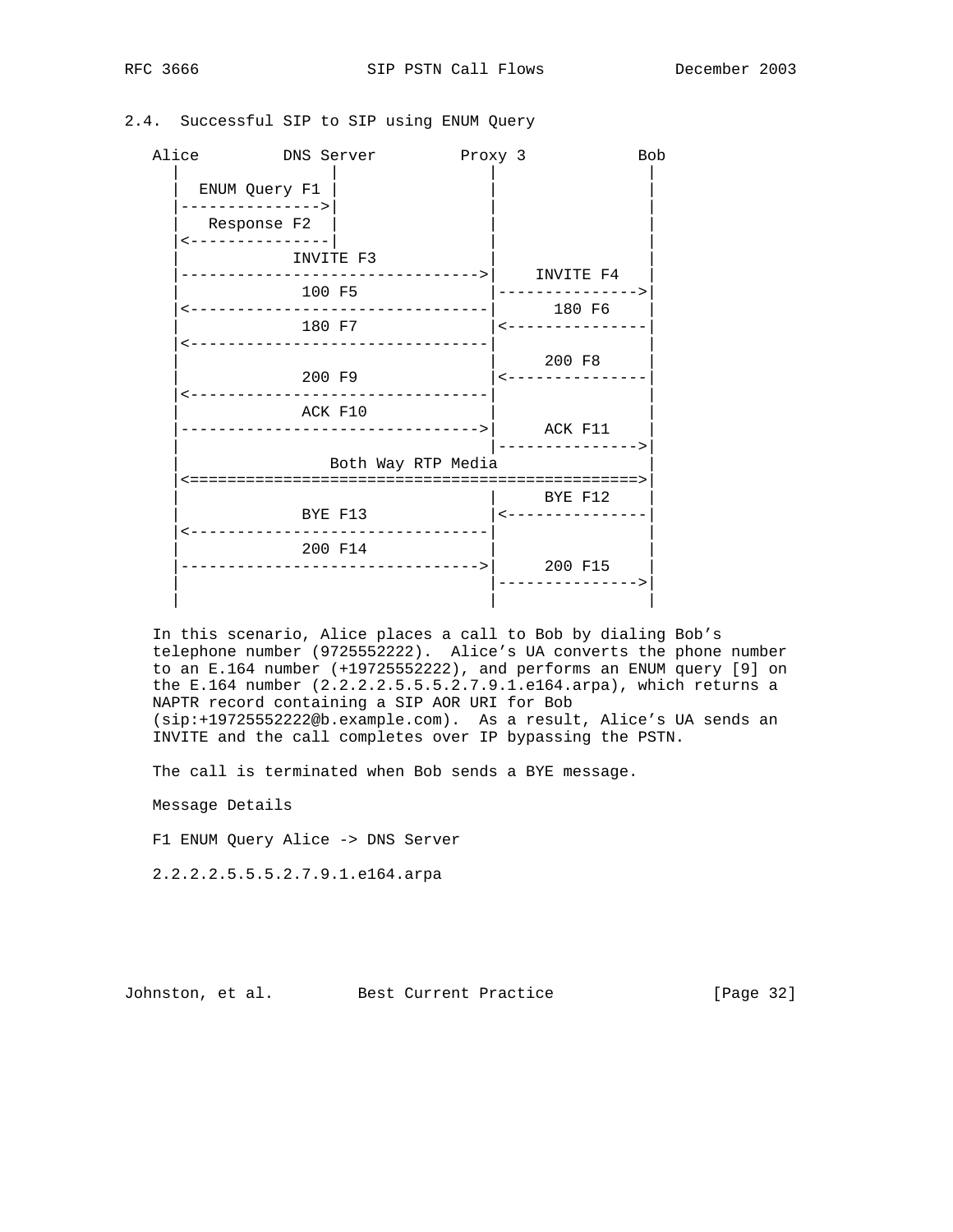F2 ENUM NAPTR Set DNS Server -> Alice \$ORIGIN 2.2.2.2.5.5.5.2.7.9.1.e164.arpa. IN NAPTR 100 10 "u" "sip+E2U" "!^.\*\$!sip:+19725552222@b.example.com!". F3 INVITE Alice -> Proxy 3 INVITE sip:+19725552222@b.example.com SIP/2.0 Via: SIP/2.0/UDP client.a.example.com:5060;branch=z9hG4bK74bf9 Max-Forwards: 70 From: <sip:+13145551111@a.example.com>;tag=9fxced76sl To: <tel:+19725552222> Call-ID: 2xTb9vxSit55XU7p8@a.example.com CSeq: 2 INVITE Contact: <sip:+13145551111@client.a.example.com> Content-Type: application/sdp Content-Length: 154  $v=0$  o=alice 2890844526 2890844526 IN IP4 client.a.example.com  $s=$  c=IN IP4 client.a.example.com t=0 0 m=audio 49172 RTP/AVP 0 a=rtpmap:0 PCMU/8000 F4 INVITE Proxy 3 -> Bob INVITE sip:+19725552222@client.b.example.com SIP/2.0 Via: SIP/2.0/UDP ss3.b.example.com:5060;branch=z9hG4bK721e418c4.1 Via: SIP/2.0/UDP client.a.example.com:5060;branch=z9hG4bK74bf9 ;received=192.0.2.101 Max-Forwards: 69 Record-Route: <sip:ss3.b.example.com;lr> From: <sip:+13145551111@a.example.com>;tag=9fxced76sl To: <tel:+19725552222> Call-ID: 2xTb9vxSit55XU7p8@a.example.com CSeq: 2 INVITE Contact: <sip:+13145551111@client.a.example.com> Content-Type: application/sdp Content-Length: 154  $v=0$  o=UserA 2890844526 2890844526 IN IP4 client.a.example.com  $s=-$ 

Johnston, et al. Best Current Practice [Page 33]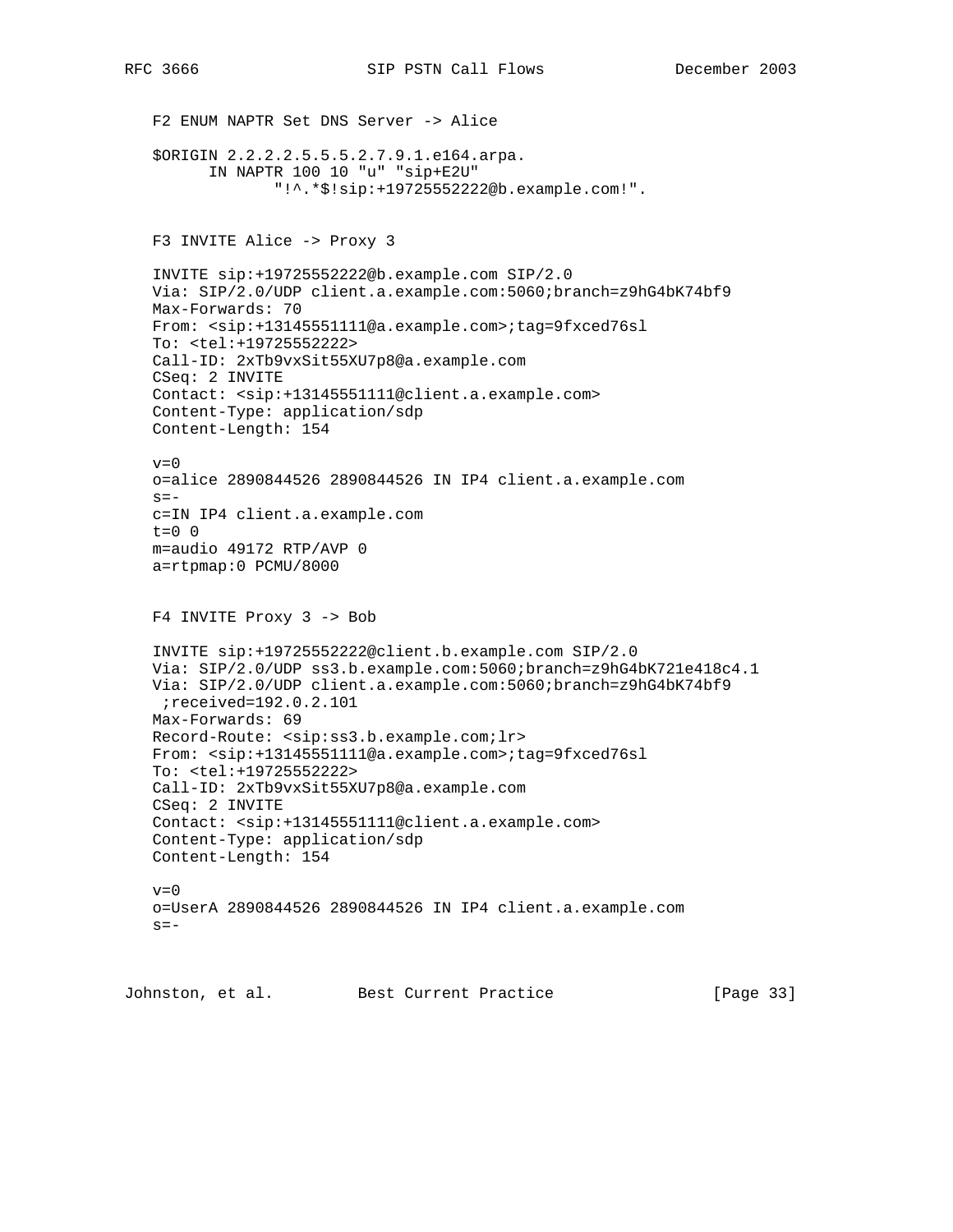```
 c=IN IP4 client.a.example.com
 t=0 0
 m=audio 49172 RTP/AVP 0
 a=rtpmap:0 PCMU/8000
 F5 100 Trying Proxy 3 -> Alice
 SIP/2.0 100 Trying
 Via: SIP/2.0/UDP client.a.example.com:5060;branch=z9hG4bK74bf9
 ;received=192.0.2.101
 From: <sip:+13145551111@a.example.com>;tag=9fxced76sl
 To: <tel:+19725552222>
 Call-ID: 2xTb9vxSit55XU7p8@a.example.com
 CSeq: 2 INVITE
 Content-Length: 0
 F6 180 Ringing B -> Proxy 3
 SIP/2.0 180 Ringing
 Via: SIP/2.0/UDP ss3.b.example.com:5060;branch=z9hG4bK721e418c4.1
 ;received=192.0.2.233
 Via: SIP/2.0/UDP client.a.example.com:5060;branch=z9hG4bK74bf9
 ;received=192.0.2.101
 Record-Route: <sip:ss3.b.example.com;lr>
 From: <sip:+13145551111@a.example.com>;tag=9fxced76sl
 To: <tel:+19725552222>;tag=314159
 Call-ID: 2xTb9vxSit55XU7p8@a.example.com
 CSeq: 2 INVITE
 Contact: <sip:+19725552222@client.b.example.com>
 Content-Length: 0
 F7 180 Ringing Proxy 3 -> Alice
 SIP/2.0 180 Ringing
 Via: SIP/2.0/UDP client.a.example.com:5060;branch=z9hG4bK74bf9
  ;received=192.0.2.101
 Record-Route: <sip:ss3.b.example.com;lr>
 From: <sip:+13145551111@a.example.com>;tag=9fxced76sl
 To: <tel:+19725552222>;tag=314159
 Call-ID: 2xTb9vxSit55XU7p8@a.example.com
 CSeq: 2 INVITE
 Contact: <sip:+19725552222@client.b.example.com>
 Content-Length: 0
```
Johnston, et al. Best Current Practice [Page 34]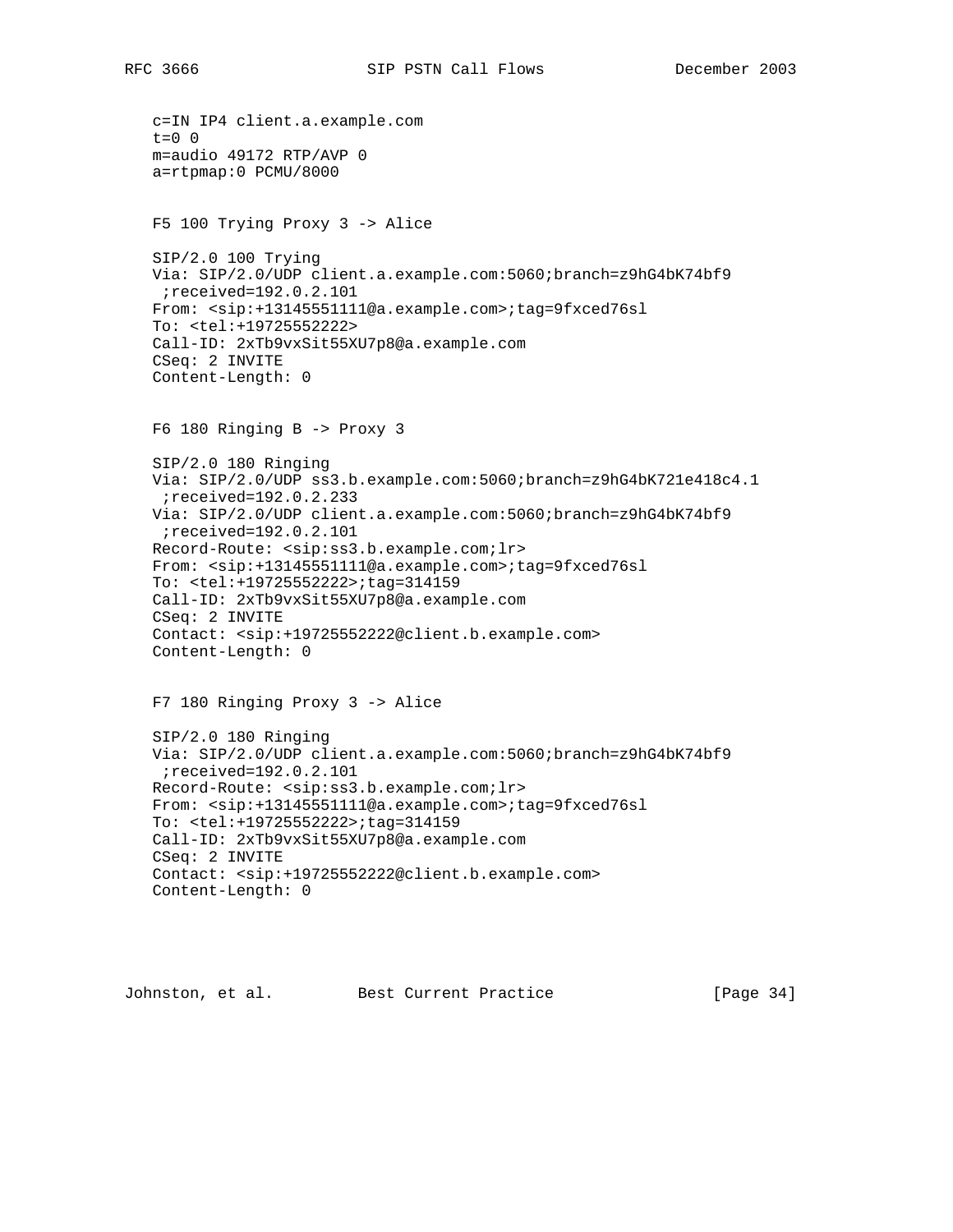```
 F8 200 OK Bob -> Proxy 3
 SIP/2.0 200 OK
 Via: SIP/2.0/UDP ss3.b.example.com:5060;branch=z9hG4bK721e418c4.1
  ;received=192.0.2.233
 Via: SIP/2.0/UDP client.a.example.com:5060;branch=z9hG4bK74bf9
 ;received=192.0.2.101
 Record-Route: <sip:ss3.b.example.com;lr>
 From: <sip:+13145551111@a.example.com>;tag=9fxced76sl
 To: <tel:+19725552222>;tag=314159
 Call-ID: 2xTb9vxSit55XU7p8@a.example.com
 CSeq: 2 INVITE
 Contact: <sip:+19725552222@client.b.example.com;transport=tcp>
 Content-Type: application/sdp
 Content-Length: 151
v=0 o=bob 2890844527 2890844527 IN IP4 client.b.example.com
s = - c=IN IP4 client.b.example.com
t=0 0
 m=audio 3456 RTP/AVP 0
 a=rtpmap:0 PCMU/8000
 F9 200 OK Proxy -> Alice
 SIP/2.0 200 OK
 Via: SIP/2.0/UDP client.a.example.com:5060;branch=z9hG4bK74bf9
 ;received=192.0.2.101
 Record-Route: <sip:ss3.b.example.com;lr>
 From: <sip:+13145551111@a.example.com>;tag=9fxced76sl
 To: <tel:+19725552222>;tag=314159
 Call-ID: 2xTb9vxSit55XU7p8@a.example.com
 CSeq: 2 INVITE
 Contact: <sip:+19725552222@client.b.example.com>
 Content-Type: application/sdp
 Content-Length: 151
v=0 o=bob 2890844527 2890844527 IN IP4 client.b.example.com
s = - c=IN IP4 192.0.2.100
 t=0 0
 m=audio 3456 RTP/AVP 0
 a=rtpmap:0 PCMU/8000
```
Johnston, et al. Best Current Practice [Page 35]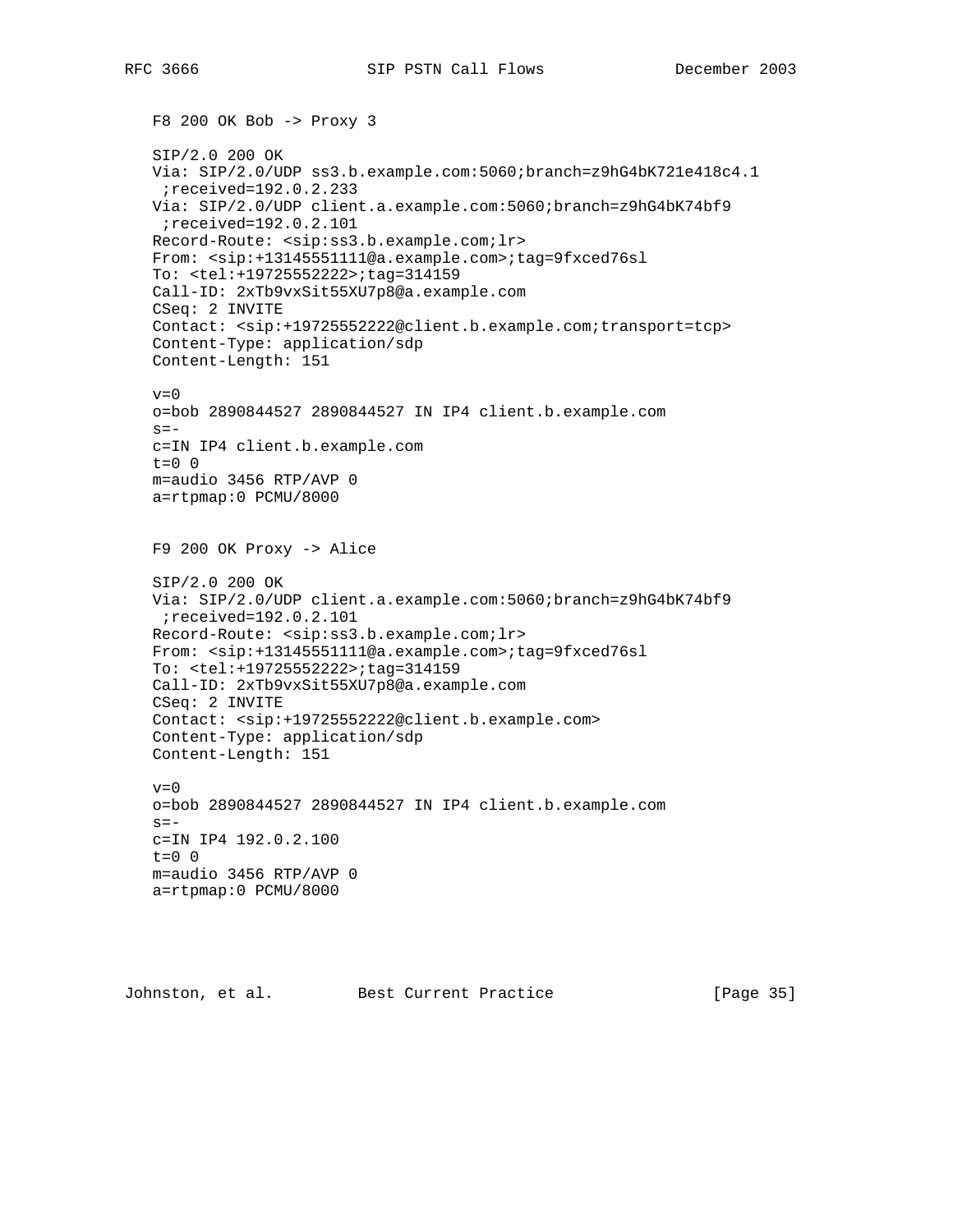F10 ACK Alice -> Proxy 3 ACK sip:+19725552222@client.b.example.com SIP/2.0 Via: SIP/2.0/UDP client.a.example.com:5060;branch=z9hG4bK74bq9 Max-Forwards: 70 Route: <sip:ss3.b.example.com;lr> From: <sip:+13145551111@a.example.com>;tag=9fxced76sl To: <tel:+19725552222>;tag=314159 Call-ID: 2xTb9vxSit55XU7p8@a.example.com CSeq: 2 ACK Content-Length: 0 F11 ACK Proxy 3 -> Bob ACK sip:+19725552222@client.b.example.com SIP/2.0 Via: SIP/2.0/UDP ss3.b.example.com:5060;branch=z9hG4bK721e418c4.1 Via: SIP/2.0/UDP client.a.example.com:5060;branch=z9hG4bK74bq9 ;received=192.0.2.101 Max-Forwards: 69 From: <sip:+13145551111@a.example.com>;tag=9fxced76sl To: <tel:+19725552222>;tag=314159 Call-ID: 2xTb9vxSit55XU7p8@a.example.com CSeq: 2 ACK Content-Type: application/sdp Content-Length: 0 /\* RTP streams are established between A and B\*/ /\* User B Hangs Up with User A. \*/ F12 BYE Bob -> Proxy 3 BYE sip:+13145551111@client.a.example.com SIP/2.0 Via: SIP/2.0/UDP client.b.example.com:5060;branch=z9hG4bKfgaw2 Max-Forwards: 70 Route: <sip:ss3.b.example.com;lr> From: <tel:+19725552222>;tag=314159 To: <sip:+13145551111@a.example.com>;tag=9fxced76sl Call-ID: 2xTb9vxSit55XU7p8@a.example.com CSeq: 1 BYE Content-Length: 0 F13 BYE Proxy 3 -> Alice BYE sip:+13145551111@client.a.example.com SIP/2.0

Johnston, et al. Best Current Practice [Page 36]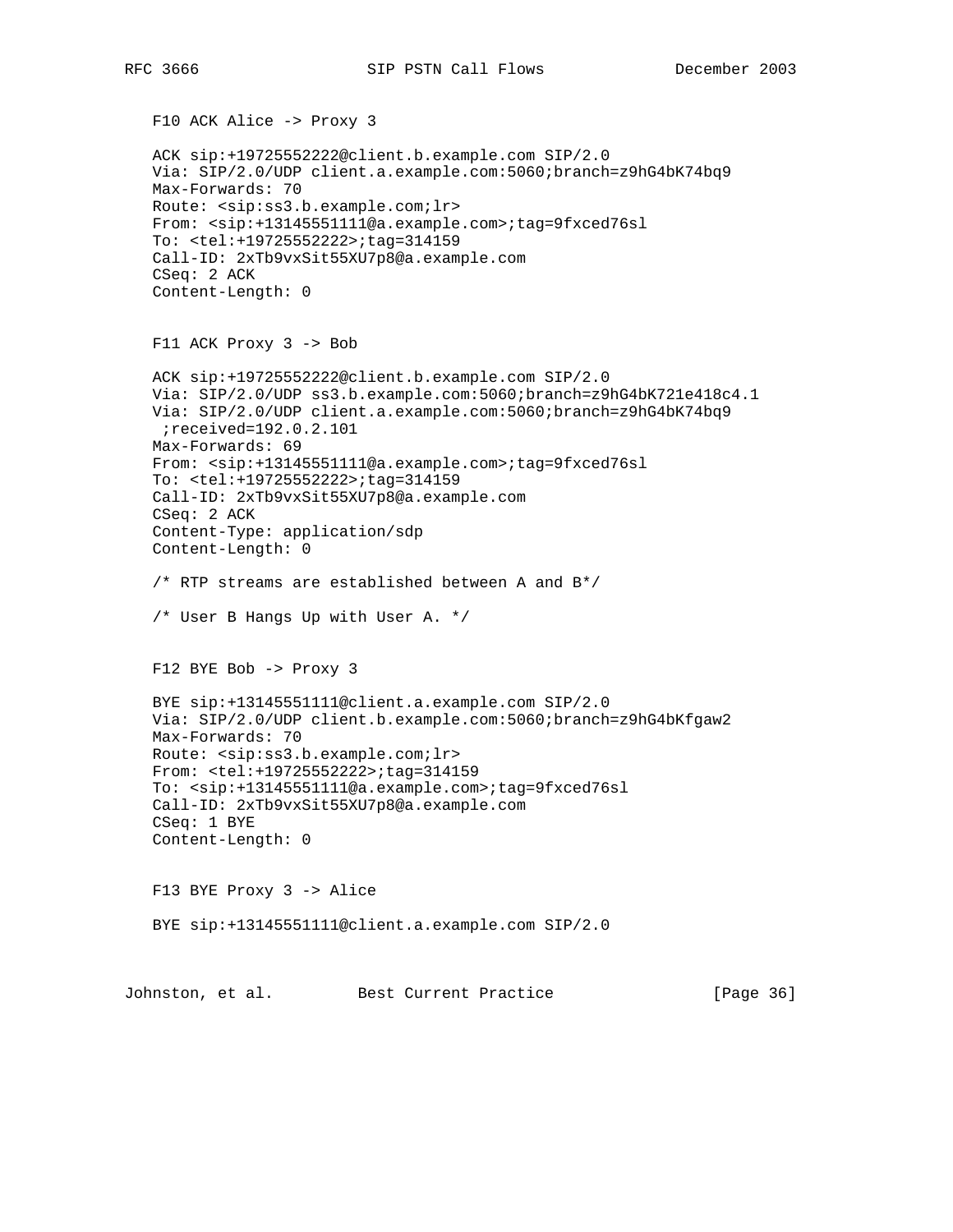Via: SIP/2.0/UDP ss3.b.example.com:5060;branch=z9hG4bK721e418c4.1 ;received=192.0.2.100 Via: SIP/2.0/UDP client.b.example.com:5060;branch=z9hG4bKfgaw2 Max-Forwards: 69 From: <tel:+19725552222>;tag=314159 To: <sip:+13145551111@a.example.com>;tag=9fxced76sl Call-ID: 2xTb9vxSit55XU7p8@a.example.com CSeq: 1 BYE Content-Length: 0 F14 200 OK Alice -> Proxy 3 SIP/2.0 200 OK Via: SIP/2.0/UDP ss3.b.example.com:5060;branch=z9hG4bK721e418c4.1 ;received=192.0.2.233 Via: SIP/2.0/UDP client.b.example.com:5060;branch=z9hG4bKfgaw2 ;received=192.0.2.100 From: <tel:+19725552222>;tag=314159 To: <sip:+13145551111@a.example.com>;tag=9fxced76sl Call-ID: 2xTb9vxSit55XU7p8@a.example.com CSeq: 1 BYE Content-Length: 0 F15 200 OK Proxy 3 -> Bob SIP/2.0 200 OK Via: SIP/2.0/UDP client.b.example.com:5060;branch=z9hG4bKfgaw2 ;received=192.0.2.100 From: <tel:+19725552222>;tag=314159 To: <sip:+13145551111@a.example.com>;tag=9fxced76sl Call-ID: 2xTb9vxSit55XU7p8@a.example.com CSeq: 1 BYE Content-Length: 0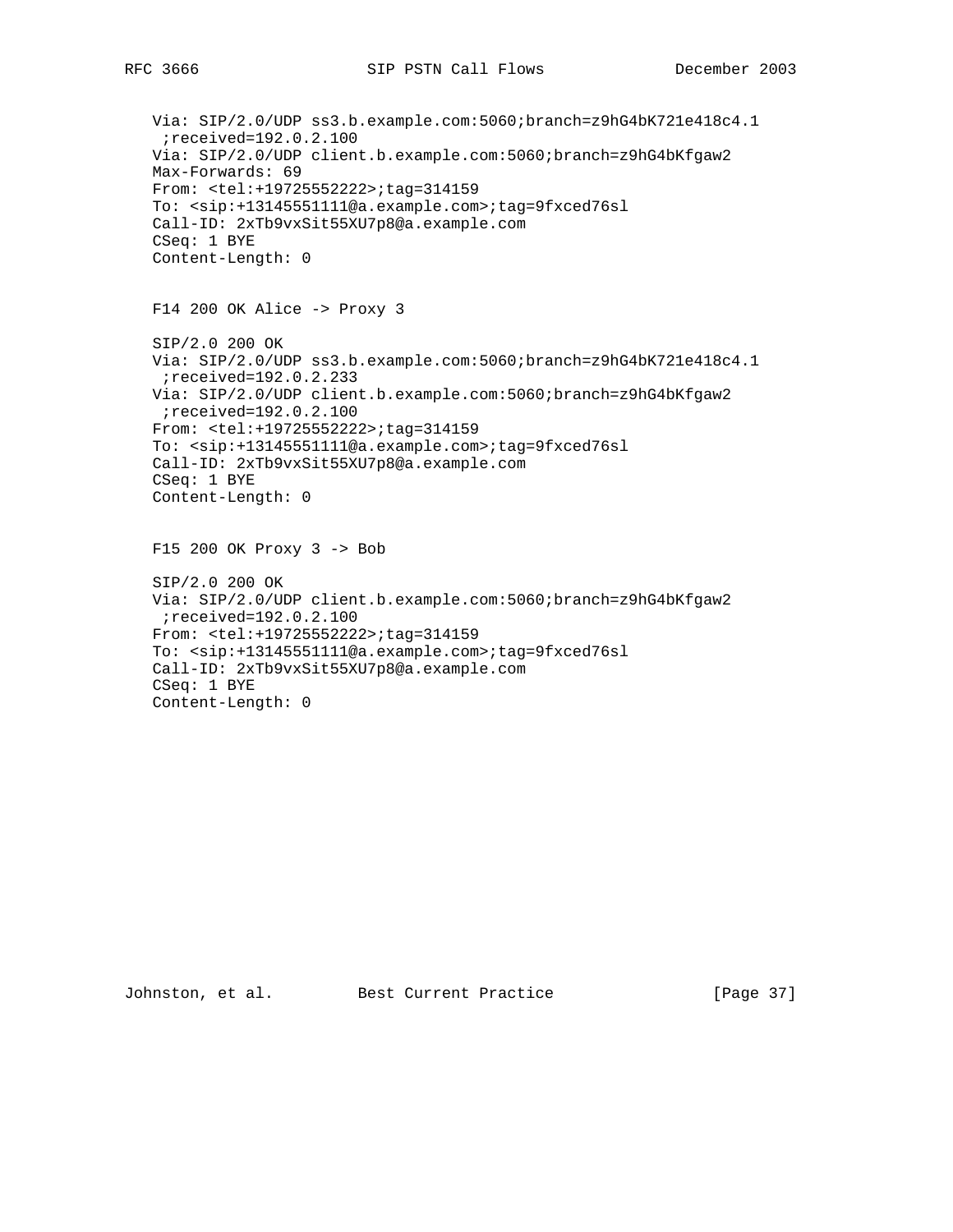# 2.5. Unsuccessful SIP to PSTN call: Treatment from PSTN

| Alice |                             | Proxy 1                      | NGW 1                               | <b>Bob</b> |
|-------|-----------------------------|------------------------------|-------------------------------------|------------|
|       | INVITE F1                   |                              |                                     |            |
|       | ---------------><br>100 F2  | <---------------  INVITE F3  |                                     |            |
|       |                             | 100 F4                       |                                     |            |
|       |                             | <---------------  IAM F5     | --------------->                    |            |
|       |                             |                              | ACM F6                              |            |
|       |                             | 183 F8   <---------------    |                                     |            |
|       |                             | Two Way RTP Media            | One Way Voice                       |            |
|       |                             | Treatment Applied            |                                     |            |
|       | CANCEL F9                   |                              |                                     |            |
|       | ---------------><br>200 F10 | <---------------  CANCEL F11 |                                     |            |
|       |                             | 200 F12                      | <---------------  REL F13           |            |
|       |                             |                              | RLC F14<br>487 F15   <------------- |            |
|       |                             | ACK F16                      |                                     |            |
|       | 487 F17<br>------------     | _________________            |                                     |            |
|       | ACK F18<br>---------------> |                              |                                     |            |
|       |                             |                              |                                     |            |

 Alice calls Bob in the PSTN through a proxy server Proxy 1 and a Network Gateway NGW 1. The call is rejected by the PSTN with an in-band treatment (tone or recording) played. Alice hears the treatment and then hangs up, which results in a CANCEL (F9) being sent to terminate the call. (A BYE is not sent since no final response was ever received by Alice.)

Johnston, et al. Best Current Practice [Page 38]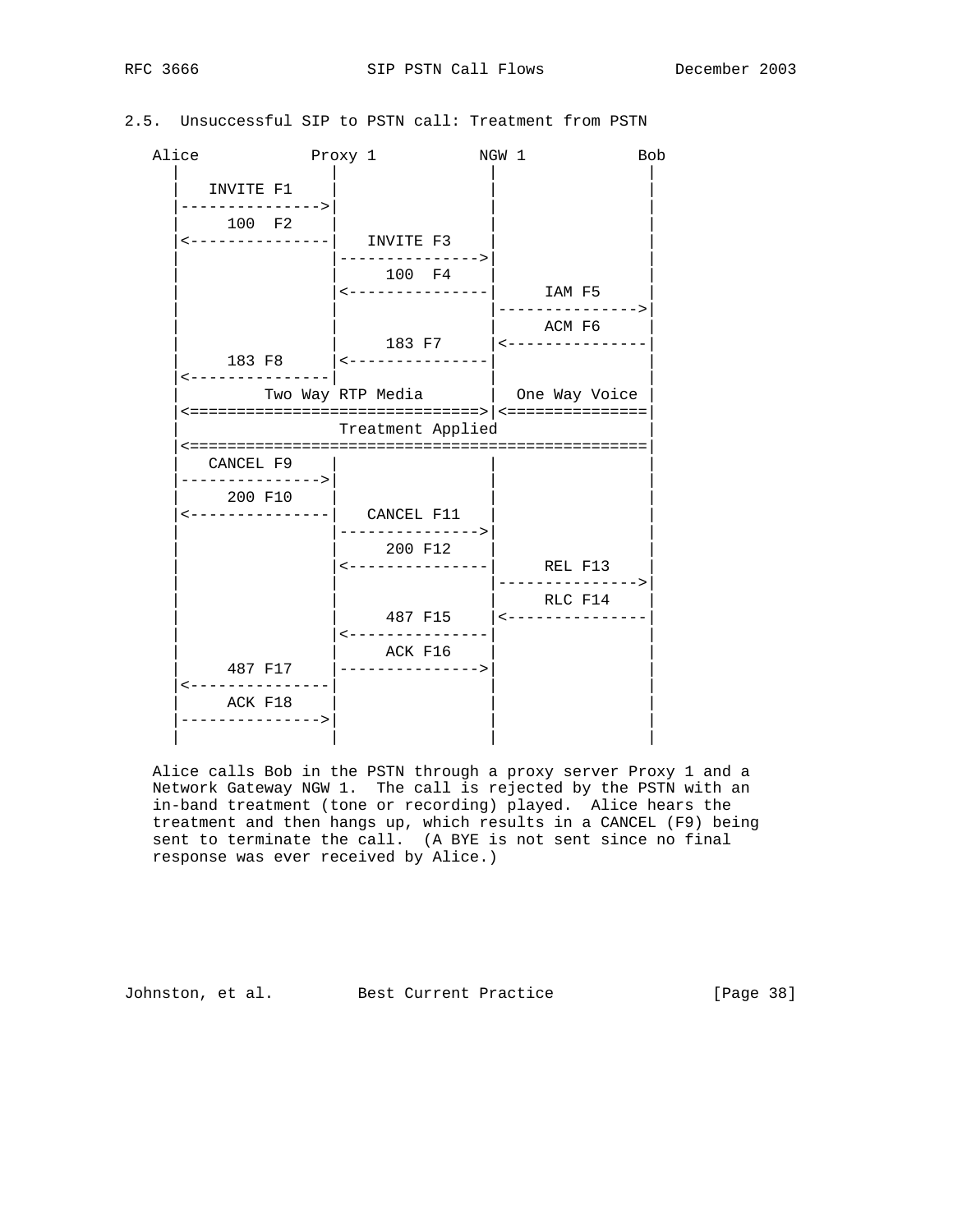```
 Message Details
 F1 INVITE Alice -> Proxy 1
 INVITE sip:+19725552222@ss1.a.example.com;user=phone SIP/2.0
 Via: SIP/2.0/UDP client.a.example.com:5060;branch=z9hG4bK74bf9
 Max-Forwards: 70
 From: Alice <sip:+13145551111@ss1.a.example.com;user=phone>
 ;tag=9fxced76sl
 To: Bob <sip:+19725552222@ss1.a.example.com;user=phone>
 Call-ID: 2xTb9vxSit55XU7p8@a.example.com
 CSeq: 1 INVITE
 Contact: <sip:alice@client.a.example.com>
 Proxy-Authorization: Digest username="alice",
 realm="a.example.com", nonce="01cf8311c3b0b2a2c5ac51bb59a05b40",
 opaque="", uri="sip:+19725552222@ss1.a.example.com;user=phone",
 response="e178fbe430e6680a1690261af8831f40"
 Content-Type: application/sdp
 Content-Length: 154
v=0 o=alice 2890844526 2890844526 IN IP4 client.a.example.com
s=- c=IN IP4 client.a.example.com
 t=0 0
 m=audio 49172 RTP/AVP 0
 a=rtpmap:0 PCMU/8000
 F2 100 Trying Proxy 1 -> A
 SIP/2.0 100 Trying
 Via: SIP/2.0/UDP client.a.example.com:5060;branch=z9hG4bK74bf9
 ;received=192.0.2.101
 From: Alice <sip:+13145551111@ss1.a.example.com;user=phone>
 ;tag=9fxced76sl
 To: Bob <sip:+19725552222@ss1.a.example.com;user=phone>
 Call-ID: 2xTb9vxSit55XU7p8@a.example.com
 CSeq: 1 INVITE
 Content-Length: 0
 /* Proxy 1 uses a Location Service function to determine where B is
 located. Based upon location analysis the call is forwarded to NGW
 1. Client for A prepares to receive data on port 49172 from the
 network. */
```
Johnston, et al. Best Current Practice [Page 39]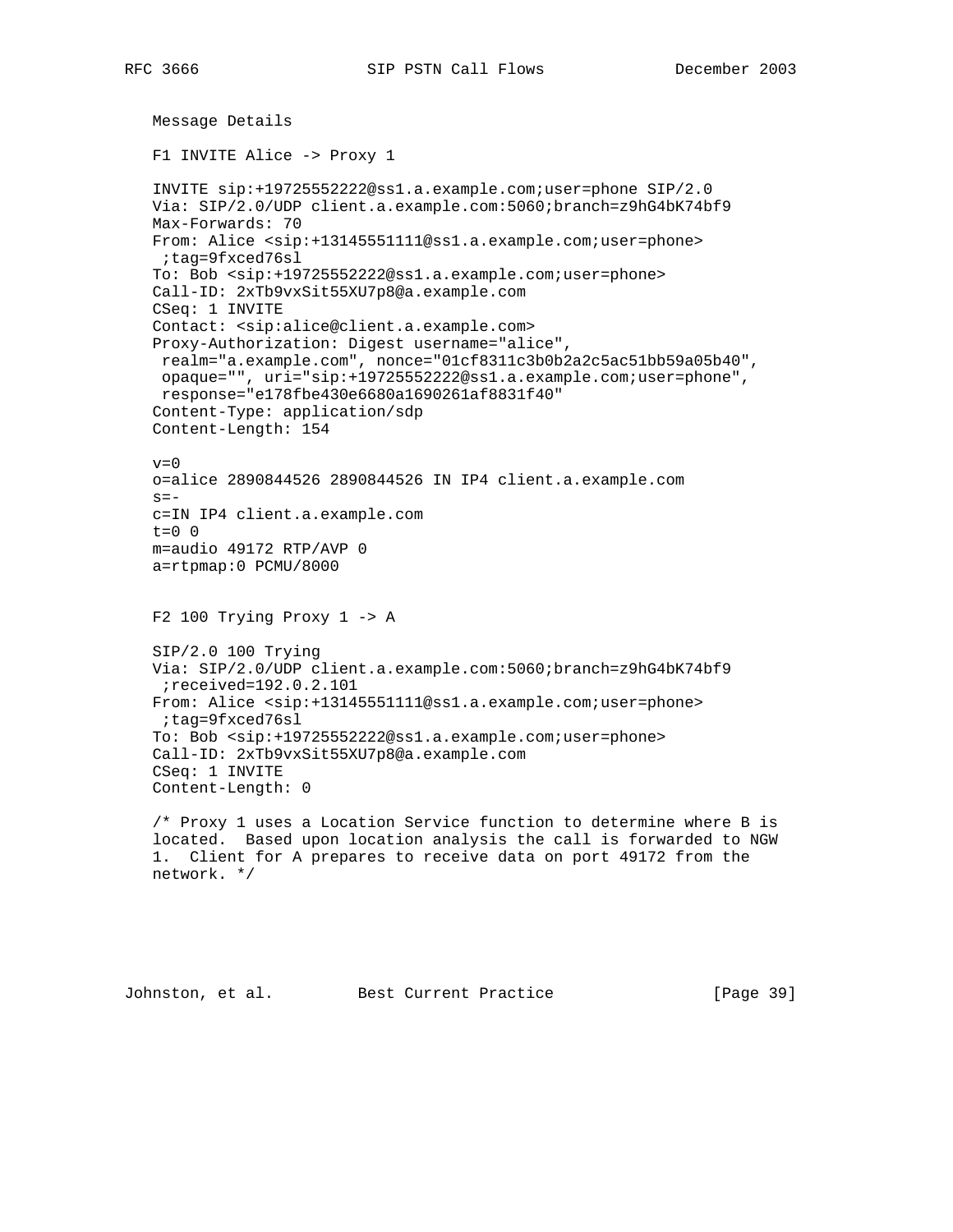F3 INVITE Proxy 1 -> NGW 1

 INVITE sip:+19725552222@ngw1.a.example.com;user=phone SIP/2.0 Via: SIP/2.0/UDP ss1.a.example.com:5060;branch=z9hG4bK2d4790.1 Via: SIP/2.0/UDP client.a.example.com:5060;branch=z9hG4bK74bf9 ;received=192.0.2.101 Max-Forwards: 69 Record-Route: <sip:ss1.a.example.com;lr> From: Alice <sip:+13145551111@ss1.a.example.com;user=phone> ;tag=9fxced76sl To: Bob <sip:+19725552222@ss1.a.example.com;user=phone> Call-ID: 2xTb9vxSit55XU7p8@a.example.com CSeq: 1 INVITE Contact: <sip:alice@client.a.example.com> Content-Type: application/sdp Content-Length: 154  $v=0$  o=alice 2890844526 2890844526 IN IP4 client.a.example.com  $s =$  c=IN IP4 client.a.example.com  $t=0$  0 m=audio 49172 RTP/AVP 0 a=rtpmap:0 PCMU/8000 F4 100 Trying NGW 1 -> Proxy 1 SIP/2.0 100 Trying Via: SIP/2.0/UDP ss1.a.example.com:5060;branch=z9hG4bK2d4790.1 ;received=192.0.2.111 Via: SIP/2.0/UDP client.a.example.com:5060;branch=z9hG4bK74bf9 ;received=192.0.2.101 From: Alice <sip:+13145551111@ss1.a.example.com;user=phone> ;tag=9fxced76sl To: Bob <sip:+19725552222@ss1.a.example.com;user=phone> Call-ID: 2xTb9vxSit55XU7p8@a.example.com CSeq: 1 INVITE Content-Length: 0 F5 IAM NGW 1 -> Bob IAM CdPN=972-555-2222,NPI=E.164,NOA=National CgPN=314-555-1111,NPI=E.164,NOA=National

Johnston, et al. Best Current Practice [Page 40]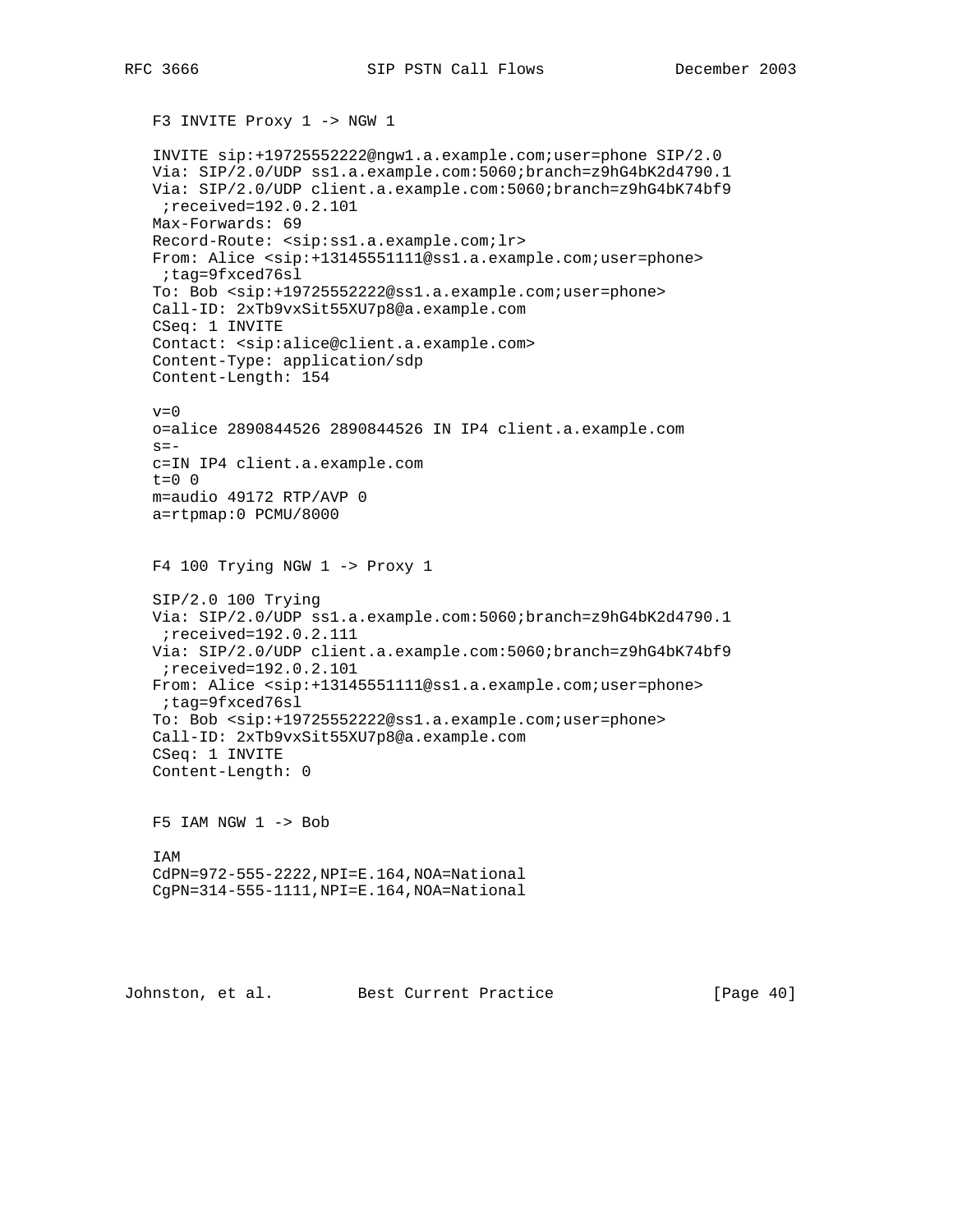F6 ACM Bob -> NGW 1 ACM F7 183 Session Progress NGW 1 -> Proxy 1 SIP/2.0 183 Session Progress Via: SIP/2.0/UDP ss1.a.example.com:5060;branch=z9hG4bK2d4790.1 ;received=192.0.2.111 Via: SIP/2.0/UDP client.a.example.com:5060;branch=z9hG4bK74bf9 ;received=192.0.2.101 Record-Route: <sip:ss1.a.example.com;lr> From: Alice <sip:+13145551111@ss1.a.example.com;user=phone> ;tag=9fxced76sl To: Bob <sip:+19725552222@ss1.a.example.com;user=phone> ;tag=314159 Call-ID: 2xTb9vxSit55XU7p8@a.example.com CSeq: 1 INVITE Contact: <sip:ngw1@a.example.com> Content-Type: application/sdp Content-Length: 146  $v=0$  o=GW 2890844527 2890844527 IN IP4 ngw1.a.example.com  $s=$  c=IN IP4 ngw1.a.example.com t=0 0 m=audio 3456 RTP/AVP 0 a=rtpmap:0 PCMU/8000 F8 183 Session Progress Proxy 1 -> Alice SIP/2.0 183 Session Progress Via: SIP/2.0/UDP client.a.example.com:5060;branch=z9hG4bK74bf9 ;received=192.0.2.101 Record-Route: <sip:ss1.a.example.com;lr> From: Alice <sip:+13145551111@ss1.a.example.com;user=phone> ;tag=9fxced76sl To: Bob <sip:+19725552222@ss1.a.example.com;user=phone> ;tag=314159 Call-ID: 2xTb9vxSit55XU7p8@a.example.com CSeq: 1 INVITE Contact: <sip:ngw1@a.example.com> Content-Type: application/sdp Content-Length: 146

Johnston, et al. Best Current Practice [Page 41]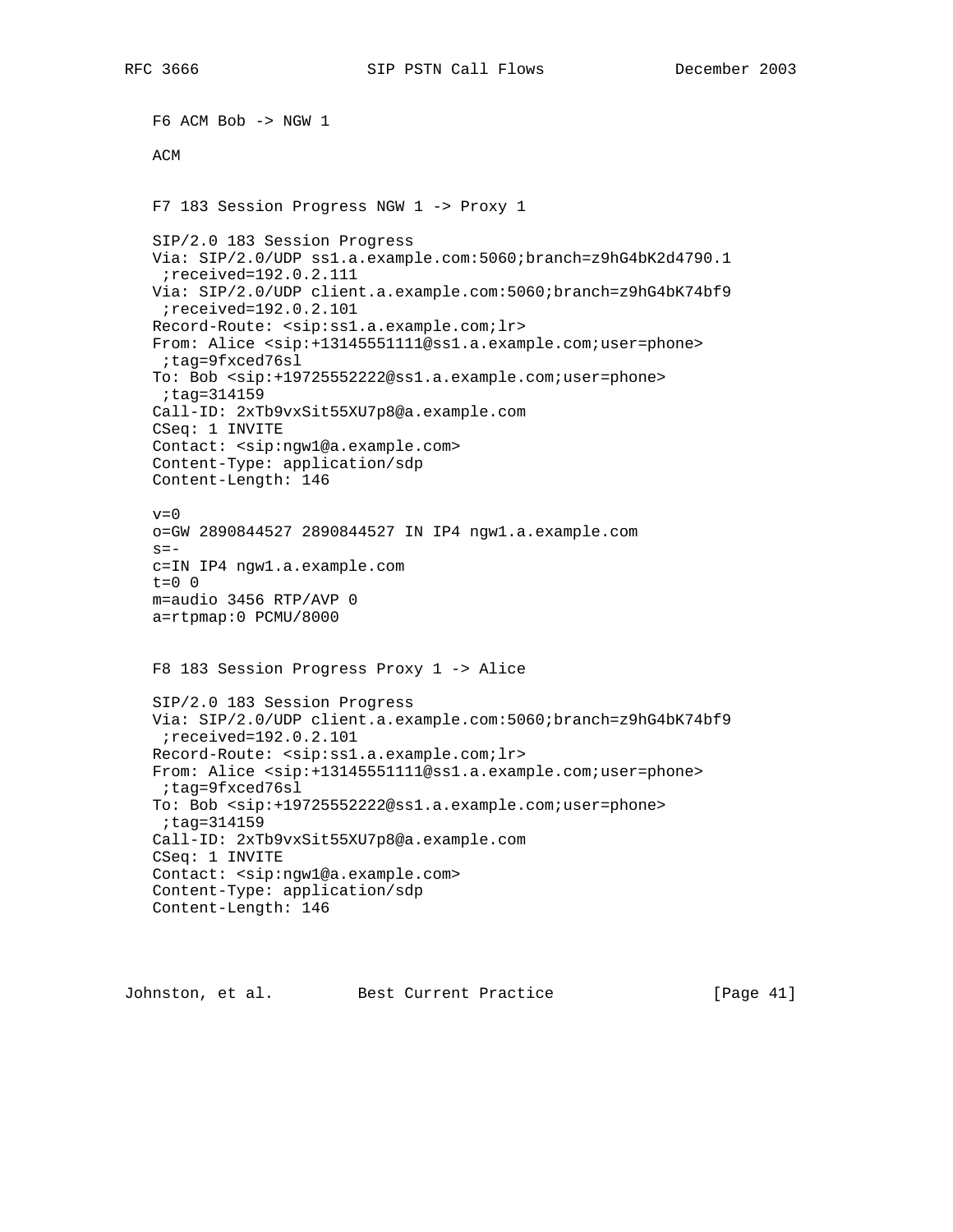$v=0$  o=GW 2890844527 2890844527 IN IP4 ngw1.a.example.com  $s=$  c=IN IP4 ngw1.a.example.com  $t=0$  0 m=audio 3456 RTP/AVP 0 a=rtpmap:0 PCMU/8000  $/*$  Caller hears the recorded announcement, then hangs up  $*/$  F9 CANCEL Alice -> Proxy 1 CANCEL sip:+19725552222@ss1.a.example.com;user=phone SIP/2.0 Via: SIP/2.0/UDP client.a.example.com:5060;branch=z9hG4bK74bf9 Max-Forwards: 70 From: Alice <sip:+13145551111@ss1.a.example.com;user=phone> ;tag=9fxced76sl To: Bob <sip:+19725552222@ss1.a.example.com;user=phone> Call-ID: 2xTb9vxSit55XU7p8@a.example.com CSeq: 1 CANCEL Content-Length: 0 F10 200 OK Proxy 1 -> A SIP/2.0 200 OK Via: SIP/2.0/UDP client.a.example.com:5060;branch=z9hG4bK74bf9 ;received=192.0.2.101 From: Alice <sip:+13145551111@ss1.a.example.com;user=phone> ;tag=9fxced76sl To: Bob <sip:+19725552222@ss1.a.example.com;user=phone> Call-ID: 2xTb9vxSit55XU7p8@a.example.com CSeq: 1 CANCEL Content-Length: 0 F11 CANCEL Proxy 1 -> NGW 1 CANCEL sip:+19725552222@ss1.a.example.com;user=phone SIP/2.0 Via: SIP/2.0/UDP ss1.a.example.com:5060;branch=z9hG4bK2d4790.1 Max-Forwards: 70 From: Alice <sip:+13145551111@ss1.a.example.com;user=phone> ;tag=9fxced76sl To: Bob <sip:+19725552222@ss1.a.example.com;user=phone> Call-ID: 2xTb9vxSit55XU7p8@a.example.com CSeq: 1 CANCEL Content-Length: 0

Johnston, et al. Best Current Practice [Page 42]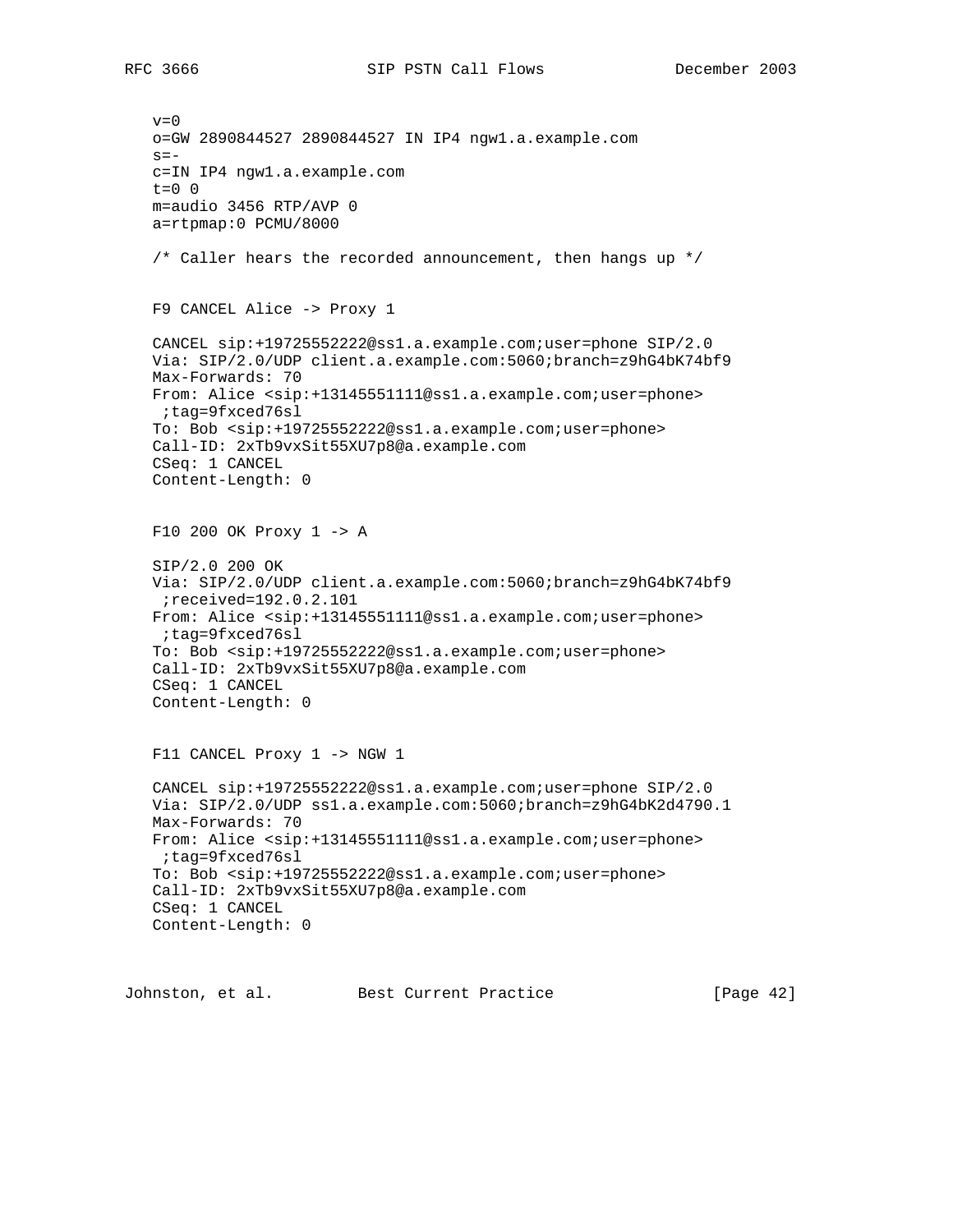F12 200 OK NGW 1 -> Proxy 1 SIP/2.0 200 OK Via: SIP/2.0/UDP ss1.a.example.com:5060;branch=z9hG4bK2d4790.1 ;received=192.0.2.111 From: Alice <sip:+13145551111@ss1.a.example.com;user=phone> ;tag=9fxced76sl To: Bob <sip:+19725552222@ss1.a.example.com;user=phone> Call-ID: 2xTb9vxSit55XU7p8@a.example.com CSeq: 1 CANCEL Content-Length: 0 F13 REL NGW 1 -> B REL CauseCode=18 No user responding F14 RLC B -> NGW 1 RLC F15 487 Request Terminated NGW 1 -> Proxy 1 SIP/2.0 487 Request Terminated Via: SIP/2.0/UDP ss1.a.example.com:5060;branch=z9hG4bK2d4790.1 ;received=192.0.2.111 Via: SIP/2.0/UDP client.a.example.com:5060;branch=z9hG4bK74bf9 ;received=192.0.2.101 From: Alice <sip:+13145551111@ss1.a.example.com;user=phone> ;tag=9fxced76sl To: Bob <sip:+19725552222@ss1.a.example.com;user=phone> ;tag=314159 Call-ID: 2xTb9vxSit55XU7p8@a.example.com CSeq: 1 INVITE Content-Length: 0 F16 ACK Proxy 1 -> NGW 1 ACK sip:+19725552222@ss1.a.example.com;user=phone SIP/2.0 Via: SIP/2.0/UDP ss1.a.example.com:5060;branch=z9hG4bK2d4790.1 Max-Forwards: 70 From: Alice <sip:+13145551111@ss1.a.example.com;user=phone> ;tag=9fxced76sl To: Bob <sip:+19725552222@ss1.a.example.com;user=phone>

Johnston, et al. Best Current Practice [Page 43]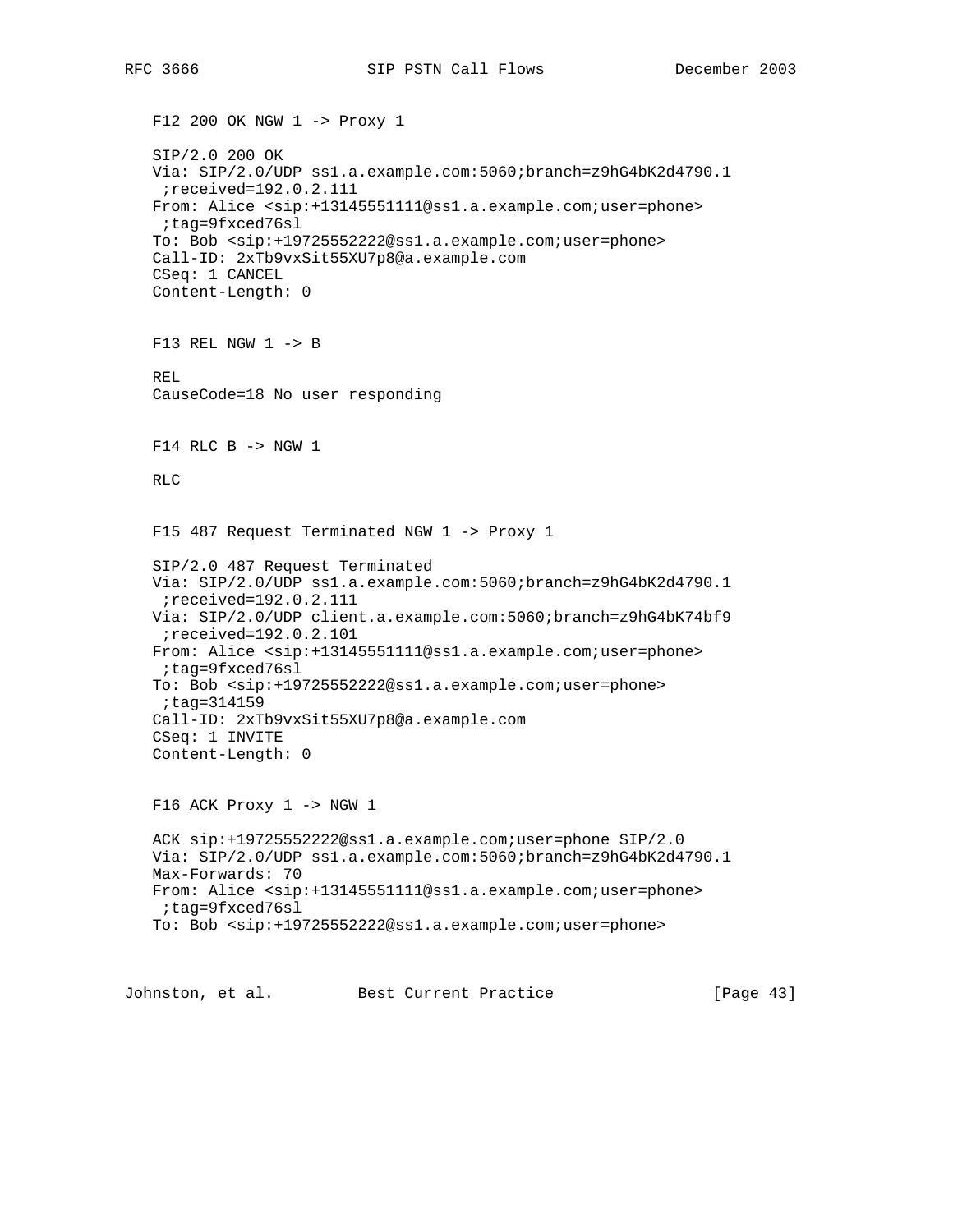```
 ;tag=314159
 Call-ID: 2xTb9vxSit55XU7p8@a.example.com
 CSeq: 1 ACK
 Content-Length: 0
 F17 487 Request Terminated Proxy 1 -> A
 SIP/2.0 487 Request Terminated
 Via: SIP/2.0/UDP client.a.example.com:5060;branch=z9hG4bK74bf9
 ;received=192.0.2.101
 From: Alice <sip:+13145551111@ss1.a.example.com;user=phone>
 ;tag=9fxced76sl
 To: Bob <sip:+19725552222@ss1.a.example.com;user=phone>
  ;tag=314159
 Call-ID: 2xTb9vxSit55XU7p8@a.example.com
 CSeq: 1 INVITE
 Content-Length: 0
 F18 ACK Alice -> Proxy 1
 ACK sip:+19725552222@ss1.a.example.com;user=phone SIP/2.0
 Via: SIP/2.0/UDP client.a.example.com:5060;branch=z9hG4bK74bf9
 Max-Forwards: 70
 From: Alice <sip:+13145551111@ss1.a.example.com;user=phone>
 ;tag=9fxced76sl
 To: Bob <sip:+19725552222@ss1.a.example.com;user=phone>
 ;tag=314159
 Call-ID: 2xTb9vxSit55XU7p8@a.example.com
 CSeq: 1 ACK
 Content-Length: 0
```
Johnston, et al. Best Current Practice [Page 44]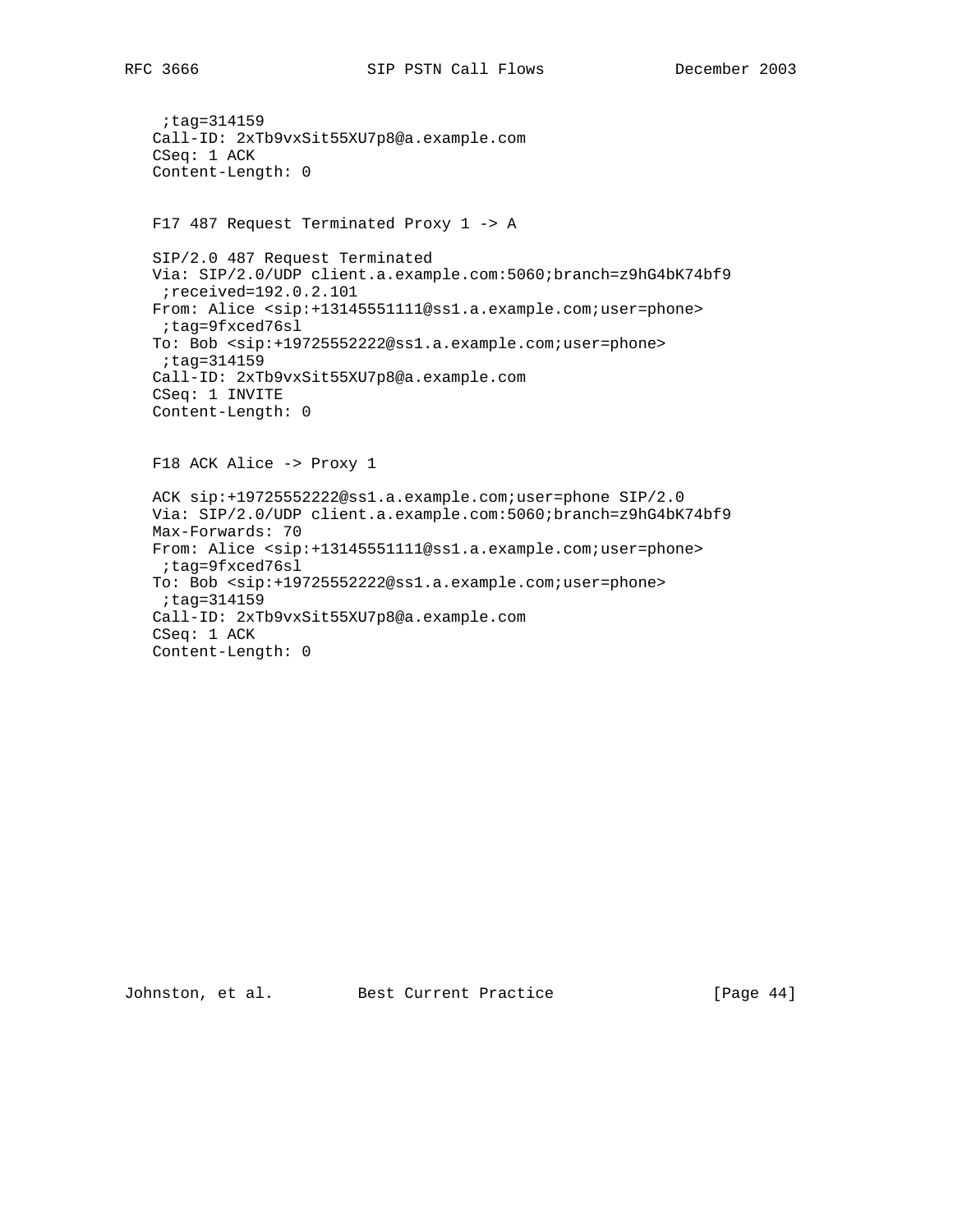# 2.6. Unsuccessful SIP to PSTN: REL w/Cause from PSTN

```
Alice Proxy 1 NGW 1 Switch B
 | | | |
     INVITE F1
     |--------------->| | |
     100 F2
     |<---------------| INVITE F3 | |
                   | |--------------->| |
                     | 100 F4 |<br>------------|   IAM F5
                  | <--------------|
                                | | |--------------->|
                                  REL(1) F6
                               | <---------------
                                   RLC F7
                     404 F8 |--------------->
                   | |<---------------| |
                     ACK F9
                  | -------------->
       404 F10
     |<---------------| | |
     ACK F11
     |--------------->| | |
 | | | |
```
 Alice calls PSTN Bob through a Proxy Server Proxy 1 and a Network Gateway NGW 1. The call is rejected by the PSTN with a ANSI ISUP Release message REL containing a specific Cause code. This cause value (1) is mapped by the Gateway to a SIP 404 Address Incomplete response which is proxied back to Alice. For more details of ISUP cause value to SIP response mapping, refer to [4].

Message Details

```
 F1 INVITE Alice -> Proxy 1
```
 INVITE sip:+44-1234@ss1.a.example.com;user=phone SIP/2.0 Via: SIP/2.0/TCP client.a.example.com:5060;branch=z9hG4bK74bf9 Max-Forwards: 70 From: Alice <sip:+13145551111@ss1.a.example.com;user=phone> ;tag=9fxced76sl To: Bob <sip:+44-1234@ss1.a.example.com;user=phone> Call-ID: 2xTb9vxSit55XU7p8@a.example.com CSeq: 1 INVITE Contact: <sip:alice@client.a.example.com;transport=tcp> Proxy-Authorization: Digest username="alice", realm="a.example.com", nonce="j1c3b0b01cf832da2c5ac51bb59a05b40", opaque="", uri="sip:+44-1234@ss1.a.example.com;user=phone",

Johnston, et al. Best Current Practice [Page 45]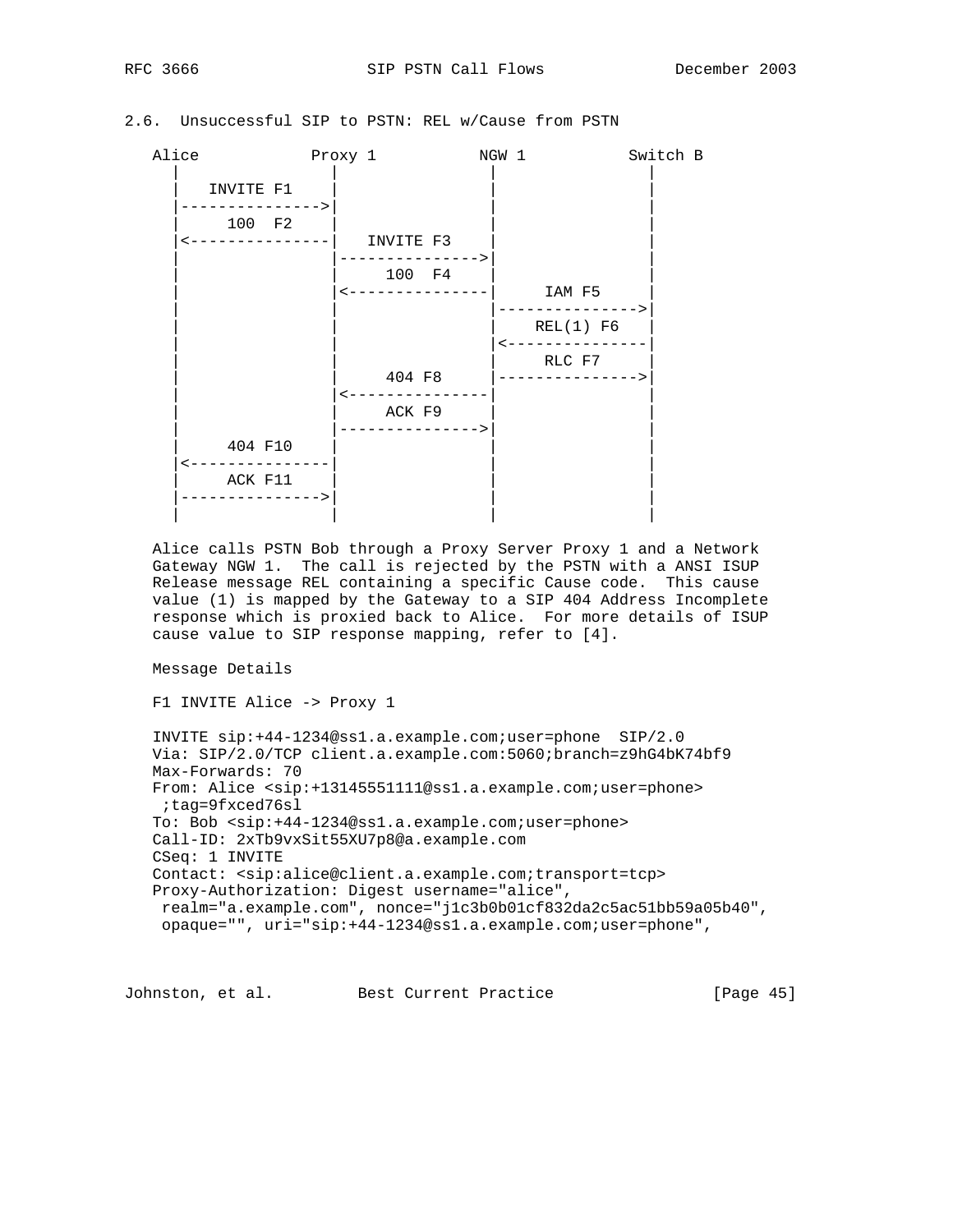response="a451358d46b55512863efe1dccaa2f42" Content-Type: application/sdp Content-Length: 154  $v=0$  o=alice 2890844526 2890844526 IN IP4 client.a.example.com  $s =$  c=IN IP4 client.a.example.com t=0 0 m=audio 49172 RTP/AVP 0 a=rtpmap:0 PCMU/8000 F2 100 Trying Proxy 1 -> A SIP/2.0 100 Trying Via: SIP/2.0/TCP client.a.example.com:5060;branch=z9hG4bK74bf9 ;received=192.0.2.101 From: Alice <sip:+13145551111@ss1.a.example.com;user=phone> ;tag=9fxced76sl To: Bob <sip:+44-1234@ss1.a.example.com;user=phone> Call-ID: 2xTb9vxSit55XU7p8@a.example.com CSeq: 1 INVITE Content-Length: 0 /\* Proxy 1 uses a Location Service function to determine where B is located. Based upon location analysis the call is forwarded to NGW1. Client for A prepares to receive data on port 49172 from the network. \*/ F3 INVITE Proxy 1 -> NGW 1 INVITE sip:+44-1234@ngw1.a.example.com;user=phone SIP/2.0 Via: SIP/2.0/TCP ss1.a.example.com:5060;branch=z9hG4bK2d4790.1 Via: SIP/2.0/TCP client.a.example.com:5060;branch=z9hG4bK74bf9 ;received=192.0.2.101 Max-Forwards: 69 Record-Route: <sip:ss1.a.example.com;lr> From: Alice <sip:+13145551111@ss1.a.example.com;user=phone> ;tag=9fxced76sl To: Bob <sip:+44-1234@ss1.a.example.com;user=phone> Call-ID: 2xTb9vxSit55XU7p8@a.example.com CSeq: 1 INVITE Contact: <sip:alice@client.a.example.com;transport=tcp> Content-Type: application/sdp Content-Length: 154

Johnston, et al. Best Current Practice [Page 46]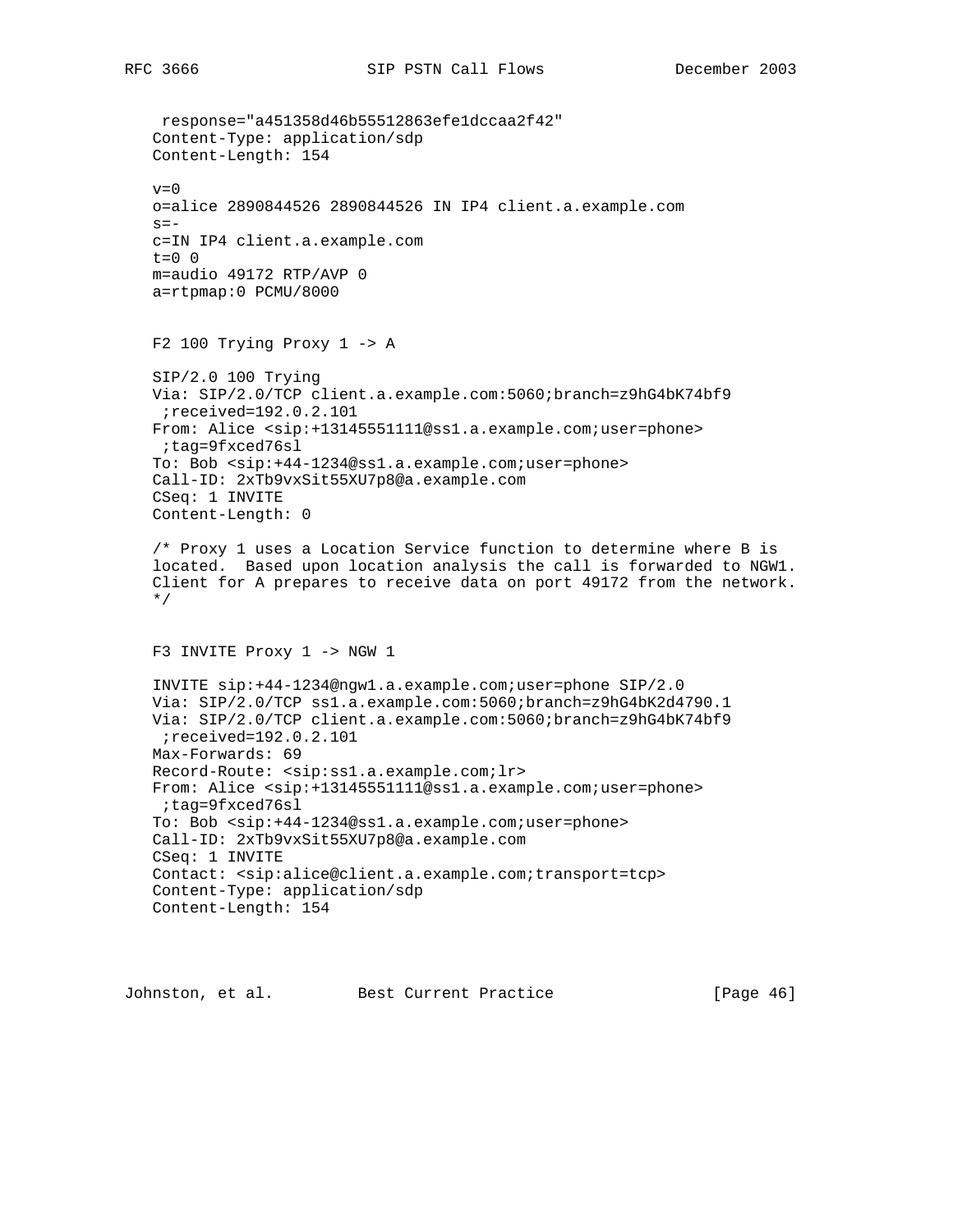$v=0$  o=alice 2890844526 2890844526 IN IP4 client.a.example.com  $s=$  c=IN IP4 client.a.example.com t=0 0 m=audio 49172 RTP/AVP 0 a=rtpmap:0 PCMU/8000 F4 100 Trying NGW 1 -> Proxy 1 SIP/2.0 100 Trying Via: SIP/2.0/TCP ss1.a.example.com:5060;branch=z9hG4bK2d4790.1 ;received=192.0.2.111 Via: SIP/2.0/TCP client.a.example.com:5060;branch=z9hG4bK74bf9 ;received=192.0.2.101 From: Alice <sip:+13145551111@ss1.a.example.com;user=phone> ;tag=9fxced76sl To: Bob <sip:+44-1234@ss1.a.example.com;user=phone> Call-ID: 2xTb9vxSit55XU7p8@a.example.com CSeq: 1 INVITE Content-Length: 0 F5 IAM NGW 1 -> Bob IAM CdPN=44-1234,NPI=E.164,NOA=International CgPN=314-555-1111,NPI=E.164,NOA=National F6 REL Bob -> NGW 1 REL CauseValue=1 Unallocated number  $F7$  RLC NGW  $1$  -> Bob RLC /\* Network Gateway maps CauseValue=1 to the SIP message 404 Not Found \*/

Johnston, et al. Best Current Practice [Page 47]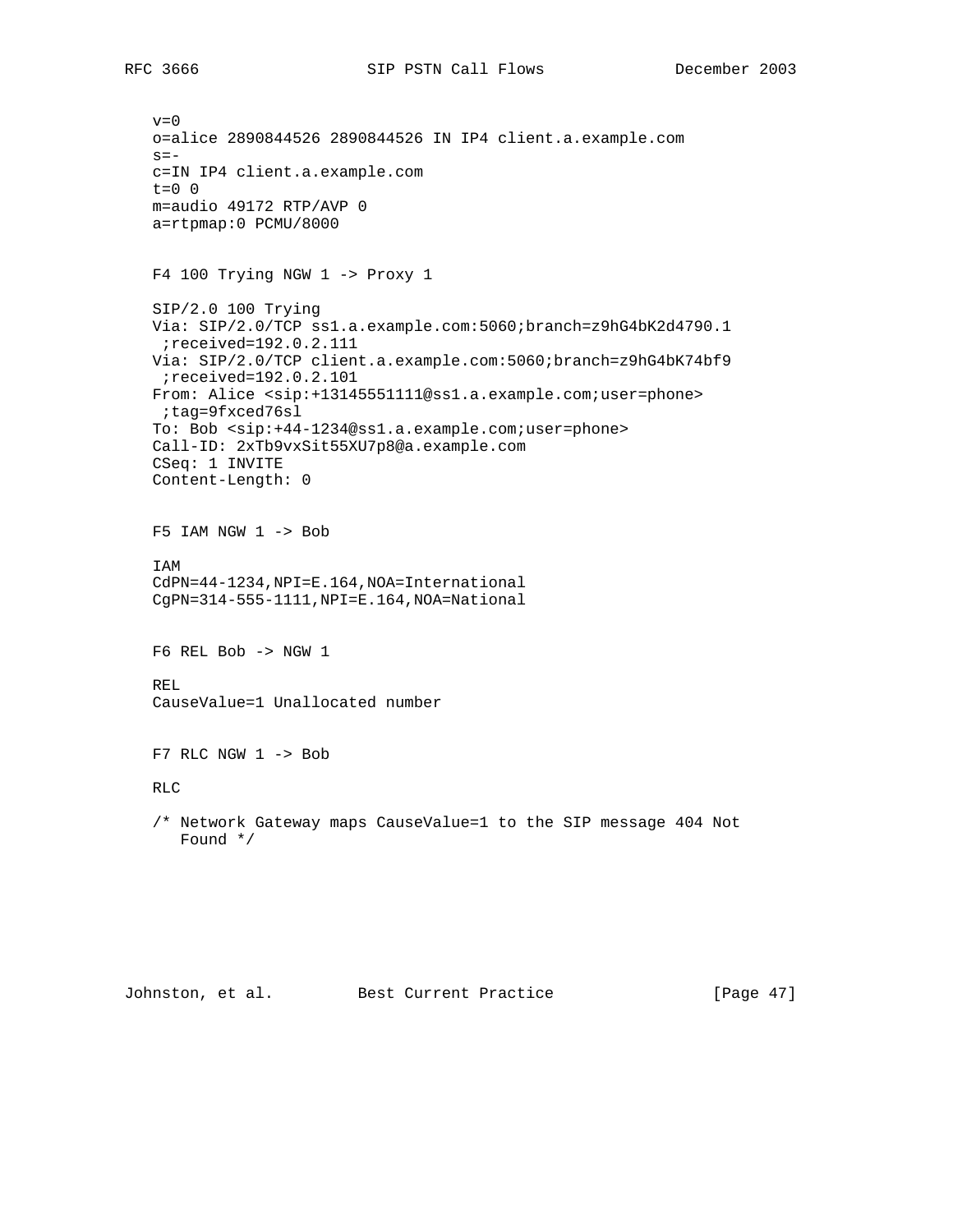F8 404 Not Found NGW 1 -> Proxy 1 SIP/2.0 404 Not Found Via: SIP/2.0/TCP ss1.a.example.com:5060;branch=z9hG4bK2d4790.1 ;received=192.0.2.111 Via: SIP/2.0/TCP client.a.example.com:5060;branch=z9hG4bK74bf9 ;received=192.0.2.101 From: Alice <sip:+13145551111@ss1.a.example.com;user=phone> ;tag=9fxced76sl To: Bob <sip:+44-1234@ss1.a.example.com;user=phone>;tag=314159 Call-ID: 2xTb9vxSit55XU7p8@a.example.com CSeq: 1 INVITE Error-Info: <sip:not-found-ann@ann.a.example.com> Content-Length: 0 F9 ACK Proxy 1 -> NGW 1 ACK sip:+44-1234@ngw1.a.example.com;user=phone SIP/2.0 Max-Forwards: 70 Via: SIP/2.0/TCP ss1.a.example.com:5060;branch=z9hG4bK2d4790.1 From: Alice <sip:+13145551111@ss1.a.example.com;user=phone> ;tag=9fxced76sl To: Bob <sip:+44-1234@ss1.a.example.com;user=phone>;tag=314159 Call-ID: 2xTb9vxSit55XU7p8@a.example.com CSeq: 1 ACK Content-Length: 0 F10 404 Not Found Proxy 1 -> Alice SIP/2.0 404 Not Found Via: SIP/2.0/TCP client.a.example.com:5060;branch=z9hG4bK74bf9 ;received=192.0.2.101 From: Alice <sip:+13145551111@ss1.a.example.com;user=phone> ;tag=9fxced76sl To: Bob <sip:+44-1234@ss1.a.example.com;user=phone>;tag=314159 Call-ID: 2xTb9vxSit55XU7p8@a.example.com CSeq: 1 INVITE Error-Info: <sip:not-found-ann@ann.a.example.com> Content-Length: 0 F11 ACK Alice -> Proxy 1 ACK sip:+44-1234@ss1.a.example.com;user=phone SIP/2.0 Via: SIP/2.0/TCP client.a.example.com:5060;branch=z9hG4bK74bf9 Max-Forwards: 70

Johnston, et al. Best Current Practice [Page 48]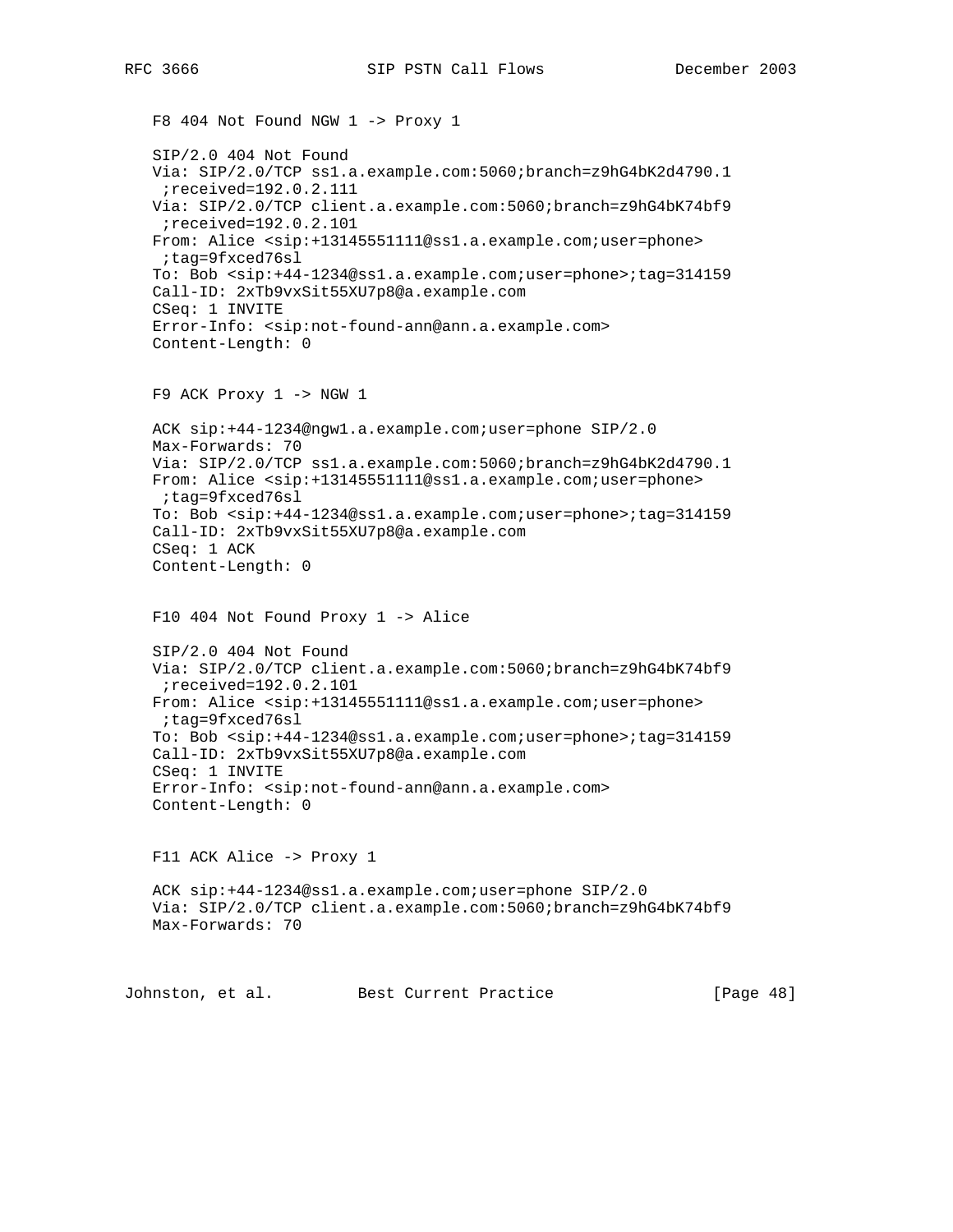From: Alice <sip:+13145551111@ss1.a.example.com;user=phone> ;tag=9fxced76sl To: Bob <sip:+44-1234@ss1.a.example.com;user=phone>;tag=314159 Call-ID: 2xTb9vxSit55XU7p8@a.example.com CSeq: 1 ACK Content-Length: 0

2.7. Unsuccessful SIP to PSTN: ANM Timeout

Alice Proxy 1 NGW 1 Switch B | | | | INVITE F1 |--------------->| | | 100 F2 |<---------------| INVITE F3 | | | |--------------->| | 100 F4 | |<---------------| IAM F5 | | --------------> ACM F6 | | 183 F7 |<---------------| | 183 F8 |<---------------| | |<---------------| | | Timer on NGW 1 Expires | | | | REL F9 | | |--------------->| | | | RLC F10 | | | 480 F11 |<---------------| | |<---------------| | ACK F12 | |--------------->| | | 480 F13 | | | |<---------------| | | ACK F14 |--------------->| | |

 Alice calls Bob in the PSTN through a proxy server Proxy 1 and Network Gateway NGW 1. The call is released by the Gateway after a timer expires due to no ANswer Message (ANM) being received. The Gateway sends an ISUP Release REL message to the PSTN and a 480 Temporarily Unavailable response to Alice in the SIP network.

Johnston, et al. Best Current Practice [Page 49]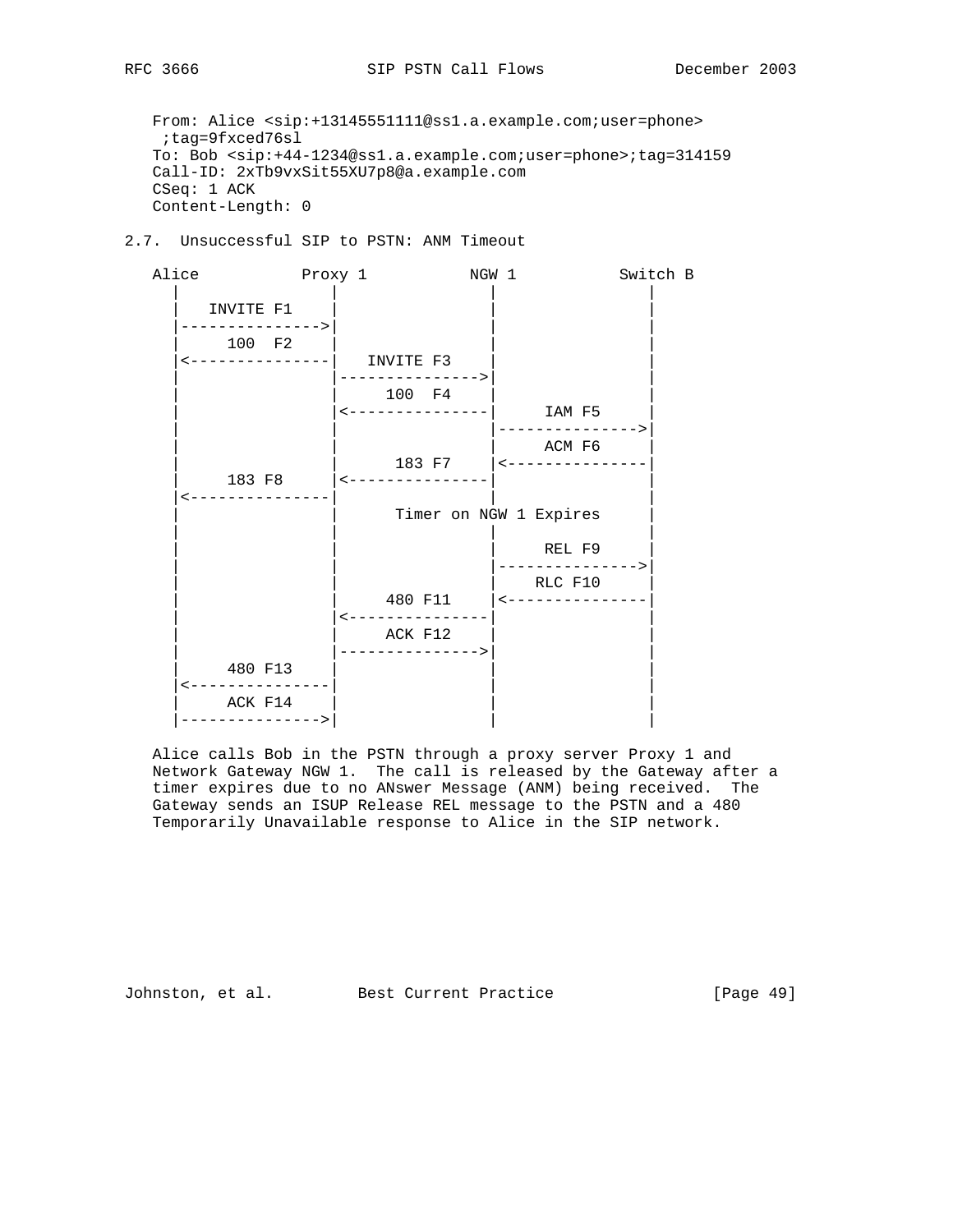```
 Message Details
 F1 INVITE Alice -> Proxy 1
 INVITE sip:+19725552222@ss1.a.example.com;user=phone SIP/2.0
 Via: SIP/2.0/TCP client.a.example.com:5060;branch=z9hG4bK74bf9
 Max-Forwards: 70
 From: Alice <sip:+13145551111@ss1.a.example.com;user=phone>
 ;tag=9fxced76sl
 To: Bob <sip:+19725552222@ss1.a.example.com;user=phone>
 Call-ID: 2xTb9vxSit55XU7p8@a.example.com
 CSeq: 1 INVITE
 Contact: <sip:alice@client.a.example.com;transport=tcp>
 Proxy-Authorization: Digest username="alice",
 realm="a.example.com", nonce="da2c5ac51bb59a05j1c3b0b01cf832b40",
 opaque="", uri="sip:+19725552222@ss1.a.example.com;user=phone",
 response="579cb9db184cdc25bf816f37cbc03c7d"
 Content-Type: application/sdp
 Content-Length: 154
v=0 o=alice 2890844526 2890844526 IN IP4 client.a.example.com
s = - c=IN IP4 client.a.example.com
 t=0 0
 m=audio 49172 RTP/AVP 0
 a=rtpmap:0 PCMU/8000
 /* Proxy 1 uses a Location Service function to determine where B is
 located. Based upon location analysis the call is forwarded to NGW
 1. Client for A prepares to receive data on port 49172 from the
 network.*/
 F2 100 Trying Proxy 1 -> A
 SIP/2.0 100 Trying
 Via: SIP/2.0/TCP client.a.example.com:5060;branch=z9hG4bK74bf9
  ;received=192.0.2.101
 From: Alice <sip:+13145551111@ss1.a.example.com;user=phone>
 ;tag=9fxced76sl
 To: Bob <sip:+19725552222@ss1.a.example.com;user=phone>
 Call-ID: 2xTb9vxSit55XU7p8@a.example.com
 CSeq: 1 INVITE
 Content-Length: 0
```
Johnston, et al. Best Current Practice [Page 50]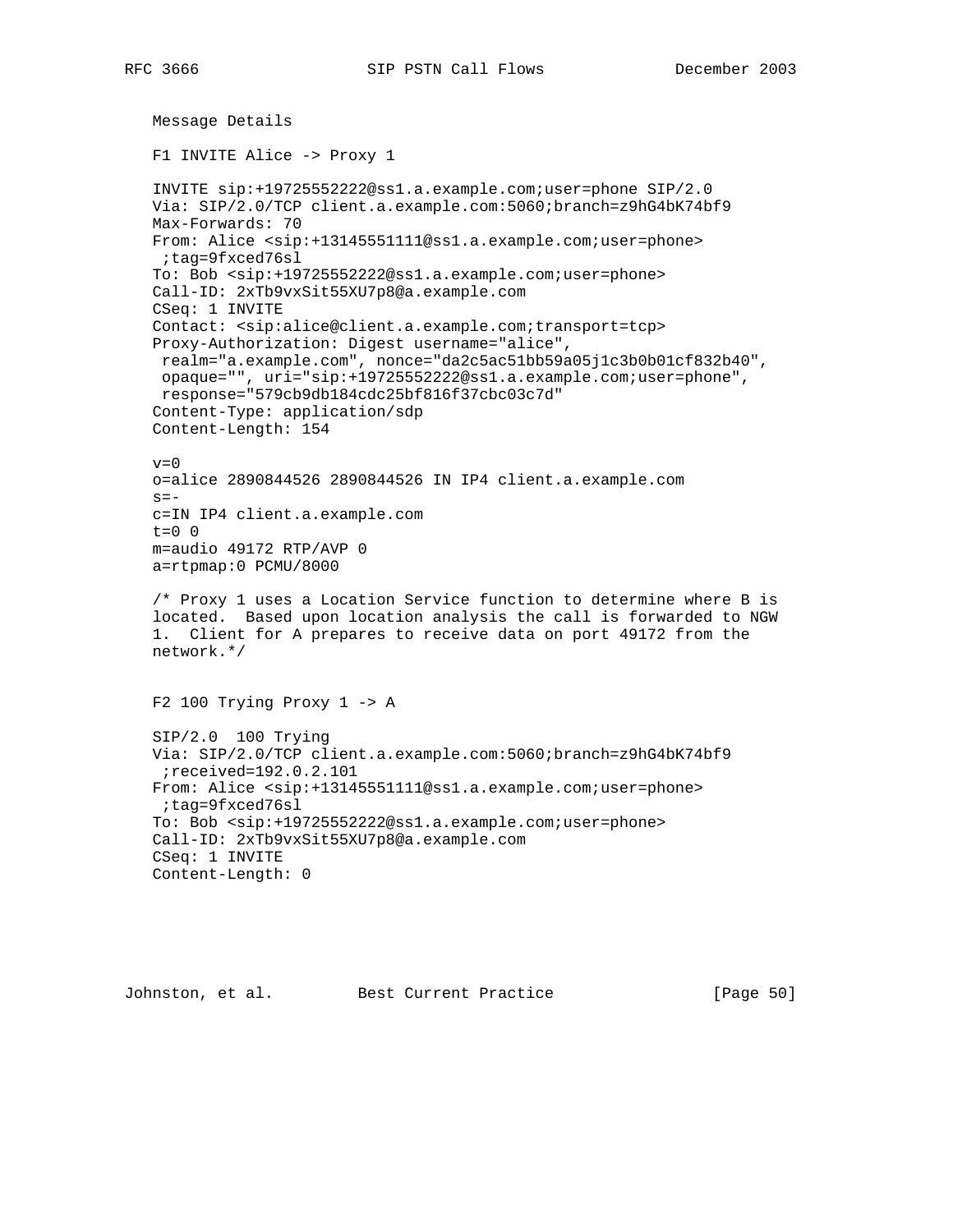F3 INVITE Proxy 1 -> NGW 1

 INVITE sip:+19725552222@ngw1.a.example.com;user=phone SIP/2.0 Via: SIP/2.0/TCP ss1.a.example.com:5060;branch=z9hG4bK2d4790.1 Via: SIP/2.0/TCP client.a.example.com:5060;branch=z9hG4bK74bf9 ;received=192.0.2.101 Max-Forwards: 69 Record-Route: <sip:ss1.a.example.com;lr> From: Alice <sip:+13145551111@ss1.a.example.com;user=phone> ;tag=9fxced76sl To: Bob <sip:+19725552222@ss1.a.example.com;user=phone> Call-ID: 2xTb9vxSit55XU7p8@a.example.com CSeq: 1 INVITE Contact: <sip:alice@client.a.example.com;transport=tcp> Content-Type: application/sdp Content-Length: 154  $v=0$  o=alice 2890844526 2890844526 IN IP4 client.a.example.com  $s =$  c=IN IP4 client.a.example.com  $t=0$  0 m=audio 49172 RTP/AVP 0 a=rtpmap:0 PCMU/8000 F4 100 Trying NGW 1 -> Proxy 1 SIP/2.0 100 Trying Via: SIP/2.0/TCP ss1.a.example.com:5060;branch=z9hG4bK2d4790.1 ;received=192.0.2.111 Via: SIP/2.0/TCP client.a.example.com:5060;branch=z9hG4bK74bf9 ;received=192.0.2.101 From: Alice <sip:+13145551111@ss1.a.example.com;user=phone> ;tag=9fxced76sl To: Bob <sip:+19725552222@ss1.a.example.com;user=phone> Call-ID: 2xTb9vxSit55XU7p8@a.example.com CSeq: 1 INVITE Content-Length: 0 F5 IAM NGW 1 -> Bob IAM CdPN=972-555-2222,NPI=E.164,NOA=National CgPN=314-555-1111,NPI=E.164,NOA=National

Johnston, et al. Best Current Practice [Page 51]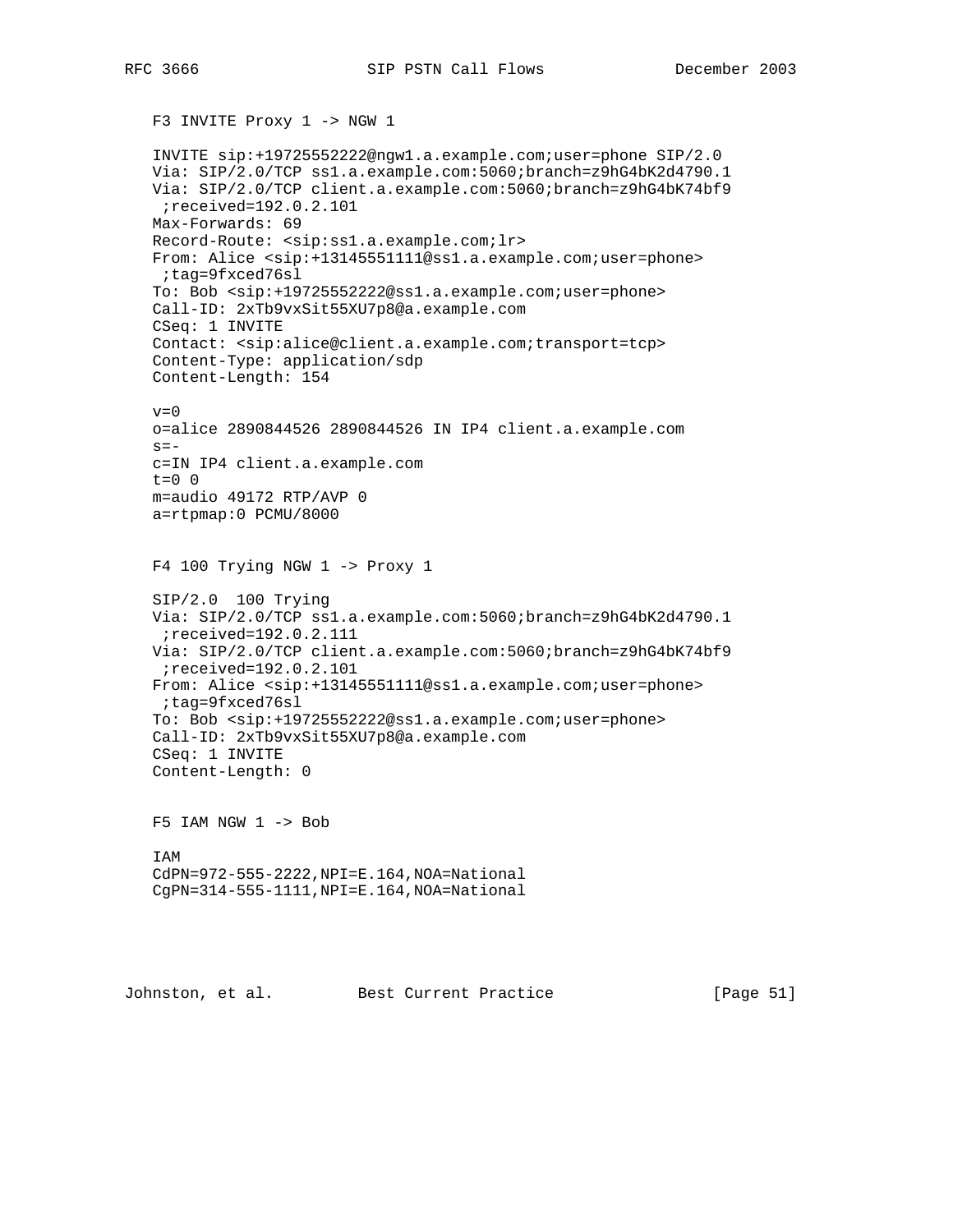F6 ACM Bob -> NGW 1 ACM F7 183 Session Progress NGW 1 -> Proxy 1 SIP/2.0 183 Session Progress Via: SIP/2.0/TCP ss1.a.example.com:5060;branch=z9hG4bK2d4790.1 ;received=192.0.2.111 Via: SIP/2.0/TCP client.a.example.com:5060;branch=z9hG4bK74bf9 ;received=192.0.2.101 Record-Route: <sip:ss1.a.example.com;lr> From: Alice <sip:+13145551111@ss1.a.example.com;user=phone> ;tag=9fxced76sl To: Bob <sip:+19725552222@ss1.a.example.com;user=phone> ;tag=314159 Call-ID: 2xTb9vxSit55XU7p8@a.example.com CSeq: 1 INVITE Contact: <sip:ngw1@a.example.com;transport=tcp> Content-Type: application/sdp Content-Length: 146  $v=0$  o=GW 2890844527 2890844527 IN IP4 ngw1.a.example.com  $s=$  c=IN IP4 ngw1.a.example.com t=0 0 m=audio 3456 RTP/AVP 0 a=rtpmap:0 PCMU/8000 F8 183 Session Progress Proxy 1 -> Alice SIP/2.0 183 Session Progress Via: SIP/2.0/TCP client.a.example.com:5060;branch=z9hG4bK74bf9 ;received=192.0.2.101 Record-Route: <sip:ss1.a.example.com;lr> From: Alice <sip:+13145551111@ss1.a.example.com;user=phone> ;tag=9fxced76sl To: Bob <sip:+19725552222@ss1.a.example.com;user=phone> ;tag=314159 Call-ID: 2xTb9vxSit55XU7p8@a.example.com CSeq: 1 INVITE Contact: <sip:ngw1@a.example.com;transport=tcp> Content-Type: application/sdp Content-Length: 146

Johnston, et al. Best Current Practice [Page 52]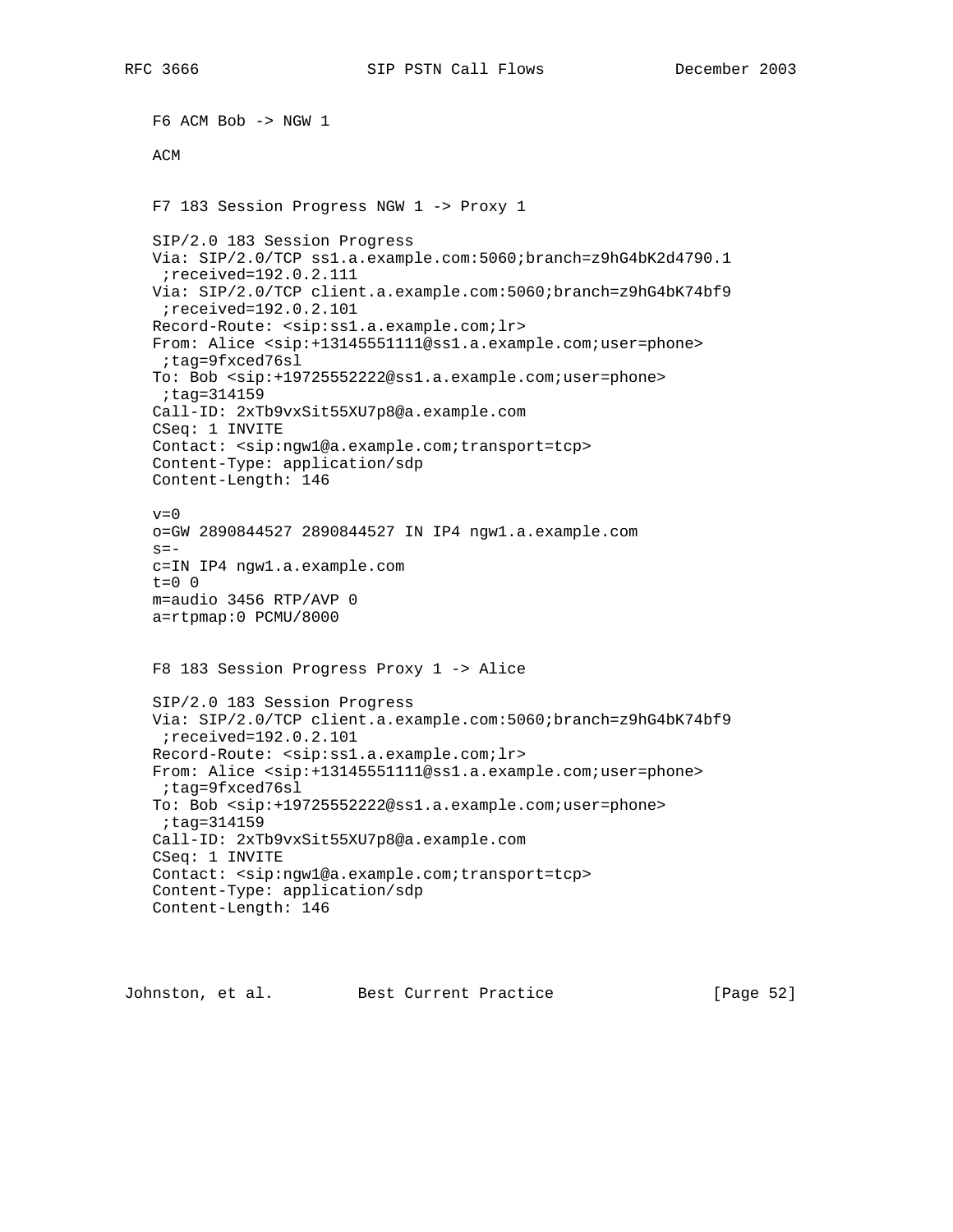$v=0$  o=GW 2890844527 2890844527 IN IP4 ngw1.a.example.com  $s=$  c=IN IP4 ngw1.a.example.com  $t=0$  0 m=audio 3456 RTP/AVP 0 a=rtpmap:0 PCMU/8000 /\* After NGW 1's timer expires, Network Gateway sends REL to ISUP network and 480 to SIP network \*/ F9 REL NGW 1 -> Bob REL CauseCode=18 No user responding F10 RLC Bob -> NGW 1 RLC F11 480 Temporarily Unavailable NGW 1 -> Proxy 1 SIP/2.0 480 Temporarily Unavailable Via: SIP/2.0/TCP ss1.a.example.com:5060;branch=z9hG4bK2d4790.1 ;received=192.0.2.111 Via: SIP/2.0/TCP client.a.example.com:5060;branch=z9hG4bK74bf9 ;received=192.0.2.101 From: Alice <sip:+13145551111@ss1.a.example.com;user=phone> ;tag=9fxced76sl To: Bob <sip:+19725552222@ss1.a.example.com;user=phone> ;tag=314159 Call-ID: 2xTb9vxSit55XU7p8@a.example.com CSeq: 1 INVITE Error-Info: <sip:temp-unavail-ann@ann.a.example.com> Content-Length: 0 F12 ACK Proxy 1 -> NGW 1 ACK sip:ngw1@a.example.com SIP/2.0 Via: SIP/2.0/TCP ss1.a.example.com:5060;branch=z9hG4bK2d4790.1 Max-Forwards: 70 From: Alice <sip:+13145551111@ss1.a.example.com;user=phone> ;tag=9fxced76sl Johnston, et al. Best Current Practice [Page 53]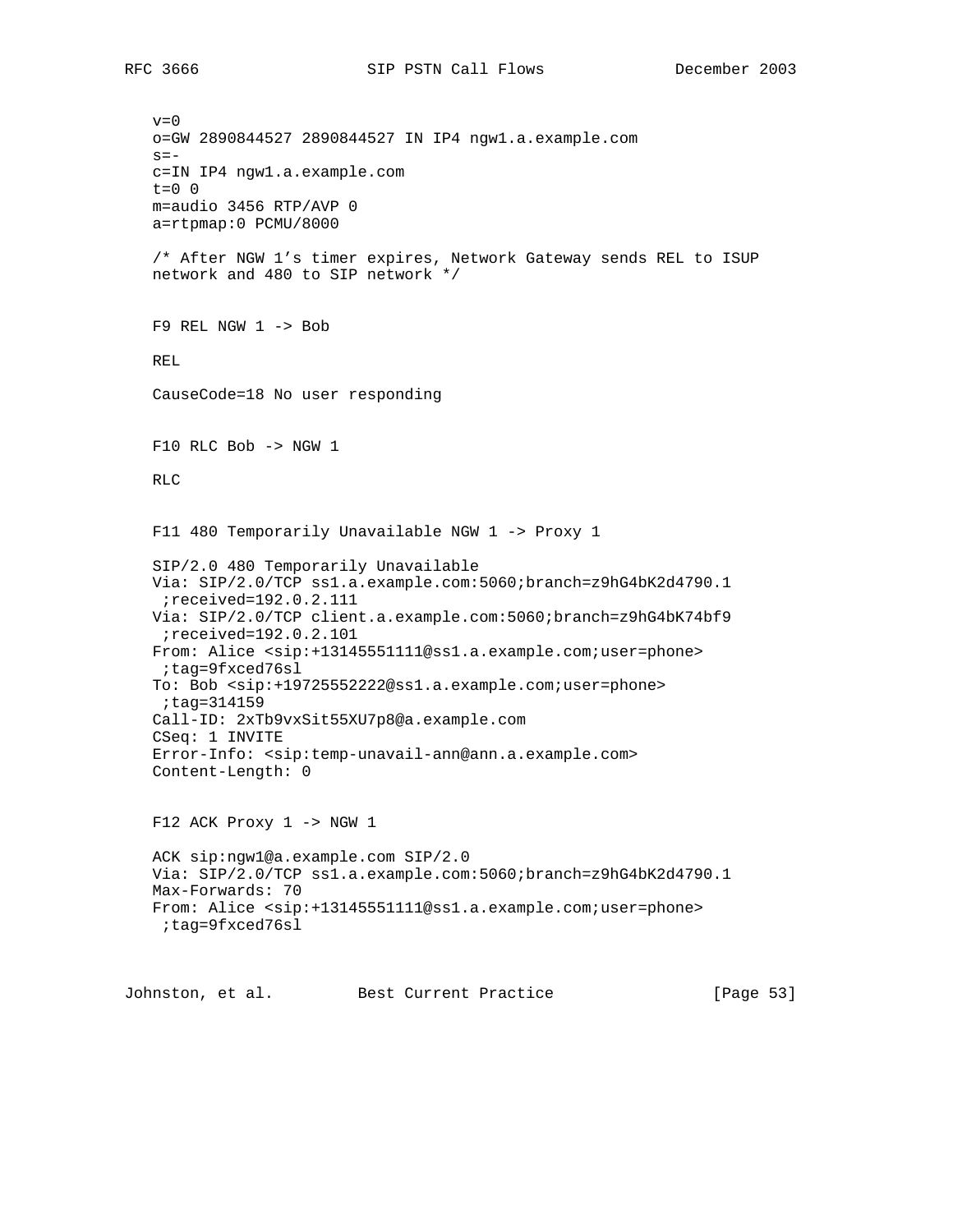```
 To: Bob <sip:+19725552222@ss1.a.example.com;user=phone>
  ;tag=314159
 Call-ID: 2xTb9vxSit55XU7p8@a.example.com
 CSeq: 1 ACK
 Content-Length: 0
 F13 480 Temporarily Unavailable F13 Proxy 1 -> Alice
 SIP/2.0 480 Temporarily Unavailable
 Via: SIP/2.0/TCP client.a.example.com:5060;branch=z9hG4bK74bf9
 ;received=192.0.2.101
 From: Alice <sip:+13145551111@ss1.a.example.com;user=phone>
  ;tag=9fxced76sl
 To: Bob <sip:+19725552222@ss1.a.example.com;user=phone>
  ;tag=314159
 Call-ID: 2xTb9vxSit55XU7p8@a.example.com
 CSeq: 1 INVITE
 Error-Info: <sip:temp-unavail-ann@ann.a.example.com>
 Content-Length: 0
 F14 ACK Alice -> Proxy 1
 ACK sip:+19725552222@ss1.a.example.com;user=phone SIP/2.0
 Max-Forwards: 70
 Via: SIP/2.0/TCP client.a.example.com:5060;branch=z9hG4bK74bf9
 From: Alice <sip:+13145551111@ss1.a.example.com;user=phone>
 ;tag=9fxced76sl
 To: Bob <sip:+19725552222@ss1.a.example.com;user=phone>
 ;tag=314159
 Call-ID: 2xTb9vxSit55XU7p8@a.example.com
 CSeq: 1 ACK
 Content-Length: 0
```
3. PSTN to SIP Dialing

 In these scenarios, Alice is placing calls from the PSTN to Bob in a SIP network. Alice's telephone switch signals to a Network Gateway (NGW 1) using ANSI ISUP.

 Since the called SIP User Agent does not send in-band signaling information, no early media path needs to be established on the IP side. As a result, the 183 Session Progress response is not used. However, NGW 1 will establish a one way speech path prior to call completion, and generate ringing for the PSTN caller. Any tones or

Johnston, et al. Best Current Practice [Page 54]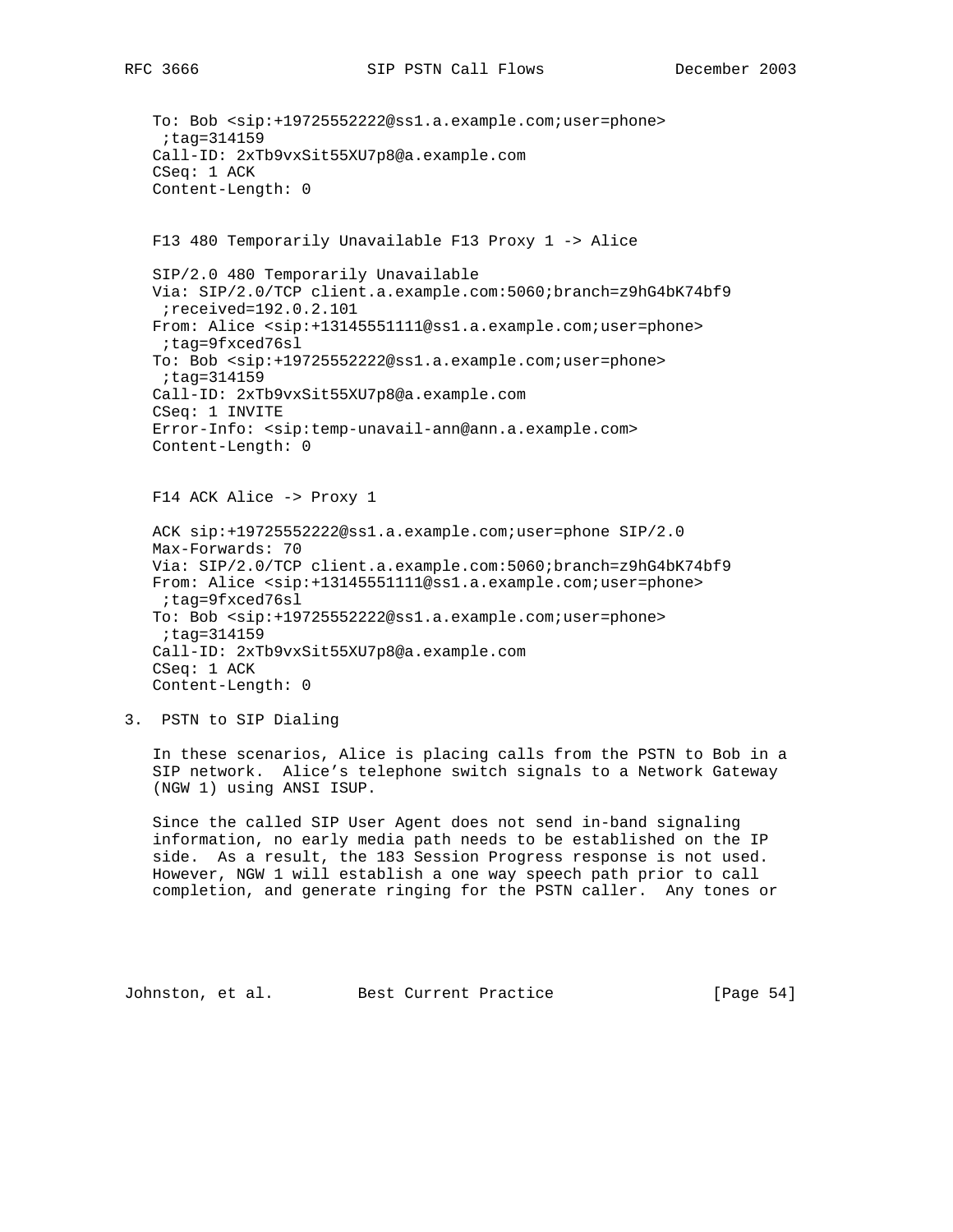recordings are generated by NGW 1 and played in this speech path. When the call completes successfully, NGW 1 bridges the PSTN speech path with the IP media path.

 To reduce the number of messages, only a single proxy server is shown in these flows, which means that the a.example.com proxy server has access to the b.example.com location service.

### 3.1. Successful PSTN to SIP call

| Switch A                                                              | NGW 1 Proxy 1                  |                                                         | <b>Bob</b> |
|-----------------------------------------------------------------------|--------------------------------|---------------------------------------------------------|------------|
| IAM F1<br>--------------->  INVITE F2                                 |                                | -------------->  INVITE F3                              |            |
|                                                                       | <---------------               | 100 F4  --------------->                                |            |
| ACM F7                                                                | <---------------               | 180 F5                                                  |            |
| ---------------<br>One Way Voice<br><===============                  |                                | 200 F8                                                  |            |
| Ringing Tone                                                          | $\leftarrow$ - - - - - - - - - |                                                         |            |
| <---------------                                                      | ACK F10                        | -------------->                                         |            |
| Both Way Voice   Both Way RTP Media<br>REL F13                        |                                |                                                         |            |
| . - - - - - - - - - - - - - ><br>RLC F14<br><---------------  BYE F15 |                                |                                                         |            |
|                                                                       |                                | --------------->  BYE F16<br>--------------><br>200 F17 |            |
|                                                                       |                                | 200 F18   <---------------                              |            |

 In this scenario, Alice from the PSTN calls Bob through a Network Gateway NGW1 and Proxy Server Proxy 1. When Bob answers the call, the media path is setup end-to-end. The call terminates when Alice hangs up the call, with Alice's telephone switch sending an ISUP RELease message that is mapped to a BYE by NGW 1.

Johnston, et al. Best Current Practice [Page 55]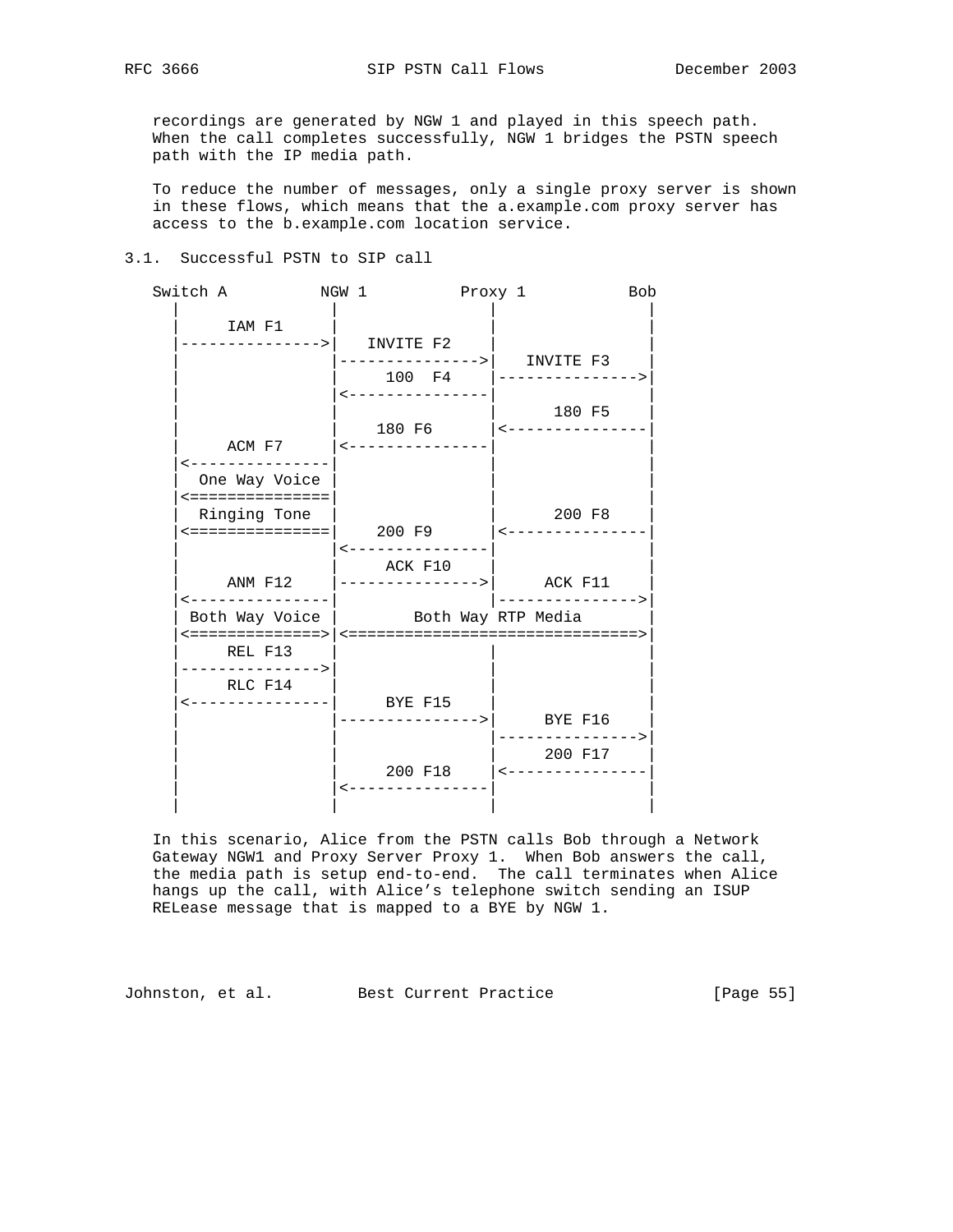Message Details F1 IAM Alice -> NGW 1 IAM CgPN=314-555-1111,NPI=E.164,NOA=National CdPN=972-555-2222,NPI=E.164,NOA=National F2 INVITE Alice -> Proxy 1 INVITE sip:+19725552222@ss1.a.example.com;user=phone SIP/2.0 Via: SIP/2.0/UDP ngw1.a.example.com:5060;branch=z9hG4bKlueha2 Max-Forwards: 70 From: <sip:+13145551111@ngw1.a.example.com;user=phone>;tag=7643kals To: <sip:+19725552222@ss1.a.example.com;user=phone> Call-ID: 4Fde34wkd11wsGFDs3@ngw1.a.example.com CSeq: 1 INVITE Contact: <sip:ngw1@a.example.com> Content-Type: application/sdp Content-Length: 146  $v=0$  o=GW 2890844527 2890844527 IN IP4 ngw1.a.example.com  $s=$  c=IN IP4 ngw1.a.example.com  $t=0$  0 m=audio 3456 RTP/AVP 0 a=rtpmap:0 PCMU/8000

 /\* Proxy 1 uses a Location Service function to determine where B is located. Based upon location analysis the call is forwarded to NGW 1. NGW 1 prepares to receive data on port 3456 from Alice.\*/

Johnston, et al. Best Current Practice [Page 56]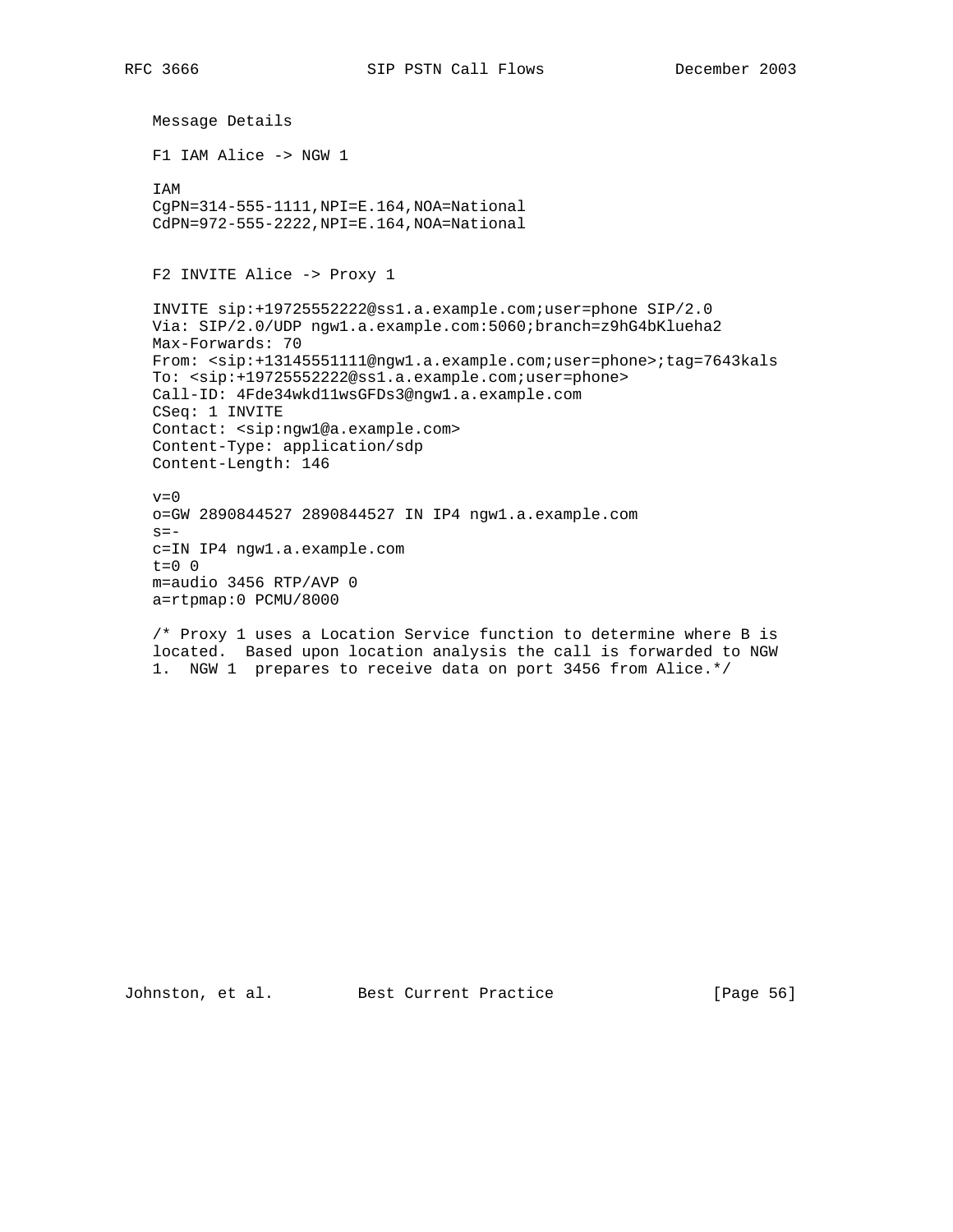```
 F3 INVITE Proxy 1 -> Bob
 INVITE sip:bob@client.b.example.com SIP/2.0
 Via: SIP/2.0/UDP ss1.a.example.com:5060;branch=z9hG4bK2d4790.1
 Via: SIP/2.0/UDP ngw1.a.example.com:5060;branch=z9hG4bKlueha2
 ;received=192.0.2.103
 Max-Forwards: 69
 Record-Route: <sip:ss1.a.example.com;lr>
 From: <sip:+13145551111@ngw1.a.example.com;user=phone>;tag=7643kals
 To: <sip:+19725552222@ss1.a.example.com;user=phone>
 Call-ID: 4Fde34wkd11wsGFDs3@ngw1.a.example.com
 CSeq: 1 INVITE
 Contact: <sip:ngw1@a.example.com>
 Content-Type: application/sdp
 Content-Length: 146
v=0 o=GW 2890844527 2890844527 IN IP4 ngw1.a.example.com
s = - c=IN IP4 ngw1.a.example.com
t=0 0
 m=audio 3456 RTP/AVP 0
 a=rtpmap:0 PCMU/8000
 F4 100 Trying Bob -> Proxy 1
 SIP/2.0 100 Trying
 Via: SIP/2.0/UDP ss1.a.example.com:5060;branch=z9hG4bK2d4790.1
 ;received=192.0.2.111
 Via: SIP/2.0/UDP ngw1.a.example.com:5060;branch=z9hG4bKlueha2
 ;received=192.0.2.103
 From: <sip:+13145551111@ngw1.a.example.com;user=phone>;tag=7643kals
 To: <sip:+19725552222@ss1.a.example.com;user=phone>
 Call-ID: 4Fde34wkd11wsGFDs3@ngw1.a.example.com
 CSeq: 1 INVITE
 Content-Length: 0
 F5 180 Ringing Bob -> Proxy 1
 SIP/2.0 180 Ringing
 Via: SIP/2.0/UDP ss1.a.example.com:5060;branch=z9hG4bK2d4790.1
 ;received=192.0.2.111
 Via: SIP/2.0/UDP ngw1.a.example.com:5060;branch=z9hG4bKlueha2
 ;received=192.0.2.103
 Record-Route: <sip:ss1.a.example.com;lr>
 From: <sip:+13145551111@ngw1.a.example.com;user=phone>;tag=7643kals
```
Johnston, et al. Best Current Practice [Page 57]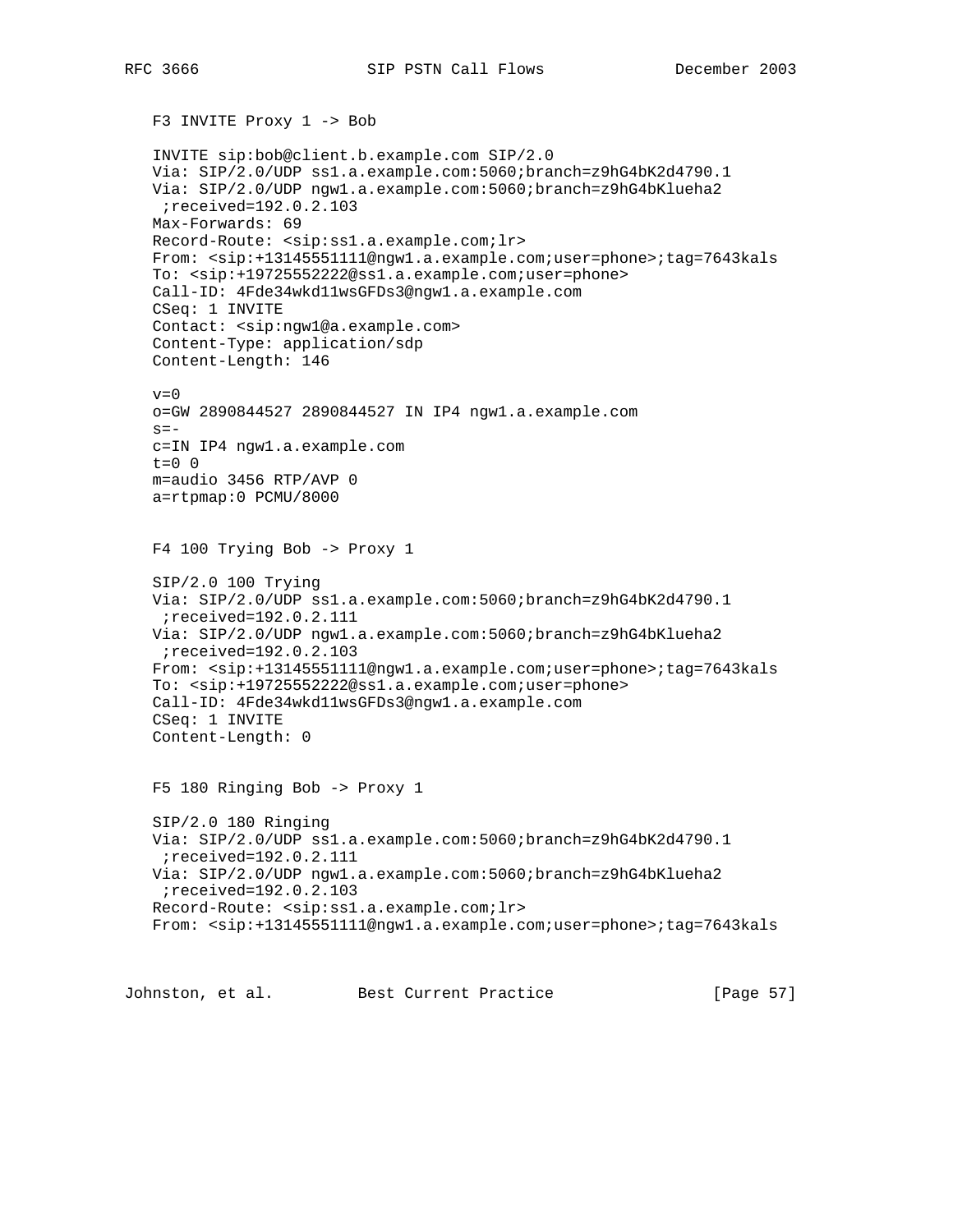```
 To: <sip:+19725552222@ss1.a.example.com;user=phone>;tag=314159
 Call-ID: 4Fde34wkd11wsGFDs3@ngw1.a.example.com
 CSeq: 1 INVITE
 Contact: <sip:bob@client.b.example.com>
 Content-Length: 0
 F6 180 Ringing Proxy 1 -> NGW 1
 SIP/2.0 180 Ringing
 Via: SIP/2.0/UDP ngw1.a.example.com:5060;branch=z9hG4bKlueha2
 ;received=192.0.2.103
 Record-Route: <sip:ss1.a.example.com;lr>
 From: <sip:+13145551111@ngw1.a.example.com;user=phone>;tag=7643kals
 To: <sip:+19725552222@ss1.a.example.com;user=phone>;tag=314159
 Call-ID: 4Fde34wkd11wsGFDs3@ngw1.a.example.com
 CSeq: 1 INVITE
 Contact: <sip:bob@client.b.example.com>
 Content-Length: 0
 F7 ACM NGW 1 -> Alice
 ACM
 F8 200 OK Bob -> Proxy 1
 SIP/2.0 200 OK
 Via: SIP/2.0/UDP ss1.a.example.com:5060;branch=z9hG4bK2d4790.1
 ;received=192.0.2.111
 Via: SIP/2.0/UDP ngw1.a.example.com:5060;branch=z9hG4bKlueha2
 ;received=192.0.2.103
 Record-Route: <sip:ss1.a.example.com;lr>
 From: <sip:+13145551111@ngw1.a.example.com;user=phone>;tag=7643kals
 To: <sip:+19725552222@ss1.a.example.com;user=phone>;tag=314159
 Call-ID: 4Fde34wkd11wsGFDs3@ngw1.a.example.com
 Contact: <sip:bob@client.b.example.com>
 CSeq: 1 INVITE
 Content-Type: application/sdp
 Content-Length: 151
v=0 o=bob 2890844527 2890844527 IN IP4 client.b.example.com
s = - c=IN IP4 client.b.example.com
 t=0 0
 m=audio 3456 RTP/AVP 0
```
Johnston, et al. Best Current Practice [Page 58]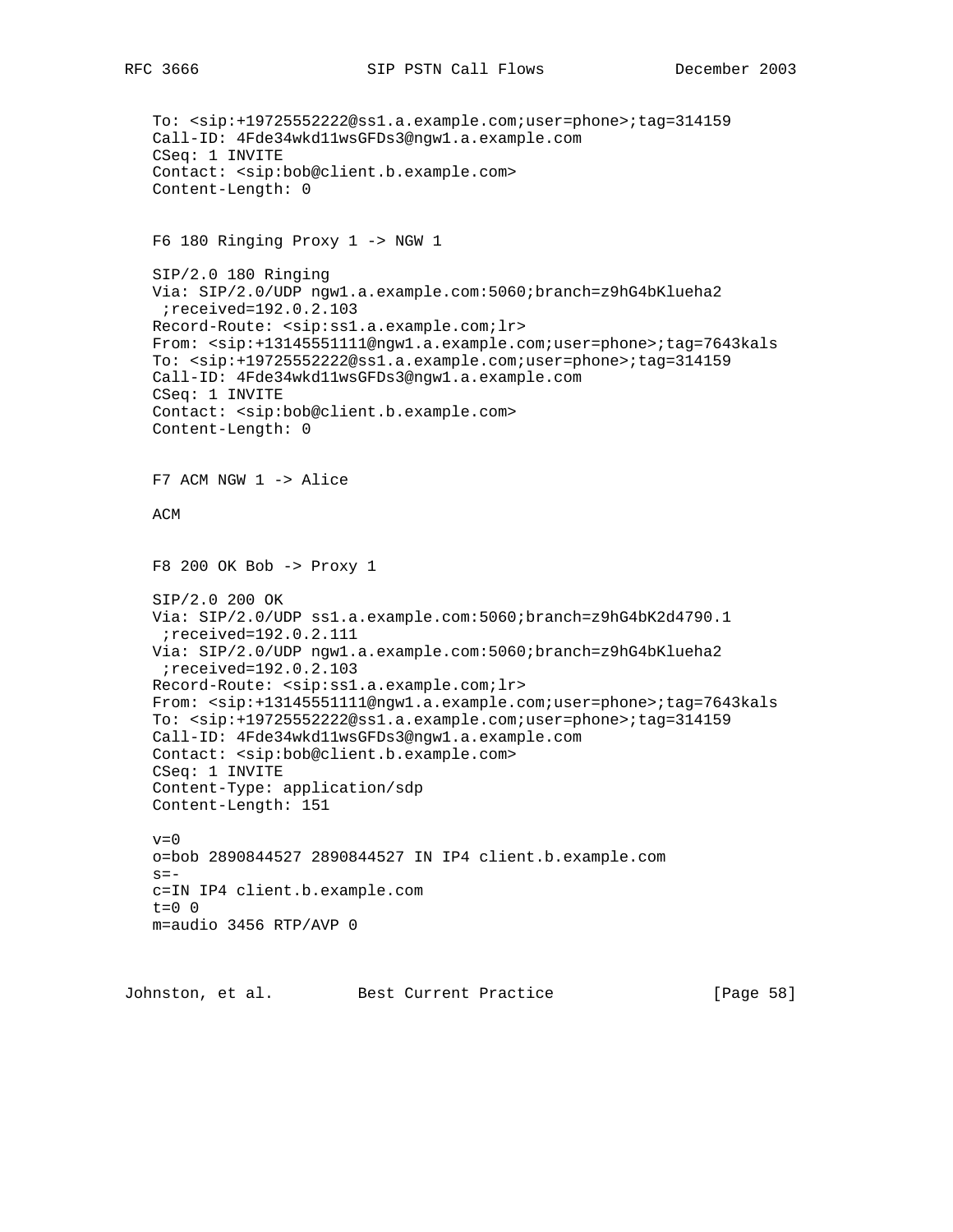```
 a=rtpmap:0 PCMU/8000
 F9 200 OK Proxy 1 -> NGW 1
 SIP/2.0 200 OK
 Via: SIP/2.0/UDP ngw1.a.example.com:5060;branch=z9hG4bKlueha2
 ;received=192.0.2.103
 Record-Route: <sip:ss1.a.example.com;lr>
 From: <sip:+13145551111@ngw1.a.example.com;user=phone>;tag=7643kals
 To: <sip:+19725552222@ss1.a.example.com;user=phone>;tag=314159
 Call-ID: 4Fde34wkd11wsGFDs3@ngw1.a.example.com
 CSeq: 1 INVITE
 Contact: <sip:bob@client.b.example.com>
 Content-Type: application/sdp
 Content-Length: 151
v=0 o=bob 2890844527 2890844527 IN IP4 client.b.example.com
s = - c=IN IP4 client.b.example.com
t=0 0
 m=audio 3456 RTP/AVP 0
 a=rtpmap:0 PCMU/8000
 F10 ACK NGW 1 -> Proxy 1
 ACK sip:bob@client.b.example.com SIP/2.0
 Via: SIP/2.0/UDP ngw1.a.example.com:5060;branch=z9hG4bKlueha2
 Max-Forwards: 70
 Route: <sip:ss1.a.example.com;lr>
 From: <sip:+13145551111@ngw1.a.example.com;user=phone>;tag=7643kals
 To: <sip:+19725552222@ss1.a.example.com;user=phone>;tag=314159
 Call-ID: 4Fde34wkd11wsGFDs3@ngw1.a.example.com
 CSeq: 1 ACK
 Content-Length: 0
 F11 ACK Proxy 1 -> Bob
 ACK sip:bob@client.b.example.com SIP/2.0
 Via: SIP/2.0/UDP ss1.a.example.com:5060;branch=z9hG4bK2d4790.1
 Via: SIP/2.0/UDP ngw1.a.example.com:5060;branch=z9hG4bKlueha2
  ;received=192.0.2.103
 Max-Forwards: 69
 From: <sip:+13145551111@ngw1.a.example.com;user=phone>;tag=7643kals
 To: <sip:+19725552222@ss1.a.example.com;user=phone>;tag=314159
```
Johnston, et al. Best Current Practice [Page 59]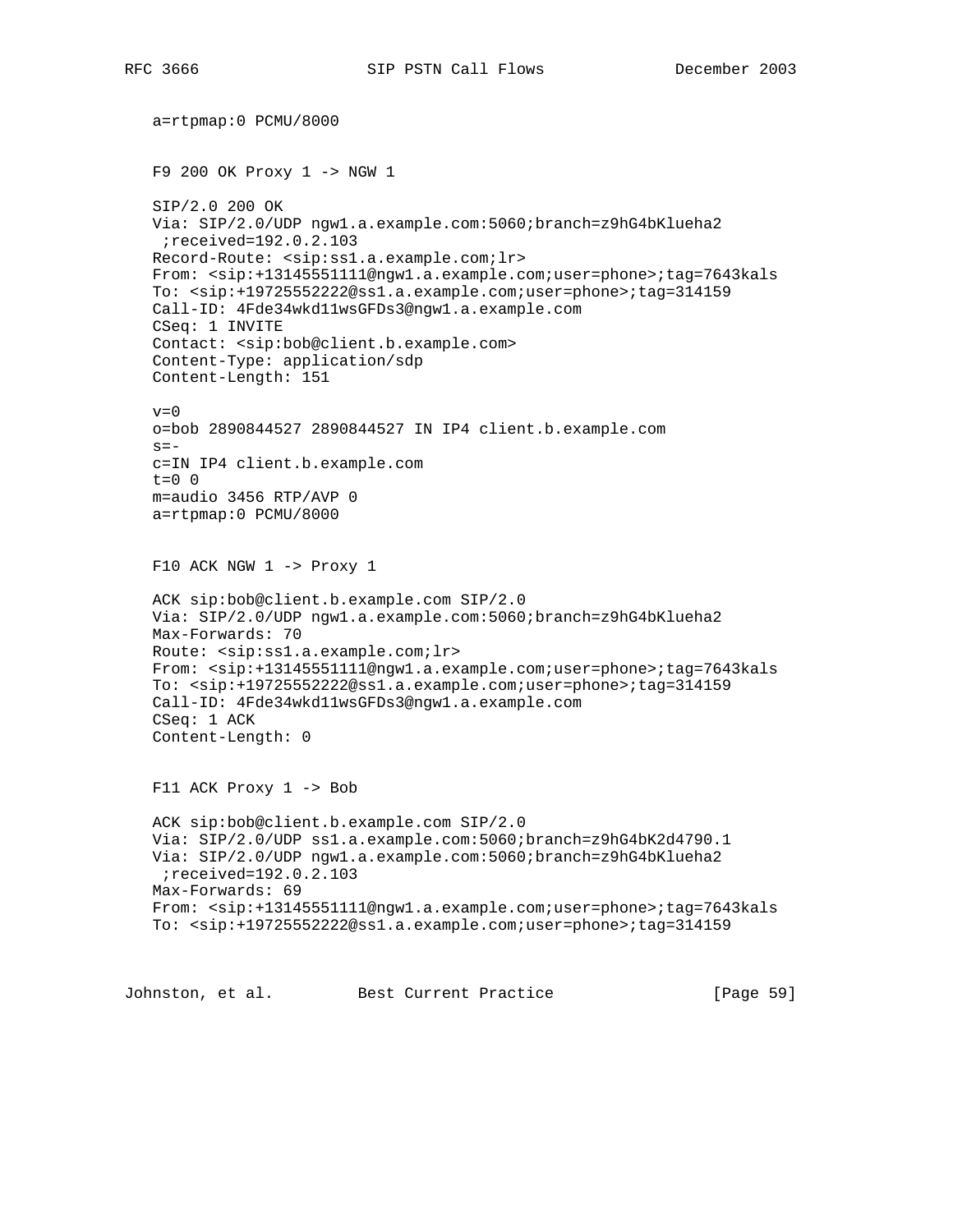```
 Call-ID: 4Fde34wkd11wsGFDs3@ngw1.a.example.com
 CSeq: 1 ACK
 Content-Length: 0
F12 ANM Bob -> NGW 1
 ANM
 /* RTP streams are established between A and B (via the GW) */
 /* Alice Hangs Up with Bob. */
 F13 REL Alice -> NGW 1
 REL
 CauseCode=16 Normal
 F14 RLC NGW 1 -> Alice
 RLC
 F15 BYE NGW 1-> Proxy 1
 BYE sip:bob@client.b.example.com SIP/2.0
 Via: SIP/2.0/UDP ngw1.a.example.com:5060;branch=z9hG4bKlueha2
 Max-Forwards: 70
 Route: <sip:ss1.a.example.com;lr>
 From: <sip:+13145551111@ngw1.a.example.com;user=phone>;tag=7643kals
 To: <sip:+19725552222@ss1.a.example.com;user=phone>;tag=314159
 Call-ID: 4Fde34wkd11wsGFDs3@ngw1.a.example.com
 CSeq: 2 BYE
 Content-Length: 0
 F16 BYE Proxy 1 -> Bob
 BYE sip:bob@client.b.example.com SIP/2.0
 Via: SIP/2.0/UDP ss1.a.example.com:5060;branch=z9hG4bK2d4790.1
 Via: SIP/2.0/UDP ngw1.a.example.com:5060;branch=z9hG4bKlueha2
 ;received=192.0.2.103
 Max-Forwards: 69
 From: <sip:+13145551111@ngw1.a.example.com;user=phone>;tag=7643kals
 To: <sip:+19725552222@ss1.a.example.com;user=phone>;tag=314159
 Call-ID: 4Fde34wkd11wsGFDs3@ngw1.a.example.com
```
Johnston, et al. Best Current Practice [Page 60]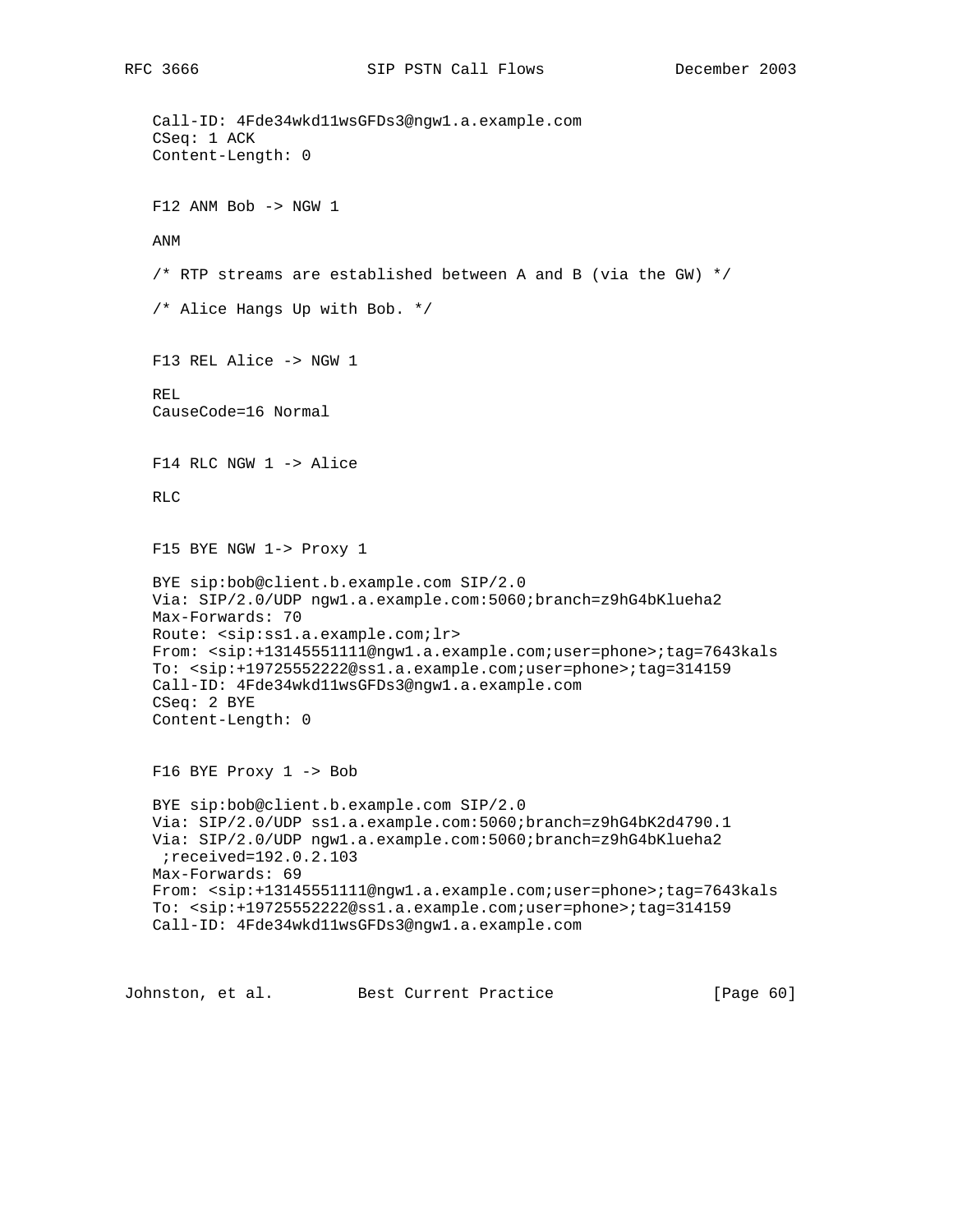```
 CSeq: 2 BYE
 Content-Length: 0
 F17 200 OK Bob -> Proxy 1
 SIP/2.0 200 OK
 Via: SIP/2.0/UDP ss1.a.example.com:5060;branch=z9hG4bK2d4790.1
 ;received=192.0.2.111
 Via: SIP/2.0/UDP ngw1.a.example.com:5060;branch=z9hG4bKlueha2
 ;received=192.0.2.103
 From: <sip:+13145551111@ngw1.a.example.com;user=phone>;tag=7643kals
 To: <sip:+19725552222@ss1.a.example.com;user=phone>;tag=314159
 Call-ID: 4Fde34wkd11wsGFDs3@ngw1.a.example.com
 CSeq: 2 BYE
 Content-Length: 0
 F18 200 OK Proxy 1 -> NGW 1
 SIP/2.0 200 OK
 Via: SIP/2.0/UDP ngw1.a.example.com:5060;branch=z9hG4bKlueha2
 ;received=192.0.2.103
 From: <sip:+13145551111@ngw1.a.example.com;user=phone>;tag=7643kals
 To: <sip:+19725552222@ss1.a.example.com;user=phone>;tag=314159
 Call-ID: 4Fde34wkd11wsGFDs3@ngw1.a.example.com
 CSeq: 2 BYE
 Content-Length: 0
```
Johnston, et al. Best Current Practice [Page 61]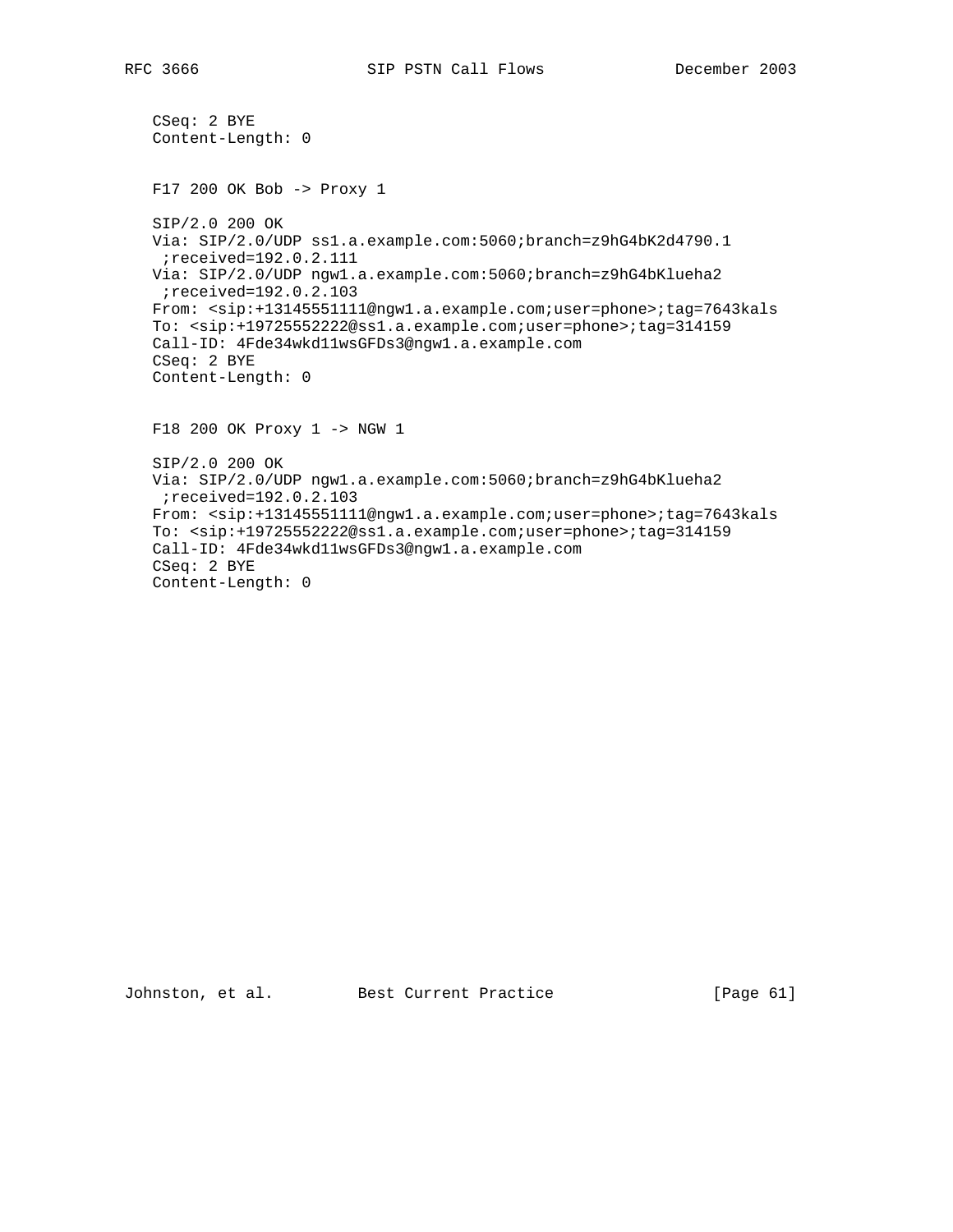| Switch A                             | NGW 1                               | Proxy 1<br><b>Bob</b>                    |
|--------------------------------------|-------------------------------------|------------------------------------------|
| IAM F1<br>-------------->            | INVITE F2                           |                                          |
|                                      | ------------->   INVITE F3          | 100 F4  --------------->                 |
|                                      | ---------------                     | 200 F5<br>200 F6   <------------         |
|                                      | ACK F7                              |                                          |
| ANM F9<br>-------------              | $ $ ---------------> $ $ ACK F8     |                                          |
|                                      | Both Way Voice   Both Way RTP Media |                                          |
| REL F10<br>-------------->           |                                     |                                          |
| RLC F11<br><---------------  BYE F12 |                                     |                                          |
|                                      | --------------->  BYE F13           |                                          |
|                                      |                                     | . _ _ _ _ _ _ _ _ _ _ _ _ _ ><br>200 F14 |
|                                      | 200 F15                             | $ $ < - - - - - - - - - -                |
|                                      |                                     |                                          |

### 3.2. Successful PSTN to SIP call, Fast Answer

 This "fast answer" scenario is similar to 3.1., except that Bob immediately accepts the call, sending a 200 OK (F5) without sending a 180 Ringing response. The Gateway then sends an Answer Message (ANM) without sending an Address Complete Message (ACM). Note that for ETSI and some other ISUP variants, a CONnect message (CON) would be sent instead of the ANM.

Message Details

F1 IAM Alice -> NGW 1

 IAM CgPN=314-555-1111,NPI=E.164,NOA=National CdPN=972-555-2222,NPI=E.164,NOA=National

F2 INVITE NGW 1 -> Proxy 1

 INVITE sip:+19725552222@ss1.a.example.com;user=phone SIP/2.0 Via: SIP/2.0/TCP ngw1.a.example.com:5060;branch=z9hG4bKlueha2

Johnston, et al. Best Current Practice [Page 62]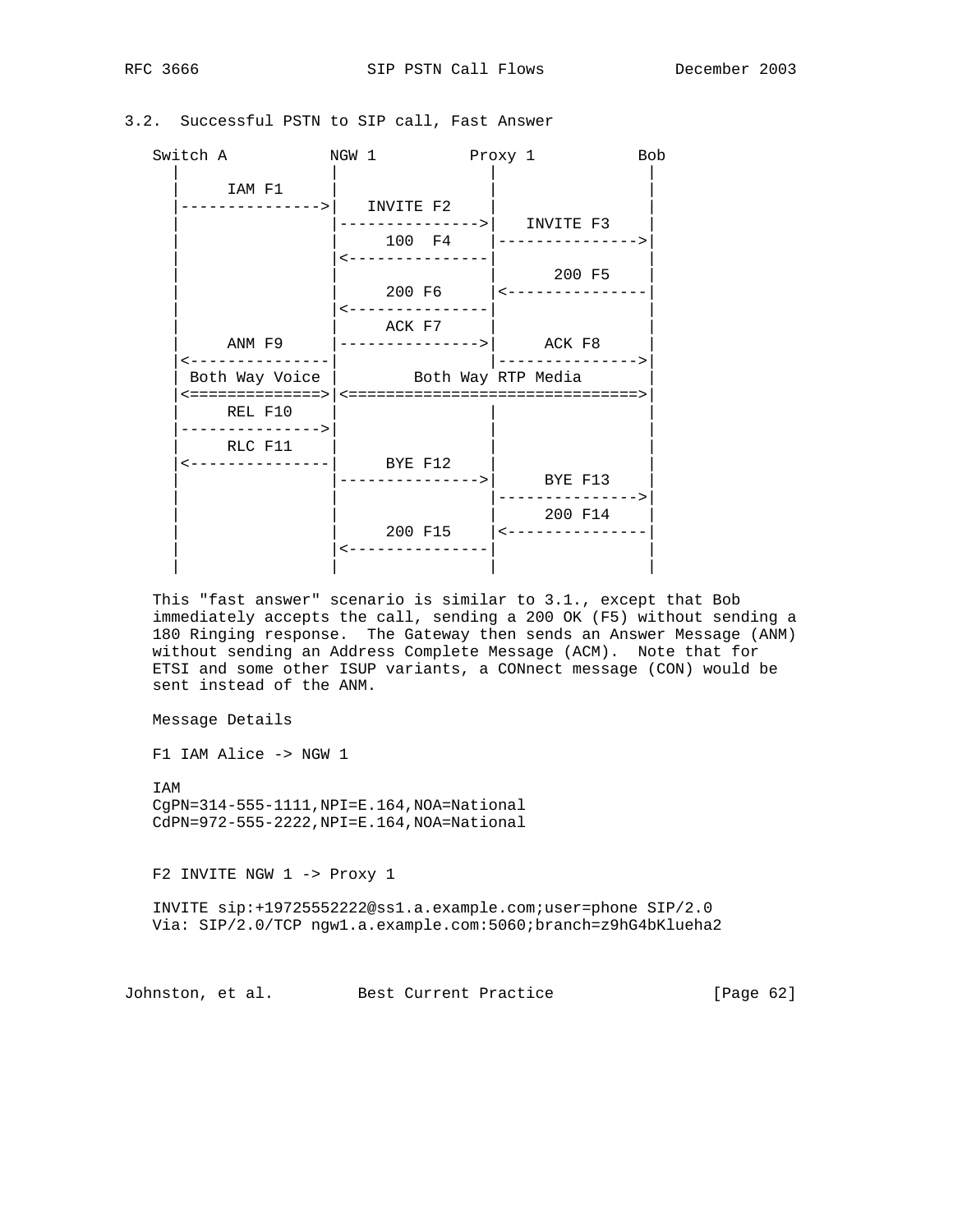Max-Forwards: 70 From: <sip:+13145551111@ngw1.a.example.com;user=phone>;tag=7643kals To: <sip:+19725552222@ss1.a.example.com;user=phone> Call-ID: 4Fde34wkd11wsGFDs3@ngw1.a.example.com CSeq: 1 INVITE Contact: <sip:ngw1@a.example.com;transport=tcp> Content-Type: application/sdp Content-Length: 146  $v=0$  o=GW 2890844527 2890844527 IN IP4 ngw1.a.example.com  $s=$  c=IN IP4 ngw1.a.example.com t=0 0 m=audio 3456 RTP/AVP 0 a=rtpmap:0 PCMU/8000 /\* Proxy 1 uses a Location Service function to determine where B is located. Based upon location analysis the call is forwarded to User B. Bob prepares to receive data on port 3456 from Alice.\*/ F3 INVITE Proxy 1 -> Bob INVITE bob@b.example.com SIP/2.0 Via: SIP/2.0/TCP ss1.a.example.com:5060;branch=z9hG4bK2d4790.1 Via: SIP/2.0/TCP ngw1.a.example.com:5060;branch=z9hG4bKlueha2 ;received=192.0.2.103 Max-Forwards: 69 Record-Route: <sip:ss1.a.example.com;lr> From: <sip:+13145551111@ngw1.a.example.com;user=phone>;tag=7643kals To: <sip:+19725552222@ss1.a.example.com;user=phone> Call-ID: 4Fde34wkd11wsGFDs3@ngw1.a.example.com CSeq: 1 INVITE Contact: <sip:ngw1@a.example.com;transport=tcp> Content-Type: application/sdp Content-Length: 146  $v=0$  o=GW 2890844527 2890844527 IN IP4 ngw1.a.example.com  $s =$  c=IN IP4 ngw1.a.example.com  $t=0$  0 m=audio 3456 RTP/AVP 0 a=rtpmap:0 PCMU/8000

Johnston, et al. Best Current Practice [Page 63]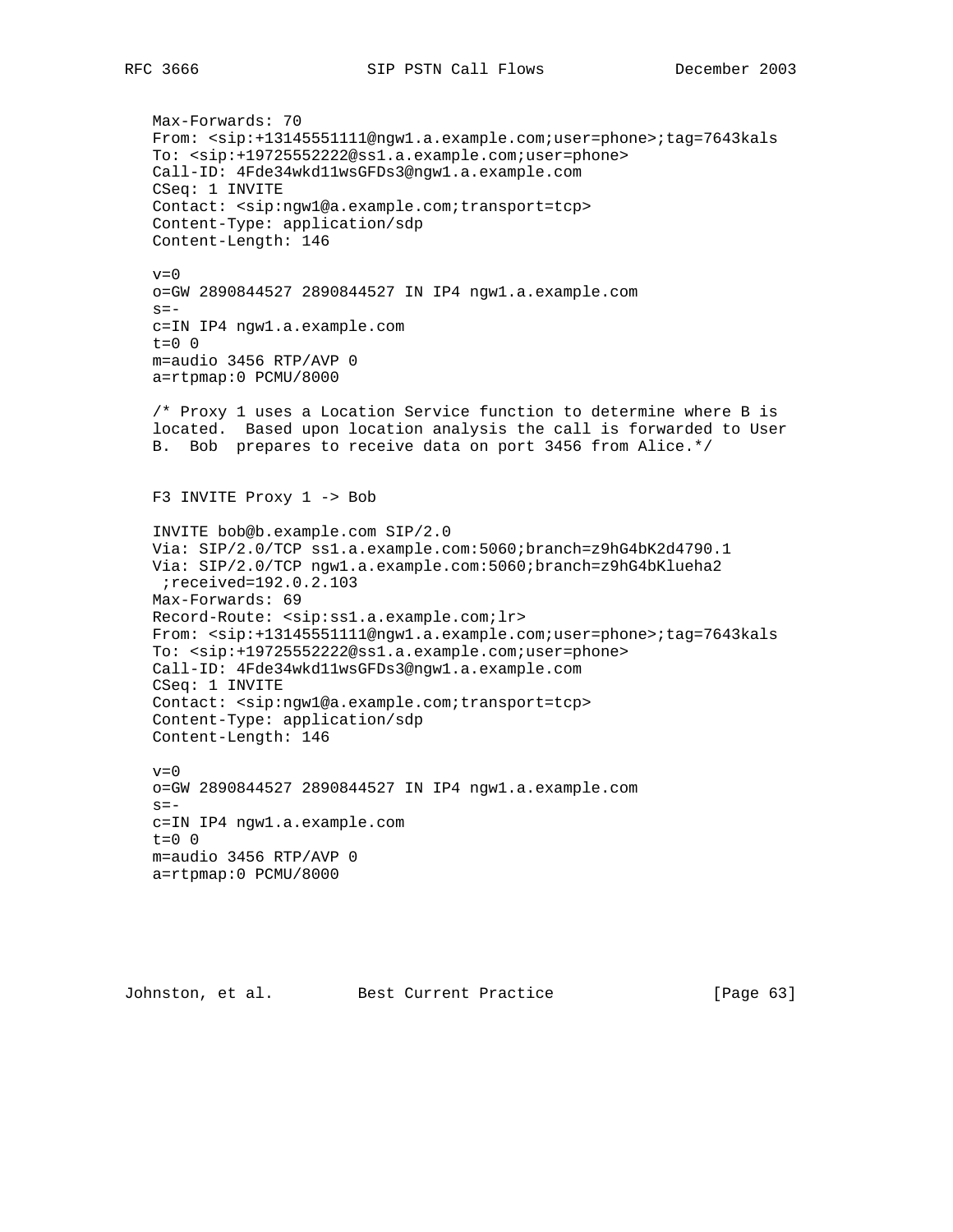F4 100 Trying Proxy 1 -> NGW 1 SIP/2.0 100 Trying Via: SIP/2.0/TCP ngw1.a.example.com:5060;branch=z9hG4bKlueha2 ;received=192.0.2.201 From: <sip:+13145551111@ngw1.a.example.com;user=phone>;tag=7643kals To: <sip:+19725552222@ss1.a.example.com;user=phone> Call-ID: 4Fde34wkd11wsGFDs3@ngw1.a.example.com CSeq: 1 INVITE Content-Length: 0 F5 200 OK Bob -> Proxy 1 SIP/2.0 200 OK Via: SIP/2.0/TCP ss1.a.example.com:5060;branch=z9hG4bK2d4790.1 ;received=192.0.2.111 Via: SIP/2.0/TCP ngw1.a.example.com:5060;branch=z9hG4bKlueha2 ;received=192.0.2.103 Record-Route: <sip:ss1.a.example.com;lr> From: <sip:+13145551111@ngw1.a.example.com;user=phone>;tag=7643kals To: <sip:+19725552222@ss1.a.example.com;user=phone>;tag=314159 Call-ID: 4Fde34wkd11wsGFDs3@ngw1.a.example.com CSeq: 1 INVITE Contact: <sip:bob@client.b.example.com;transport=tcp> Content-Type: application/sdp Content-Length: 151  $v=0$  o=bob 2890844527 2890844527 IN IP4 client.b.example.com  $s =$  c=IN IP4 client.b.example.com t=0 0 m=audio 3456 RTP/AVP 0 a=rtpmap:0 PCMU/8000 F6 200 OK Proxy 1 -> NGW 1 SIP/2.0 200 OK Via: SIP/2.0/TCP ngw1.a.example.com:5060;branch=z9hG4bKlueha2 ;received=192.0.2.103 Record-Route: <sip:ss1.a.example.com;lr> From: <sip:+13145551111@ngw1.a.example.com;user=phone>;tag=7643kals To: <sip:+19725552222@ss1.a.example.com;user=phone>;tag=314159 Call-ID: 4Fde34wkd11wsGFDs3@ngw1.a.example.com CSeq: 1 INVITE Contact: <sip:bob@client.b.example.com;transport=tcp>

Johnston, et al. Best Current Practice [Page 64]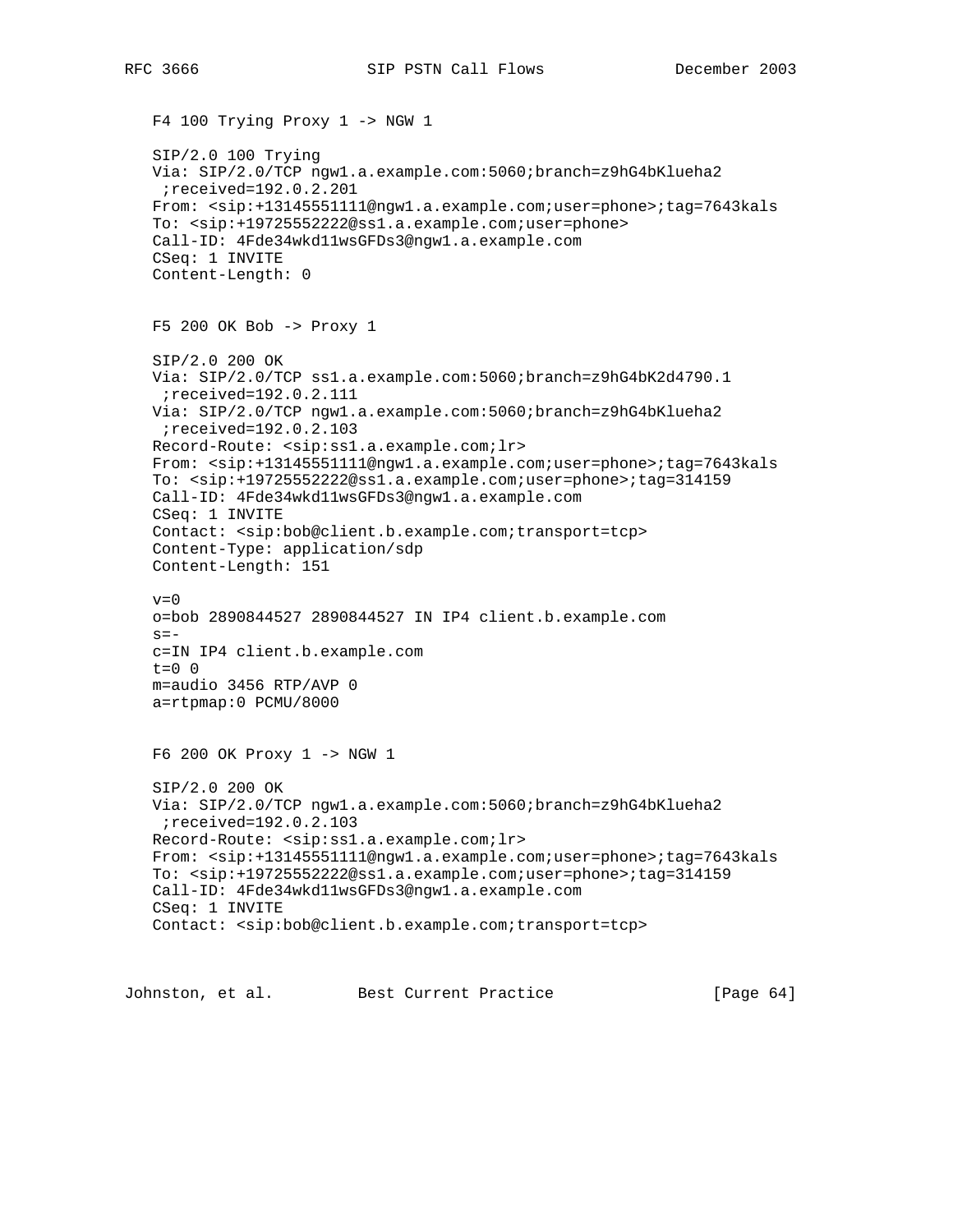Content-Type: application/sdp Content-Length: 151  $v=0$  o=bob 2890844527 2890844527 IN IP4 client.b.example.com  $s =$  c=IN IP4 client.b.example.com t=0 0 m=audio 3456 RTP/AVP 0 a=rtpmap:0 PCMU/8000 F7 ACK NGW 1 -> Proxy 1 ACK bob@client.b.example.com SIP/2.0 Via: SIP/2.0/TCP ngw1.a.example.com:5060;branch=z9hG4bKlueha2 Max-Forwards: 70 Route: <sip:ss1.a.example.com;lr> From: <sip:+13145551111@ngw1.a.example.com;user=phone>;tag=7643kals To: <sip:+19725552222@ss1.a.example.com;user=phone>;tag=314159 Call-ID: 4Fde34wkd11wsGFDs3@ngw1.a.example.com CSeq: 1 ACK Content-Length: 0 F8 ACK Proxy 1 -> Bob ACK bob@client.b.example.com SIP/2.0 Via: SIP/2.0/TCP ss1.a.example.com:5060;branch=z9hG4bK2d4790.1 Via: SIP/2.0/TCP ngw1.a.example.com:5060;branch=z9hG4bKlueha2 ;received=130.131.132.14 Max-Forwards: 69 From: <sip:+13145551111@ngw1.a.example.com;user=phone>;tag=7643kals To: <sip:+19725552222@ss1.a.example.com;user=phone>;tag=314159 Call-ID: 4Fde34wkd11wsGFDs3@ngw1.a.example.com CSeq: 1 ACK Content-Length: 0 F9 ANM Bob -> NGW 1 ANM /\* RTP streams are established between A and B (via the GW) \*/ /\* Alice Hangs Up with Bob. \*/

Johnston, et al. Best Current Practice [Page 65]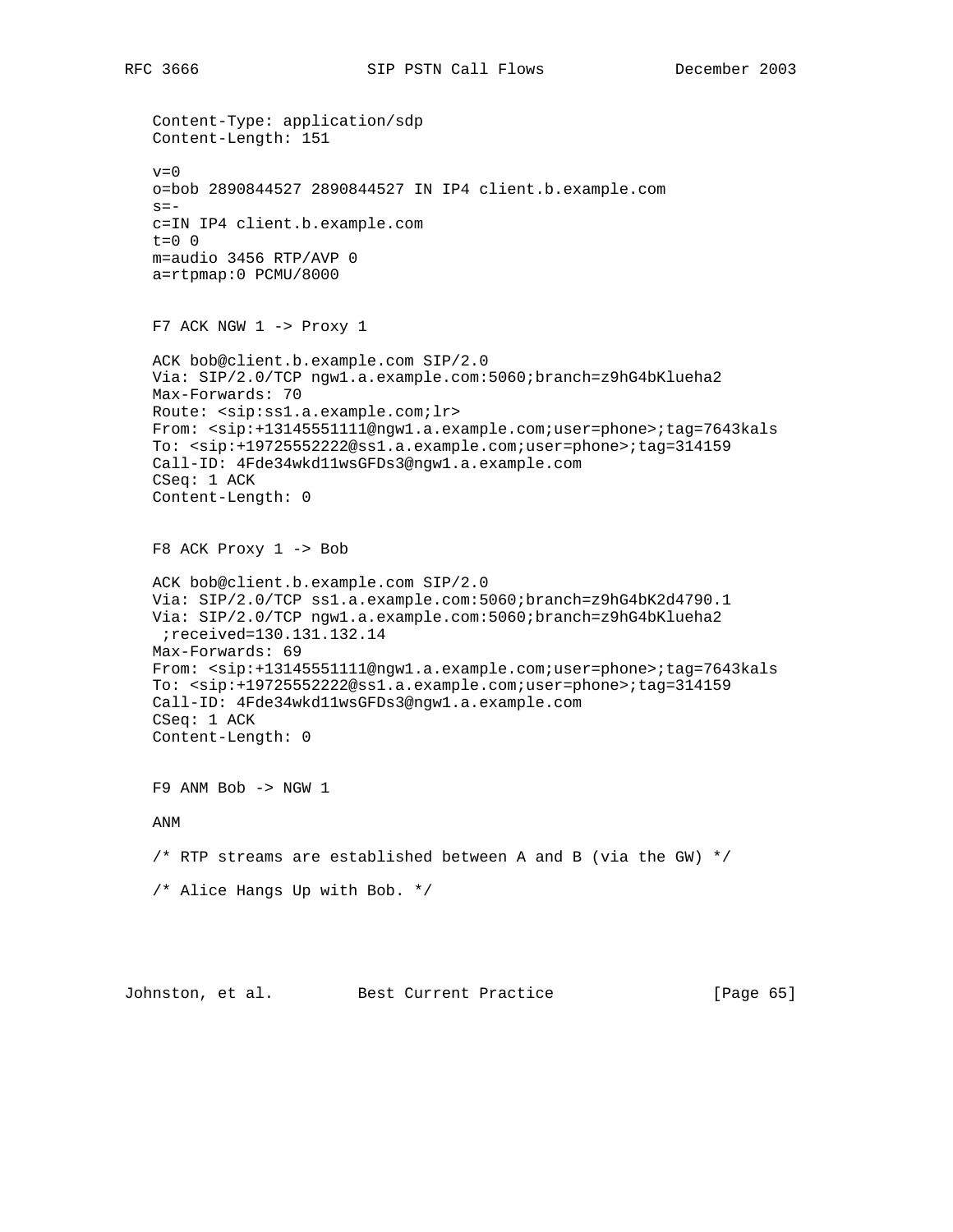F10 REL ser Alice -> NGW 1 REL CauseCode=16 Normal F11 RLC NGW 1 -> Alice R<sub>LC</sub> F12 BYE NGW 1 -> Proxy 1 BYE sip:bob@client.b.example.com SIP/2.0 Via: SIP/2.0/TCP ngw1.a.example.com:5060;branch=z9hG4bKlueha2 Max-Forwards: 70 Route: <sip:ss1.a.example.com;lr> From: <sip:+13145551111@ngw1.a.example.com;user=phone>;tag=7643kals To: <sip:+19725552222@ss1.a.example.com;user=phone>;tag=314159 Call-ID: 4Fde34wkd11wsGFDs3@ngw1.a.example.com CSeq: 2 BYE Content-Length: 0 F13 BYE Proxy 1 -> Bob BYE sip:bob@client.b.example.com SIP/2.0 Via: SIP/2.0/TCP ss1.a.example.com:5060;branch=z9hG4bK2d4790.1 Via: SIP/2.0/TCP ngw1.a.example.com:5060;branch=z9hG4bKlueha2 ;received=192.0.2.103 Max-Forwards: 69 From: <sip:+13145551111@ngw1.a.example.com;user=phone>;tag=7643kals To: <sip:+19725552222@ss1.a.example.com;user=phone>;tag=314159 Call-ID: 4Fde34wkd11wsGFDs3@ngw1.a.example.com CSeq: 2 BYE Content-Length: 0 F14 200 OK Bob -> Proxy 1 SIP/2.0 200 OK Via: SIP/2.0/TCP ss1.a.example.com:5060;branch=z9hG4bK2d4790.1 ;received=192.0.2.111 Via: SIP/2.0/TCP ngw1.a.example.com:5060;branch=z9hG4bKlueha2 ;received=192.0.2.103 From: <sip:+13145551111@ngw1.a.example.com;user=phone>;tag=7643kals To: <sip:+19725552222@ss1.a.example.com;user=phone>;tag=314159 Call-ID: 4Fde34wkd11wsGFDs3@ngw1.a.example.com

Johnston, et al. Best Current Practice [Page 66]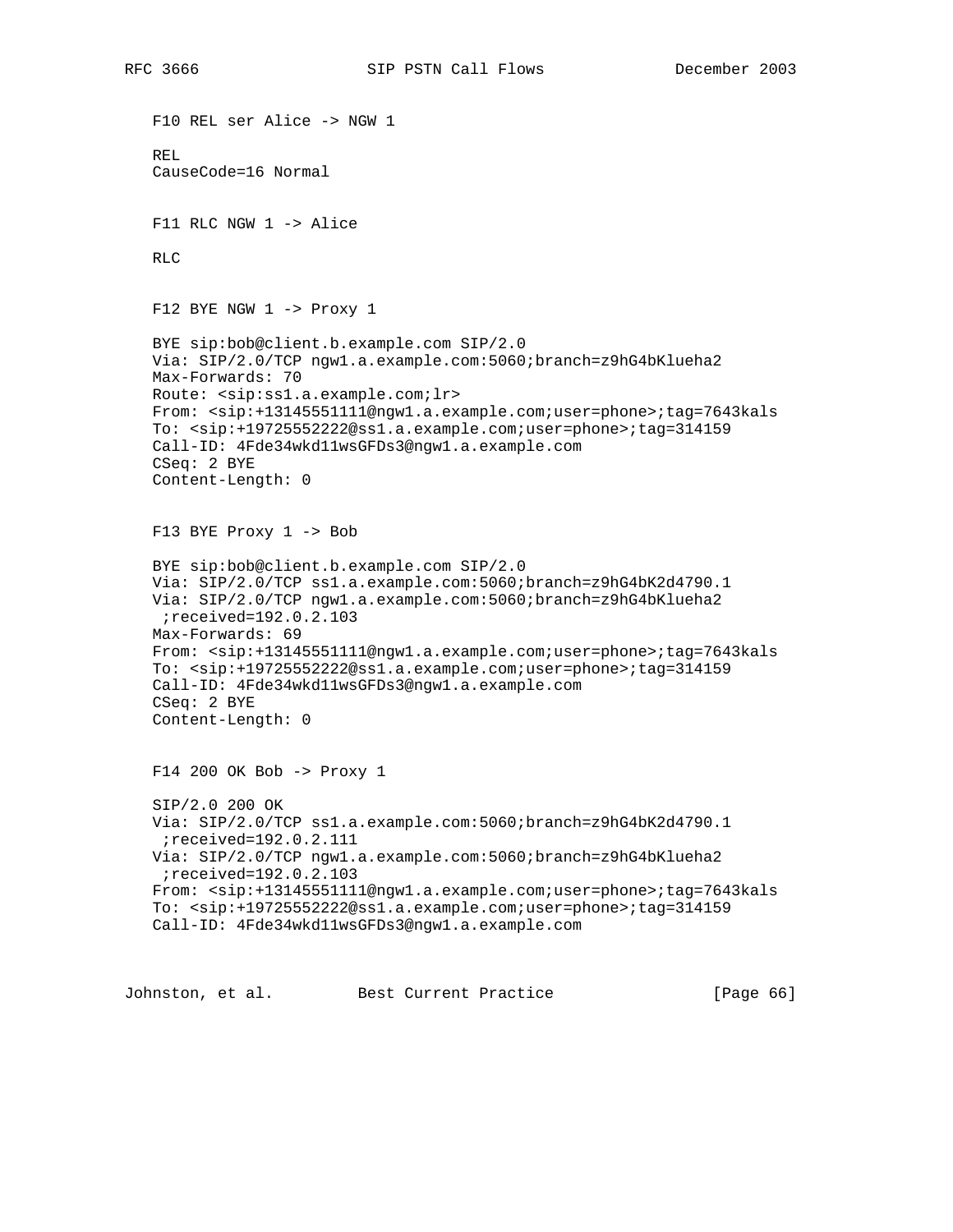```
 CSeq: 2 BYE
 Content-Length: 0
 F15 200 OK Proxy 1 -> NGW 1
 SIP/2.0 200 OK
 Via: SIP/2.0/TCP ngw1.a.example.com:5060;branch=z9hG4bKlueha2
 ;received=192.0.2.103
 From: <sip:+13145551111@ngw1.a.example.com;user=phone>;tag=7643kals
 To: <sip:+19725552222@ss1.a.example.com;user=phone>;tag=314159
 Call-ID: 4Fde34wkd11wsGFDs3@ngw1.a.example.com
 CSeq: 2 BYE
 Content-Length: 0
```
Johnston, et al. Best Current Practice [Page 67]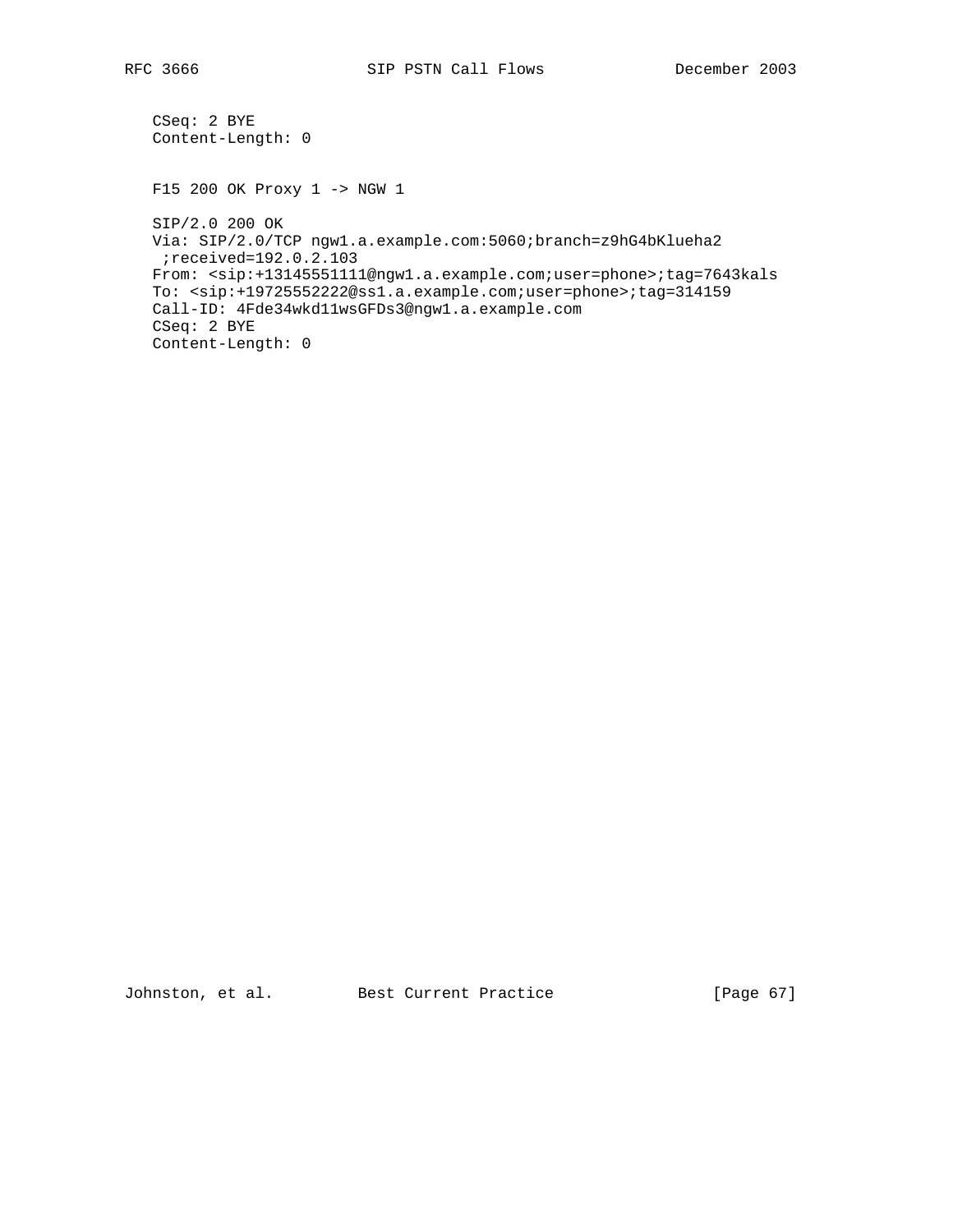# 3.3. Successful PBX to SIP call

| PBX A                              | GW <sub>1</sub> |                                                            | Proxy 1 |                  | <b>Bob</b> |
|------------------------------------|-----------------|------------------------------------------------------------|---------|------------------|------------|
| Seizure                            |                 |                                                            |         |                  |            |
| --------------><br>Wink            |                 |                                                            |         |                  |            |
| <---------------<br>MF Digits F1   |                 |                                                            |         |                  |            |
|                                    |                 | -------------->    INVITE F2                               |         |                  |            |
|                                    |                 | ------------->  INVITE F3<br>100 F4                        |         | ---------------> |            |
|                                    |                 | ----------------                                           |         | 180 F5           |            |
|                                    |                 |                                                            |         |                  |            |
| One Way Voice<br><===============  |                 | <---------------                                           |         |                  |            |
| Ringing Tone<br><===============   |                 | $200 \text{ F8}$   $\leftarrow$ ---------------            |         | 200 F7           |            |
|                                    |                 | <---------------                                           |         |                  |            |
| ----------------                   |                 | ACK F9<br>Seizure $\vert$ ---------------> $\vert$ ACK F10 |         | ---------------> |            |
|                                    |                 | Both Way Voice   Both Way RTP Media                        |         |                  |            |
| Seizure Removal<br>--------------> |                 |                                                            |         |                  |            |
| Seizure Removal<br>_______________ |                 | BYE F11                                                    |         |                  |            |
|                                    |                 | ------------->     BYE F12<br> -------------->             |         |                  |            |
|                                    |                 | 200 F14   <--------------                                  |         | 200 F13          |            |
|                                    |                 |                                                            |         |                  |            |

 In this scenario, Alice dials from PBX A to Bob through GW 1 and Proxy 1. This is an example of a call that appears destined for the PSTN but is instead routed to a SIP Client.

 Signaling between PBX A and GW 1 is Feature Group B (FGB) circuit associated signaling, in-band Mult-Frequency (MF) outpulsing. After the receipt of the 180 Ringing from Bob, GW 1 generates a ringing tone for Alice.

 Bob answers the call by sending a 200 OK. The call terminates when Alice hangs up, causing GW1 to send a BYE.

Johnston, et al. Best Current Practice [Page 68]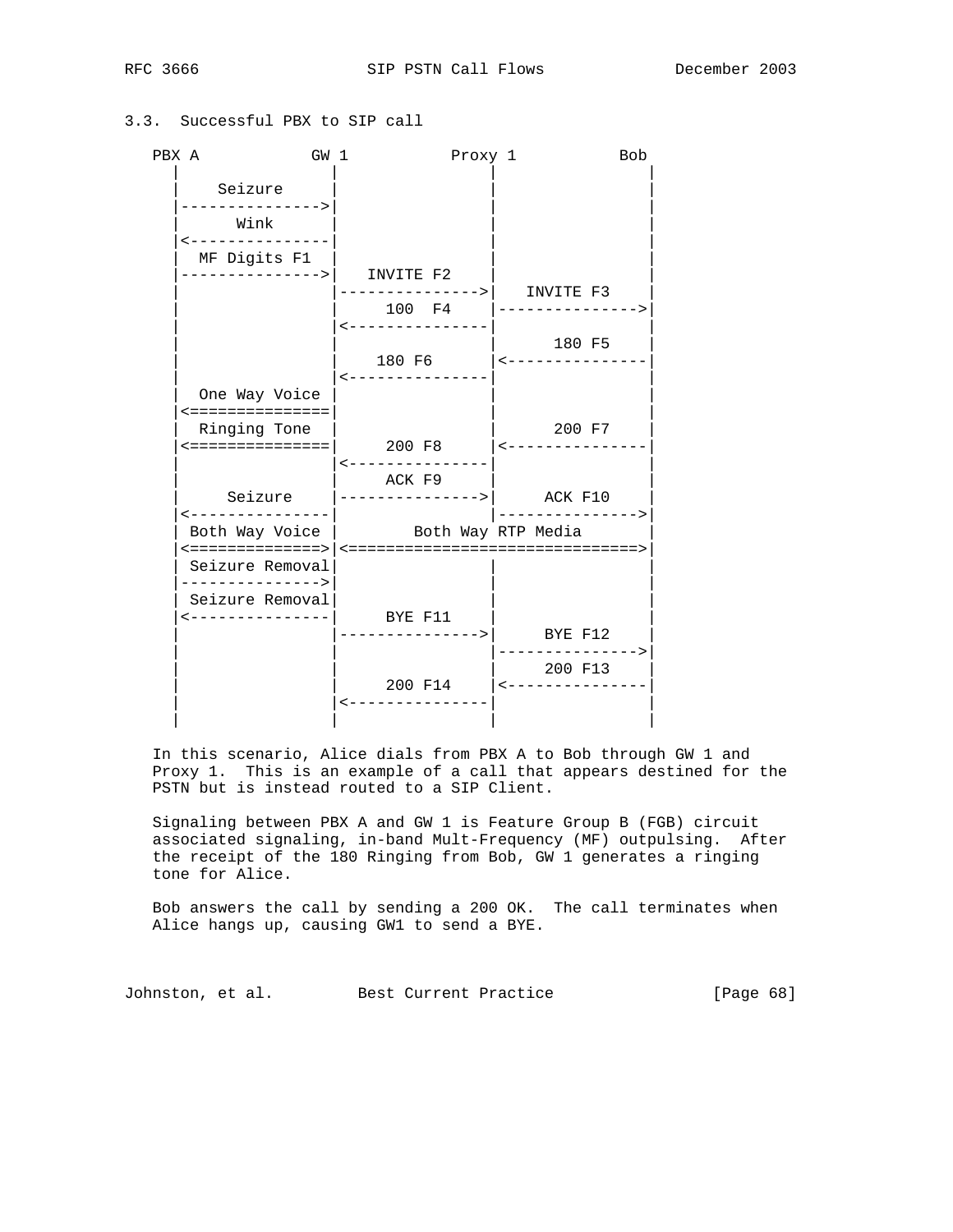The Gateway can only identify the trunk group that the call came in on; it cannot identify the individual line on PBX A that is placing the call. The SIP URI used to identify the caller is shown in these flows as sip:551313@gw1.a.example.com. Message Details PBX Alice -> GW 1 Seizure  $GW$  1 -> PBX A Wink F1 MF Digits PBX Alice -> GW 1 KP 1 972 555 2222 ST F2 INVITE GW 1 -> Proxy 1 INVITE sip:+19725552222@ss1.a.example.com;user=phone SIP/2.0 Via: SIP/2.0/UDP gw1.a.example.com:5060;branch=z9hG4bKwqwee65 Max-Forwards: 70 From: <sip:551313@gw1.a.example.com;user=phone>;tag=jwdkallkzm To: <sip:+19725552222@ss1.a.example.com;user=phone> Call-ID: 4Fde34wkd11wsGFDs3@gw1.a.example.com CSeq: 1 INVITE Contact: <sip:551313@gw1.a.example.com;user=phone> Content-Type: application/sdp Content-Length: 146  $v=0$  o=GW 2890844527 2890844527 IN IP4 ngw1.a.example.com  $s=$  c=IN IP4 gw1.a.example.com t=0 0 m=audio 3456 RTP/AVP 0 a=rtpmap:0 PCMU/8000 /\* Proxy 1 uses a Location Service function to determine where the phone number +19725552222 is located. Based upon location analysis the call is forwarded to SIP Bob. \*/

Johnston, et al. Best Current Practice [Page 69]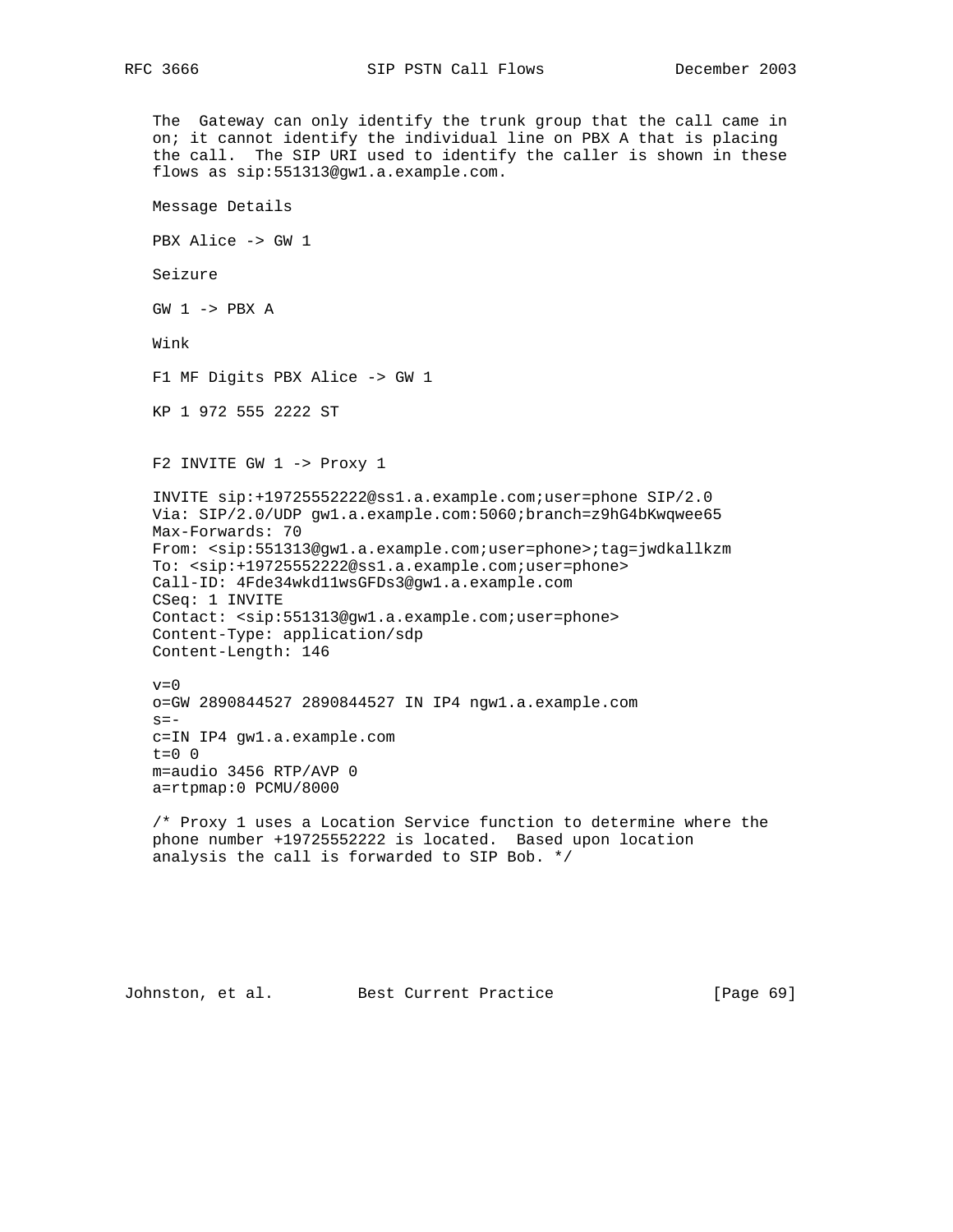```
 F3 INVITE Proxy 1 -> Bob
 INVITE sip:bob@client.b.example.com SIP/2.0
 Via: SIP/2.0/UDP ss1.a.example.com:5060;branch=z9hG4bK2d4790.1
 Via: SIP/2.0/UDP gw1.a.example.com:5060;branch=z9hG4bKwqwee65
 ;received=192.0.2.201
 Max-Forwards: 69
 Record-Route: <sip:ss1.a.example.com;lr>
 From: <sip:551313@gw1.a.example.com;user=phone>;tag=jwdkallkzm
 To: <sip:+19725552222@ss1.a.example.com;user=phone>
 Call-ID: 4Fde34wkd11wsGFDs3@gw1.a.example.com
 CSeq: 1 INVITE
 Contact: <sip:551313@gw1.a.example.com;user=phone>
 Content-Type: application/sdp
 Content-Length: 146
v=0 o=GW 2890844527 2890844527 IN IP4 gw1.a.example.com
s = - c=IN IP4 gw1.a.example.com
t=0 0
 m=audio 3456 RTP/AVP 0
 a=rtpmap:0 PCMU/8000
F4 100 Trying Proxy 1 -> GW 1
 SIP/2.0 100 Trying
 Via: SIP/2.0/UDP ngw1.a.example.com:5060;branch=z9hG4bKlueha2
 ;received=192.0.2.201
 From: <sip:551313@gw1.a.example.com;user=phone>;tag=jwdkallkzm
 To: <sip:+19725552222@ss1.a.example.com;user=phone>;tag=314159
 Call-ID: 4Fde34wkd11wsGFDs3@gw1.a.example.com
 CSeq: 1 INVITE
 Content-Length: 0
 F5 180 Ringing Bob -> Proxy 1
 SIP/2.0 180 Ringing
 Via: SIP/2.0/UDP ss1.a.example.com:5060;branch=z9hG4bK2d4790.1
 ;received=192.0.2.111
 Via: SIP/2.0/UDP ngw1.a.example.com:5060;branch=z9hG4bKlueha2
 ;received=192.0.2.201
 Record-Route: <sip:ss1.a.example.com;lr>
 From: <sip:551313@gw1.a.example.com;user=phone>;tag=jwdkallkzm
 To: <sip:+19725552222@ss1.a.example.com;user=phone>;tag=314159
 Call-ID: 4Fde34wkd11wsGFDs3@gw1.a.example.com
```
Johnston, et al. Best Current Practice [Page 70]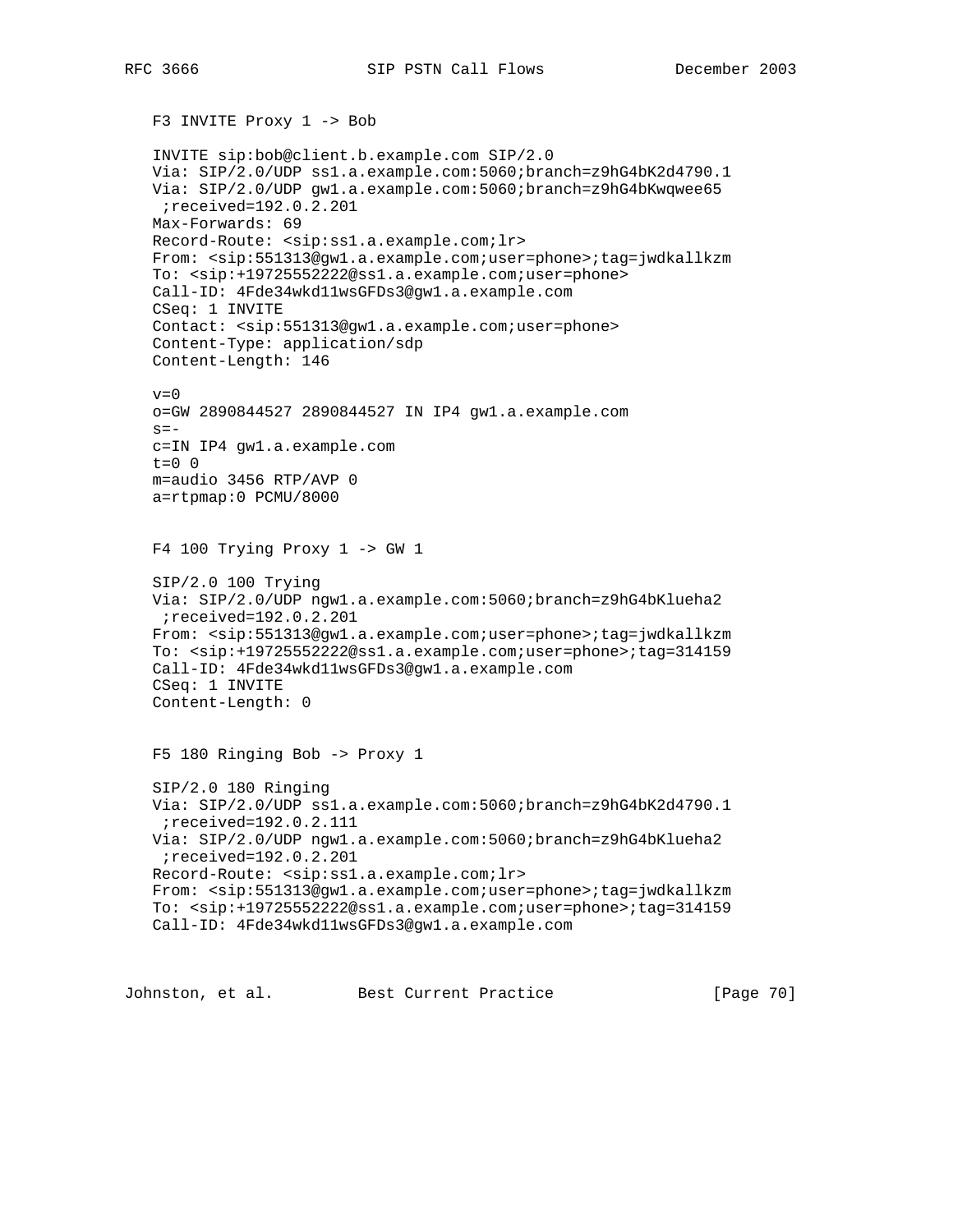```
 CSeq: 1 INVITE
 Contact: <sip:bob@client.b.example.com>
 Content-Length: 0
 F6 180 Ringing Proxy 1 -> GW 1
 SIP/2.0 180 Ringing
 Via: SIP/2.0/UDP gw1.a.example.com:5060;branch=z9hG4bKwqwee65
 ;received=192.0.2.201
 Record-Route: <sip:ss1.a.example.com;lr>
 From: <sip:551313@gw1.a.example.com;user=phone>;tag=jwdkallkzm
 To: <sip:+19725552222@ss1.a.example.com;user=phone>;tag=314159
 Call-ID: 4Fde34wkd11wsGFDs3@gw1.a.example.com
 CSeq: 1 INVITE
 Contact: <sip:bob@client.b.example.com>
 Content-Length: 0
 /* One way Voice path is established between GW and the PBX for
 ringing. */
 F7 200 OK Bob -> Proxy 1
 SIP/2.0 200 OK
 Via: SIP/2.0/UDP ss1.a.example.com:5060;branch=z9hG4bK2d4790.1
 ;received=192.0.2.111
 Via: SIP/2.0/UDP gw1.a.example.com:5060;branch=z9hG4bKwqwee65
 ;received=192.0.2.201
 Record-Route: <sip:ss1.a.example.com;lr>
 From: <sip:551313@gw1.a.example.com;user=phone>;tag=jwdkallkzm
 To: <sip:+19725552222@ss1.a.example.com;user=phone>;tag=314159
 Call-ID: 4Fde34wkd11wsGFDs3@gw1.a.example.com
 Contact: <sip:bob@client.b.example.com>
 CSeq: 1 INVITE
 Content-Type: application/sdp
 Content-Length: 151
v=0 o=bob 2890844527 2890844527 IN IP4 client.b.example.com
s = - c=IN IP4 client.b.example.com
t=0 0
 m=audio 3456 RTP/AVP 0
 a=rtpmap:0 PCMU/8000
```
Johnston, et al. Best Current Practice [Page 71]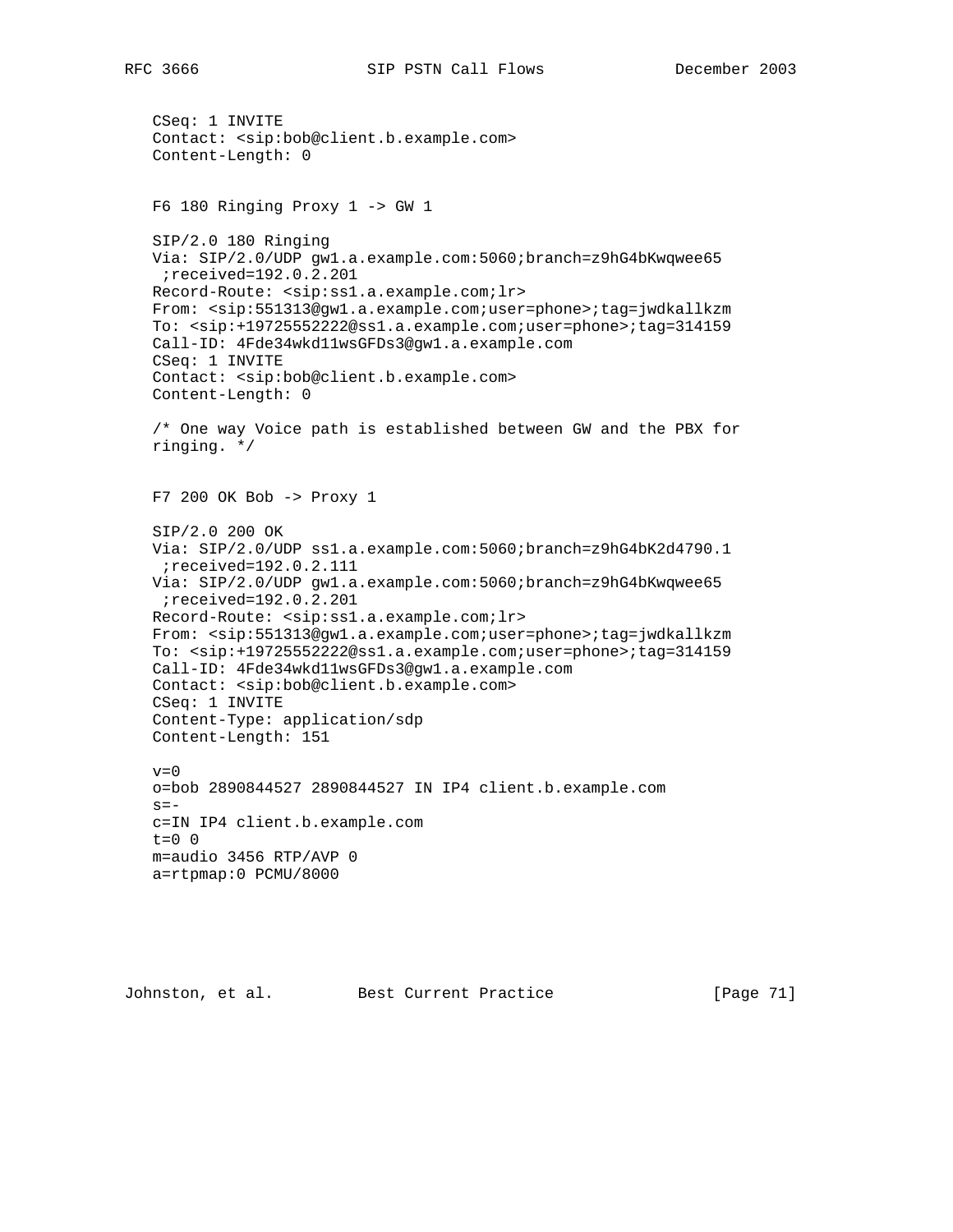F8 200 OK Proxy 1 -> GW 1 SIP/2.0 200 OK Via: SIP/2.0/UDP gw1.a.example.com:5060;branch=z9hG4bKwqwee65 ;received=192.0.2.201 Record-Route: <sip:ss1.a.example.com;lr> From: <sip:551313@gw1.a.example.com;user=phone>;tag=jwdkallkzm To: <sip:+19725552222@ss1.a.example.com;user=phone>;tag=314159 Call-ID: 4Fde34wkd11wsGFDs3@gw1.a.example.com CSeq: 1 INVITE Contact: <sip:bob@client.b.example.com> Content-Type: application/sdp Content-Length: 151  $v=0$  o=bob 2890844527 2890844527 IN IP4 client.b.example.com  $s =$  c=IN IP4 client.b.example.com  $t=0$  0 m=audio 3456 RTP/AVP 0 a=rtpmap:0 PCMU/8000  $F9$  ACK GW  $1$  -> Proxy  $1$  ACK sip:bob@client.b.example.com SIP/2.0 Via: SIP/2.0/UDP gw1.a.example.com:5060;branch=z9hG4bKwqwee65 Max-Forwards: 70 Route: <sip:ss1.a.example.com;lr> From: <sip:551313@gw1.a.example.com;user=phone>;tag=jwdkallkzm To: <sip:+19725552222@ss1.a.example.com;user=phone>;tag=314159 Call-ID: 4Fde34wkd11wsGFDs3@gw1.a.example.com CSeq: 1 ACK Content-Length: 0 F10 ACK Proxy 1 -> Bob ACK sip:bob@client.b.example.com SIP/2.0 Via: SIP/2.0/UDP ss1.a.example.com:5060;branch=z9hG4bK2d4790.1 Via: SIP/2.0/UDP gw1.a.example.com:5060;branch=z9hG4bKwqwee65 ;received=192.0.2.201 Max-Forwards: 69 From: <sip:551313@gw1.a.example.com;user=phone>;tag=jwdkallkzm To: <sip:+19725552222@ss1.a.example.com;user=phone>;tag=314159 Call-ID: 4Fde34wkd11wsGFDs3@ngw1.a.example.com CSeq: 1 ACK Content-Length: 0

Johnston, et al. Best Current Practice [Page 72]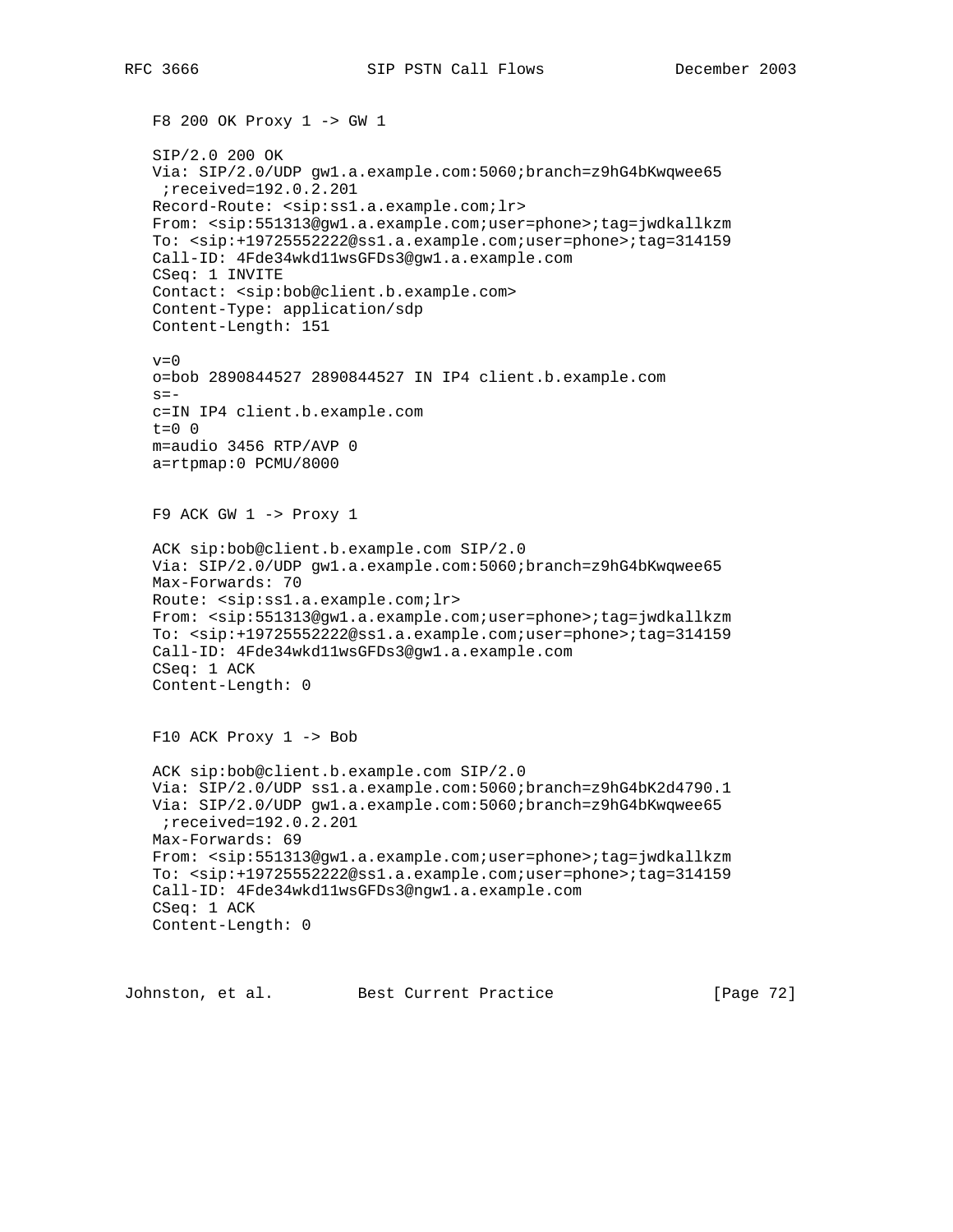/\* RTP streams are established between A and B (via the GW) \*/ /\* Alice Hangs Up with Bob. \*/ F11 BYE GW 1 -> Proxy 1 BYE sip:bob@client.b.example.com SIP/2.0 Via: SIP/2.0/UDP gw1.a.example.com:5060;branch=z9hG4bKwqwee65 Max-Forwards: 70 Route: <sip:ss1.a.example.com;lr> From: <sip:551313@gw1.a.example.com;user=phone>;tag=jwdkallkzm To: <sip:+19725552222@ss1.a.example.com;user=phone>;tag=314159 Call-ID: 4Fde34wkd11wsGFDs3@gw1.a.example.com CSeq: 2 BYE Content-Length: 0 F12 BYE Proxy 1 -> Bob BYE sip:bob@client.b.example.com SIP/2.0 Via: SIP/2.0/UDP ss1.a.example.com:5060;branch=z9hG4bK2d4790.1 Via: SIP/2.0/UDP gw1.a.example.com:5060;branch=z9hG4bKwqwee65 ;received=192.0.2.201 Max-Forwards: 69 To: <sip:+19725552222@ss1.a.example.com;user=phone>;tag=314159 Call-ID: 4Fde34wkd11wsGFDs3@gw1.a.example.com CSeq: 2 BYE Content-Length: 0 F13 200 OK Bob -> Proxy 1 SIP/2.0 200 OK Via: SIP/2.0/UDP ss1.a.example.com:5060;branch=z9hG4bK2d4790.1 ;received=192.0.2.111 Via: SIP/2.0/UDP gw1.a.example.com:5060;branch=z9hG4bKwqwee65 ;received=192.0.2.201 From: <sip:551313@gw1.a.example.com;user=phone>;tag=jwdkallkzm To: <sip:+19725552222@ss1.a.example.com;user=phone>;tag=314159 Call-ID: 4Fde34wkd11wsGFDs3@ngw1.a.example.com CSeq: 2 BYE Content-Length: 0

Johnston, et al. Best Current Practice [Page 73]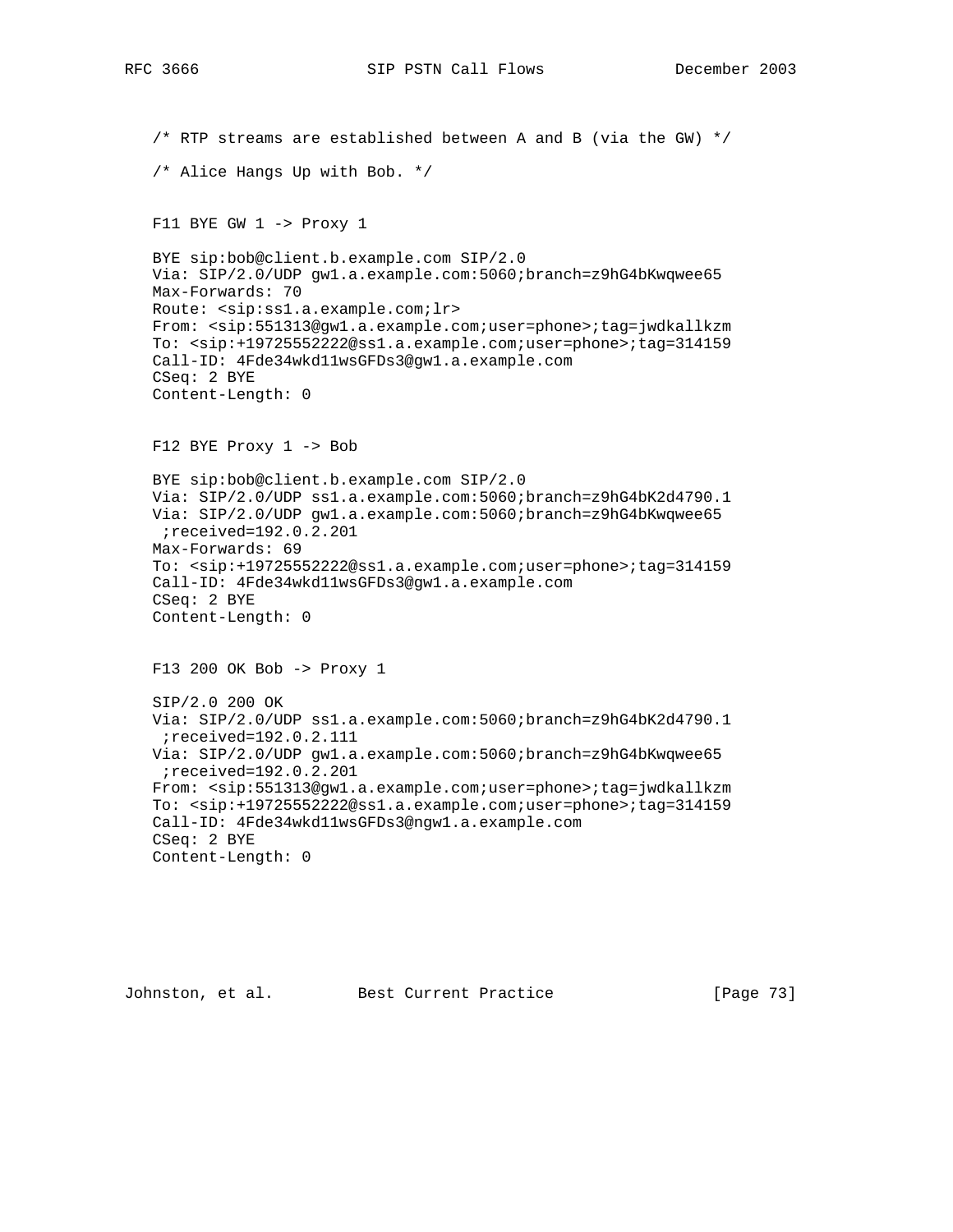F14 200 OK Proxy 1 -> GW 1 SIP/2.0 200 OK Via: SIP/2.0/UDP gw1.a.example.com:5060;branch=z9hG4bKwqwee65 ;received=192.0.2.201 From: <sip:551313@gw1.a.example.com;user=phone>;tag=jwdkallkzm To: <sip:+19725552222@ss1.a.example.com;user=phone>;tag=314159 Call-ID: 4Fde34wkd11wsGFDs3@gw1.a.example.com CSeq: 2 BYE Content-Length: 0

3.4. Unsuccessful PSTN to SIP REL, SIP error mapped to REL

| Switch A | GW 1      | Proxy 1 | Bob |
|----------|-----------|---------|-----|
| IAM F1   |           |         |     |
|          | INVITE F2 |         |     |
|          |           |         |     |
|          | 604 F3    |         |     |
|          |           |         |     |
|          | ACK F4    |         |     |
|          |           |         |     |
| REL F5   |           |         |     |
|          |           |         |     |
| RLC F6   |           |         |     |
|          |           |         |     |
|          |           |         |     |

 Alice attempts to place a call through Gateway GW 1 and Proxy 1, which is unable to find any routing for the number. The call is rejected by Proxy 1 with a REL message containing a specific Cause value mapped by the gateway based on the SIP error.

Message Details

F1 IAM Alice -> GW 1

 IAM CgPN=314-555-1111,NPI=E.164,NOA=National CdPN=972-555-9999,NPI=E.164,NOA=National

F2 INVITE Alice -> Proxy 1

 INVITE sip:+1972559999@ss1.a.example.com;user=phone SIP/2.0 Via: SIP/2.0/TCP ngw1.a.example.com:5060;branch=z9hG4bKlueha2 Max-Forwards: 70 From: <sip:+13145551111@gw1.a.example.com;user=phone>;tag=076342s

Johnston, et al. Best Current Practice [Page 74]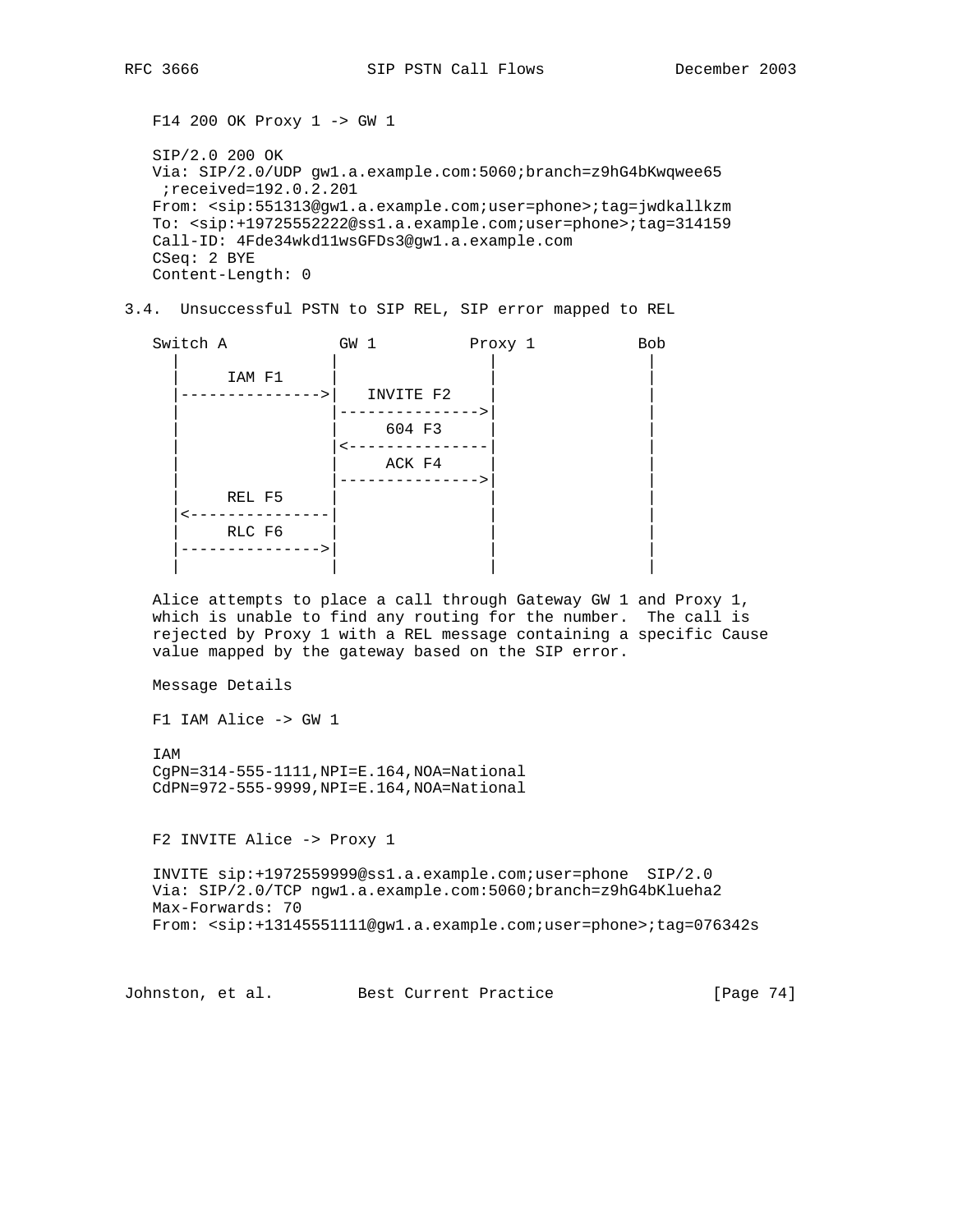To: <sip:+1972559999@ss1.a.example.com;user=phone> Call-ID: 4Fde34wkd11wsGFDs3@gw1.a.example.com CSeq: 1 INVITE Contact: <sip:+13145551111@gw1.a.example.com;user=phone;transport=tcp> Content-Type: application/sdp Content-Length: 144  $v=0$  o=GW 2890844527 2890844527 IN IP4 gw1.a.example.com  $s=$  c=IN IP4 gw1.a.example.com  $t=0$  0 m=audio 3456 RTP/AVP 0 a=rtpmap:0 PCMU/8000 /\* Proxy 1 uses a Location Service to find a route to +1-972-555- 9999. A route is not found, so Proxy 1 rejects the call. \*/ F3 604 Does Not Exist Anywhere Proxy 1 -> GW 1 SIP/2.0 604 Does Not Exist Anywhere Via: SIP/2.0/TCP ngw1.a.example.com:5060;branch=z9hG4bKlueha2 ;received=192.0.2.201 From: <sip:+13145551111@gw1.a.example.com;user=phone>;tag=076342s To: <sip:+1972559999@ss1.a.example.com;user=phone>;tag=6a34d410 Call-ID: 4Fde34wkd11wsGFDs3@gw1.a.example.com CSeq: 1 INVITE Error-Info: <sip:does-not-exist@ann.a.example.com> Content-Length: 0  $F4$  ACK GW  $1$  -> Proxy  $1$  ACK sip:+1972559999@ss1.a.example.com;user=phone SIP/2.0 Via: SIP/2.0/TCP ngw1.a.example.com:5060;branch=z9hG4bKlueha2 Max-Forwards: 70 From: <sip:+13145551111@gw1.a.example.com;user=phone>;tag=076342s To: <sip:+1972559999@ss1.a.example.com;user=phone>;tag=6a34d410 Call-ID: 4Fde34wkd11wsGFDs3@gw1.a.example.com CSeq: 1 ACK Content-Length: 0

Johnston, et al. Best Current Practice [Page 75]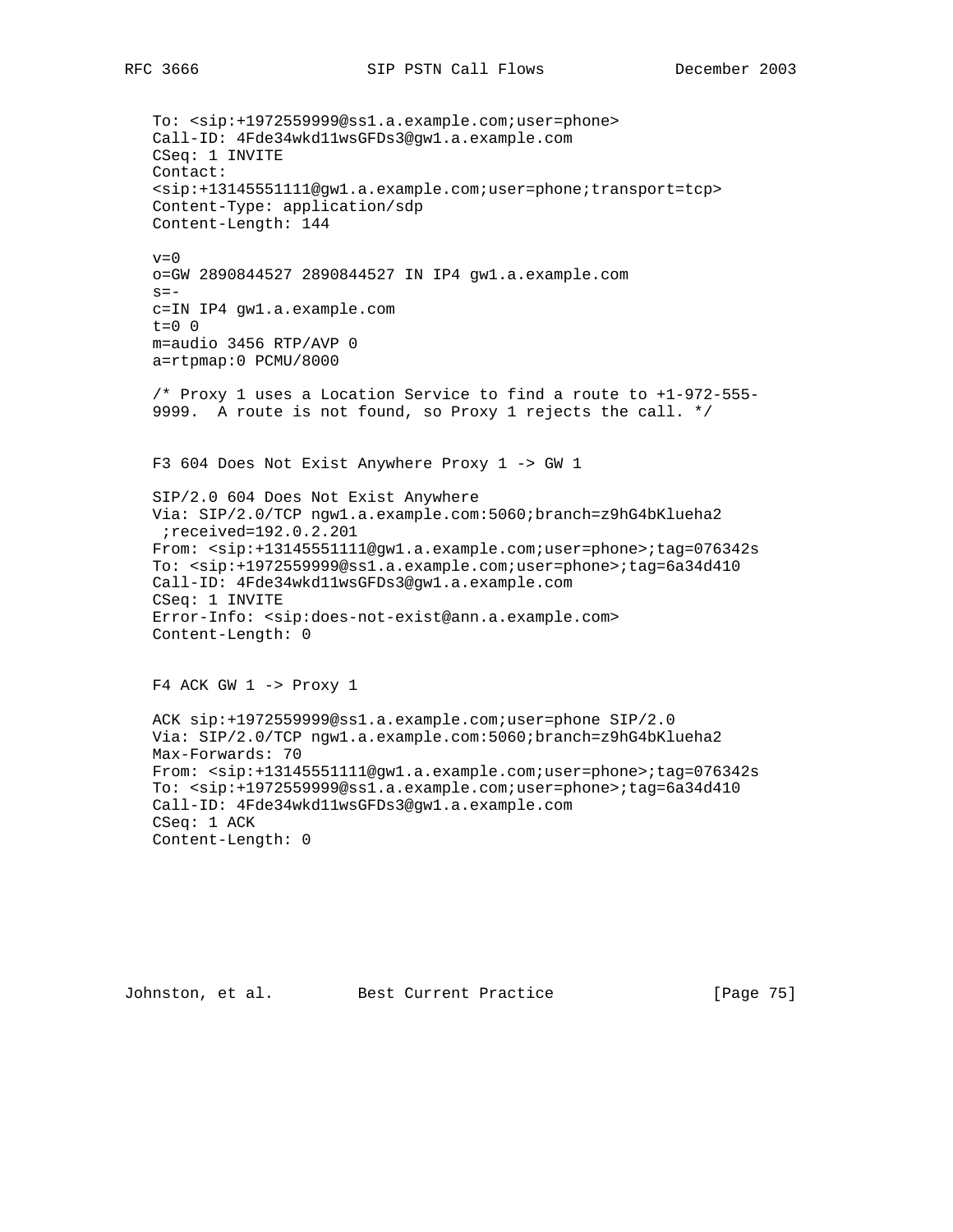```
 F5 REL GW 1 -> Alice
 REL
 CauseCode=1
 F6 RLC Alice -> GW 1
```
RLC

3.5. Unsuccessful PSTN to SIP REL, SIP busy mapped to REL

| Switch A   | NGW 1                         | Proxy 1 |                               | <b>Bob</b> |
|------------|-------------------------------|---------|-------------------------------|------------|
| IAM F1     | INVITE F2<br>600 F7<br>ACK F8 | 100 F4  | INVITE F3<br>600 F5<br>ACK F6 |            |
| REL(17) F9 |                               |         |                               |            |
|            |                               |         |                               |            |
| RLC F10    |                               |         |                               |            |
|            |                               |         |                               |            |
|            |                               |         |                               |            |

 In this scenario, Alice calls Bob through Network Gateway NGW 1 and Proxy 1. The call is routed to Bob by Proxy 1. The call is rejected by Bob who sends a 600 Busy Everywhere response. The Gateway sends a REL message containing a specific Cause value mapped by the gateway based on the SIP error.

 Since no interworking is indicated in the IAM (F1), the busy tone is generated locally by Alice's telephone switch. In some scenarios, the busy signal is generated by the Gateway since interworking is indicated. For more discussion on interworking, refer to [4].

Johnston, et al. Best Current Practice [Page 76]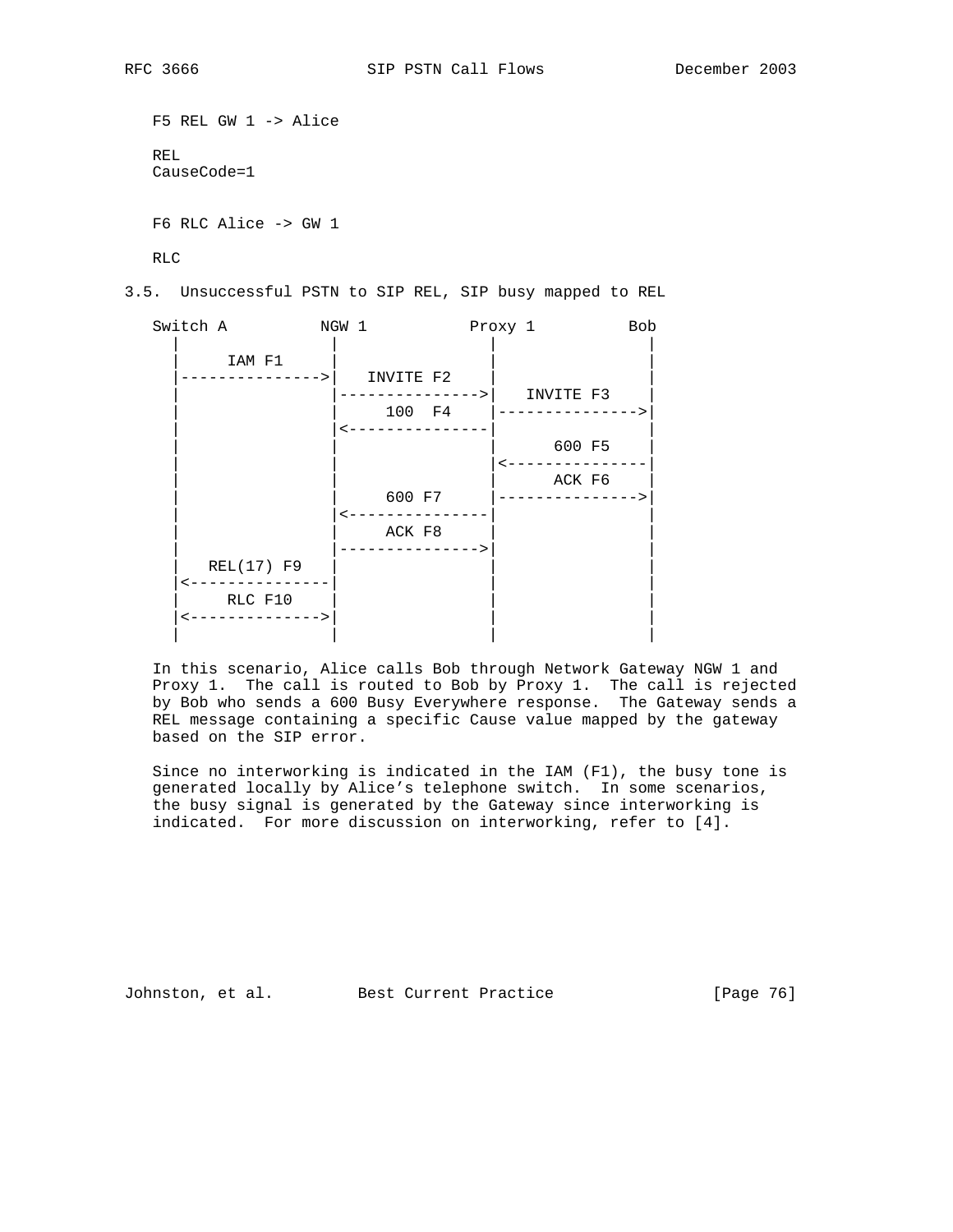Message Details F1 IAM Alice -> NGW 1 IAM CgPN=314-555-1111,NPI=E.164,NOA=National CdPN=972-555-2222,NPI=E.164,NOA=National F2 INVITE Alice -> Proxy 1 INVITE sip:+19725552222@ss1.a.example.com;user=phone SIP/2.0 Via: SIP/2.0/TCP ngw1.a.example.com:5060;branch=z9hG4bKlueha2 Max-Forwards: 70 From: <sip:+13145551111@ngw1.a.example.com;user=phone>;tag=7643kals To: <sip:+19725552222@ss1.a.example.com;user=phone> Call-ID: 4Fde34wkd11wsGFDs3@ngw1.a.example.com CSeq: 1 INVITE Contact: <sip:ngw1@a.example.com;transport=tcp> Content-Type: application/sdp Content-Length: 144  $v=0$  o=GW 2890844527 2890844527 IN IP4 gw1.a.example.com  $s=$  c=IN IP4 gw1.a.example.com  $t=0$  0 m=audio 3456 RTP/AVP 0 a=rtpmap:0 PCMU/8000 /\* Proxy 1 uses a Location Service function to determine a route for +19725552222. The call is then forwarded to Bob. \*/ F3 INVITE F3 Proxy 1 -> Bob INVITE bob@b.example.com SIP/2.0 Via: SIP/2.0/TCP ss1.a.example.com:5060;branch=z9hG4bK2d4790.1 Via: SIP/2.0/TCP ngw1.a.example.com:5060;branch=z9hG4bKlueha2 ;received=192.0.2.201 Max-Forwards: 69 Record-Route: <sip:ss1.a.example.com;lr> From: <sip:+13145551111@ngw1.a.example.com;user=phone>;tag=7643kals To: <sip:+19725552222@ss1.a.example.com;user=phone> Call-ID: 4Fde34wkd11wsGFDs3@ngw1.a.example.com CSeq: 1 INVITE Contact: <sip:ngw1@a.example.com;transport=tcp> Content-Type: application/sdp

Johnston, et al. Best Current Practice [Page 77]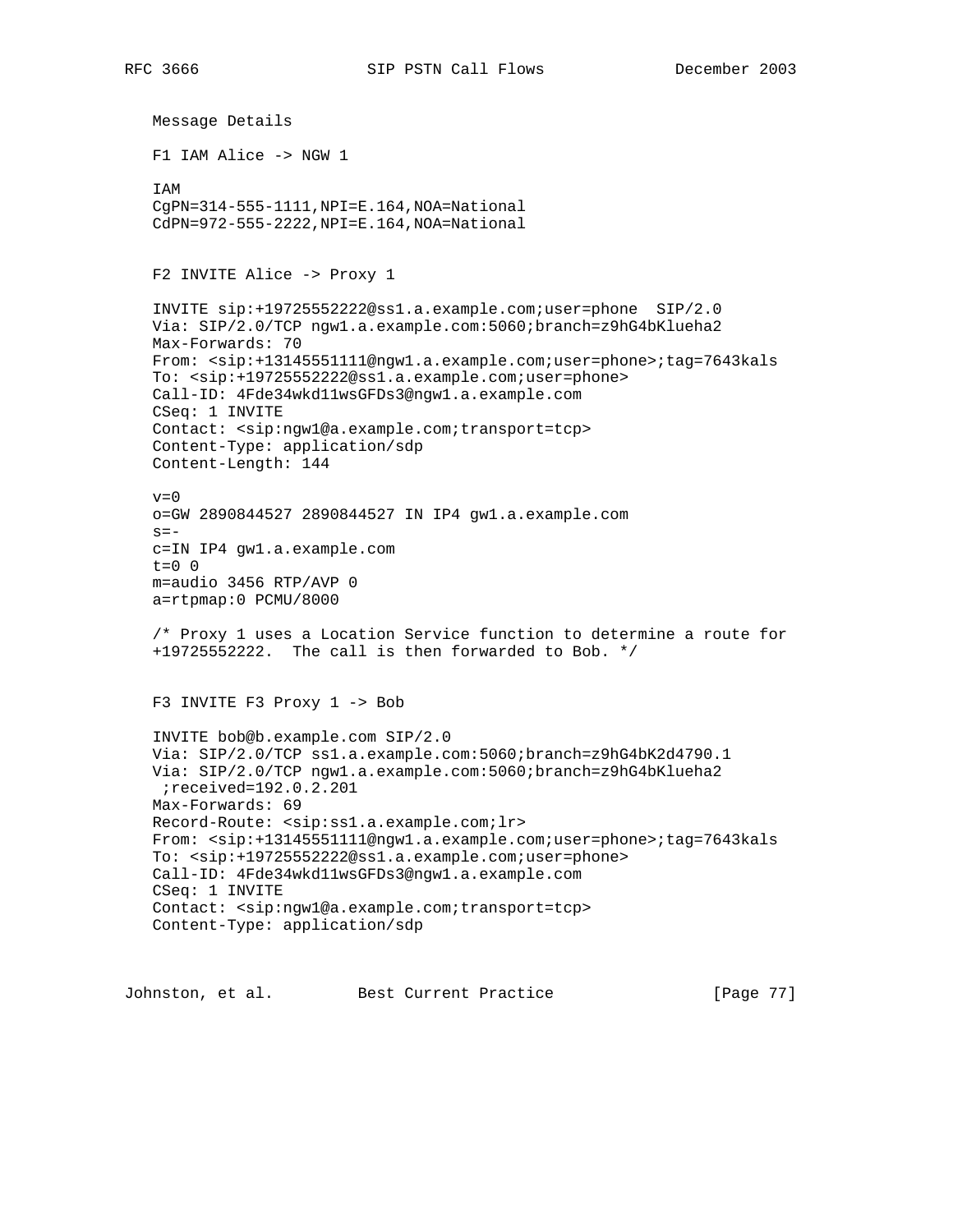Content-Length: 144  $v=0$  o=GW 2890844527 2890844527 IN IP4 gw1.a.example.com  $s =$  c=IN IP4 gw1.a.example.com  $t=0$  0 m=audio 3456 RTP/AVP 0 a=rtpmap:0 PCMU/8000 F4 100 Trying Proxy 1 -> NGW 1 SIP/2.0 100 Trying Via: SIP/2.0/TCP ngw1.a.example.com:5060;branch=z9hG4bKlueha2 ;received=192.0.2.201 From: <sip:+13145551111@ngw1.a.example.com;user=phone>;tag=7643kals To: <sip:+19725552222@ss1.a.example.com;user=phone>;tag=314159 Call-ID: 4Fde34wkd11wsGFDs3@ngw1.a.example.com CSeq: 1 INVITE Content-Length: 0 F5 600 Busy Everywhere Bob -> Proxy 1 SIP/2.0 600 Busy Everywhere Via: SIP/2.0/TCP ss1.a.example.com:5060;branch=z9hG4bK2d4790.1 ;received=192.0.2.111 Via: SIP/2.0/TCP ngw1.a.example.com:5060;branch=z9hG4bKlueha2 ;received=192.0.2.201 From: <sip:+13145551111@ngw1.a.example.com;user=phone>;tag=7643kals To: <sip:+19725552222@ss1.a.example.com;user=phone>;tag=314159 Call-ID: 4Fde34wkd11wsGFDs3@ngw1.a.example.com CSeq: 1 INVITE Content-Length: 0 F6 ACK Proxy 1 -> Bob ACK bob@b.example.com SIP/2.0 Via: SIP/2.0/TCP ss1.a.example.com:5060;branch=z9hG4bK2d4790.1 Max-Forwards: 70 From: <sip:+13145551111@ngw1.a.example.com;user=phone>;tag=7643kals To: <sip:+19725552222@ss1.a.example.com;user=phone>;tag=314159 Call-ID: 4Fde34wkd11wsGFDs3@ngw1.a.example.com CSeq: 1 ACK Content-Length: 0

Johnston, et al. Best Current Practice [Page 78]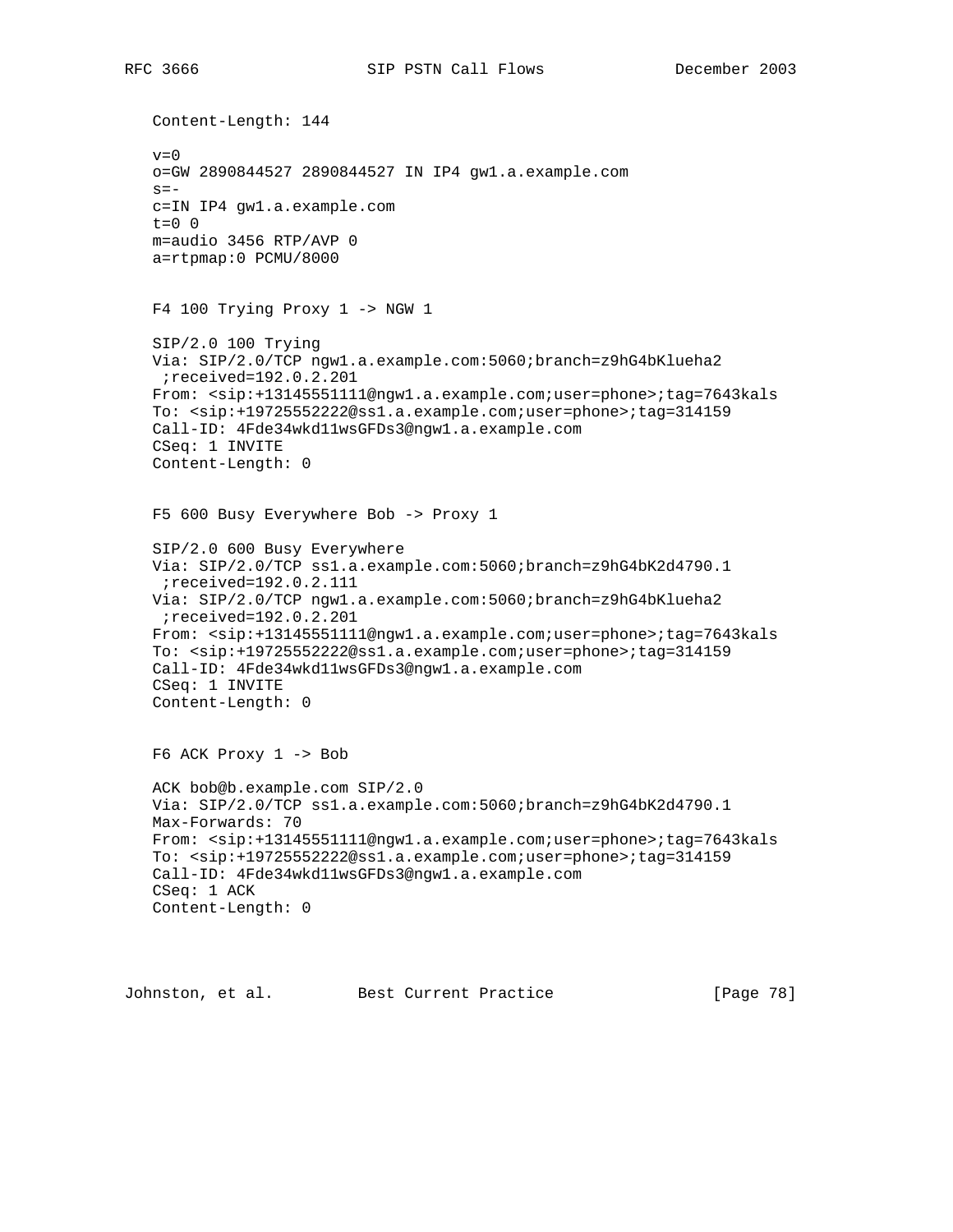```
 F7 600 Busy Everywhere Proxy 1 -> NGW 1
 SIP/2.0 600 Busy Everywhere
 Via: SIP/2.0/TCP ngw1.a.example.com:5060;branch=z9hG4bKlueha2
 ;received=192.0.2.201
 From: <sip:+13145551111@ngw1.a.example.com;user=phone>;tag=7643kals
 To: <sip:+19725552222@ss1.a.example.com;user=phone>;tag=314159
 Call-ID: 4Fde34wkd11wsGFDs3@ngw1.a.example.com
 CSeq: 1 INVITE
 Content-Length: 0
 F8 ACK NGW 1 -> Proxy 1
 ACK bob@b.example.com SIP/2.0
 Via: SIP/2.0/TCP ngw1.a.example.com:5060;branch=z9hG4bKlueha2
 Max-Forwards: 70
 From: <sip:+13145551111@ngw1.a.example.com;user=phone>;tag=7643kals
 To: <sip:+19725552222@ss1.a.example.com;user=phone>;tag=314159
 Call-ID: 4Fde34wkd11wsGFDs3@ngw1.a.example.com
 CSeq: 1 ACK
 Content-Length: 0
 F9 REL NGW 1 -> Alice
 REL
 CauseCode=17 Busy
 F10 RLC Alice -> NGW 1
 RLC
```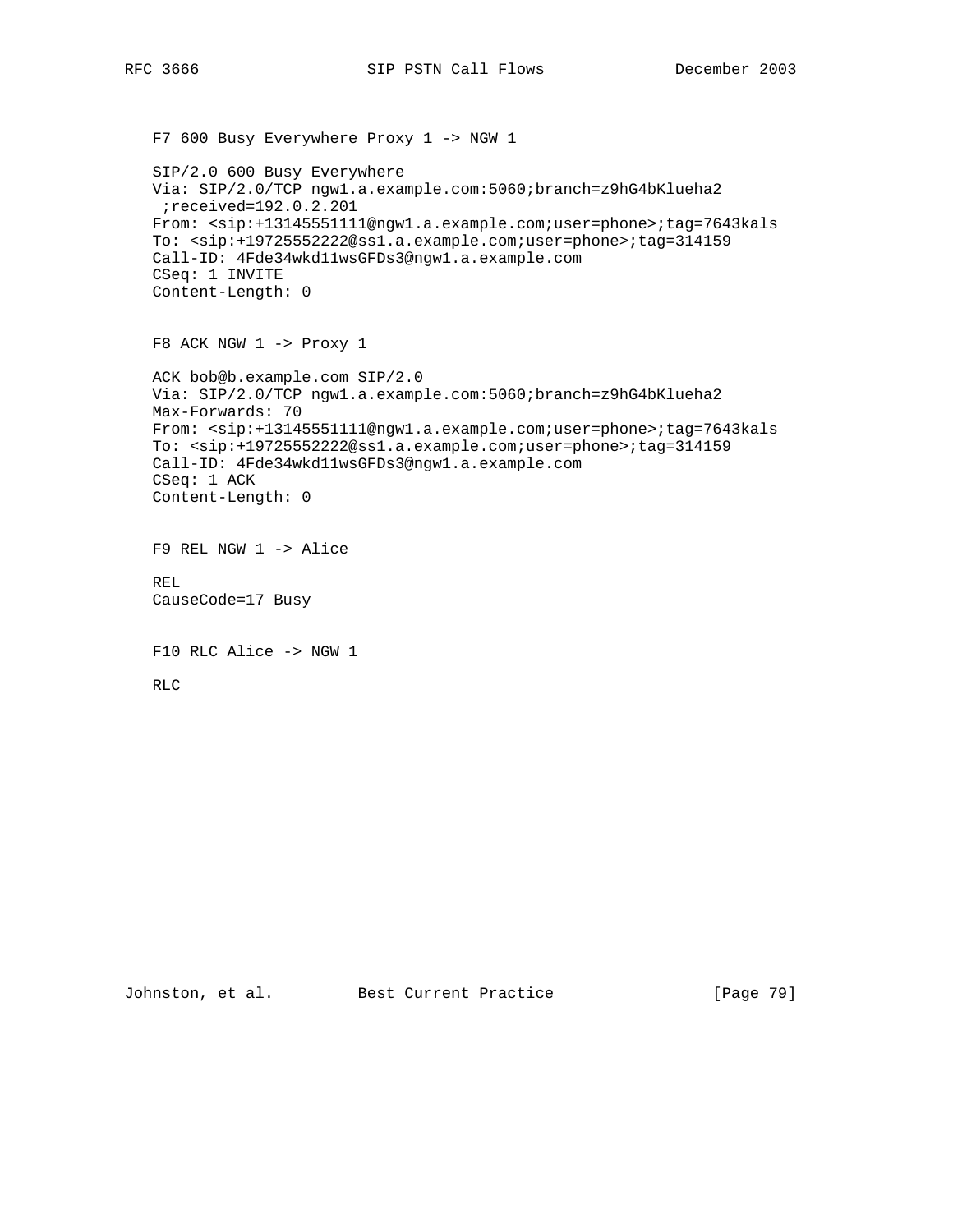## 3.6. Unsuccessful PSTN->SIP, SIP error interworking to tones

| Switch A                                                                                                        | NGW 1                               | Proxy 1                                              | <b>Bob</b> |
|-----------------------------------------------------------------------------------------------------------------|-------------------------------------|------------------------------------------------------|------------|
| IAM F1<br>---------->                                                                                           | INVITE F2                           | ------------->  INVITE F3<br>_____________<br>100 F4 |            |
|                                                                                                                 |                                     | 600 F5                                               |            |
| ACM F9                                                                                                          | 600 F7<br>ACK F8<br>--------------> | ACK F6<br>---------------                            |            |
| One Way Voice<br><===============<br>Busy Tone<br><===============<br>REL(16) F10<br>--------------><br>RLC F11 |                                     |                                                      |            |

 In this scenario, Alice calls Bob through Network Gateway NGW 1 and Proxy 1. The call is routed to Bob by Proxy 1. The call is rejected by the Bob client. NGW 1 sets up a two way voice path to Alice and plays busy tone. The caller then disconnects

 NGW 1 plays the busy tone since the IAM (F1) indicates the interworking is present. In scenario 5.2.2., with no interworking, the busy indication is carried in the REL Cause value and is generated locally instead.

 Again, note that for ETSI or ITU ISUP, a CONnect message would be sent instead of the Answer Message.

Message Details

F1 IAM Alice -> NGW 1

 IAM CgPN=314-555-1111,NPI=E.164,NOA=National CdPN=972-555-2222,NPI=E.164,NOA=National Interworking=encountered

Johnston, et al. Best Current Practice [Page 80]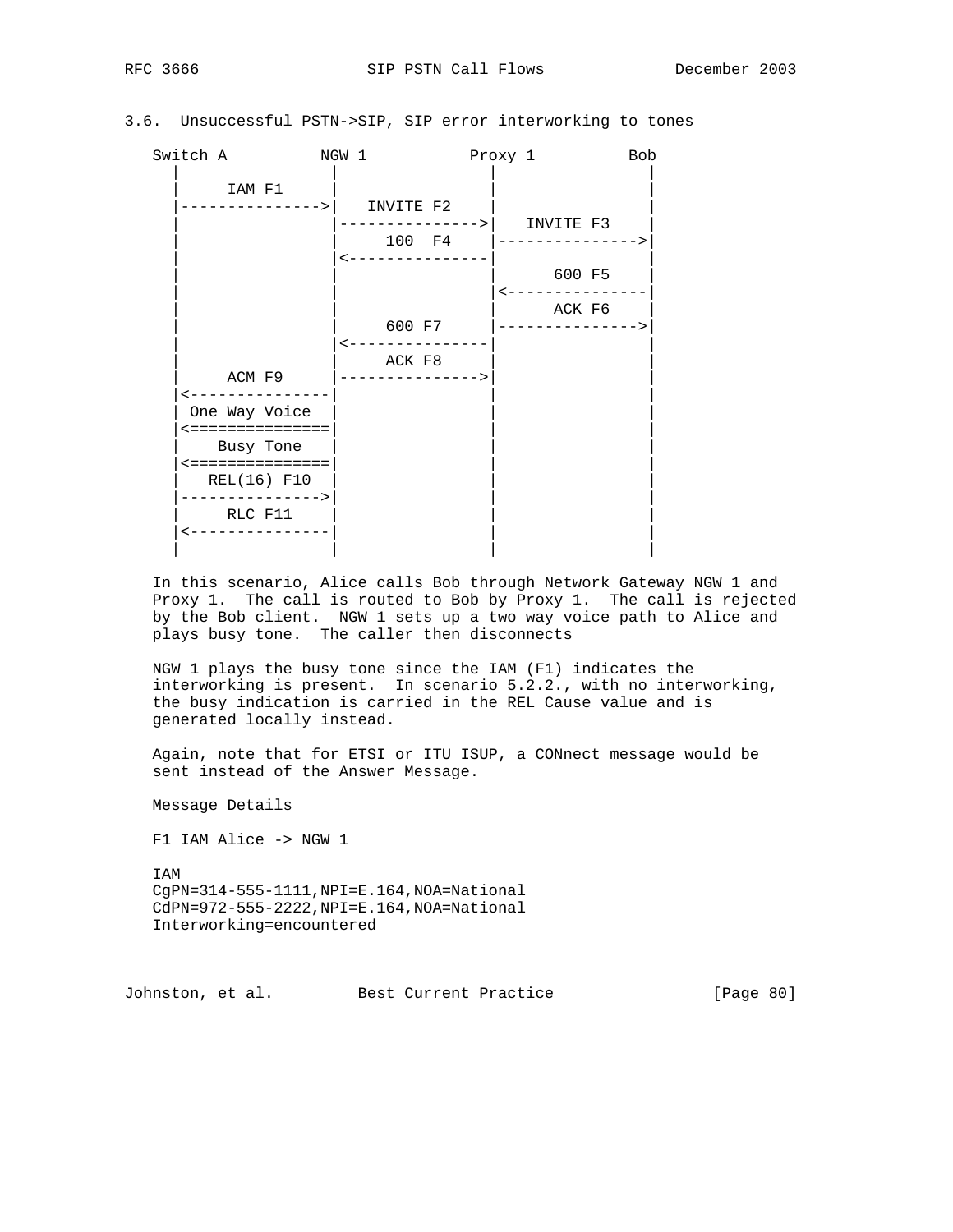```
 INVITE sip:+19725552222@ss1.a.example.com;user=phone SIP/2.0
 Via: SIP/2.0/TCP ngw1.a.example.com:5060;branch=z9hG4bKlueha2
 Max-Forwards: 70
 From: <sip:+13145551111@ngw1.a.example.com;user=phone>;tag=7643kals
 To: <sip:+19725552222@ss1.a.example.com;user=phone>
 Call-ID: 4Fde34wkd11wsGFDs3@ngw1.a.example.com
 CSeq: 1 INVITE
 Contact: <sip:ngw1@a.example.com;transport=tcp>
 Content-Type: application/sdp
 Content-Length: 146
v=0 o=GW 2890844527 2890844527 IN IP4 ngw1.a.example.com
s = - c=IN IP4 ngw1.a.example.com
t=0 0
 m=audio 3456 RTP/AVP 0
 a=rtpmap:0 PCMU/8000
 /* Proxy 1 uses a Location Service function to determine a route for
 +19725552222. The call is then forwarded to Bob. */
 F3 INVITE Proxy 1 -> Bob
 INVITE bob@b.example.com SIP/2.0
 Via: SIP/2.0/TCP ss1.a.example.com:5060;branch=z9hG4bK2d4790.1
 Via: SIP/2.0/TCP ngw1.a.example.com:5060;branch=z9hG4bKlueha2
 ;received=192.0.2.103
 Max-Forwards: 69
 Record-Route: <sip:ss1.a.example.com;lr>
 From: <sip:+13145551111@ngw1.a.example.com;user=phone>;tag=7643kals
 To: <sip:+19725552222@ss1.a.example.com;user=phone>
 Call-ID: 4Fde34wkd11wsGFDs3@ngw1.a.example.com
 CSeq: 1 INVITE
 Contact: <sip:ngw1@a.example.com;transport=tcp>
 Content-Type: application/sdp
 Content-Length: 146
v=0 o=GW 2890844527 2890844527 IN IP4 ngw1.a.example.com
s=- c=IN IP4 ngw1.a.example.com
 t=0 0
 m=audio 3456 RTP/AVP 0
```
Johnston, et al. Best Current Practice [Page 81]

F2 INVITE NGW1 -> Proxy 1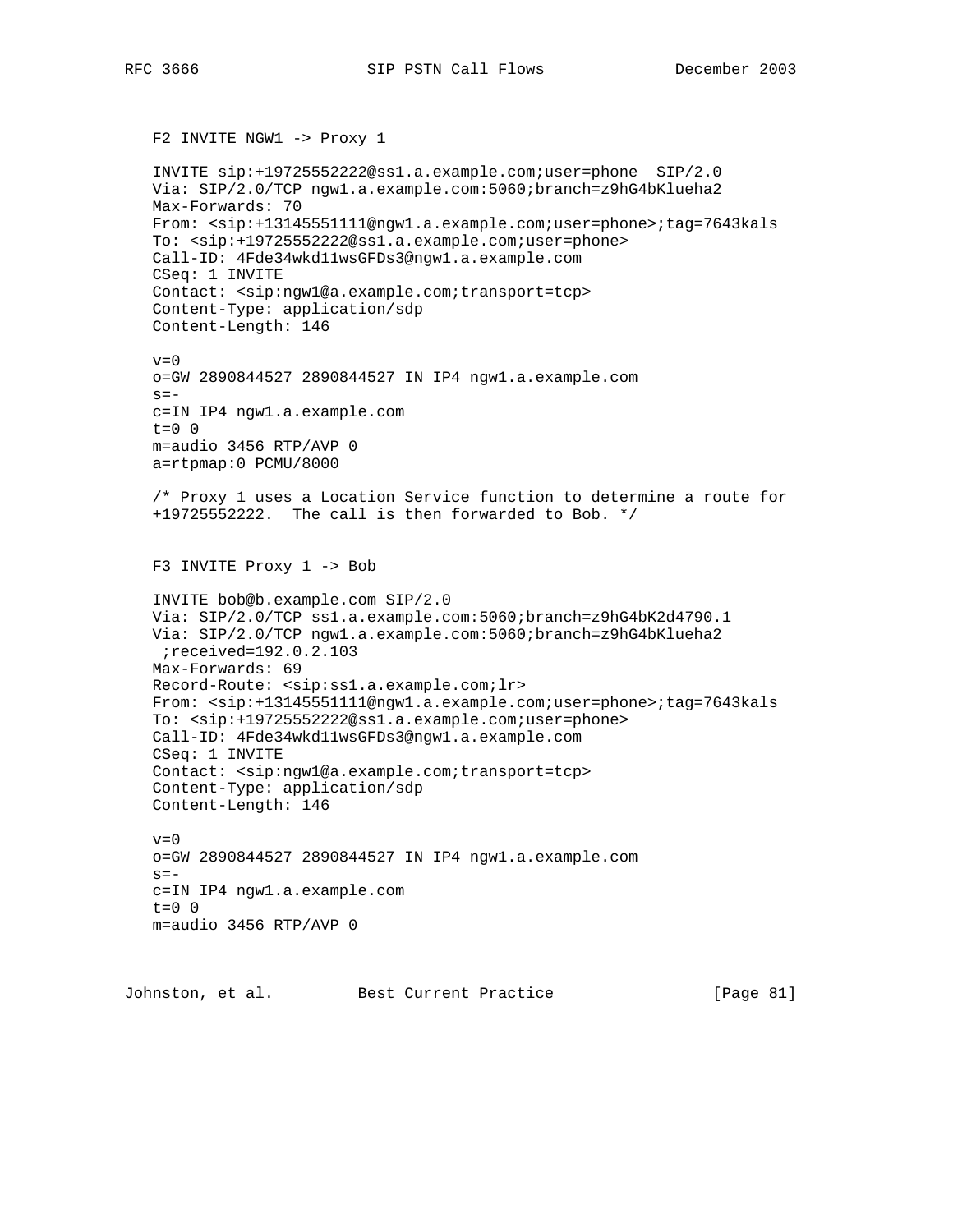```
 a=rtpmap:0 PCMU/8000
 F4 100 Trying Bob -> Proxy 1
 SIP/2.0 100 Trying
 Via: SIP/2.0/TCP ss1.a.example.com:5060;branch=z9hG4bK2d4790.1
 ;received=192.0.2.111
 Via: SIP/2.0/TCP ngw1.a.example.com:5060;branch=z9hG4bKlueha2
 ;received=192.0.2.103
 From: <sip:+13145551111@ngw1.a.example.com;user=phone>;tag=7643kals
 To: <sip:+19725552222@ss1.a.example.com;user=phone>
 Call-ID: 4Fde34wkd11wsGFDs3@ngw1.a.example.com
 CSeq: 1 INVITE
 Content-Length: 0
 F5 600 Busy Everywhere Bob -> Proxy 1
 SIP/2.0 600 Busy Everywhere
 Via: SIP/2.0/TCP ss1.a.example.com:5060;branch=z9hG4bK2d4790.1
 ;received=192.0.2.111
 Via: SIP/2.0/TCP ngw1.a.example.com:5060;branch=z9hG4bKlueha2
 ;received=192.0.2.103
 From: <sip:+13145551111@ngw1.a.example.com;user=phone>;tag=7643kals
 To: <sip:+19725552222@ss1.a.example.com;user=phone>;tag=314159
 Call-ID: 4Fde34wkd11wsGFDs3@ngw1.a.example.com
 CSeq: 1 INVITE
 Content-Length: 0
 F6 ACK Proxy 1 -> Bob
 ACK bob@b.example.com SIP/2.0
 Via: SIP/2.0/TCP ss1.a.example.com:5060;branch=z9hG4bK2d4790.1
 Max-Forwards: 70
 From: <sip:+13145551111@ngw1.a.example.com;user=phone>;tag=7643kals
 To: <sip:+19725552222@ss1.a.example.com;user=phone>;tag=314159
 Call-ID: 4Fde34wkd11wsGFDs3@ngw1.a.example.com
 CSeq: 1 ACK
 Content-Length: 0
```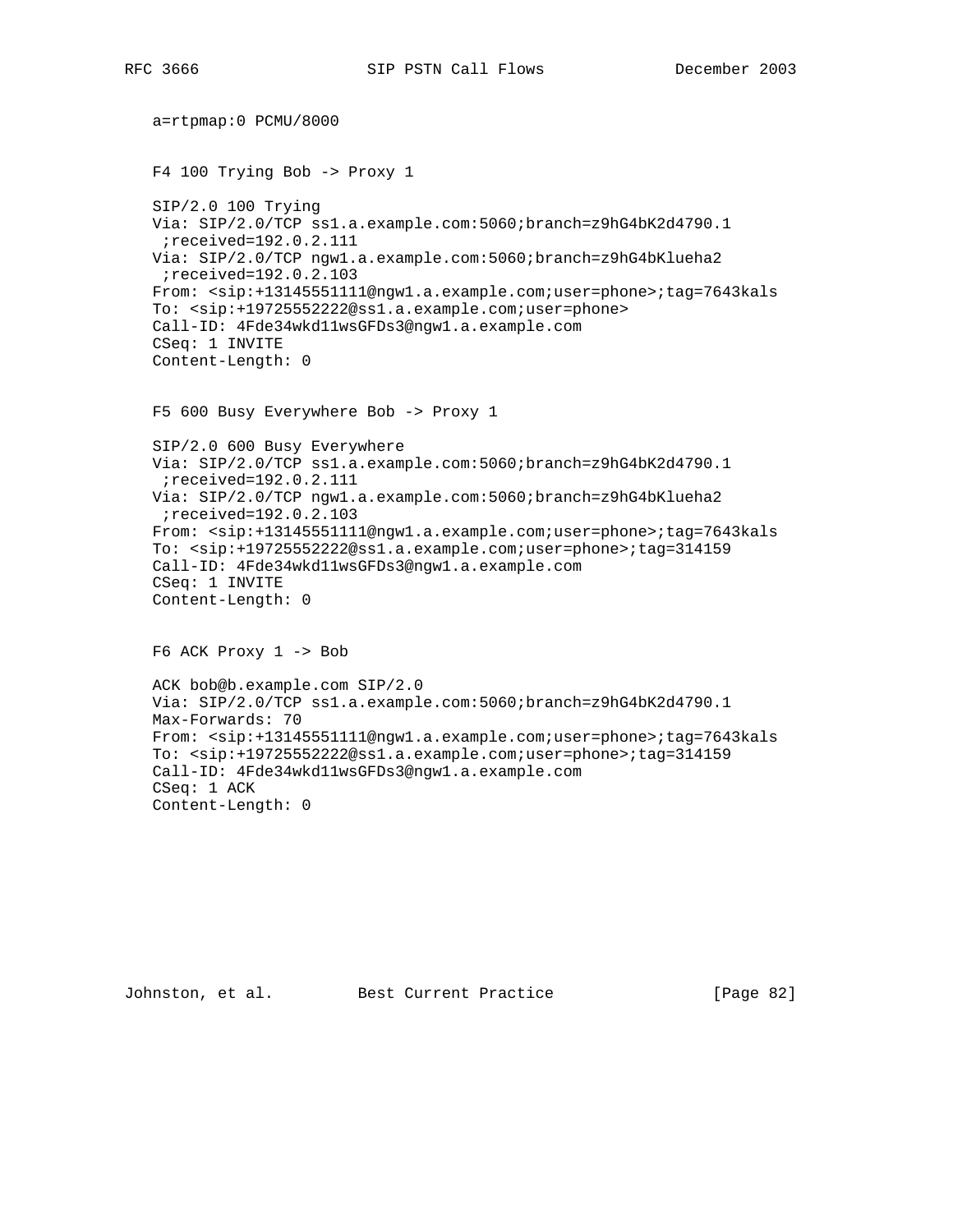```
 F7 600 Busy Everywhere Proxy 1 -> NGW 1
 SIP/2.0 600 Busy Everywhere
 Via: SIP/2.0/TCP ngw1.a.example.com:5060;branch=z9hG4bKlueha2
 ;received=192.0.2.103
 From: <sip:+13145551111@ngw1.a.example.com;user=phone>;tag=7643kals
 To: <sip:+19725552222@ss1.a.example.com;user=phone>;tag=314159
 Call-ID: 4Fde34wkd11wsGFDs3@ngw1.a.example.com
 CSeq: 1 INVITE
 Content-Length: 0
 F8 ACK NGW 1 -> Proxy 1
 ACK sip:ngw1@a.example.com SIP/2.0
 Via: SIP/2.0/TCP ngw1.a.example.com:5060;branch=z9hG4bKlueha2
 Max-Forwards: 70
 From: <sip:+13145551111@ngw1.a.example.com;user=phone>;tag=7643kals
 To: <sip:+19725552222@ss1.a.example.com;user=phone>;tag=314159
 Call-ID: 4Fde34wkd11wsGFDs3@ngw1.a.example.com
 CSeq: 1 ACK
 Content-Length: 0
 F9 ACM NGW 1 -> Alice
 ACM
 /* A one way speech path is established between NGW 1 and Alice. */
 /* Call Released after Alice hangs up. */
 F10 REL Alice -> NGW 1
 REL
 CauseCode=16
 F11 RLC NGW 1 -> Alice
 RLC
```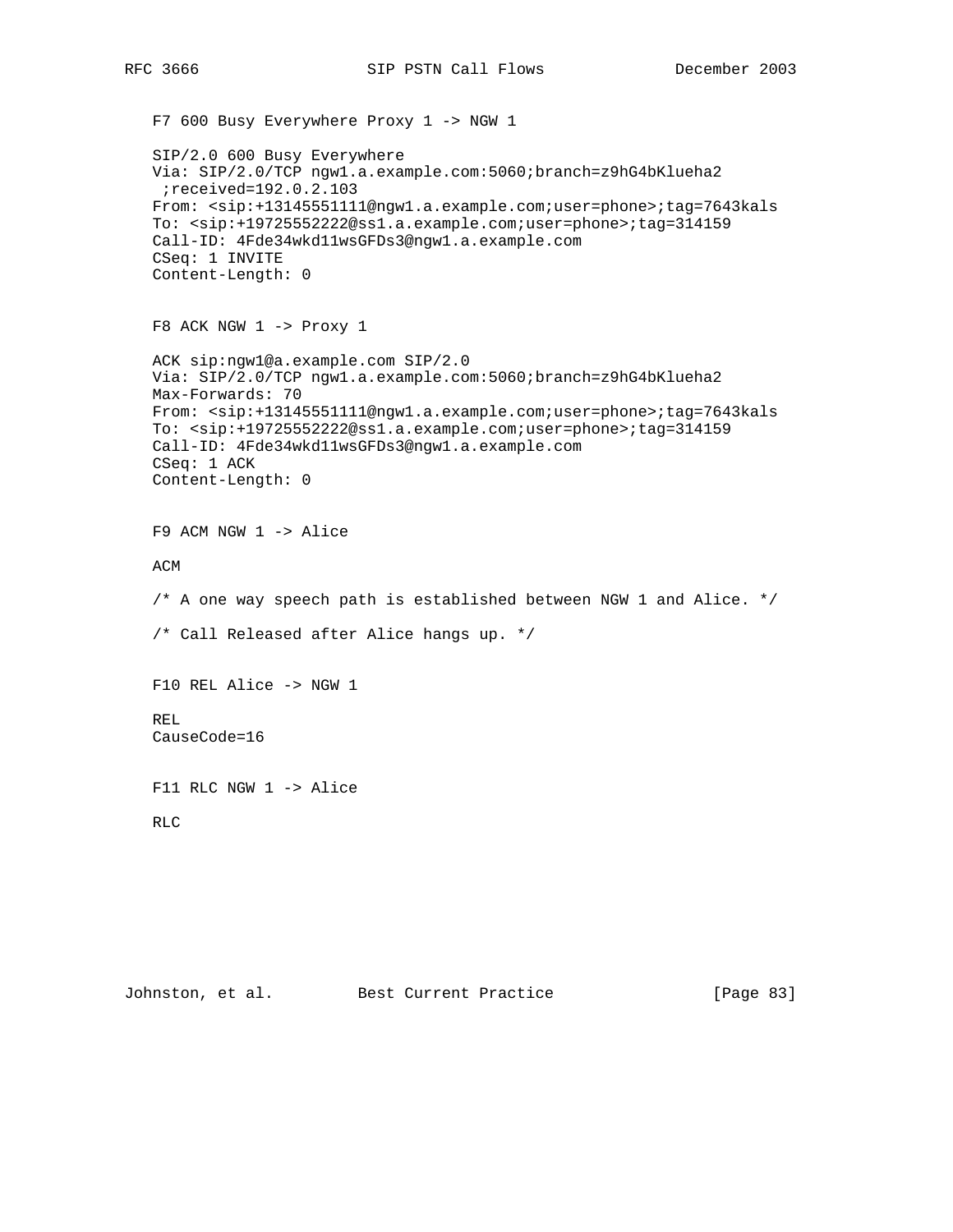| Switch A | NGW 1                 | Proxy 1              | <b>Bob</b>                |
|----------|-----------------------|----------------------|---------------------------|
| IAM F1   | INVITE F2             | --------> <br>100 F4 | INVITE F3                 |
|          |                       |                      | INVITE F5<br>-----------> |
|          |                       |                      | INVITE F6<br>----------   |
|          |                       |                      | INVITE F7<br>---------->  |
|          |                       |                      | INVITE F8<br>-----------> |
|          |                       |                      | INVITE F9                 |
| REL F10  | $-----$               |                      |                           |
| RLC F11  |                       |                      |                           |
|          | CANCEL F12<br>200 F13 |                      |                           |

## 3.7. Unsuccessful PSTN->SIP, ACM timeout

 Alice calls Bob through NGW 1 and Proxy 1. Proxy 1 re-sends the INVITE after the expiration of SIP timer T1 without receiving any response from Bob. Bob never responds with 180 Ringing or any other response (it is reachable but unresponsive). After the expiration of a timer, Alice's network disconnects the call by sending a Release message REL. The Gateway maps this to a CANCEL.

Message Details

F1 IAM Alice -> NGW 1

 IAM CgPN=314-555-1111,NPI=E.164,NOA=National CdPN=972-555-2222,NPI=E.164,NOA=National

F2 INVITE Alice -> Proxy 1

 INVITE sip:+19725552222@ss1.a.example.com;user=phone SIP/2.0 Via: SIP/2.0/UDP ngw1.a.example.com:5060;branch=z9hG4bKlueha2

Johnston, et al. Best Current Practice [Page 84]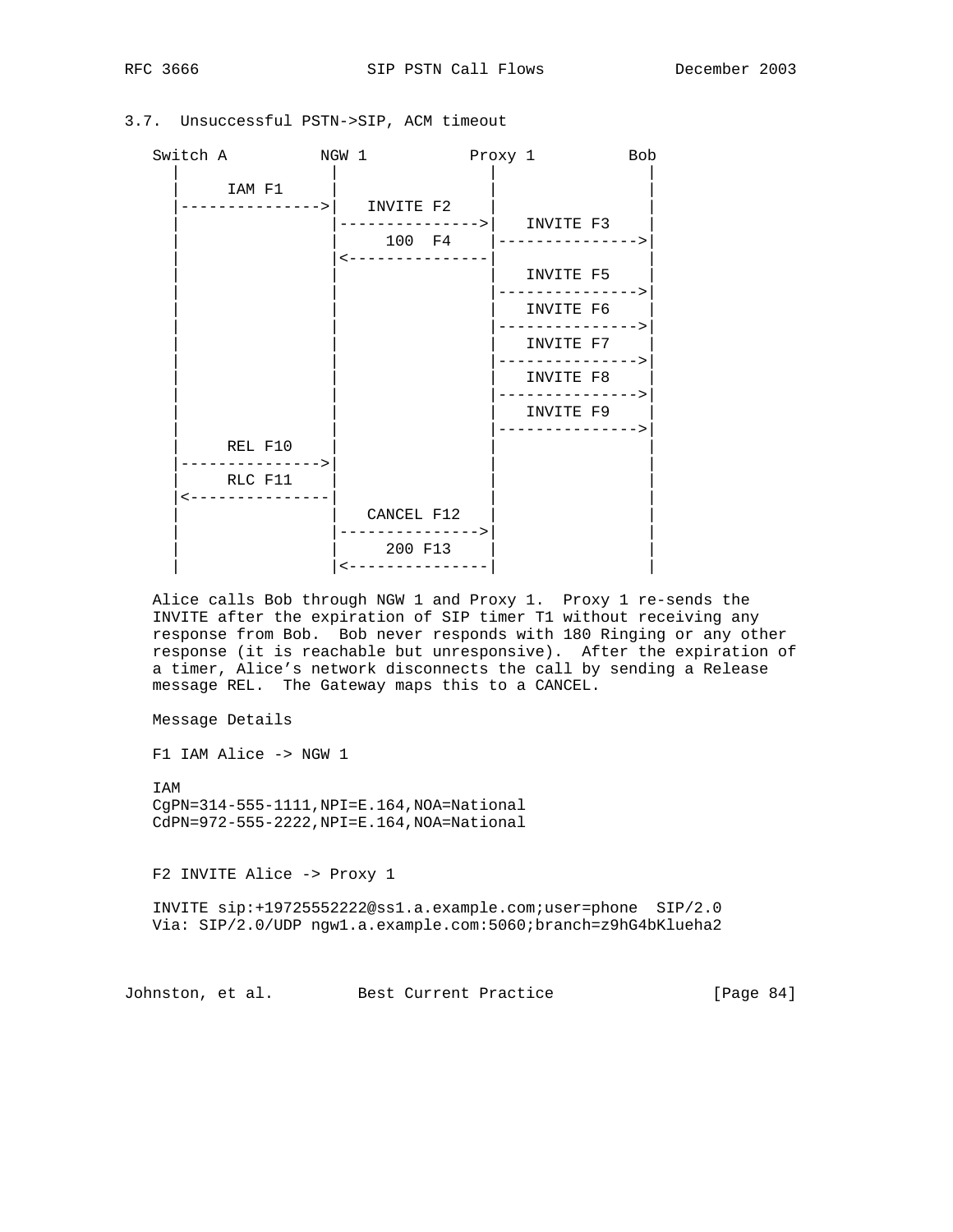Max-Forwards: 70 From: <sip:+13145551111@ngw1.a.example.com;user=phone>;tag=7643kals To: <sip:+19725552222@ss1.a.example.com;user=phone> Call-ID: 4Fde34wkd11wsGFDs3@ngw1.a.example.com CSeq: 1 INVITE Contact: <sip:ngw1@a.example.com> Content-Type: application/sdp Content-Length: 146  $v=0$  o=GW 2890844527 2890844527 IN IP4 ngw1.a.example.com  $s=$  c=IN IP4 ngw1.a.example.com t=0 0 m=audio 3456 RTP/AVP 0 a=rtpmap:0 PCMU/8000 /\* Proxy 1 uses a Location Service function to determine a route for +19725552222. The call is then forwarded to Bob. \*/ F3 INVITE Proxy 1 -> Bob INVITE sip:bob@b.example.com SIP/2.0 Via: SIP/2.0/UDP ss1.a.example.com:5060;branch=z9hG4bK2d4790.1 Via: SIP/2.0/UDP ngw1.a.example.com:5060;branch=z9hG4bKlueha2 ;received=192.0.2.103 Max-Forwards: 69 Record-Route: <sip:ss1.a.example.com;lr> From: <sip:+13145551111@ngw1.a.example.com;user=phone>;tag=7643kals To: <sip:+19725552222@ss1.a.example.com;user=phone> Call-ID: 4Fde34wkd11wsGFDs3@ngw1.a.example.com CSeq: 1 INVITE Contact: <sip:ngw1@a.example.com> Content-Type: application/sdp Content-Length: 146  $v=0$  o=GW 2890844527 2890844527 IN IP4 ngw1.a.example.com c c=IN IP4 ngw1.a.example.com  $t=0$  0 m=audio 3456 RTP/AVP 0 a=rtpmap:0 PCMU/8000

Johnston, et al. Best Current Practice [Page 85]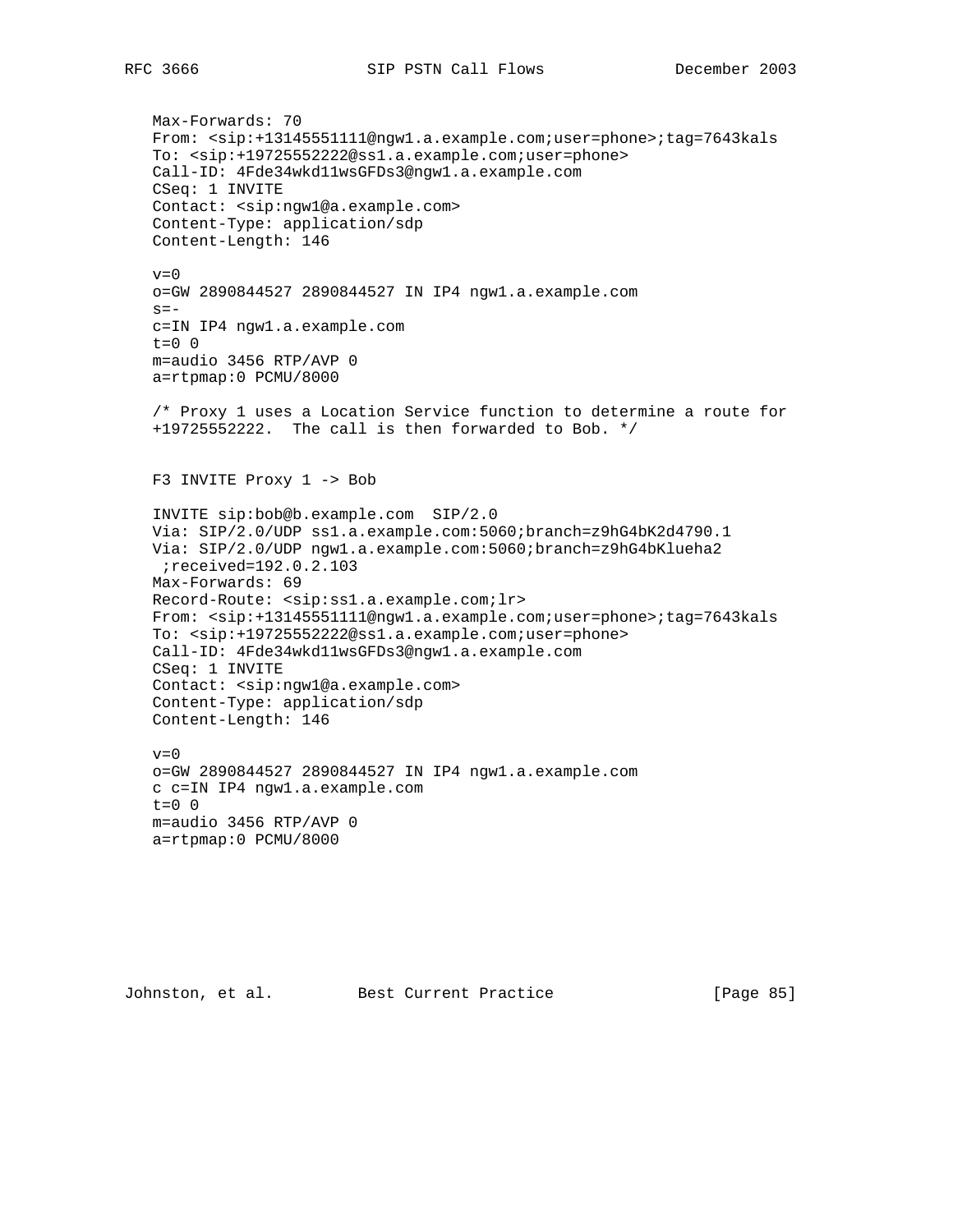F4 100 Trying Proxy 1 -> NGW 1

```
 SIP/2.0 100 Trying
 Via: SIP/2.0/UDP ngw1.a.example.com:5060;branch=z9hG4bKlueha2
 ;received=192.0.2.103
 From: <sip:+13145551111@ngw1.a.example.com;user=phone>;tag=7643kals
 To: <sip:+19725552222@ss1.a.example.com;user=phone>
 Call-ID: 4Fde34wkd11wsGFDs3@ngw1.a.example.com
 CSeq: 1 INVITE
 Content-Length: 0
 F5 INVITE Proxy 1 -> Bob
 Same as Message F3
 F6 INVITE Proxy 1 -> Bob
 Same as Message F3
```
F7 INVITE Proxy 1 -> Bob

Same as Message F3

F8 INVITE Proxy 1 -> Bob

Same as Message F3

F9 INVITE Proxy 1 -> Bob

Same as Message F3

/\* Timer expires in Alice's access network. \*/

 F10 REL Alice -> NGW 1 REL CauseCode=16 Normal

F11 RLC NGW 1 -> Alice

RLC

Johnston, et al. Best Current Practice [Page 86]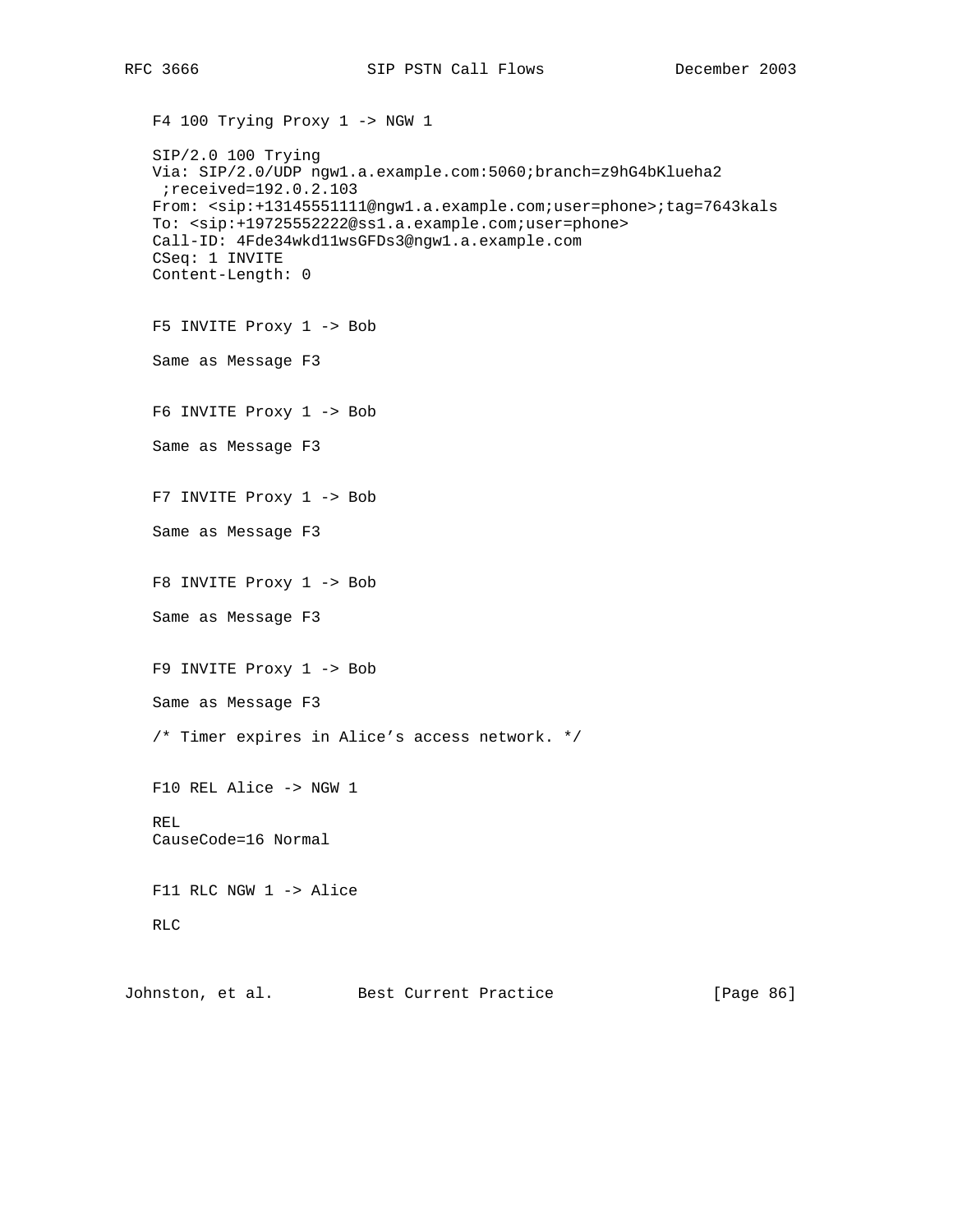F12 CANCEL NGW 1 -> Proxy 1

 CANCEL sip:+19725552222@ss1.a.example.com;user=phone SIP/2.0 Via: SIP/2.0/UDP ngw1.a.example.com:5060;branch=z9hG4bKlueha2 Max-Forwards: 70 From: <sip:+13145551111@ngw1.a.example.com;user=phone>;tag=7643kals To: <sip:+19725552222@ss1.a.example.com;user=phone> Call-ID: 4Fde34wkd11wsGFDs3@ngw1.a.example.com CSeq: 1 CANCEL Content-Length: 0

F13 200 OK Proxy 1 -> NGW 1

 SIP/2.0 200 OK Via: SIP/2.0/UDP ngw1.a.example.com:5060;branch=z9hG4bKlueha2 ;received=192.0.2.103 From: <sip:+13145551111@ngw1.a.example.com;user=phone>;tag=7643kals To: <sip:+19725552222@ss1.a.example.com;user=phone> Call-ID: 4Fde34wkd11wsGFDs3@ngw1.a.example.com CSeq: 1 CANCEL Content-Length: 0

Johnston, et al. Best Current Practice [Page 87]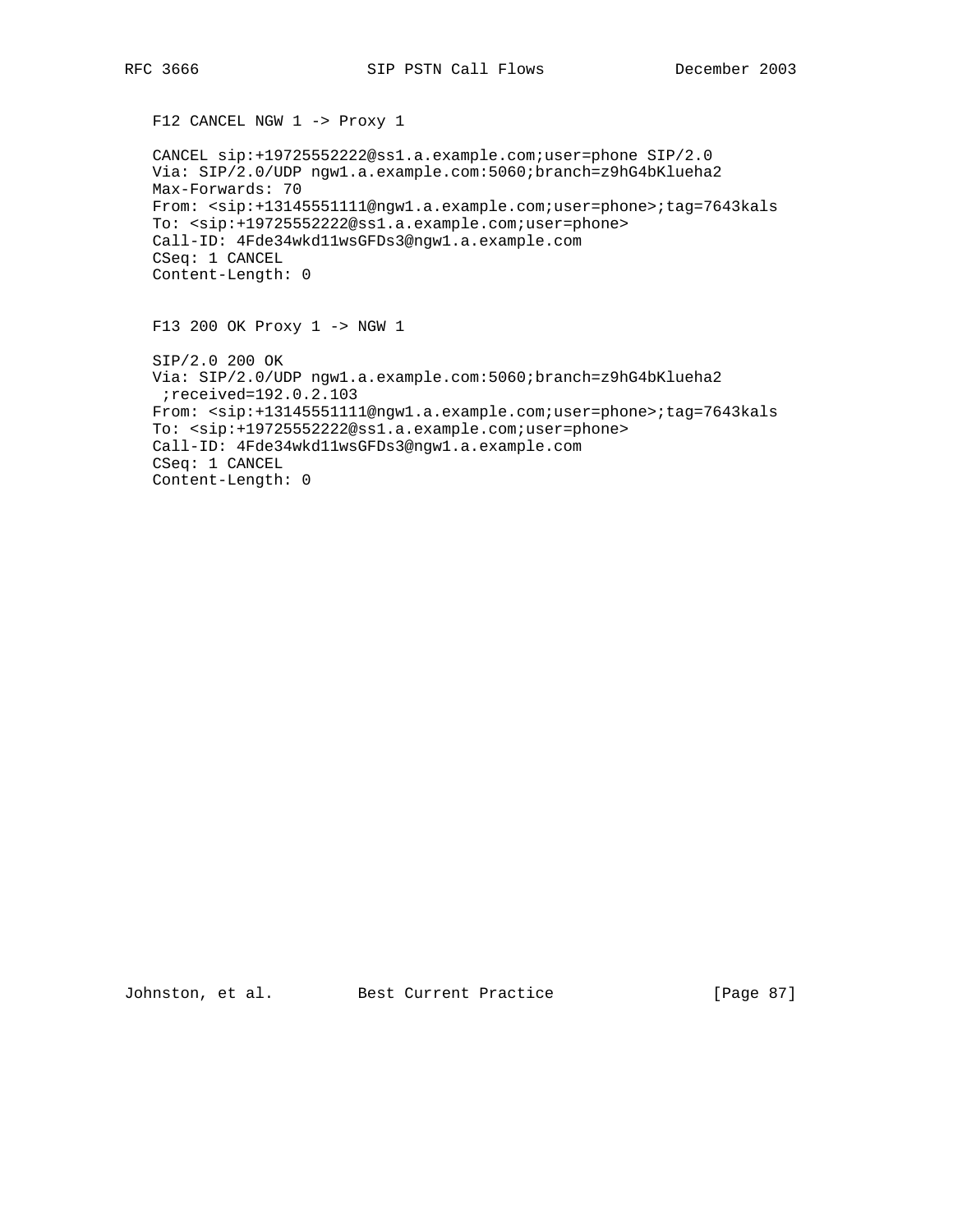|  | 3.8. Unsuccessful PSTN->SIP, ACM timeout, stateless Proxy |  |  |  |  |  |
|--|-----------------------------------------------------------|--|--|--|--|--|
|--|-----------------------------------------------------------|--|--|--|--|--|

| <b>TA7</b> | n<br>∼. |
|------------|---------|

| Switch A                           |           | NGW 1 Stateless Proxy 1 Bob                                                                                                                                                                                                                                                                                                |  |
|------------------------------------|-----------|----------------------------------------------------------------------------------------------------------------------------------------------------------------------------------------------------------------------------------------------------------------------------------------------------------------------------|--|
| IAM F1<br>------------->           | INVITE F2 | ------------->  INVITE F3<br>INVITE F4  ---------------><br>-------------->    INVITE F5<br>INVITE $F6$  ---------------><br>--------------->  INVITE F7<br>-------------->    INVITE F9<br>INVITE F10  ---------------><br>-------------->    INVITE F11<br>INVITE F12  ---------------><br>-------------->    INVITE F13 |  |
| REL F14<br>-----------><br>RLC F15 |           |                                                                                                                                                                                                                                                                                                                            |  |

 In this scenario, Alice calls Bob through NGW 1 and Proxy 1. Since Proxy 1 is stateless (it does not send a 100 Trying response), NGW 1 re-sends the INVITE message after the expiration of SIP timer T1. Bob does not respond with 180 Ringing. Alice's network disconnects the call with a release REL (CauseCode=102 Timeout).

Message Details

F1 IAM Alice -> NGW 1

 IAM CgPN=314-555-1111,NPI=E.164,NOA=National CdPN=972-555-2222,NPI=E.164,NOA=National

F2 INVITE NGW 1 -> Proxy 1

```
 INVITE sip:+19725552222@ss1.a.example.com;user=phone SIP/2.0
 Via: SIP/2.0/UDP ngw1.a.example.com:5060;branch=z9hG4bKlueha2
 Max-Forwards: 70
 From: <sip:+13145551111@ngw1.a.example.com;user=phone>;tag=7643kals
 To: <sip:+19725552222@ss1.a.example.com;user=phone>
 Call-ID: 4Fde34wkd11wsGFDs3@ngw1.a.example.com
 CSeq: 1 INVITE
```
Johnston, et al. Best Current Practice [Page 88]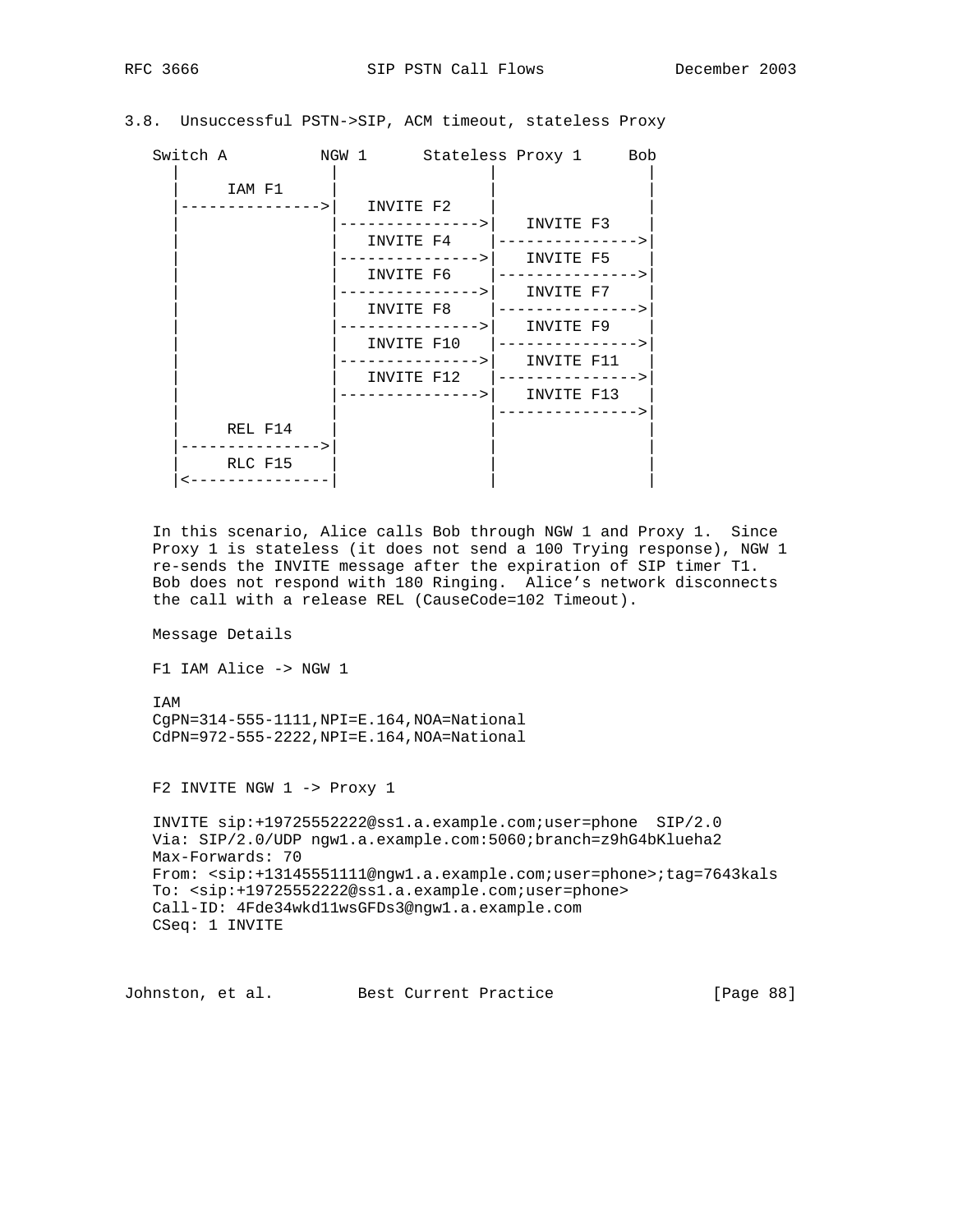Contact: <sip:ngw1@a.example.com> Content-Type: application/sdp Content-Length: 146  $v=0$  o=GW 2890844527 2890844527 IN IP4 ngw1.a.example.com  $s =$  c=IN IP4 ngw1.a.example.com  $t=0$  0 m=audio 3456 RTP/AVP 0 a=rtpmap:0 PCMU/8000 /\* Proxy 1 uses a Location Service function to determine a route for +19725552222. The call is then forwarded to Bob. \*/ F3 INVITE Proxy 1 -> Bob INVITE sip:bob@b.example.com SIP/2.0 Via: SIP/2.0/UDP ss1.a.example.com:5060;branch=z9hG4bK2d4790.1 Via: SIP/2.0/UDP ngw1.a.example.com:5060;branch=z9hG4bKlueha2 ;received=192.0.2.201 Max-Forwards: 69 From: <sip:+13145551111@ngw1.a.example.com;user=phone>;tag=7643kals To: <sip:+19725552222@ss1.a.example.com;user=phone> Call-ID: 4Fde34wkd11wsGFDs3@ngw1.a.example.com CSeq: 1 INVITE Contact: <sip:ngw1@a.example.com> Content-Type: application/sdp Content-Length: 146  $v=0$  o=GW 2890844527 2890844527 IN IP4 ngw1.a.example.com  $s=$  c=IN IP4 ngw1.a.example.com  $t=0$  0 m=audio 3456 RTP/AVP 0 a=rtpmap:0 PCMU/8000 F4 INVITE NGW 1 -> Proxy 1 Same as Message F2 F5 INVITE Proxy 1 -> Bob Same as Message F3 Johnston, et al. Best Current Practice [Page 89]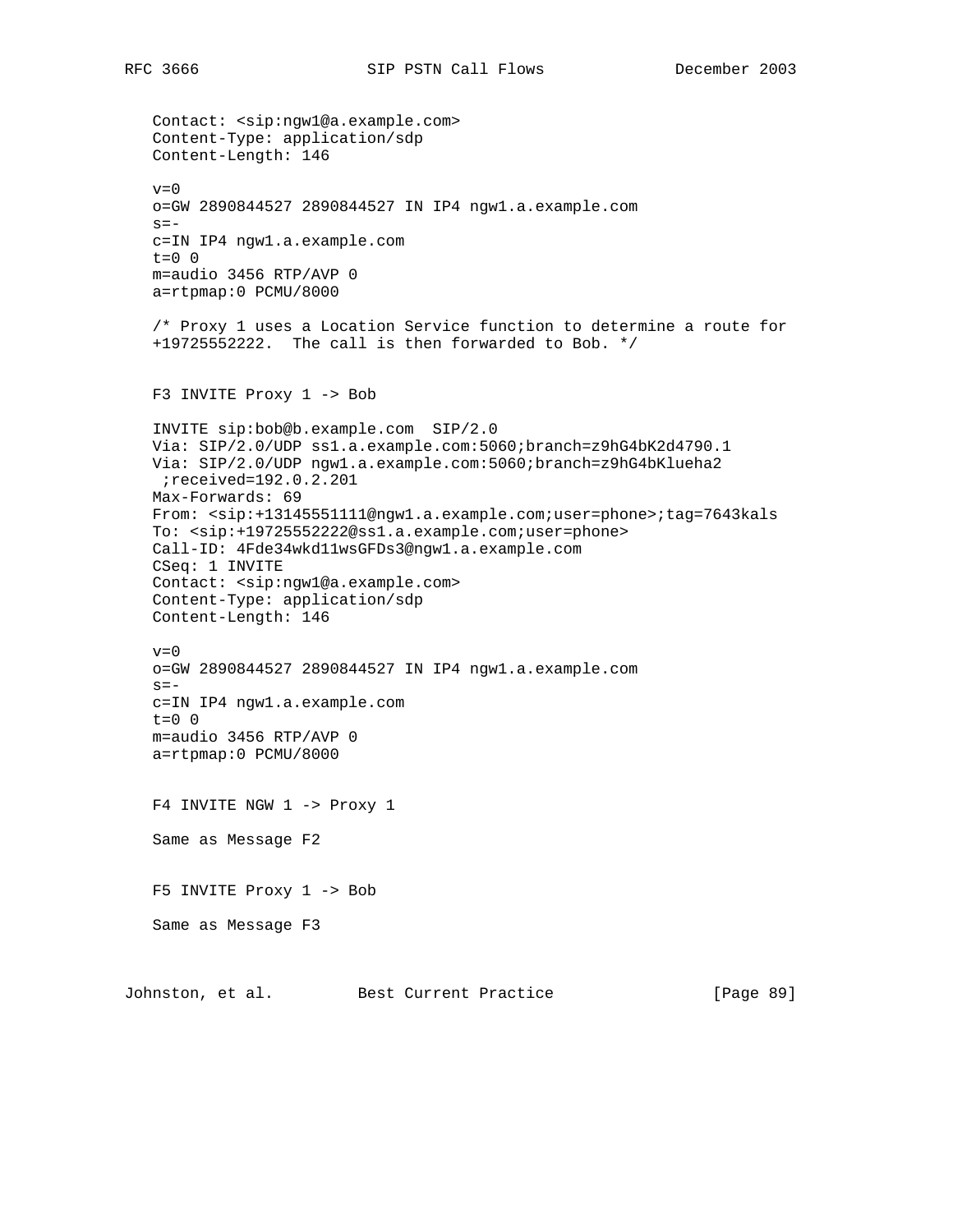F6 INVITE NGW 1 -> Proxy 1 Same as Message F2 F7 INVITE Proxy 1 -> Bob Same as Message F3 F8 INVITE NGW 1 -> Proxy 1 Same as Message F2 F9 INVITE Proxy 1 -> Bob Same as Message F3 F10 INVITE NGW 1 -> Proxy 1 Same as Message F2 F11 INVITE Proxy 1 -> Bob Same as Message F3 F12 INVITE NGW 1 -> Proxy 1 Same as Message F2 F13 INVITE Proxy 1 -> Bob Same as Message F3 /\* A timer expires in Alice's access network. \*/ F14 REL Alice -> NGW 1 REL CauseCode=102 Timeout

Johnston, et al. Best Current Practice [Page 90]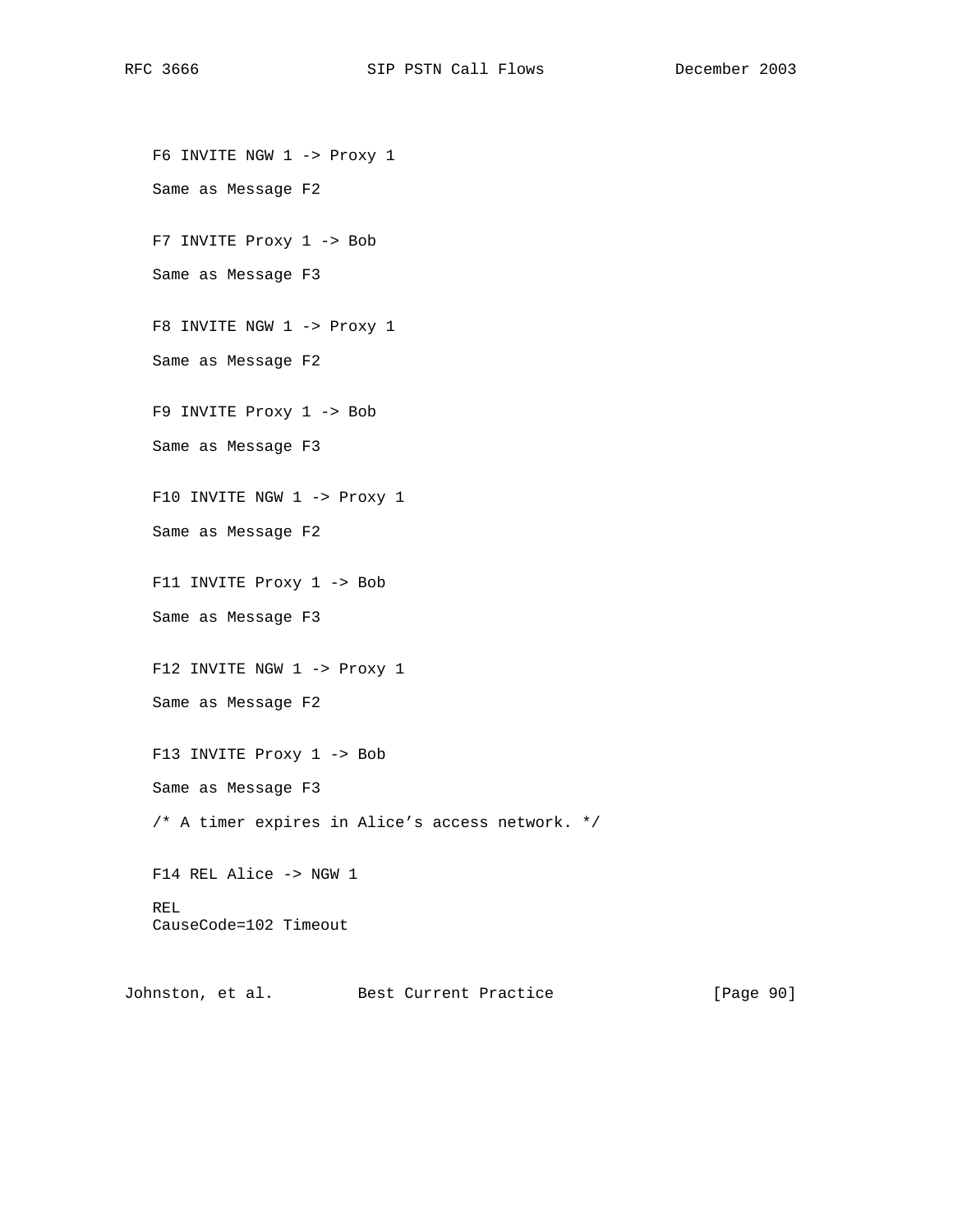```
 F15 RLC NGW 1 -> Alice
```
RLC

3.9. Unsuccessful PSTN->SIP, Caller Abandonment



 In this scenario, Alice calls Bob through NGW 1 and Proxy 1. Bob does not respond with 200 OK. NGW 1 plays ringing tone since the ACM indicates that interworking has been encountered. Alice disconnects the call with a Release message REL which is mapped by NGW 1 to a

Johnston, et al. Best Current Practice [Page 91]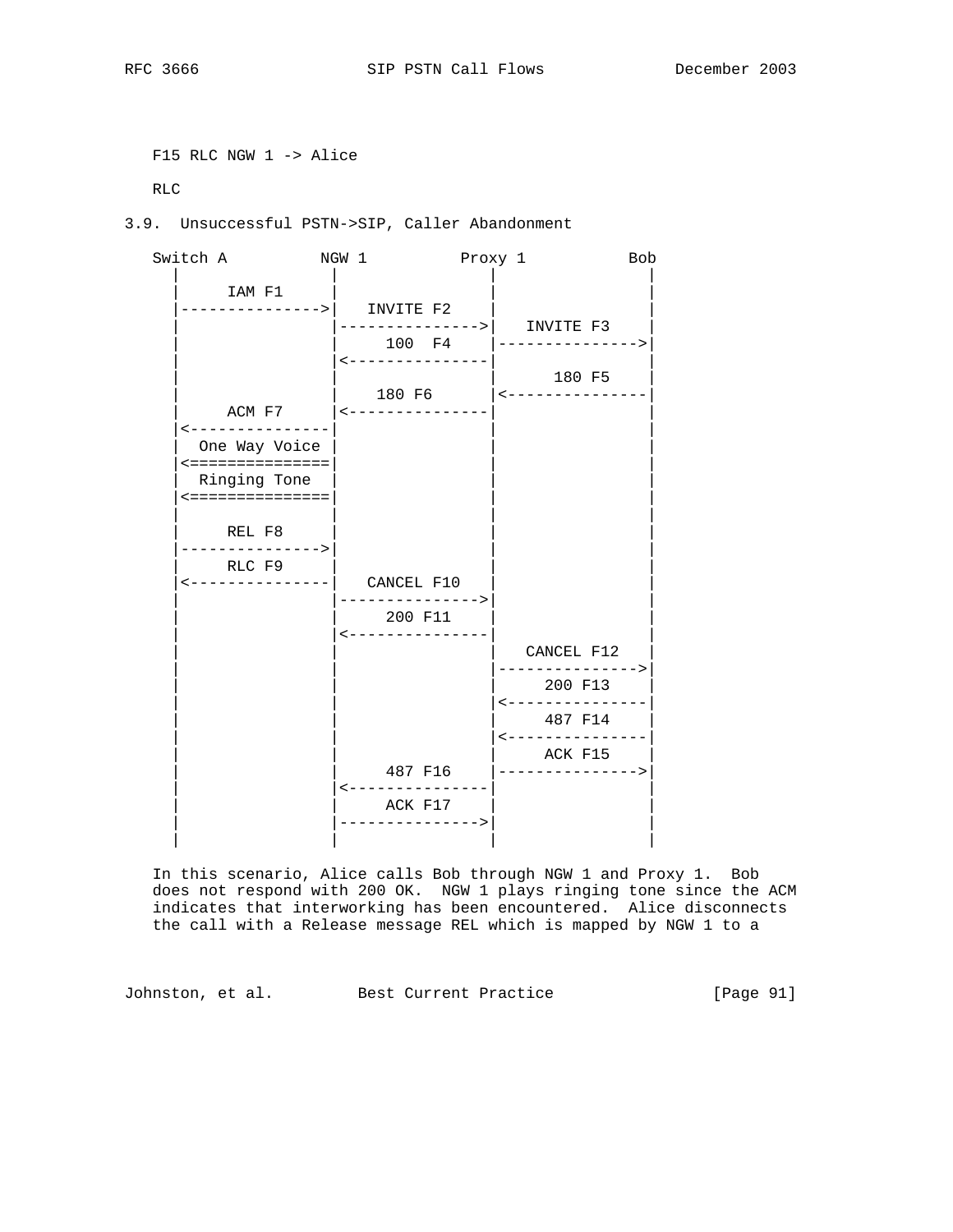CANCEL. Note that if Bob had sent a 200 OK response after the REL, NGW 1 would have sent an ACK and then a BYE to properly terminate the call. Message Details F1 IAM Alice -> NGW 1 IAM CgPN=314-555-1111,NPI=E.164,NOA=National CdPN=972-555-2222,NPI=E.164,NOA=National F2 INVITE Alice -> Proxy 1 INVITE sip:+19725552222@ss1.a.example.com;user=phone SIP/2.0 Via: SIP/2.0/TCP ngw1.a.example.com:5060;branch=z9hG4bKlueha2 Max-Forwards: 70 From: <sip:+13145551111@ngw1.a.example.com;user=phone>;tag=7643kals To: <sip:+19725552222@ss1.a.example.com;user=phone> Call-ID: 4Fde34wkd11wsGFDs3@ngw1.a.example.com CSeq: 1 INVITE Contact: <sip:ngw1@a.example.com;transport=tcp> Content-Type: application/sdp Content-Length: 146  $v=0$  o=GW 2890844527 2890844527 IN IP4 ngw1.a.example.com  $s=$  c=IN IP4 ngw1.a.example.com  $t=0$  0 m=audio 3456 RTP/AVP 0 a=rtpmap:0 PCMU/8000 /\* Proxy 1 uses a Location Service function to determine a route for +19725552222. The call is then forwarded to Bob. \*/ F3 INVITE Proxy 1 -> Bob INVITE sip:bob@b.example.com SIP/2.0 Via: SIP/2.0/TCP ss1.a.example.com:5060;branch=z9hG4bK2d4790.1 Via: SIP/2.0/TCP ngw1.a.example.com:5060;branch=z9hG4bKlueha2 ;received=192.0.2.103 Max-Forwards: 69 Record-Route: <sip:ss1.a.example.com;lr> From: <sip:+13145551111@ngw1.a.example.com;user=phone>;tag=7643kals To: <sip:+19725552222@ss1.a.example.com;user=phone>

Johnston, et al. Best Current Practice [Page 92]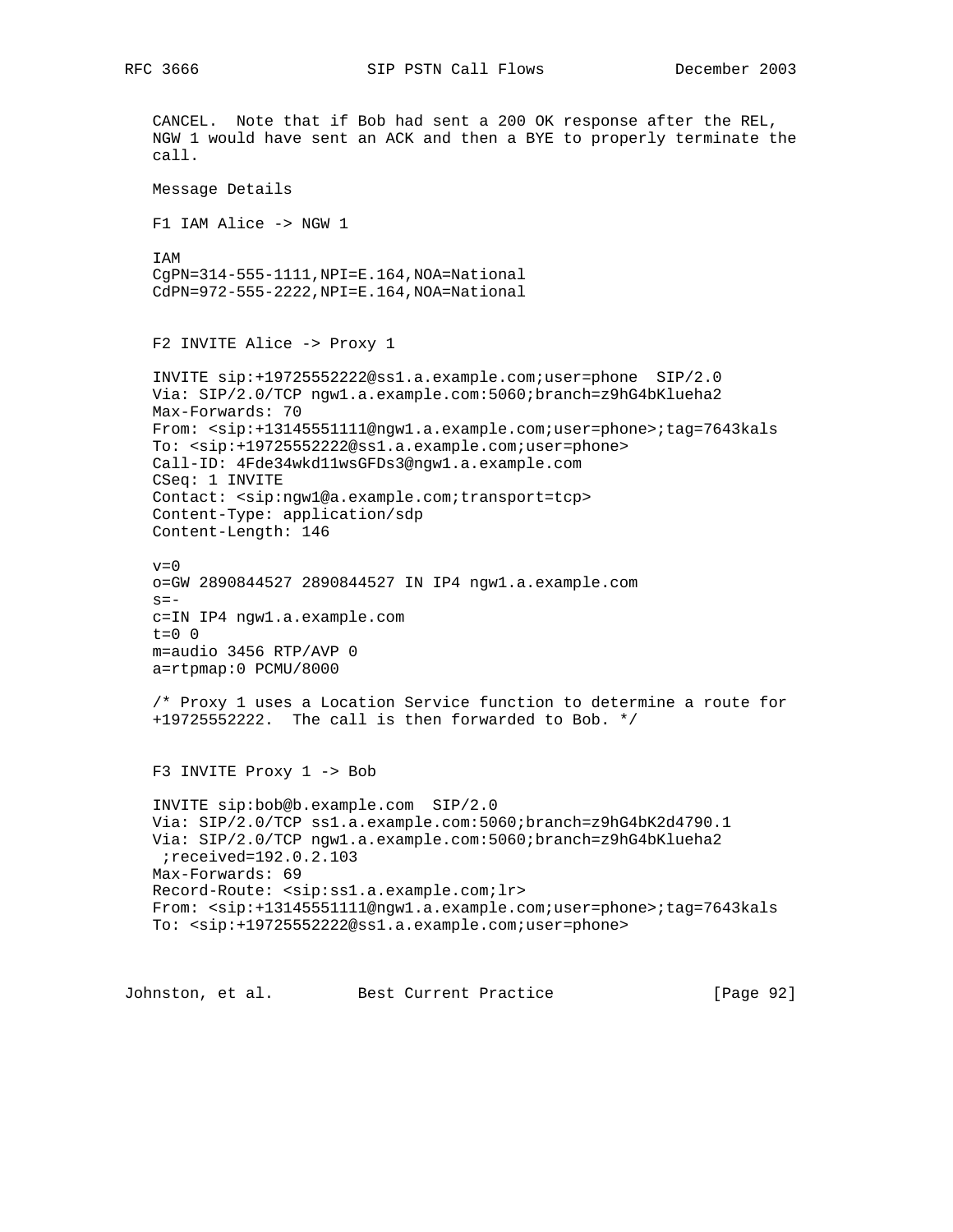Call-ID: 4Fde34wkd11wsGFDs3@ngw1.a.example.com CSeq: 1 INVITE Contact: <sip:ngw1@a.example.com;transport=tcp> Content-Type: application/sdp Content-Length: 146  $v=0$  o=GW 2890844527 2890844527 IN IP4 ngw1.a.example.com  $s=$  c=IN IP4 ngw1.a.example.com t=0 0 m=audio 3456 RTP/AVP 0 a=rtpmap:0 PCMU/8000 F4 100 Trying Bob -> Proxy 1 SIP/2.0 100 Trying Via: SIP/2.0/TCP ss1.a.example.com:5060;branch=z9hG4bK2d4790.1 ;received=192.0.2.111 Via: SIP/2.0/TCP ngw1.a.example.com:5060;branch=z9hG4bKlueha2 ;received=192.0.2.201 From: <sip:+13145551111@ngw1.a.example.com;user=phone>;tag=7643kals To: <sip:+19725552222@ss1.a.example.com;user=phone> Call-ID: 4Fde34wkd11wsGFDs3@ngw1.a.example.com CSeq: 1 INVITE Content-Length: 0 F5 180 Ringing Bob -> Proxy 1 SIP/2.0 180 Ringing Via: SIP/2.0/TCP ss1.a.example.com:5060;branch=z9hG4bK2d4790.1 ;received=192.0.2.111 Via: SIP/2.0/TCP ngw1.a.example.com:5060;branch=z9hG4bKlueha2 ;received=192.0.2.103 Record-Route: <sip:ss1.a.example.com;lr> From: <sip:+13145551111@ngw1.a.example.com;user=phone>;tag=7643kals To: <sip:+19725552222@ss1.a.example.com;user=phone>;tag=314159 Call-ID: 4Fde34wkd11wsGFDs3@ngw1.a.example.com CSeq: 1 INVITE Contact: <sip:bob@client.b.example.com;transport=tcp> Content-Length: 0 F6 180 Ringing Proxy 1 -> NGW 1 SIP/2.0 180 Ringing

Johnston, et al. Best Current Practice [Page 93]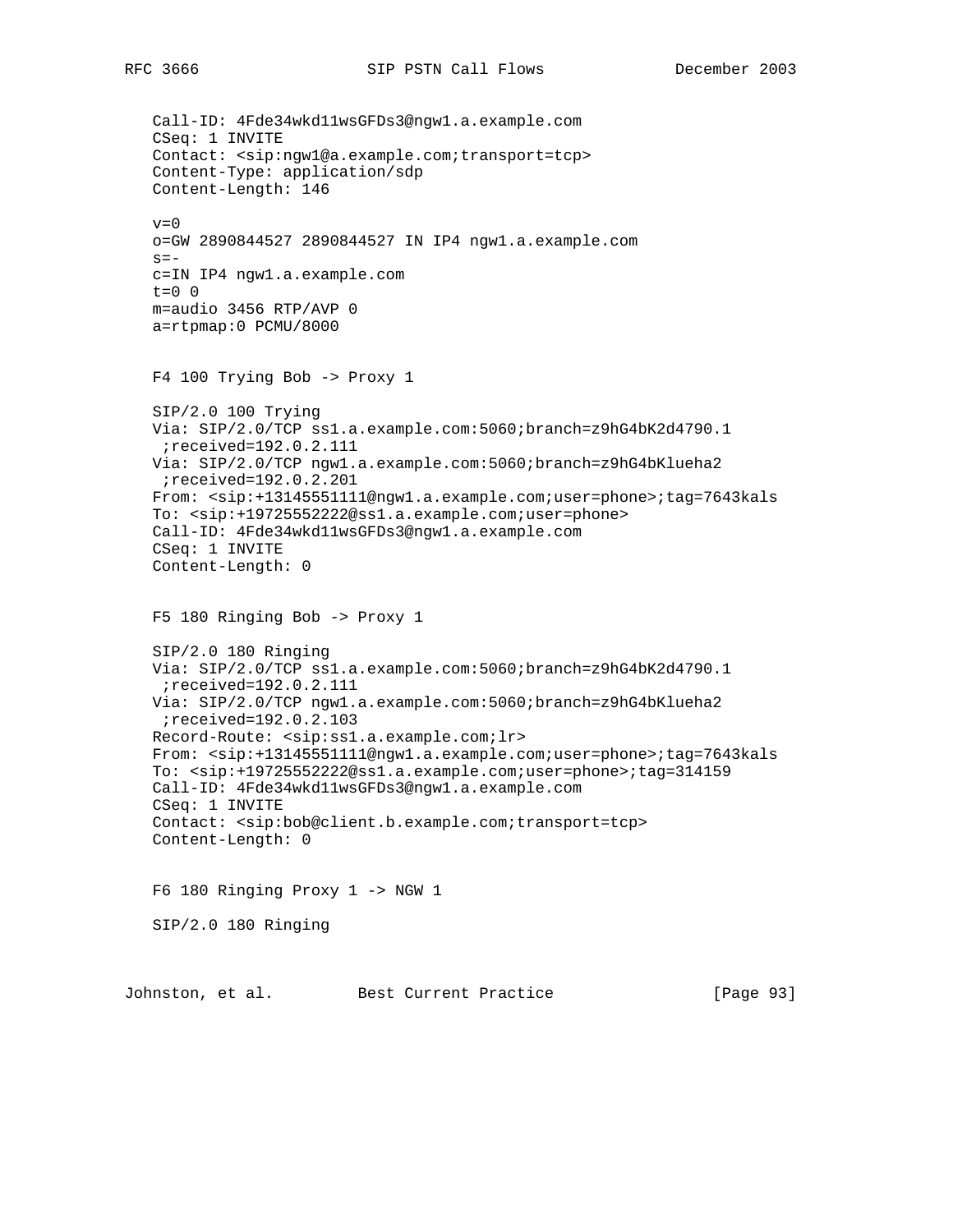```
 Via: SIP/2.0/TCP ngw1.a.example.com:5060;branch=z9hG4bKlueha2
  ;received=192.0.2.103
 Record-Route: <sip:ss1.a.example.com;lr>
 From: <sip:+13145551111@ngw1.a.example.com;user=phone>;tag=7643kals
 To: <sip:+19725552222@ss1.a.example.com;user=phone>;tag=314159
 Call-ID: 4Fde34wkd11wsGFDs3@ngw1.a.example.com
 CSeq: 1 INVITE
 Contact: <sip:bob@client.b.example.com>
 Content-Length: 0
 F7 ACM NGW 1 -> Alice
 ACM
 /* Alice hangs up */
 F8 REL Alice -> NGW 1
 REL
 CauseCode=16 Normal
 F9 RLC NGW 1 -> Alice
 RLC
 F10 CANCEL NGW 1 -> Proxy 1
 CANCEL sip:+19725552222@ss1.a.example.com;user=phone SIP/2.0
 Via: SIP/2.0/TCP ngw1.a.example.com:5060;branch=z9hG4bKlueha2
 Max-Forwards: 70
 From: <sip:+13145551111@ngw1.a.example.com;user=phone>;tag=7643kals
 To: <sip:+19725552222@ss1.a.example.com;user=phone>
 Call-ID: 4Fde34wkd11wsGFDs3@ngw1.a.example.com
 CSeq: 1 CANCEL
 Content-Length: 0
 F11 200 OK Proxy 1 -> NGW 1
 SIP/2.0 200 OK
 Via: SIP/2.0/TCP ngw1.a.example.com:5060;branch=z9hG4bKlueha2
 ;received=192.0.2.103
 From: <sip:+13145551111@ngw1.a.example.com;user=phone>;tag=7643kals
 To: <sip:+19725552222@ss1.a.example.com;user=phone>
```
Johnston, et al. Best Current Practice [Page 94]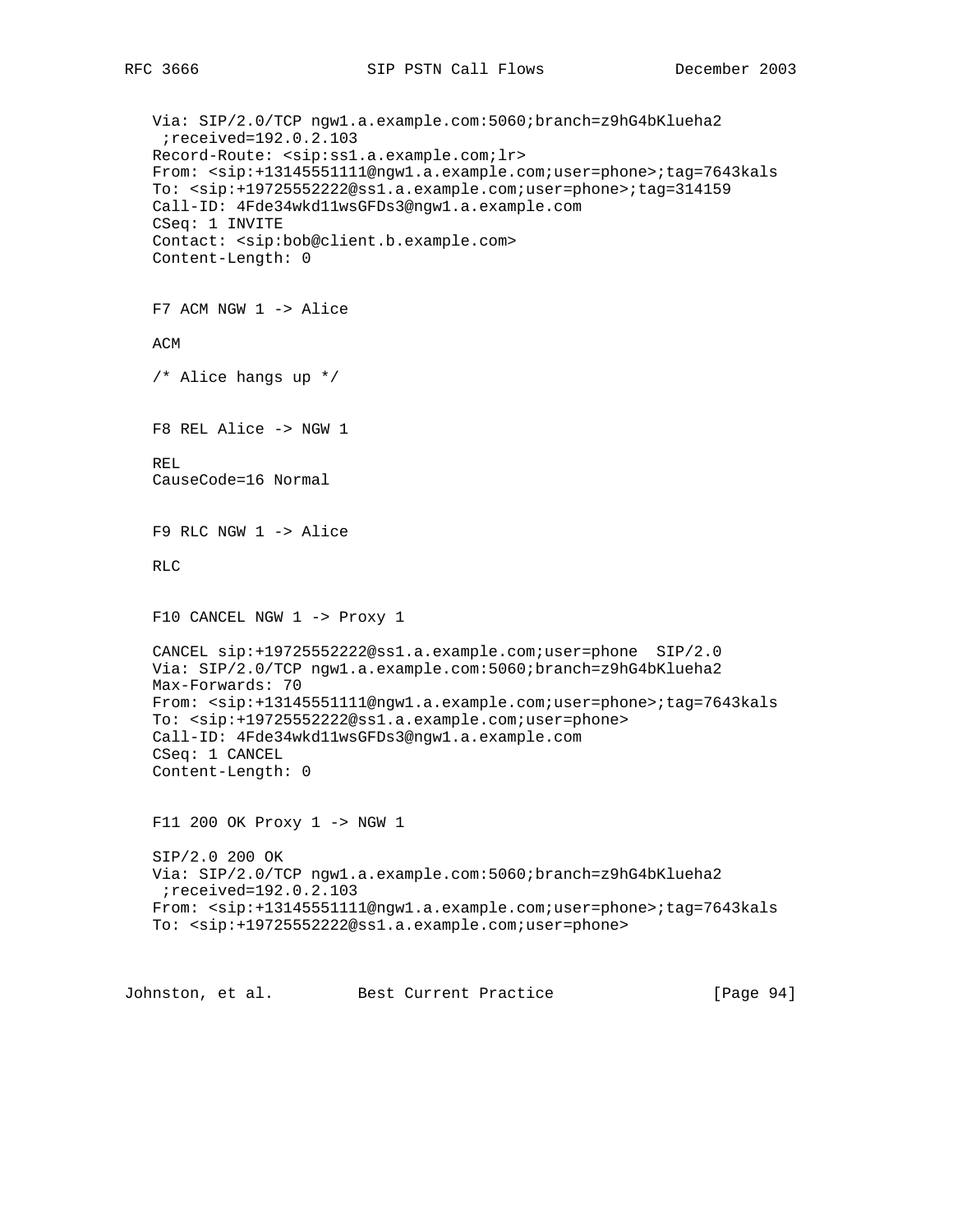Call-ID: 4Fde34wkd11wsGFDs3@ngw1.a.example.com CSeq: 1 CANCEL Content-Length: 0 F12 CANCEL Proxy 1 -> Bob CANCEL sip:bob@b.example.com SIP/2.0 Via: SIP/2.0/TCP ss1.a.example.com:5060;branch=z9hG4bK2d4790.1 Max-Forwards: 70 From: <sip:+13145551111@ngw1.a.example.com;user=phone>;tag=7643kals To: <sip:+19725552222@ss1.a.example.com;user=phone> Call-ID: 4Fde34wkd11wsGFDs3@ngw1.a.example.com CSeq: 1 CANCEL Content-Length: 0 F13 200 OK Bob -> Proxy 1 SIP/2.0 200 OK Via: SIP/2.0/TCP ss1.a.example.com:5060;branch=z9hG4bK2d4790.1 ;received=192.0.2.111 From: <sip:+13145551111@ngw1.a.example.com;user=phone>;tag=7643kals To: <sip:+19725552222@ss1.a.example.com;user=phone> Call-ID: 4Fde34wkd11wsGFDs3@ngw1.a.example.com CSeq: 1 CANCEL Content-Length: 0 F14 487 Request Terminated Bob -> Proxy 1 SIP/2.0 487 Request Terminated Via: SIP/2.0/TCP ss1.a.example.com:5060;branch=z9hG4bK2d4790.1 ;received=192.0.2.111 Via: SIP/2.0/TCP ngw1.a.example.com:5060;branch=z9hG4bKlueha2 ;received=192.0.2.103 From: <sip:+13145551111@ngw1.a.example.com;user=phone>;tag=7643kals To: <sip:+19725552222@ss1.a.example.com;user=phone>;tag=314159 Call-ID: 4Fde34wkd11wsGFDs3@ngw1.a.example.com CSeq: 1 INVITE Content-Length: 0 F15 ACK Proxy 1 -> Bob ACK sip:bob@b.example.com SIP/2.0 Via: SIP/2.0/TCP ngw1.a.example.com:5060;branch=z9hG4bKlueha2 Max-Forwards: 70 Johnston, et al. Best Current Practice [Page 95]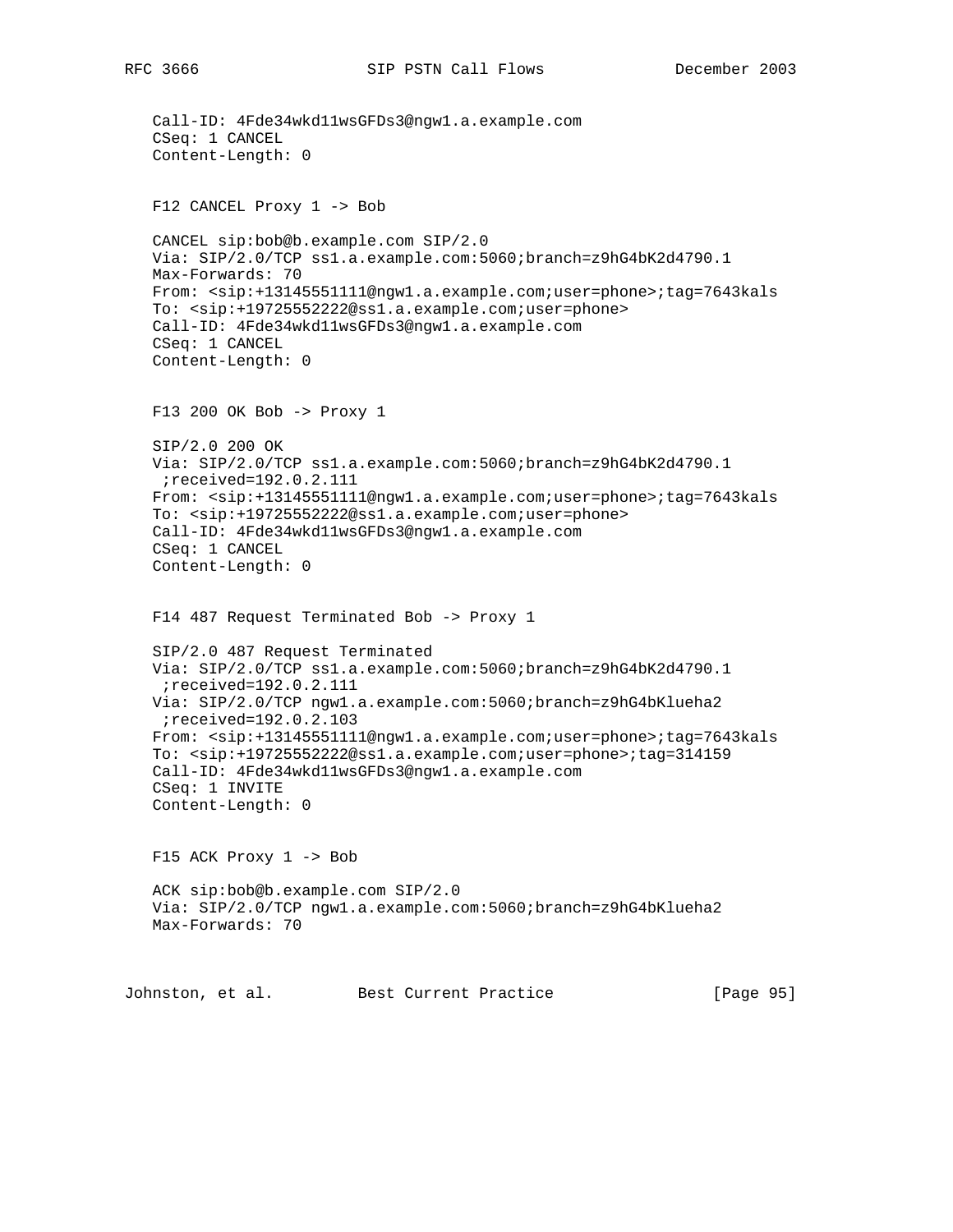From: <sip:+13145551111@ngw1.a.example.com;user=phone>;tag=7643kals To: <sip:+19725552222@ss1.a.example.com;user=phone>;tag=314159 Call-ID: 4Fde34wkd11wsGFDs3@ngw1.a.example.com CSeq: 1 ACK Content-Length: 0 F16 487 Request Terminated Proxy 1 -> NGW 1 SIP/2.0 487 Request Terminated Via: SIP/2.0/TCP ngw1.a.example.com:5060;branch=z9hG4bKlueha2 ;received=192.0.2.103 From: <sip:+13145551111@ngw1.a.example.com;user=phone>;tag=7643kals To: <sip:+19725552222@ss1.a.example.com;user=phone>;tag=314159 Call-ID: 4Fde34wkd11wsGFDs3@ngw1.a.example.com CSeq: 1 INVITE Content-Length: 0  $F17$  ACK NGW  $1$  -> Proxy  $1$  ACK sip:+19725552222@ss1.a.example.com;user=phone SIP/2.0 Via: SIP/2.0/TCP ngw1.a.example.com:5060;branch=z9hG4bKlueha2 Max-Forwards: 70 From: <sip:+13145551111@ngw1.a.example.com;user=phone>;tag=7643kals To: <sip:+19725552222@ss1.a.example.com;user=phone>;tag=314159

 Call-ID: 4Fde34wkd11wsGFDs3@ngw1.a.example.com CSeq: 1 ACK Content-Length: 0

4. PSTN to PSTN Dialing via SIP Network

 In these scenarios, both the caller and the called party are in the telephone network, either normal PSTN subscribers or PBX extensions. The calls route through two Gateways and at least one SIP Proxy Server. The Proxy Server performs the authentication and location of the Gateways.

 Again it is noted that the intent of this call flows document is not to provide a detailed parameter level mapping of SIP to PSTN protocols. For information on SIP to ISUP mapping, the reader is referred to other references [4].

 In these scenarios, the call is successfully completed between the two Gateways, allowing the PSTN or PBX users to communicate. The 183 Session Progress response is used to indicate that in-band alerting may flow from the called party telephone switch to the caller.

Johnston, et al. Best Current Practice [Page 96]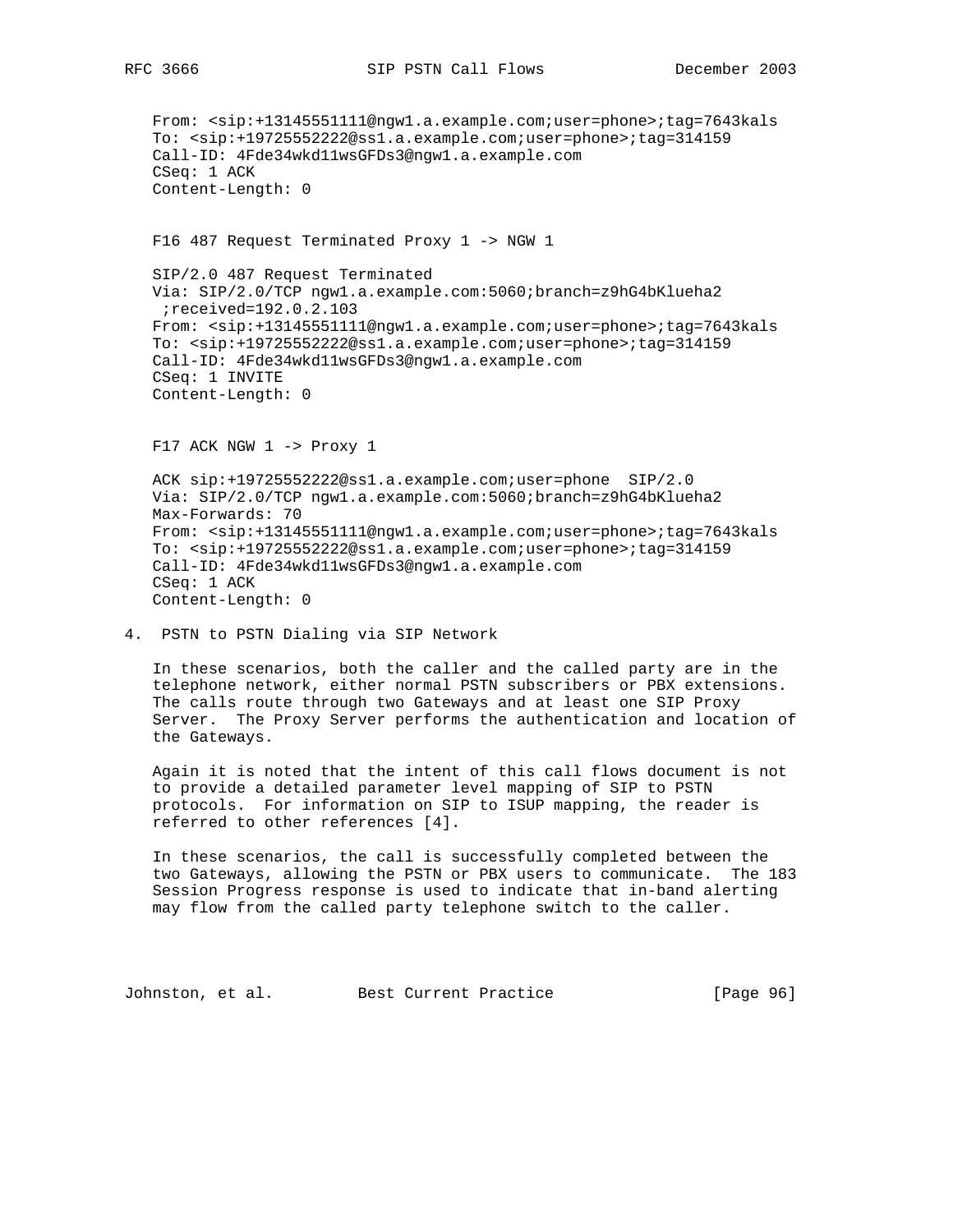|  |  | 4.1. Successful ISUP PSTN to ISUP PSTN call |  |  |  |  |  |  |
|--|--|---------------------------------------------|--|--|--|--|--|--|
|--|--|---------------------------------------------|--|--|--|--|--|--|

| Switch A NGW 1                         | Proxy 1                                           | GW 2                                               |                                                   | Switch C |
|----------------------------------------|---------------------------------------------------|----------------------------------------------------|---------------------------------------------------|----------|
| IAM F1<br>------------>                | INVITE F2                                         |                                                    |                                                   |          |
|                                        |                                                   | ----------->   INVITE F3                           | ------------>  IAM F4<br>------------->           |          |
|                                        |                                                   |                                                    | ACM F5                                            |          |
|                                        | ACM F8 $ $ <-------------                         | 183 F7   <-------------                            |                                                   |          |
| -------------                          | One Way Voice   Two Way RTP Media   One Way Voice |                                                    |                                                   |          |
|                                        |                                                   | 200 F11 $ $ <-------------                         | ANM F9<br>200 F10  <-------------                 |          |
| $\leftarrow$ - - - - - - - - - - - - - | ACK F13<br>$--------->  $ ACK F14                 | ------------->                                     |                                                   |          |
|                                        | Both Way Voice Both Way RTP Media                 |                                                    | Both Way Voice                                    |          |
|                                        |                                                   |                                                    | REL F15<br>$\leftarrow$ - - - - - - - - - - - - - |          |
|                                        | <-------------                                    | BYE F16<br>BYE F18 $ $ <-------------- $ $ RLC F17 | ------------->                                    |          |
|                                        | 200 F19                                           | --------->  200 F20                                |                                                   |          |
| REL F21<br><-------------              |                                                   |                                                    |                                                   |          |
| RLC F22<br>------------->              |                                                   |                                                    |                                                   |          |

 In this scenario, Alice in the PSTN calls Carol who is an extension on a PBX. Alice's telephone switch signals via SS7 to the Network Gateway NGW 1, while Carol's PBX signals via SS7 with the Gateway GW 2. The CdPN and CgPN are mapped by GW 1 into SIP URIs and placed in the To and From headers. Proxy 1 looks up the dialed digits in the Request-URI and maps the digits to the PBX extension of Carol, which

Johnston, et al. Best Current Practice [Page 97]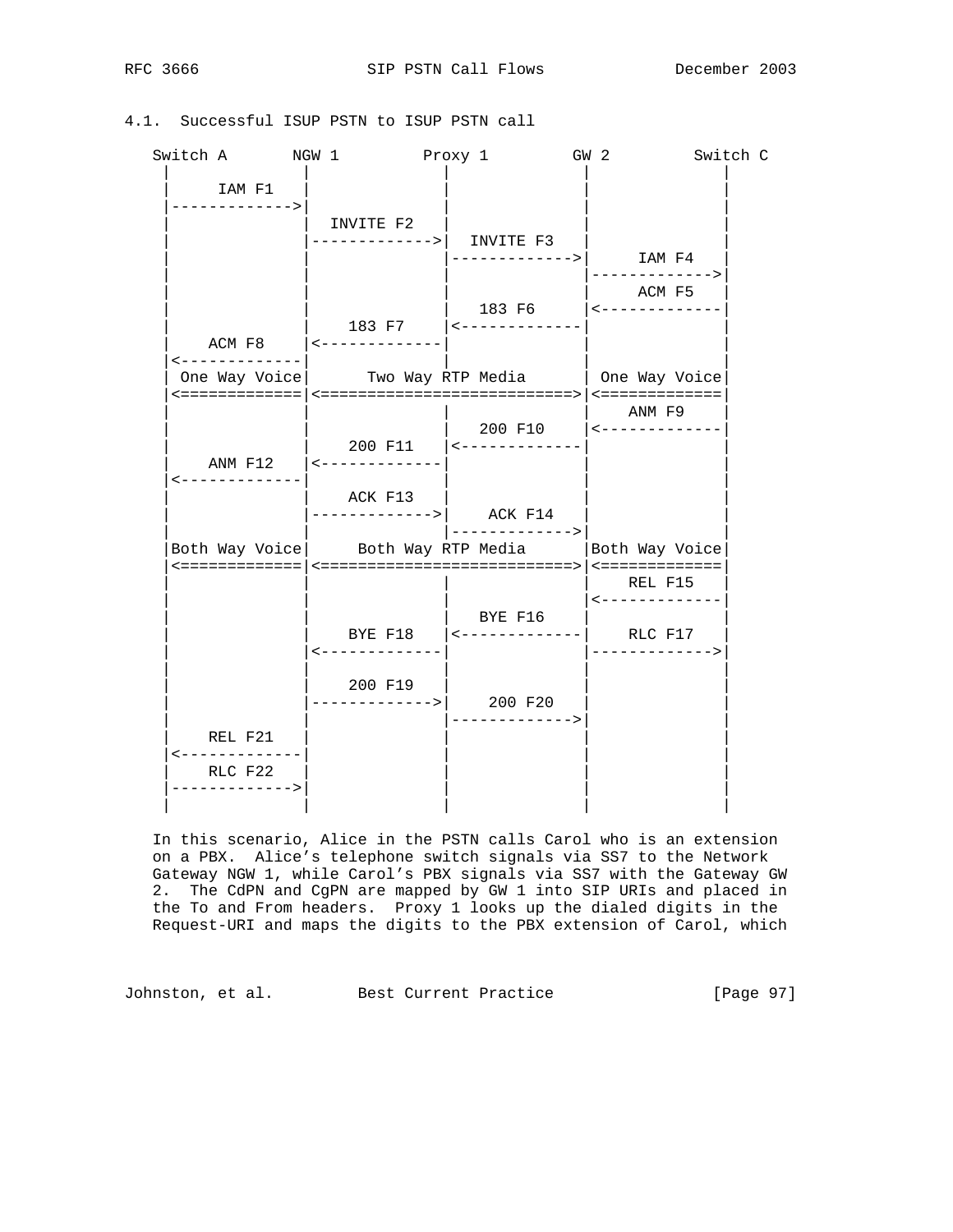RFC 3666 SIP PSTN Call Flows December 2003

 is served by GW 2. The Proxy in F3 uses the host portion of the Request-URI to identify what private dialing plan is being referenced. The INVITE is then forwarded to GW 2 for call completion. An early media path is established end-to-end so that Alice can hear the ringing tone generated by PBX C. Carol answers the call and the media path is cut through in both directions. Bob hangs up terminating the call. Message Details F1 IAM Switch Alice -> NGW 1 IAM CgPN=314-555-1111,NPI=E.164,NOA=National CdPN=918-555-3333,NPI=E.164,NOA=National F2 INVITE NGW 1 -> Proxy 1 INVITE sips:+19185553333@ss1.a.example.com;user=phone SIP/2.0 Via: SIP/2.0/TLS ngw1.a.example.com:5061;branch=z9hG4bKlueha2 Max-Forwards: 70 From: <sips:+13145551111@ngw1.a.example.com;user=phone>;tag=7643kals To: <sips:+19185553333@ss1.a.example.com;user=phone> Call-ID: 2xTb9vxSit55XU7p8@ngw1.a.example.com CSeq: 1 INVITE Contact: <sips:ngw1@a.example.com> Content-Type: application/sdp Content-Length: 146  $v=0$  o=GW 2890844526 2890844526 IN IP4 ngw1.a.example.com  $s=$  c=IN IP4 ngw1.a.example.com  $t=0$  0 m=audio 3456 RTP/AVP 0 a=rtpmap:0 PCMU/8000 /\* Proxy 1 consults Location Service and translates the dialed number to a private number in the Request-URI\*/ F3 INVITE Proxy 1 -> GW 2 INVITE sips:4443333@gw2.a.example.com SIP/2.0 Via: SIP/2.0/TLS ss1.a.example.com:5061;branch=z9hG4bK2d4790.1 Via: SIP/2.0/TLS ngw1.a.example.com:5061;branch=z9hG4bKwqwee65

Johnston, et al. Best Current Practice [Page 98]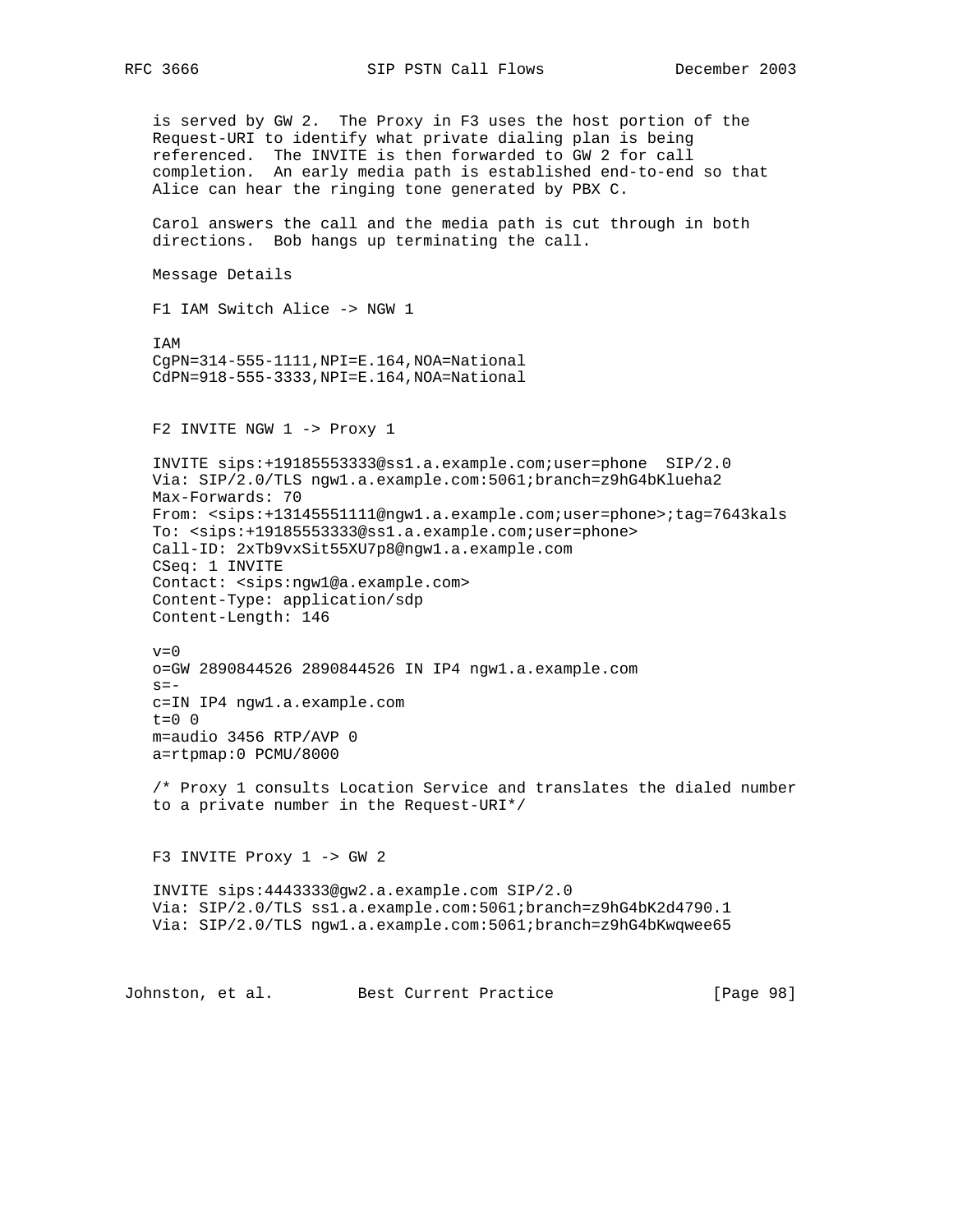;received=192.0.2.103 Max-Forwards: 69 Record-Route: <sips:ss1.a.example.com;lr> From: <sips:+13145551111@ngw1.a.example.com;user=phone>;tag=7643kals To: <sips:+19185553333@ss1.a.example.com;user=phone> Call-ID: 2xTb9vxSit55XU7p8@ngw1.a.example.com CSeq: 1 INVITE Contact: <sips:ngw1@a.example.com> Content-Type: application/sdp Content-Length: 146  $v=0$  o=GW 2890844526 2890844526 IN IP4 ngw1.a.example.com  $s =$  c=IN IP4 ngw1.a.example.com t=0 0 m=audio 3456 RTP/AVP 0 a=rtpmap:0 PCMU/8000 F4 IAM GW 2 -> Switch C IAM CgPN=314-555-1111,NPI=E.164,NOA=National CdPN=444-3333,NPI=Private,NOA=Subscriber F5 ACM Switch C -> GW 2 ACM /\* Based on the ACM message, GW 2 returns a 183 response. In-band call progress indications are sent to Alice through NGW 1. \*/ F6 183 Session Progress GW 2 -> Proxy 1 SIP/2.0 183 Session Progress Via: SIP/2.0/TLS ss1.a.example.com:5061;branch=z9hG4bK2d4790.1 ;received=192.0.2.111 Via: SIP/2.0/TLS ngw1.a.example.com:5061;branch=z9hG4bKlueha2 ;received=192.0.2.103 Record-Route: <sips:ss1.a.example.com;lr> From: <sips:+13145551111@ngw1.a.example.com;user=phone>;tag=7643kals To: <sips:+19185553333@ss1.a.example.com;user=phone>;tag=314159 Call-ID: 2xTb9vxSit55XU7p8@ngw1.a.example.com CSeq: 1 INVITE Contact: <sips:4443333@gw2.a.example.com>

Johnston, et al. Best Current Practice [Page 99]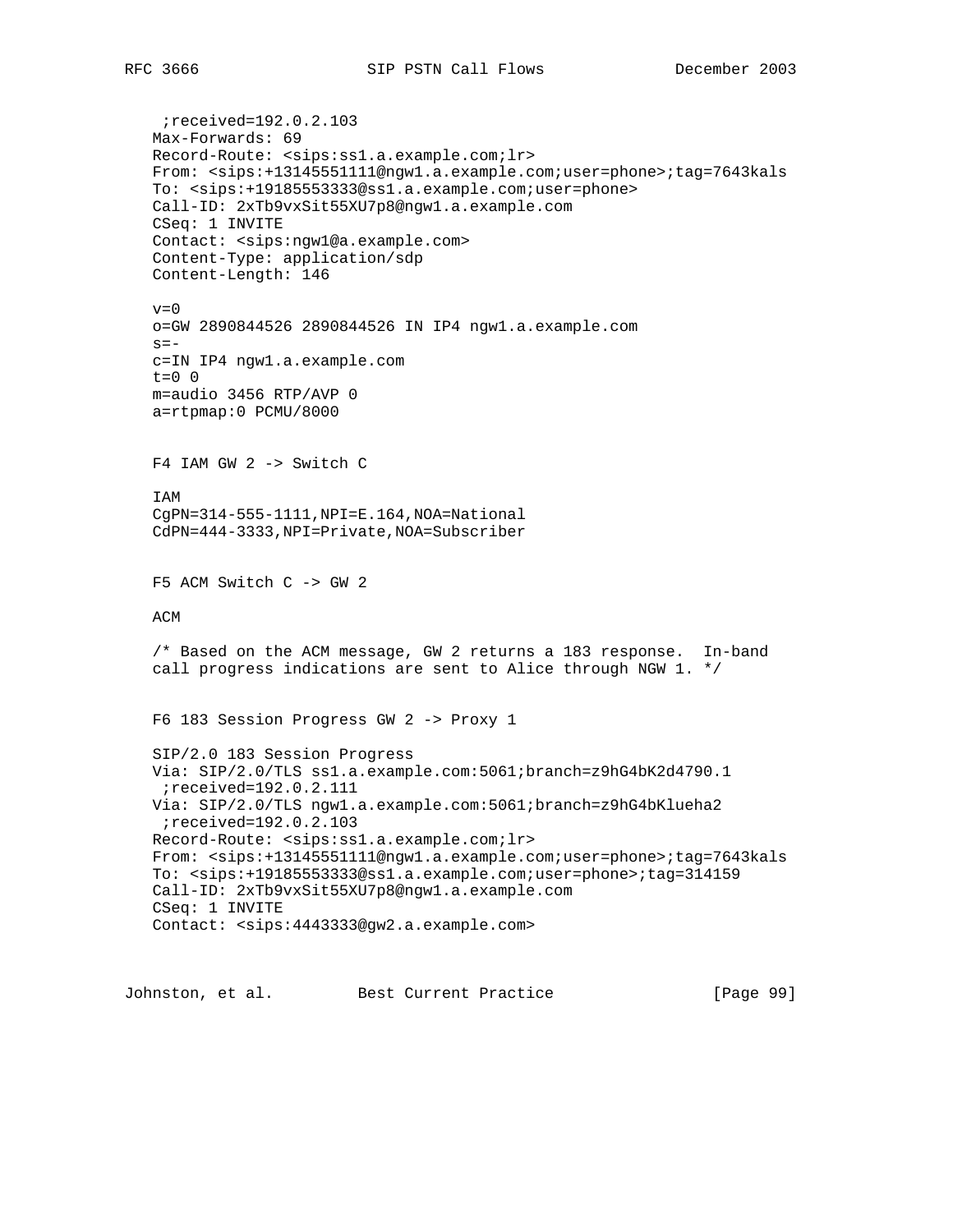Content-Type: application/sdp Content-Length: 143  $v=0$  o=GW 987654321 987654321 IN IP4 gw2.a.example.com  $s=$  c=IN IP4 gw2.a.example.com t=0 0 m=audio 14918 RTP/AVP 0 a=rtpmap:0 PCMU/8000 F7 183 Session Progress Proxy 1 -> GW 1 SIP/2.0 183 Session Progress Via: SIP/2.0/TLS ngw1.a.example.com:5061;branch=z9hG4bKlueha2 ;received=192.0.2.103 Record-Route: <sips:ss1.a.example.com;lr> From: <sips:+13145551111@ngw1.a.example.com;user=phone>;tag=7643kals To: <sips:+19185553333@ss1.a.example.com;user=phone>;tag=314159 Call-ID: 2xTb9vxSit55XU7p8@ngw1.a.example.com CSeq: 1 INVITE Contact: <sips:4443333@gw2.a.example.com> Content-Type: application/sdp Content-Length: 143  $v=0$  o=GW 987654321 987654321 IN IP4 gw2.a.example.com  $s =$  c=IN IP4 gw2.a.example.com  $t=0$  0 m=audio 14918 RTP/AVP 0 a=rtpmap:0 PCMU/8000 /\* NGW 1 receives packets from GW 2 with encoded ringback, tones or other audio. NGW 1 decodes this and places it on the originating trunk. \*/ F8 ACM NGW 1 -> Switch A ACM /\* Bob answers \*/

Johnston, et al. Best Current Practice [Page 100]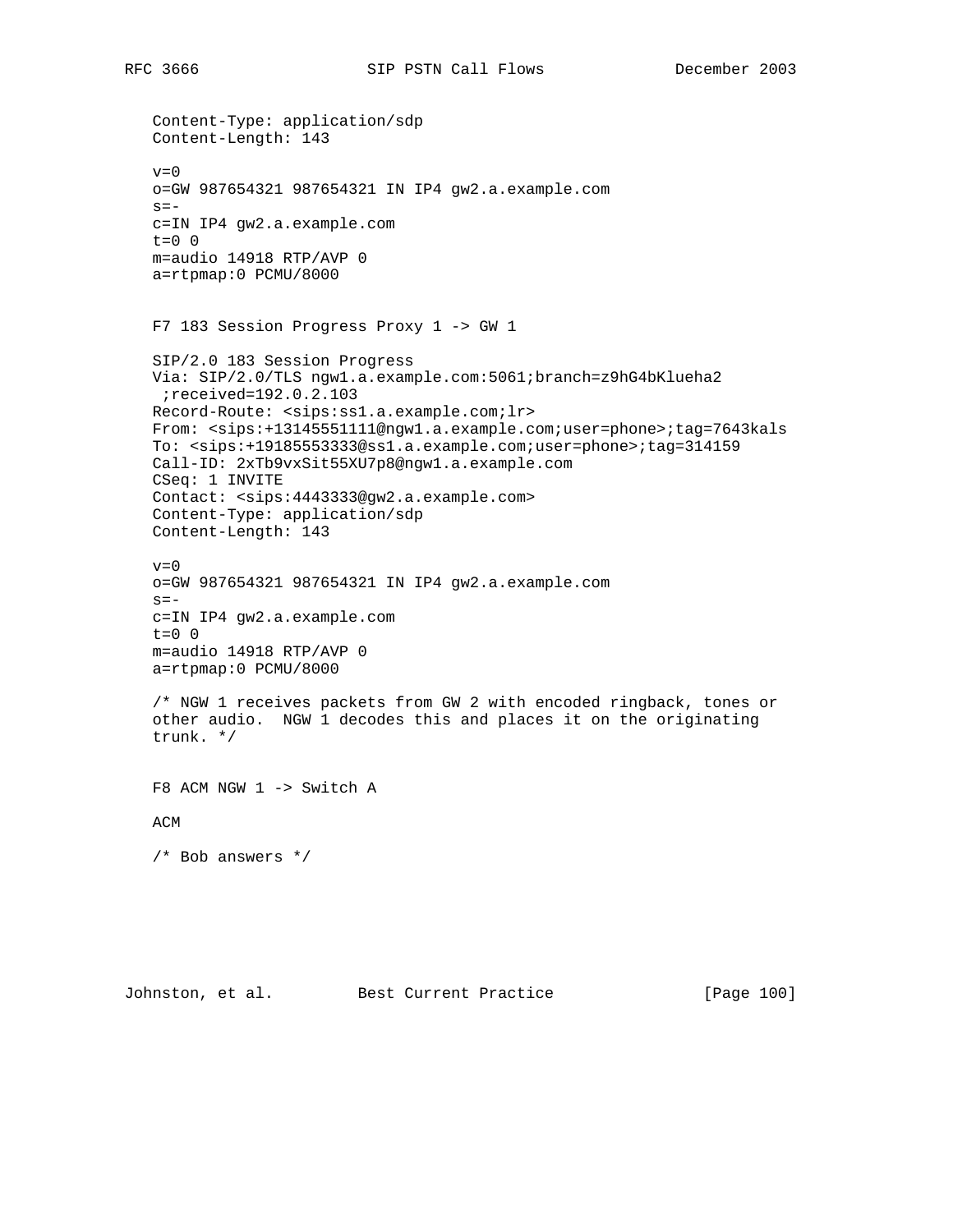F9 ANM Switch C -> GW 2 ANM F10 200 OK GW 2 -> Proxy 1 SIP/2.0 200 OK Via: SIP/2.0/TLS ss1.a.example.com:5061;branch=z9hG4bK2d4790.1 ;received=192.0.2.111 Via: SIP/2.0/TLS ngw1.a.example.com:5061;branch=z9hG4bKlueha2 ;received=192.0.2.103 Record-Route: <sips:ss1.a.example.com;lr> From: <sips:+13145551111@ngw1.a.example.com;user=phone>;tag=7643kals To: <sips:+19185553333@ss1.a.example.com;user=phone>;tag=314159 Call-ID: 2xTb9vxSit55XU7p8@ngw1.a.example.com CSeq: 1 INVITE Contact: <sips:4443333@gw2.a.example.com> Content-Type: application/sdp Content-Length: 143  $v=0$  o=GW 987654321 987654321 IN IP4 gw2.a.example.com  $s=$  c=IN IP4 gw2.a.example.com t=0 0 m=audio 14918 RTP/AVP 0 a=rtpmap:0 PCMU/8000 F11 200 OK Proxy 1 -> NGW 1 SIP/2.0 200 OK Via: SIP/2.0/TLS ngw1.a.example.com:5061;branch=z9hG4bKlueha2 ;received=192.0.2.103 Record-Route: <sips:ss1.a.example.com;lr> From: <sips:+13145551111@ngw1.a.example.com;user=phone>;tag=7643kals To: <sips:+19185553333@ss1.a.example.com;user=phone>;tag=314159 Call-ID: 2xTb9vxSit55XU7p8@ngw1.a.example.com CSeq: 1 INVITE Contact: <sips:4443333@gw2.a.example.com> Content-Type: application/sdp Content-Length: 143  $v=0$  o=GW 987654321 987654321 IN IP4 gw2.a.example.com  $s=$ c=IN IP4 gw2.a.example.com

Johnston, et al. Best Current Practice [Page 101]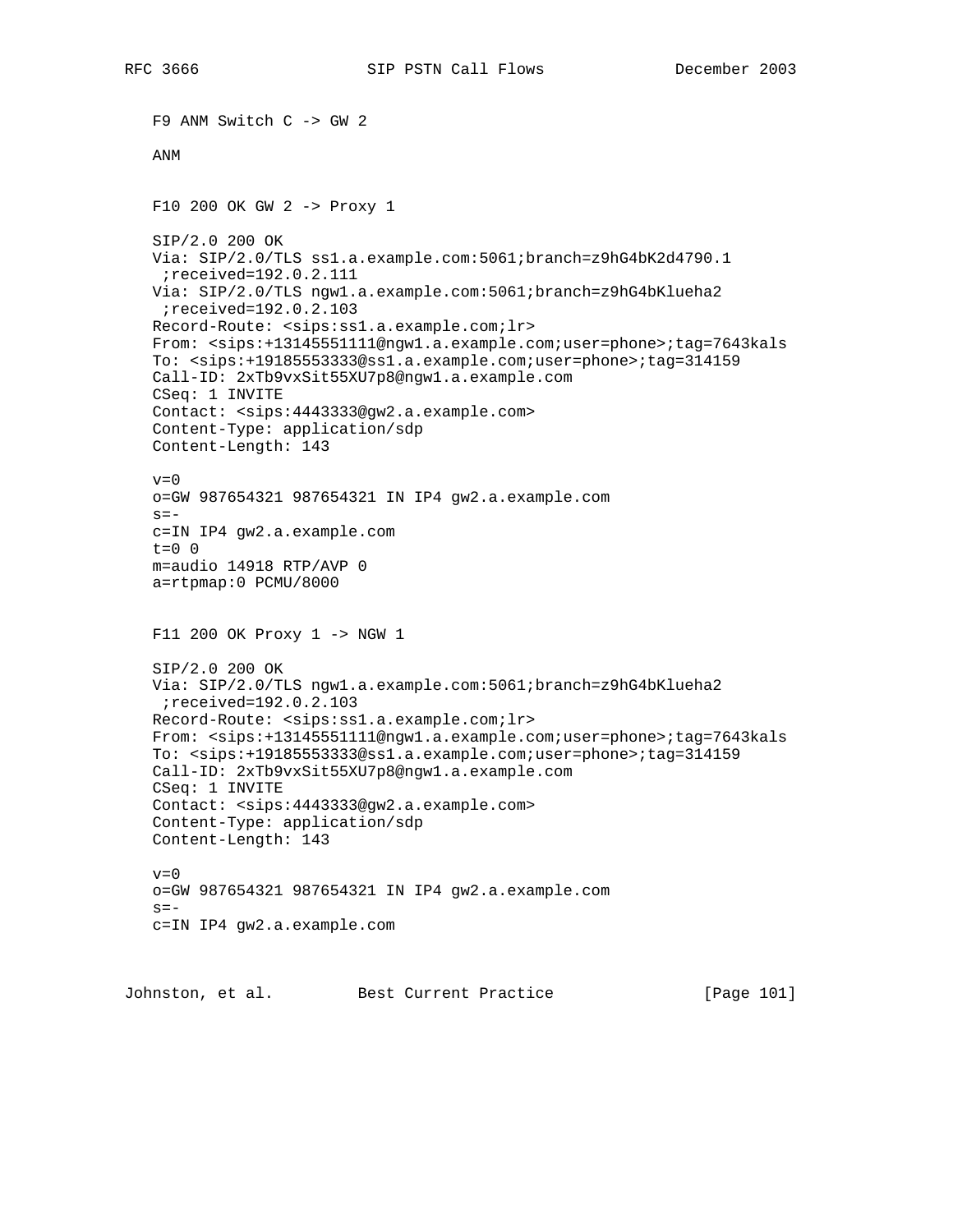$t=0$  0 m=audio 14918 RTP/AVP 0 a=rtpmap:0 PCMU/8000 F12 ANM NGW 1 -> Switch A ANM F13 ACK NGW 1 -> Proxy 1 ACK sips:4443333@gw2.a.example.com SIP/2.0 Via: SIP/2.0/TLS ngw1.a.example.com:5061;branch=z9hG4bKlueha2 Max-Forwards: 70 Route: <sips:ss1.a.example.com;lr> From: <sips:+13145551111@ngw1.a.example.com;user=phone>;tag=7643kals To: <sips:+19185553333@ss1.a.example.com;user=phone>;tag=314159 Call-ID: 2xTb9vxSit55XU7p8@gw1.a.example.com CSeq: 1 ACK Content-Length: 0  $F14$  ACK Proxy  $1 \rightarrow GW 2$  ACK sips:4443333@gw2.a.example.com SIP/2.0 Via: SIP/2.0/TLS ss1.a.example.com:5061;branch=z9hG4bK2d4790.1 Via: SIP/2.0/TLS ngw1.a.example.com:5061;branch=z9hG4bKlueha2 ;received=192.0.2.103 Max-Forwards: 69 From: <sips:+13145551111@ngw1.a.example.com;user=phone>;tag=7643kals To: <sips:+19185553333@ss1.a.example.com;user=phone>;tag=314159 Call-ID: 2xTb9vxSit55XU7p8@ngw1.a.example.com CSeq: 1 ACK Content-Length: 0 /\* RTP streams are established between NGW 1 and GW 2.  $*/$  /\* Bob Hangs Up with Alice. \*/ F15 REL Switch C -> GW 2 REL CauseCode=16 Normal

Johnston, et al. Best Current Practice [Page 102]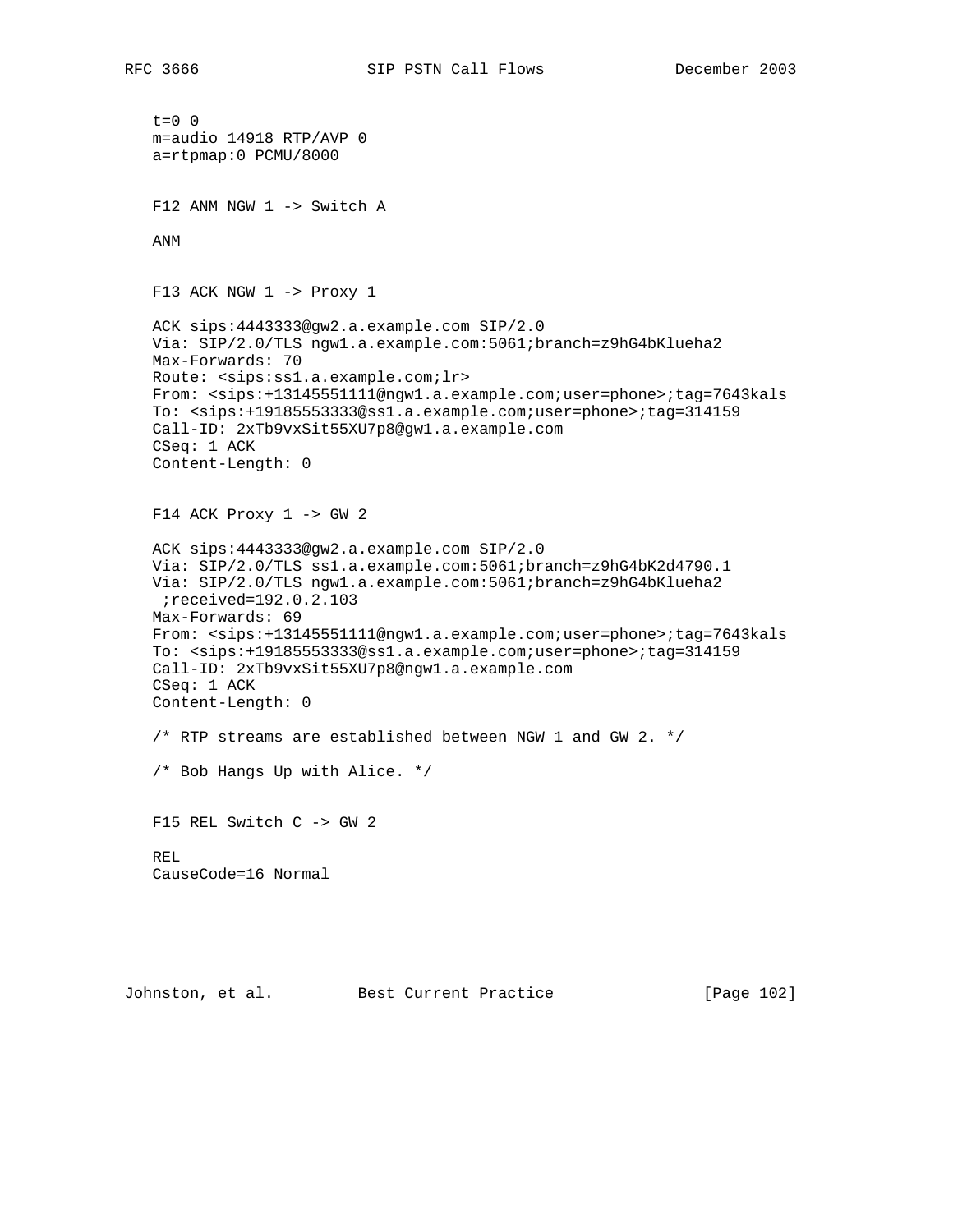F16 BYE GW 2 -> Proxy 1 BYE sips:ngw1@a.example.com SIP/2.0 Via: SIP/2.0/TLS gw2.a.example.com:5061;branch=z9hG4bKtexx6 Max-Forwards: 70 Route: <sips:ss1.a.example.com;lr> From: <sips:+19185553333@ss1.a.example.com;user=phone>;tag=314159 To: <sips:+13145551111@ngw1.a.example.com;user=phone>;tag=7643kals Call-ID: 2xTb9vxSit55XU7p8@ngw1.a.example.com CSeq: 4 BYE Content-Length: 0 F17 RLC GW 2 -> Switch C RLC F18 BYE Proxy 1 -> NGW 1 BYE sips:ngw1@a.example.com SIP/2.0 Via: SIP/2.0/TLS ss1.a.example.com:5061;branch=z9hG4bK2d4790.1 Via: SIP/2.0/TLS gw2.a.example.com:5061;branch=z9hG4bKtexx6 ;received=192.0.2.202 Max-Forwards: 69 From: <sips:+19185553333@ss1.a.example.com;user=phone>;tag=314159 To: <sips:+13145551111@ngw1.a.example.com;user=phone>;tag=7643kals Call-ID: 2xTb9vxSit55XU7p8@ngw1.a.example.com CSeq: 4 BYE Content-Length: 0 F19 200 OK NGW 1 -> Proxy 1 SIP/2.0 200 OK Via: SIP/2.0/TLS ss1.a.example.com:5061;branch=z9hG4bK2d4790.1 ;received=192.0.2.111 Via: SIP/2.0/TLS gw2.a.example.com:5061;branch=z9hG4bKtexx6 ;received=192.0.2.202 From: <sips:+19185553333@ss1.a.example.com;user=phone>;tag=314159 To: <sips:+13145551111@ngw1.a.example.com;user=phone>;tag=7643kals Call-ID: 2xTb9vxSit55XU7p8@ngw1.a.example.com CSeq: 4 BYE Content-Length: 0

Johnston, et al. Best Current Practice [Page 103]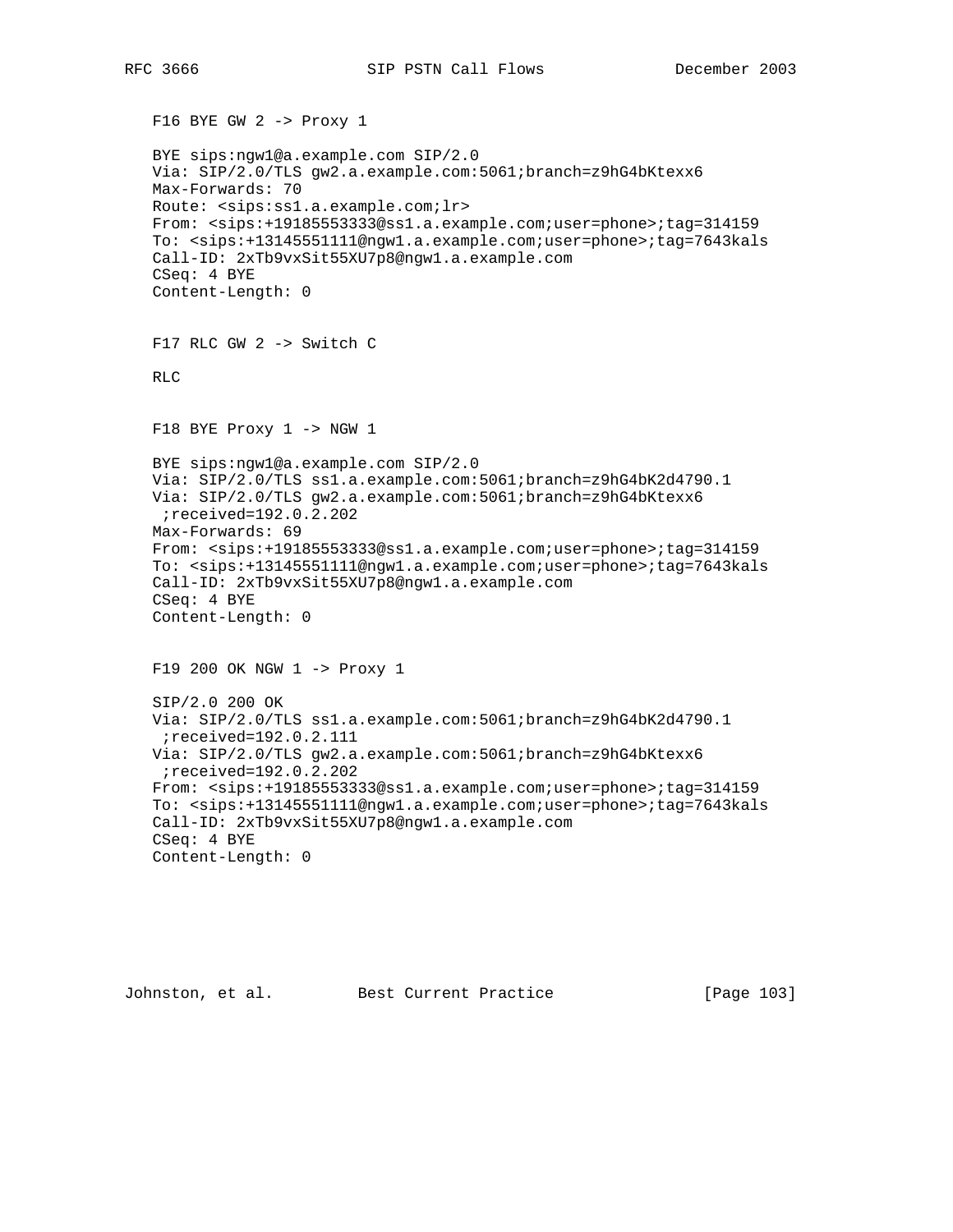F20 200 OK Proxy 1 -> GW 2 SIP/2.0 200 OK Via: SIP/2.0/TLS gw2.a.example.com:5061;branch=z9hG4bKtexx6 ;received=192.0.2.202 From: <sips:+19185553333@ss1.a.example.com;user=phone>;tag=314159 To: <sips:+13145551111@ngw1.a.example.com;user=phone>;tag=7643kals Call-ID: 2xTb9vxSit55XU7p8@ngw1.a.example.com CSeq: 4 BYE Content-Length: 0 F21 REL Switch C -> GW 2 REL CauseCode=16 Normal F22 RLC GW 2 -> Switch C RLC

Johnston, et al. Best Current Practice [Page 104]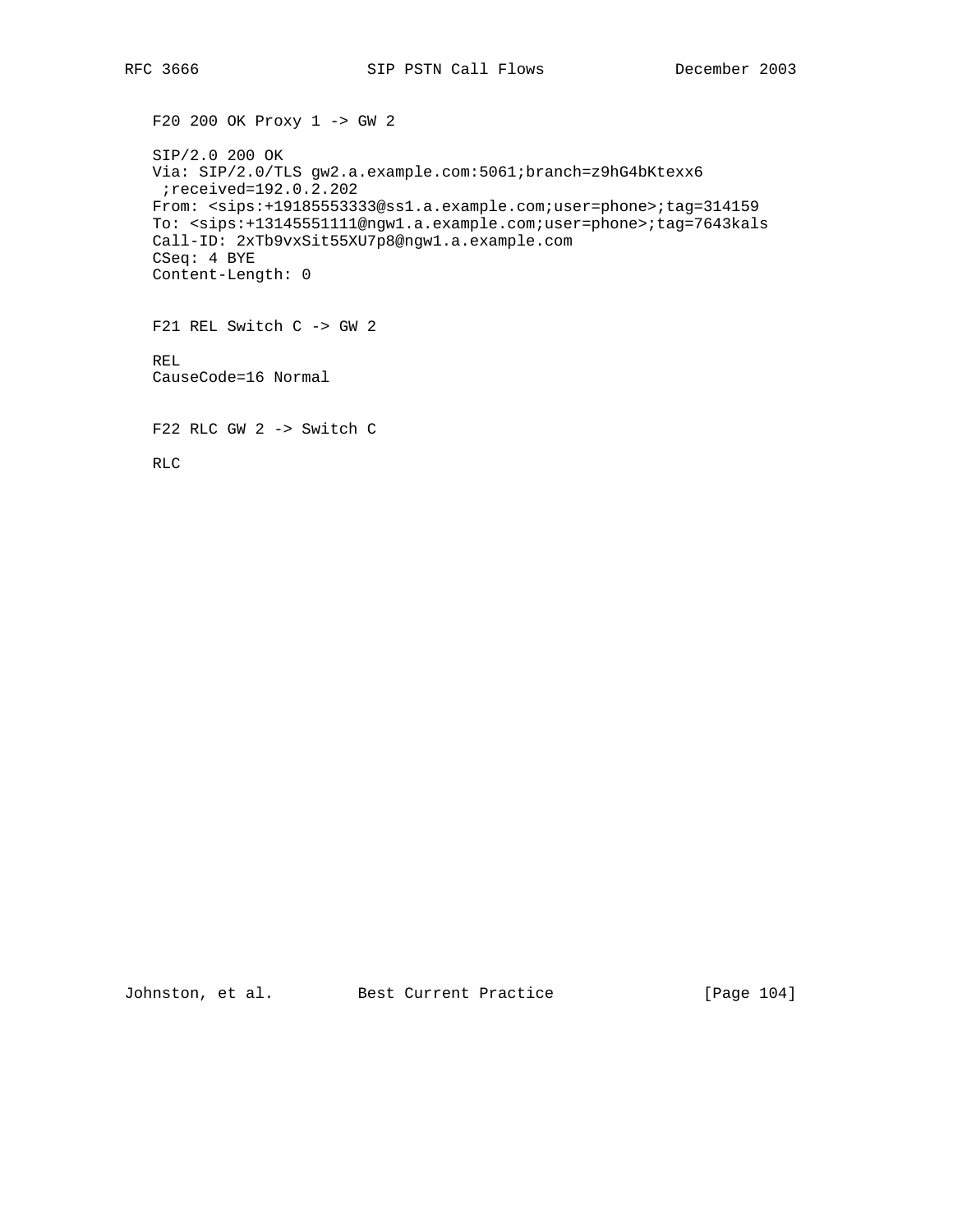## 4.2. Successful FGB PBX to ISDN PBX call with overflow

| PBX A GW 1                                                                            | Proxy 1                           | GW <sub>2</sub>                                              |                                               | GW <sub>3</sub><br>PBX C                                                 |
|---------------------------------------------------------------------------------------|-----------------------------------|--------------------------------------------------------------|-----------------------------------------------|--------------------------------------------------------------------------|
| Seizure<br>-----------><br>Wink<br>$\leftarrow$ - - - - - - - - - - -<br>MF Digits F1 |                                   |                                                              |                                               |                                                                          |
| ----------->                                                                          | INVITE F2                         |                                                              |                                               |                                                                          |
|                                                                                       | ----------->  INVITE F3           |                                                              |                                               |                                                                          |
|                                                                                       |                                   | -----------><br>503 F4<br>$\leftarrow$ - - - - - - - - - - - |                                               |                                                                          |
|                                                                                       |                                   | ACK F5<br>----------->                                       |                                               |                                                                          |
|                                                                                       |                                   | INVITE F6                                                    | ----------------------->                      | SETUP F7                                                                 |
|                                                                                       |                                   |                                                              | 100 F8<br><-------------------------          | -----------><br>CALL PROC F9                                             |
|                                                                                       |                                   |                                                              | 180 F11                                       | $- - - - - - - - - - -$<br>ALERT F10<br>$\leftarrow$ - - - - - - - - - - |
|                                                                                       | <-----------                      | 180 F12   <---------------------                             |                                               |                                                                          |
| Ringtone<br><===========                                                              |                                   |                                                              |                                               | OneWay Voice<br>$\le$ = = = = = = = = = = =<br>CONNect F13               |
|                                                                                       | Seizure $ $ <-----------          |                                                              | 200 F14<br>200 F15  <------------------------ | $\leftarrow$ - - - - - - - - - -                                         |
| <-----------  ACK F16                                                                 | ----------->                      | ACK F17                                                      |                                               |                                                                          |
|                                                                                       |                                   |                                                              |                                               | ---------------------> CONN ACK F18<br>$---------&$                      |
|                                                                                       | BothWayVoice   Both Way RTP Media |                                                              |                                               | BothWayVoice                                                             |
|                                                                                       |                                   |                                                              | BYE F20                                       | DISC F19<br>$- - - - - - - - - - - -$                                    |
|                                                                                       |                                   |                                                              | BYE F21    <------------------------  REL F22 |                                                                          |
|                                                                                       | Seiz Removal $ $ <-----------     |                                                              |                                               | ----------->                                                             |
| ----------->                                                                          | $Seiz$ Removal $ -----$           |                                                              | 200 F24                                       | --------------->  REL COM F25<br><-----------                            |
|                                                                                       |                                   |                                                              |                                               |                                                                          |

Johnston, et al. Best Current Practice [Page 105]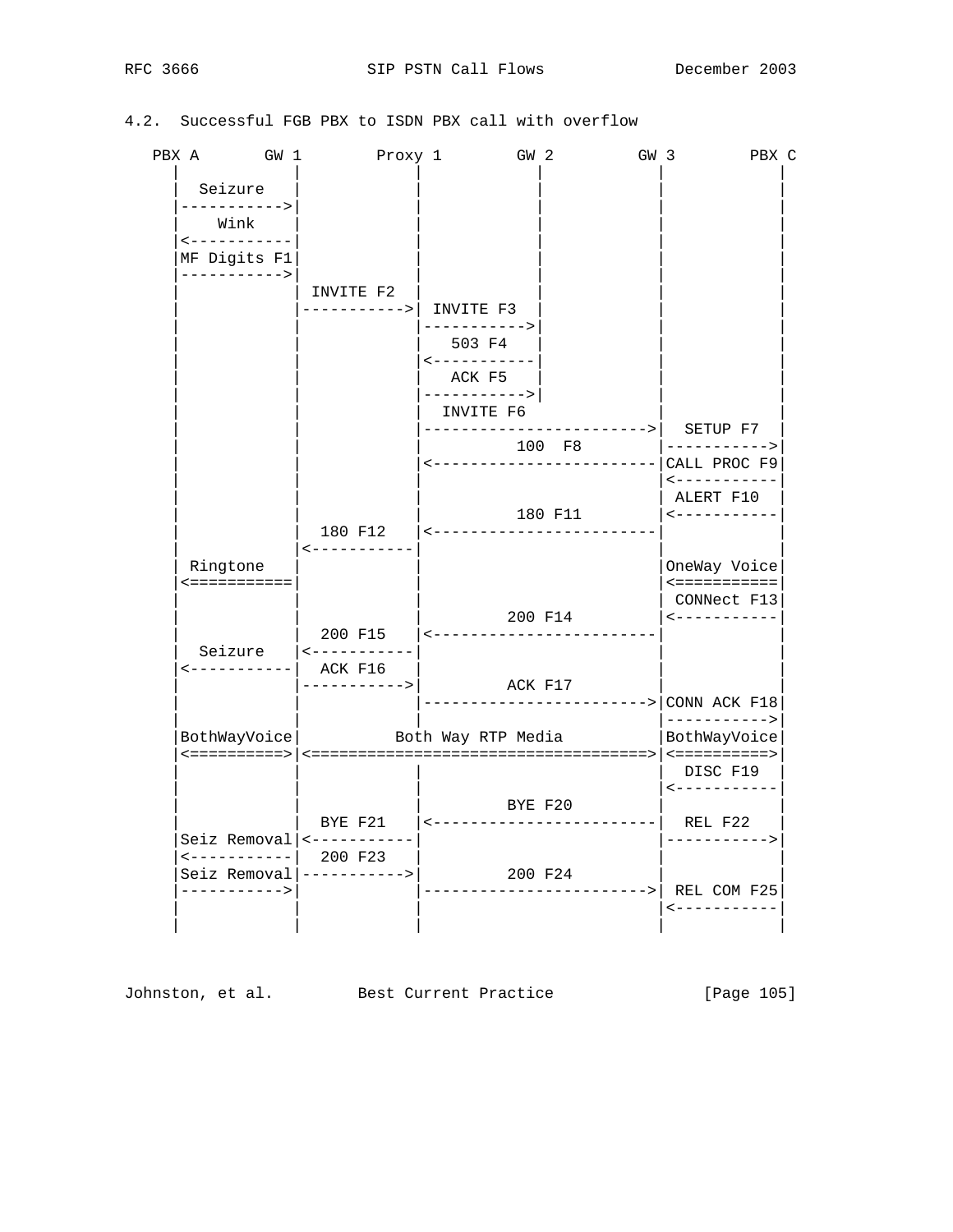PBX Alice calls PBX Carol via Gateway GW 1 and Proxy 1. During the attempt to reach Carol via GW 2, an error is encountered - Proxy 1 receives a 503 Service Unavailable (F4) response to the forwarded INVITE. This could be due to all circuits being busy, or some other outage at GW 2. Proxy 1 recognizes the error and uses an alternative route via GW 3 to terminate the call. From there, the call proceeds normally with Carol answering the call. The call is terminated when Carol hangs up.

Message Details

PBX Alice -> GW 1

Seizure

GW 1 -> PBX A

Wink

F1 MF Digits PBX Alice -> GW 1

KP 444 3333 ST

F2 INVITE GW 1 -> Proxy 1

```
 INVITE sip:4443333@ss1.a.example.com SIP/2.0
 Via: SIP/2.0/UDP gw1.a.example.com:5060;branch=z9hG4bKwqwee65
 Max-Forwards: 70
 From: <sip:551313@gw1.a.example.com>;tag=63412s
 To: <sip:4443333@ss1.a.example.com>
 Call-ID: 2xTb9vxSit55XU7p8@gw1.a.example.com
 CSeq: 1 INVITE
 Contact: <sip:551313@gw1.a.example.com>
 Content-Type: application/sdp
 Content-Length: 155
```
 $v=0$  o=GW 2890844526 2890844526 IN IP4 gw1.a.example.com  $s =$  c=IN IP4 gw1.a.example.com  $t=0$  0 m=audio 49172 RTP/AVP 0 a=rtpmap:0 PCMU/8000

Johnston, et al. Best Current Practice [Page 106]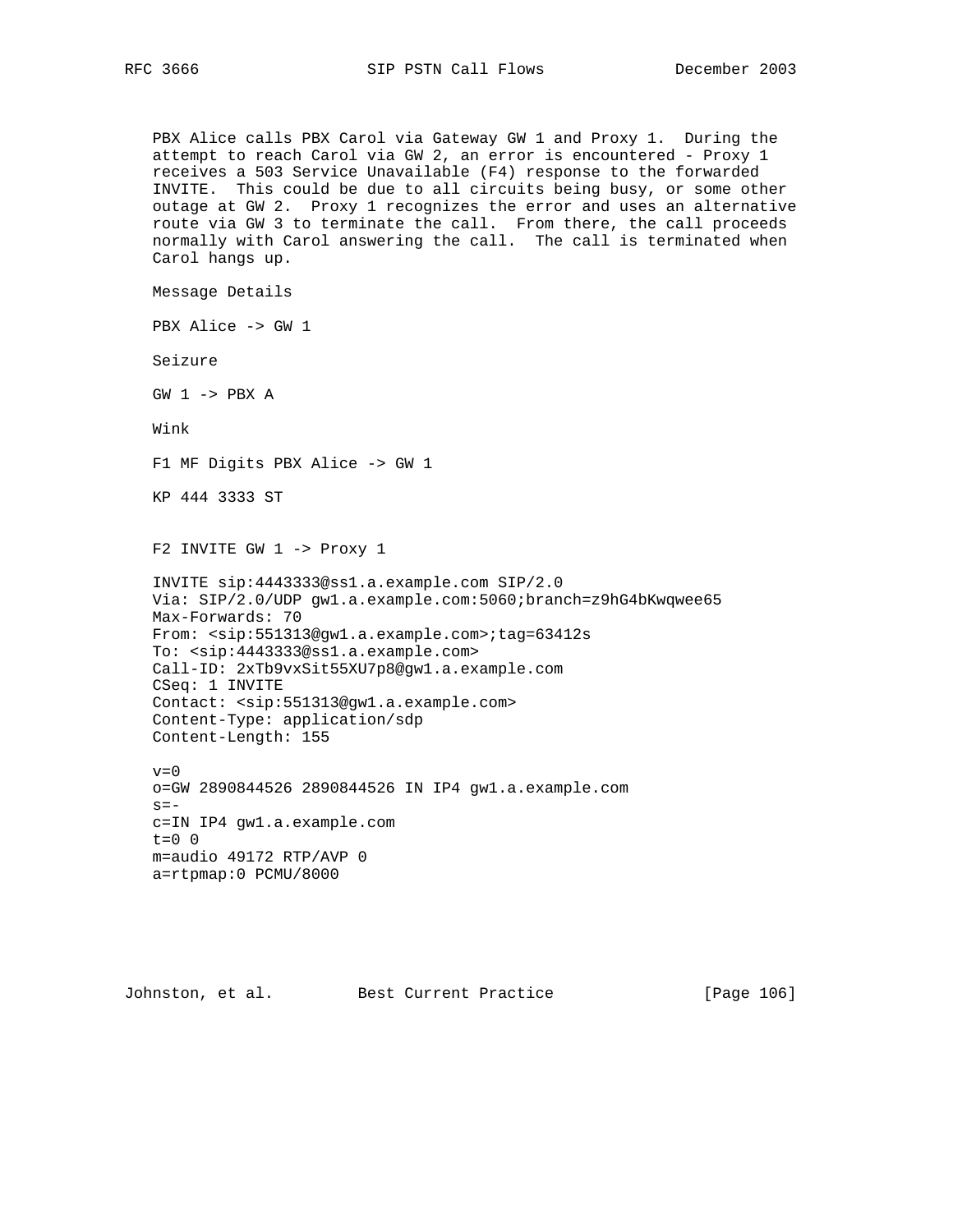/\* Proxy 1 uses a Location Service function to determine where B is located. Response is returned listing alternative routes, GW2 and GW3, which are then tried sequentially. \*/

## F3 INVITE Proxy 1 -> GW 2

 INVITE sip:4443333@gw2.a.example.com SIP/2.0 Via: SIP/2.0/UDP ss1.a.example.com:5060;branch=z9hG4bK2d4790.1 Via: SIP/2.0/UDP gw1.a.example.com:5060;branch=z9hG4bKwqwee65 ;received=192.0.2.201 Max-Forwards: 69 Record-Route: <sip:ss1.a.example.com;lr> From: <sip:551313@gw1.a.example.com>;tag=63412s To: <sip:4443333@ss1.a.example.com> Call-ID: 2xTb9vxSit55XU7p8@gw1.a.example.com CSeq: 1 INVITE Contact: <sip:551313@gw1.a.example.com> Content-Type: application/sdp Content-Length: 155  $v=0$ o=GW 2890844526 2890844526 IN IP4 gw1.a.example.com

 $s=$  c=IN IP4 gw1.a.example.com t=0 0 m=audio 49172 RTP/AVP 0 a=rtpmap:0 PCMU/8000

F4 503 Service Unavailable GW 2 -> Proxy 1

 SIP/2.0 503 Service Unavailable Via: SIP/2.0/UDP ss1.a.example.com:5060;branch=z9hG4bK2d4790.1 ;received=192.0.2.111 Via: SIP/2.0/UDP gw1.a.example.com:5060;branch=z9hG4bKwqwee65 ;received=192.0.2.201 From: <sip:551313@gw1.a.example.com>;tag=63412s To: <sip:4443333@ss1.a.example.com>;tag=314159 Call-ID: 2xTb9vxSit55XU7p8@gw1.a.example.com CSeq: 1 INVITE Content-Length: 0

 $F5$  ACK Proxy  $1 \rightarrow GW 2$ 

 ACK sip:4443333@ss1.a.example.com SIP/2.0 Via: SIP/2.0/UDP ss1.a.example.com:5060;branch=z9hG4bK2d4790.1

Johnston, et al. Best Current Practice [Page 107]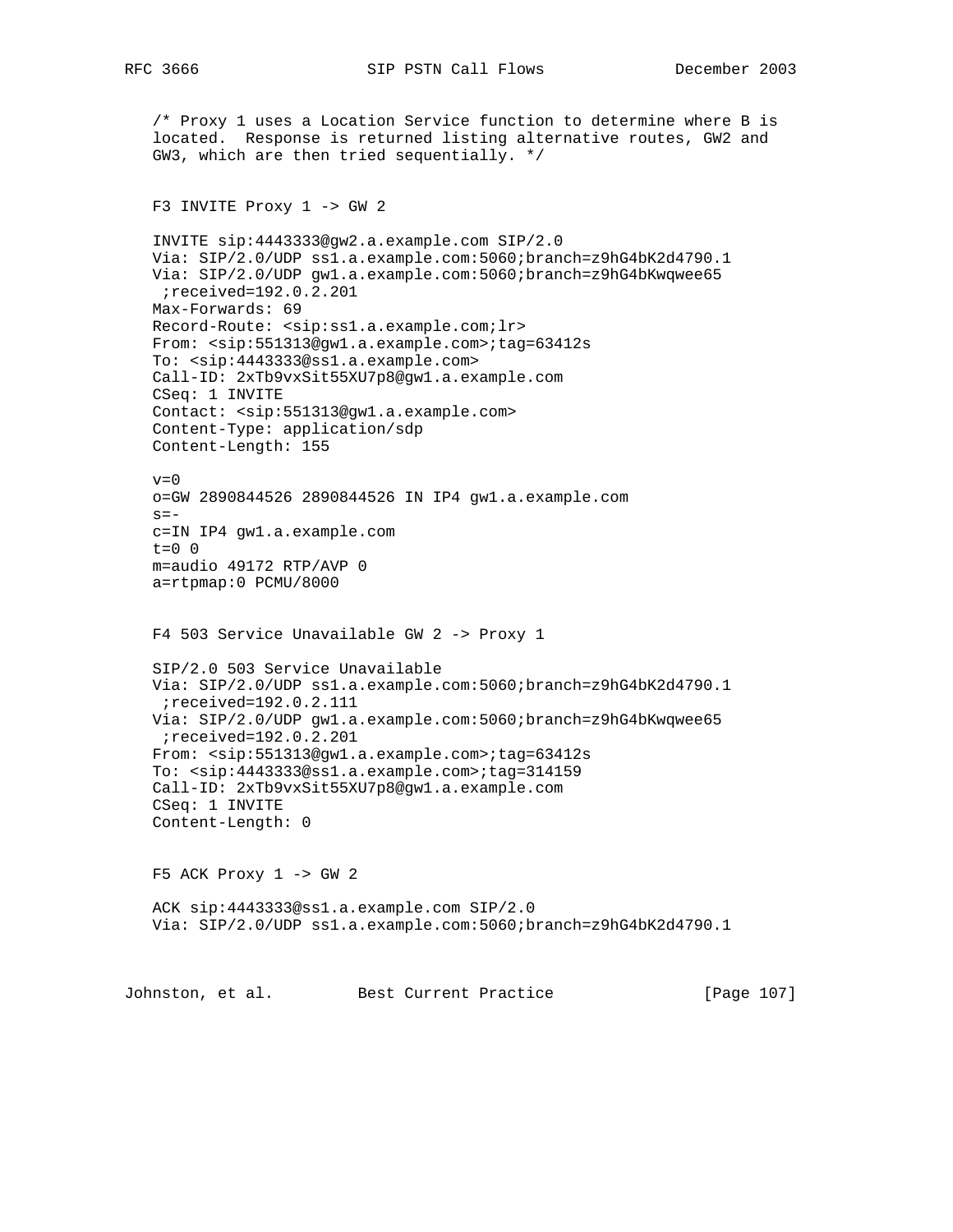Via: SIP/2.0/UDP gw1.a.example.com:5060;branch=z9hG4bKwqwee65 ;received=192.0.2.201 Max-Forward: 70 From: <sip:551313@gw1.a.example.com>;tag=63412s To: <sip:4443333@ss1.a.example.com>;tag=314159 Call-ID: 2xTb9vxSit55XU7p8@gw1.a.example.com CSeq: 1 ACK Content-Length: 0 F6 INVITE Proxy 1 -> GW 3 INVITE sip:+19185553333@gw3.a.example.com;user=phone SIP/2.0 Via: SIP/2.0/UDP ss1.a.example.com:5060;branch=z9hG4bK2d4790.2 Via: SIP/2.0/UDP gw1.a.example.com:5060;branch=z9hG4bKwqwee65 ;received=192.0.2.201 Max-Forwards: 69 Record-Route: <sip:ss1.a.example.com;lr> From: <sip:551313@gw1.a.example.com>;tag=63412s To: <sip:4443333@ss1.a.example.com> Call-ID: 2xTb9vxSit55XU7p8@gw1.a.example.com CSeq: 1 INVITE Contact: <sip:551313@gw1.a.example.com> Content-Type: application/sdp Content-Length: 155  $v=0$  o=GW 2890844526 2890844526 IN IP4 gw1.a.example.com  $s=$  c=IN IP4 gw1.a.example.com  $t=0$  0 m=audio 49172 RTP/AVP 0 a=rtpmap:0 PCMU/8000 F7 SETUP GW 3 -> PBX C Protocol discriminator=Q.931 Message type=SETUP Bearer capability: Information transfer capability=0 (Speech) or 16 (3.1 kHz audio) Channel identification=Preferred or exclusive B-channel Progress indicator=1 (Call is not end-to-end ISDN; further call progress information may be available inband) Called party number: Type of number and numbering plan ID=33 (National number in ISDN numbering plan) Digits=918-555-3333

Johnston, et al. Best Current Practice [Page 108]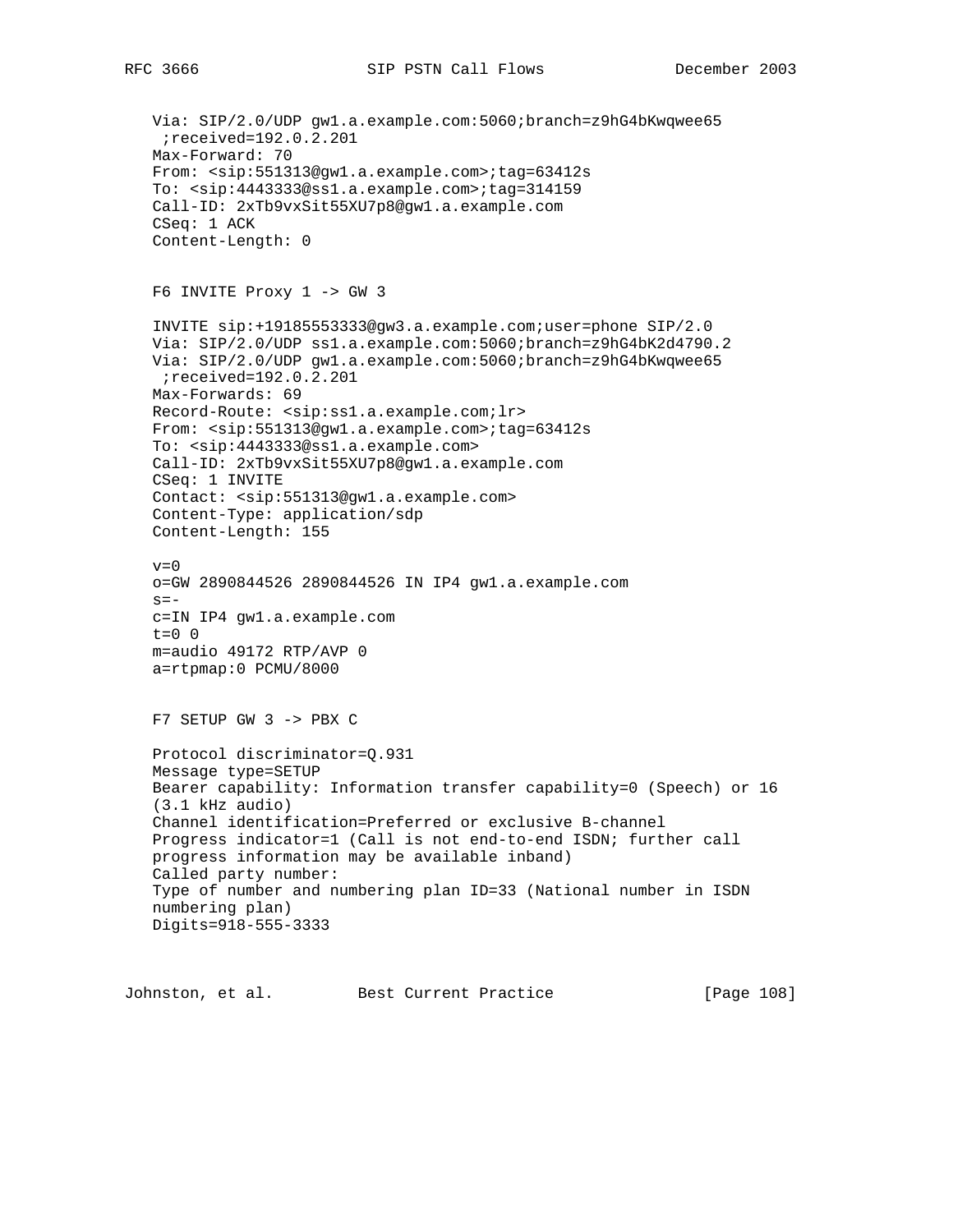```
 F8 100 Trying GW 3 -> Proxy 1
SIP/2.0 100 Trying
Via: SIP/2.0/UDP gw1.a.example.com:5060;branch=z9hG4bKwqwee65
;received=192.0.2.201
From: <sip:551313@gw1.a.example.com>;tag=63412s
To: <sip:4443333@ss1.a.example.com>
Call-ID: 2xTb9vxSit55XU7p8@gw1.a.example.com
CSeq: 1 INVITE
Content-Length: 0
F9 CALL PROCeeding PBX C -> GW 3
Protocol discriminator=Q.931
Message type=CALL PROC
F10 ALERT PBX C -> GW 3
Protocol discriminator=Q.931
Message type=PROG
/* Based on ALERT message, GW 3 returns a 180 response. */
F11 180 Ringing GW 3 -> Proxy 1
SIP/2.0 180 Ringing
Via: SIP/2.0/UDP ss1.a.example.com:5060;branch=z9hG4bK2d4790.2
;received=192.0.2.111
Via: SIP/2.0/UDP gw1.a.example.com:5060;branch=z9hG4bKwqwee65
;received=192.0.2.201
Record-Route: <sip:ss1.a.example.com;lr>
From: <sip:551313@gw1.a.example.com>;tag=63412s
To: <sip:4443333@ss1.a.example.com>;tag=123456789
Call-ID: 2xTb9vxSit55XU7p8@gw1.a.example.com
CSeq: 1 INVITE
Contact: <sip:+19185553333@gw3.a.example.com;user=phone>
Content-Length: 0
F12 180 Ringing Proxy 1 -> GW 1
SIP/2.0 180 Ringing
Via: SIP/2.0/UDP gw1.a.example.com:5060;branch=z9hG4bKwqwee65
```
Johnston, et al. Best Current Practice [Page 109]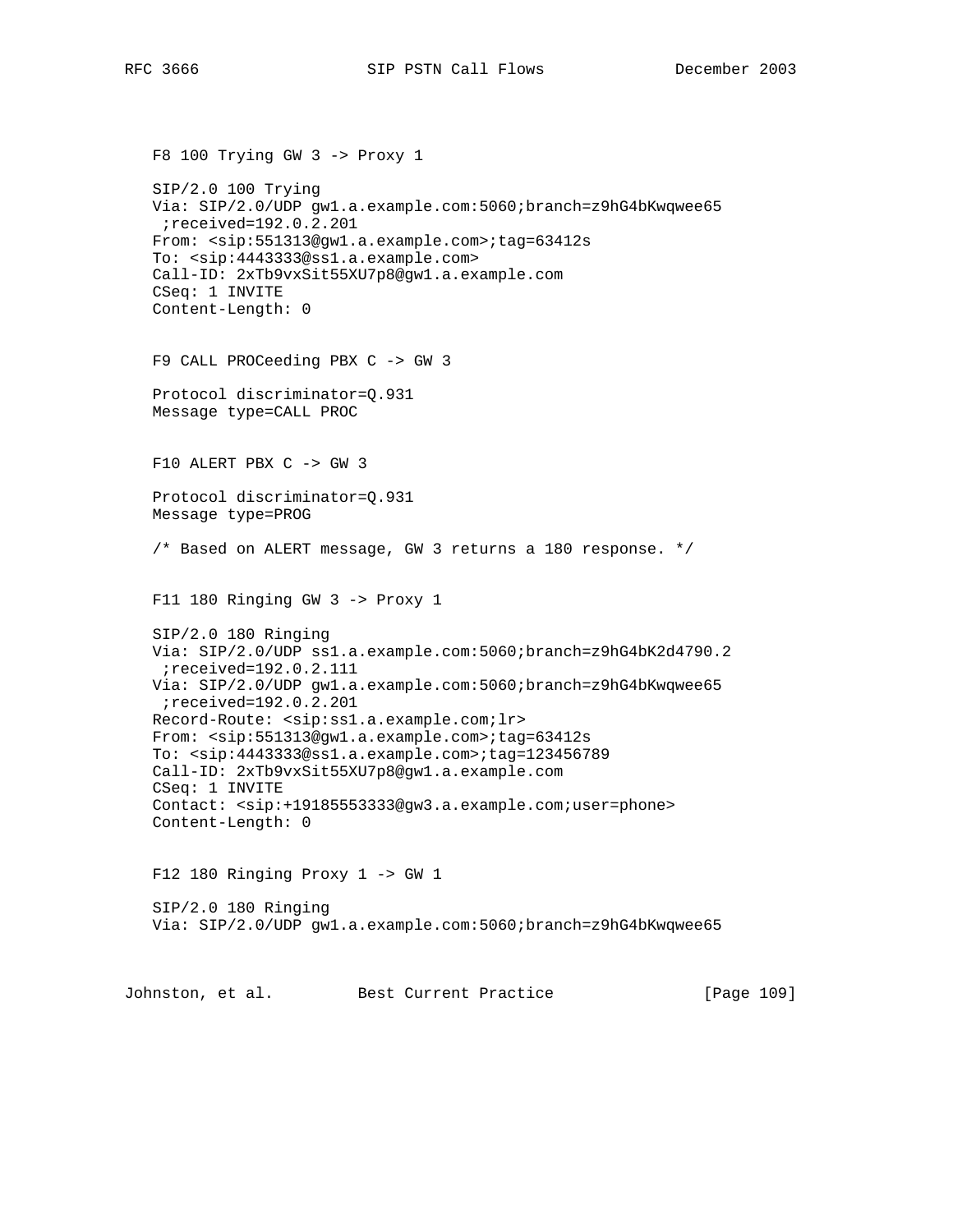;received=192.0.2.201 Record-Route: <sip:ss1.a.example.com;lr> From: <sip:551313@gw1.a.example.com>;tag=63412s To: <sip:4443333@ss1.a.example.com>;tag=123456789 Call-ID: 2xTb9vxSit55XU7p8@gw1.a.example.com CSeq: 1 INVITE Contact: <sip:+19185553333@gw3.a.example.com;user=phone> Content-Length: 0 F13 CONNect PBX C -> GW 3 Protocol discriminator=Q.931 Message type=CONN F14 200 OK GW 3 -> Proxy 1 SIP/2.0 200 OK Via: SIP/2.0/UDP ss1.a.example.com:5060;branch=z9hG4bK2d4790.2 ;received=192.0.2.111 Via: SIP/2.0/UDP gw1.a.example.com:5060;branch=z9hG4bKwqwee65 ;received=192.0.2.201 Record-Route: <sip:ss1.a.example.com;lr> From: <sip:551313@gw1.a.example.com>;tag=63412s To: <sip:4443333@ss1.a.example.com>;tag=123456789 Call-ID: 2xTb9vxSit55XU7p8@gw1.a.example.com CSeq: 1 INVITE Contact: <sip:+19185553333@gw3.a.example.com;user=phone> Content-Type: application/sdp Content-Length: 143  $v=0$  o=GW 987654321 987654321 IN IP4 gw3.a.example.com  $s=$  c=IN IP4 gw3.a.example.com  $t=0$  0 m=audio 14918 RTP/AVP 0 a=rtpmap:0 PCMU/8000 F15 200 OK Proxy 1 -> GW 1 SIP/2.0 200 OK Via: SIP/2.0/UDP gw1.a.example.com:5060;branch=z9hG4bKwqwee65 ;received=192.0.2.201 Record-Route: <sip:ss1.a.example.com;lr> From: <sip:551313@gw1.a.example.com>;tag=63412s

Johnston, et al. Best Current Practice [Page 110]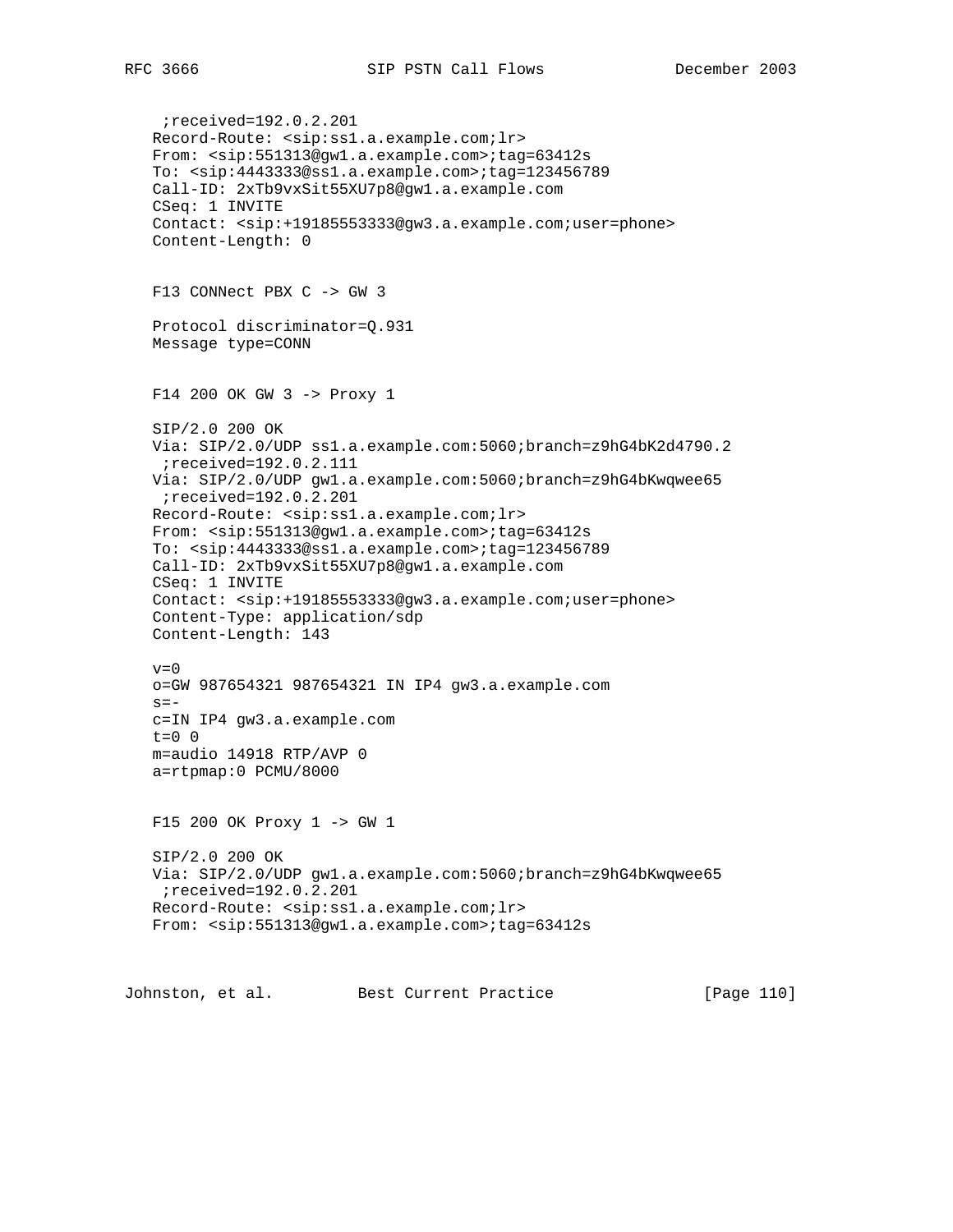To: <sip:4443333@ss1.a.example.com>;tag=123456789 Call-ID: 2xTb9vxSit55XU7p8@gw1.a.example.com CSeq: 1 INVITE Contact: <sip:+19185553333@gw3.a.example.com;user=phone> Content-Type: application/sdp Content-Length: 143  $v=0$  o=GW 987654321 987654321 IN IP4 gw3.a.example.com  $s=$  c=IN IP4 gw3.a.example.com  $t=0$  0 m=audio 14918 RTP/AVP 0 a=rtpmap:0 PCMU/8000 GW 1 -> PBX A Seizure  $F16$  ACK GW  $1$  -> Proxy  $1$  ACK sip:+19185553333@gw3.a.example.com;user=phone SIP/2.0 Via: SIP/2.0/UDP gw1.a.example.com:5060;branch=z9hG4bKwqwee65 Max-Forwards: 70 Route: <sip:ss1.a.example.com;lr> From: <sip:551313@gw1.a.example.com>;tag=63412s To: <sip:4443333@ss1.a.example.com>;tag=123456789 Call-ID: 2xTb9vxSit55XU7p8@gw1.a.example.com CSeq: 1 ACK Content-Length: 0 F17 ACK Proxy 1 -> GW 3 ACK sip:+19185553333@gw3.a.example.com;user=phone SIP/2.0 Via: SIP/2.0/UDP ss1.a.example.com:5060;branch=z9hG4bK2d4790.2 Via: SIP/2.0/UDP gw1.a.example.com:5060;branch=z9hG4bKwqwee65 ;received=192.0.2.201 Max-Forwards: 69 From: <sip:551313@gw1.a.example.com>;tag=63412s To: <sip:4443333@ss1.a.example.com>;tag=123456789 Call-ID: 2xTb9vxSit55XU7p8@gw1.a.example.com CSeq: 1 ACK Content-Length: 0

Johnston, et al. Best Current Practice [Page 111]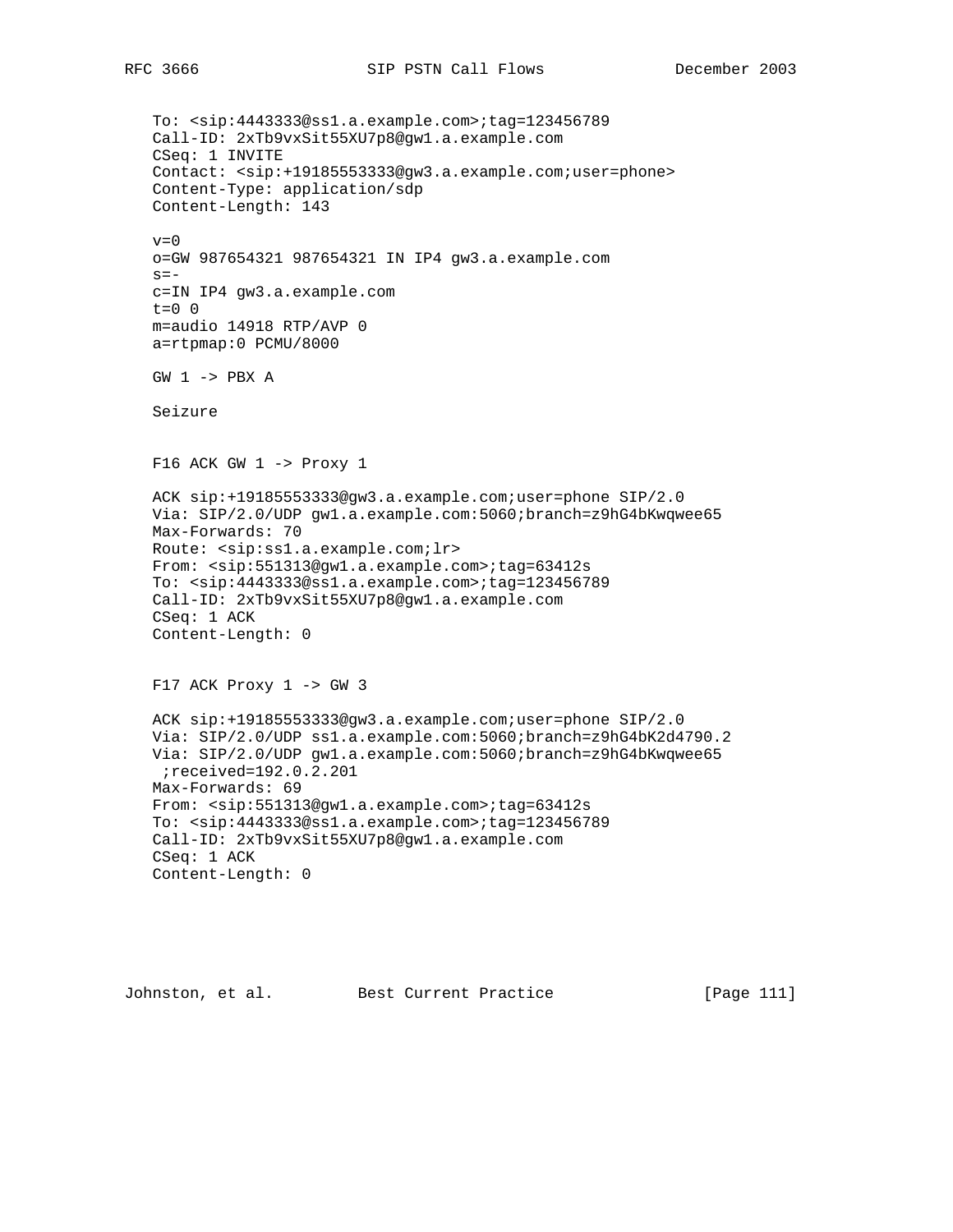F18 CONNect ACK GW 3 -> PBX C Protocol discriminator=Q.931 Message type=CONN ACK  $/*$  RTP streams are established between GW 1 and GW 3.  $*/$  /\* Bob Hangs Up with Alice. \*/ F19 DISConnect PBX C -> GW 3 Protocol discriminator=Q.931 Message type=DISC Cause=16 (Normal clearing) F20 BYE GW 3 -> Proxy 1 BYE sip:551313@gw1.a.example.com SIP/2.0 Via: SIP/2.0/UDP gw3.a.example.com:5060;branch=z9hG4bKkdjuwq Max-Forwards: 70 Route: <sip:ss1.a.example.com;lr> From: <sip:4443333@ss1.a.example.com>;tag=123456789 To: <sip:551313@gw1.a.example.com>;tag=63412s Call-ID: 2xTb9vxSit55XU7p8@gw1.a.example.com CSeq: 1 BYE Content-Length: 0 F21 BYE Proxy  $1$  -> GW  $1$  BYE sip:551313@gw1.a.example.com SIP/2.0 Via: SIP/2.0/UDP ss1.a.example.com:5060;branch=z9hG4bK2d4790.2 Via: SIP/2.0/UDP gw3.a.example.com:5060;branch=z9hG4bKkdjuwq ;received=192.0.2.203 Max-Forwards: 69 From: <sip:4443333@ss1.a.example.com>;tag=123456789 To: <sip:551313@gw1.a.example.com>;tag=63412s Call-ID: 2xTb9vxSit55XU7p8@gw1.a.example.com CSeq: 1 BYE Content-Length: 0 GW 1 -> PBX A Seizure removal

Johnston, et al. Best Current Practice [Page 112]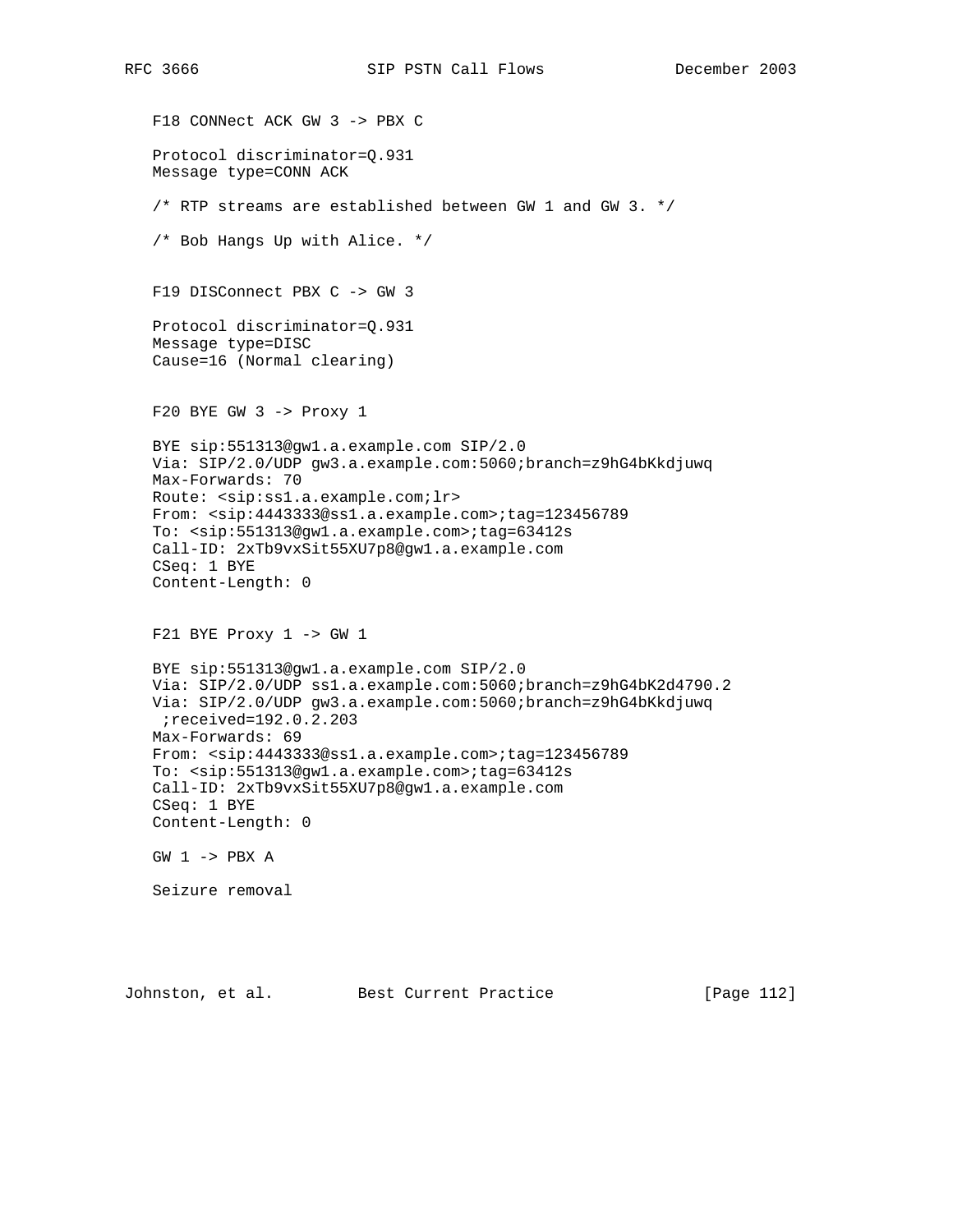F22 RELease GW 3 -> PBX C Protocol discriminator=Q.931 Message type=REL F23 200 OK GW 1 -> Proxy 1 SIP/2.0 200 OK Via: SIP/2.0/UDP ss1.a.example.com:5060;branch=z9hG4bK2d4790.2 ;received=192.0.2.111 Via: SIP/2.0/UDP gw3.a.example.com:5060;branch=z9hG4bKkdjuwq ;received=192.0.2.203 From: <sip:4443333@ss1.a.example.com>;tag=123456789 To: <sip:551313@gw1.a.example.com>;tag=63412s Call-ID: 2xTb9vxSit55XU7p8@gw1.a.example.com CSeq: 1 BYE Content-Length: 0 F24 200 OK Proxy 1 -> GW 3 SIP/2.0 200 OK Via: SIP/2.0/UDP gw3.a.example.com:5060;branch=z9hG4bKkdjuwq ;received=192.0.2.203 From: <sip:4443333@ss1.a.example.com>;tag=123456789 To: <sip:551313@gw1.a.example.com>;tag=63412s Call-ID: 2xTb9vxSit55XU7p8@gw1.a.example.com CSeq: 1 BYE Content-Length: 0 F25 RELease COMplete PBX C -> GW 3 Protocol discriminator=Q.931 Message type=REL COM PBX Alice -> GW 1 Seizure removal 5. Security Considerations This document provides examples of mapping from SIP to ISUP and ISUP to SIP. The gateways in these examples are compliant with the Security Considerations Section of RFC 3398 [4] which is summarized here.

Johnston, et al. Best Current Practice [Page 113]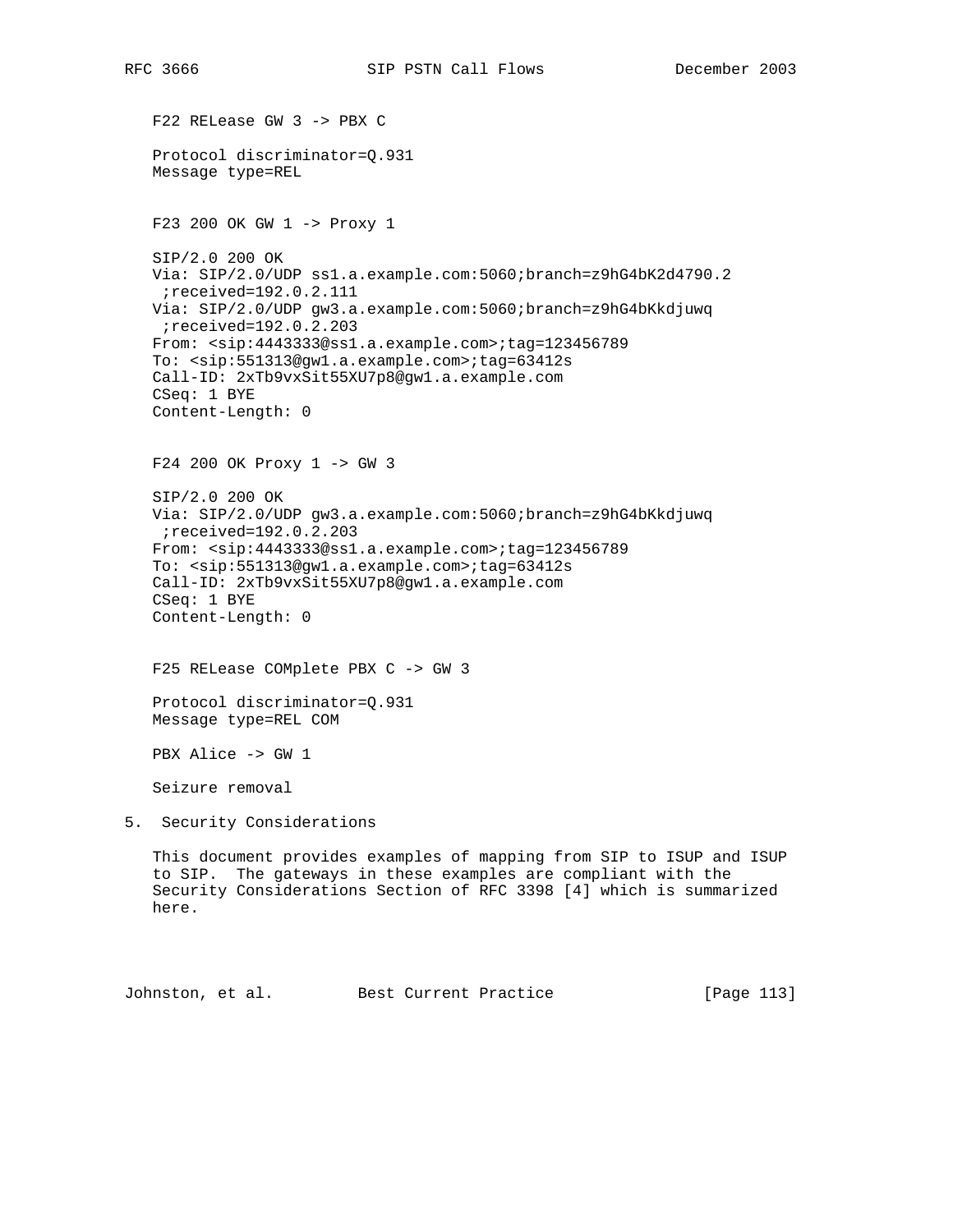There are few security concerns relating to the mapping of ISUP to SIP besides privacy considerations in the calling party number passing. Some concerns relating to the mapping from tel URI parameters to ISUP include the user creation of parameters and codes relating to called number and local number portability (LNP). An operator of a gateway should use policies similar to those present in PSTN switches to avoid security problems.

 The mapping from a SIP response code to an ISUP Cause Code presents a theoretical risk, so a gateway operator may implement policies controlling this mapping. Gateways should also not rely on the contents of the From header field for identity information, as it may be arbitrarily populated by a user. Instead, some sort of cryptographic authentication and authorization should be used for identity determination. These flows show both HTTP Digest for authentication of users, although for brevity, the challenge is not always shown.

 The early media cut-through shown in some flows is another potential security risk, but it is also required for proper interaction with the PSTN. Again, a gateway operator should use proper policies relating to early media to prevent fraud and misuse. Finally, a user agent (even a properly authenticated one) can launch multiple simultaneous requests through a gateway, constituting a denial of service attack. The adoption of policies to limit the number of simultaneous requests from a single entity may be used to prevent this attack.

 As discussed in the SIP-T framework [7], SIP/ISUP interworking can be employed as an interdomain signaling mechanism that may be subject to pre-existing trust relationships between administrative domains. Any administrative domain implementing SIP-T or SIP/ISUP interworking should have an adequate security apparatus (including elements that manage any appropriate policies to manage fraud and billing in an interdomain environment) in place to ensure that the translation of ISUP information does not result in any security violations.

 Although no examples of this are shown in this document, transporting ISUP in SIP bodies may provide opportunities for abuse, fraud, and privacy concerns, especially when SIP-T requests can be generated, inspected or modified by arbitrary SIP endpoints. ISUP MIME bodies should be secured (preferably with S/MIME as detailed in RFC 3261 [2]) to alleviate this concern. Authentication properties provided by S/MIME would allow the recipient of a SIP-T message to ensure that the ISUP MIME body was generated by an authorized entity. Encryption would ensure that only carriers possessing a particular decryption key are capable of inspecting encapsulated ISUP MIME bodies in a SIP request.

Johnston, et al. Best Current Practice [Page 114]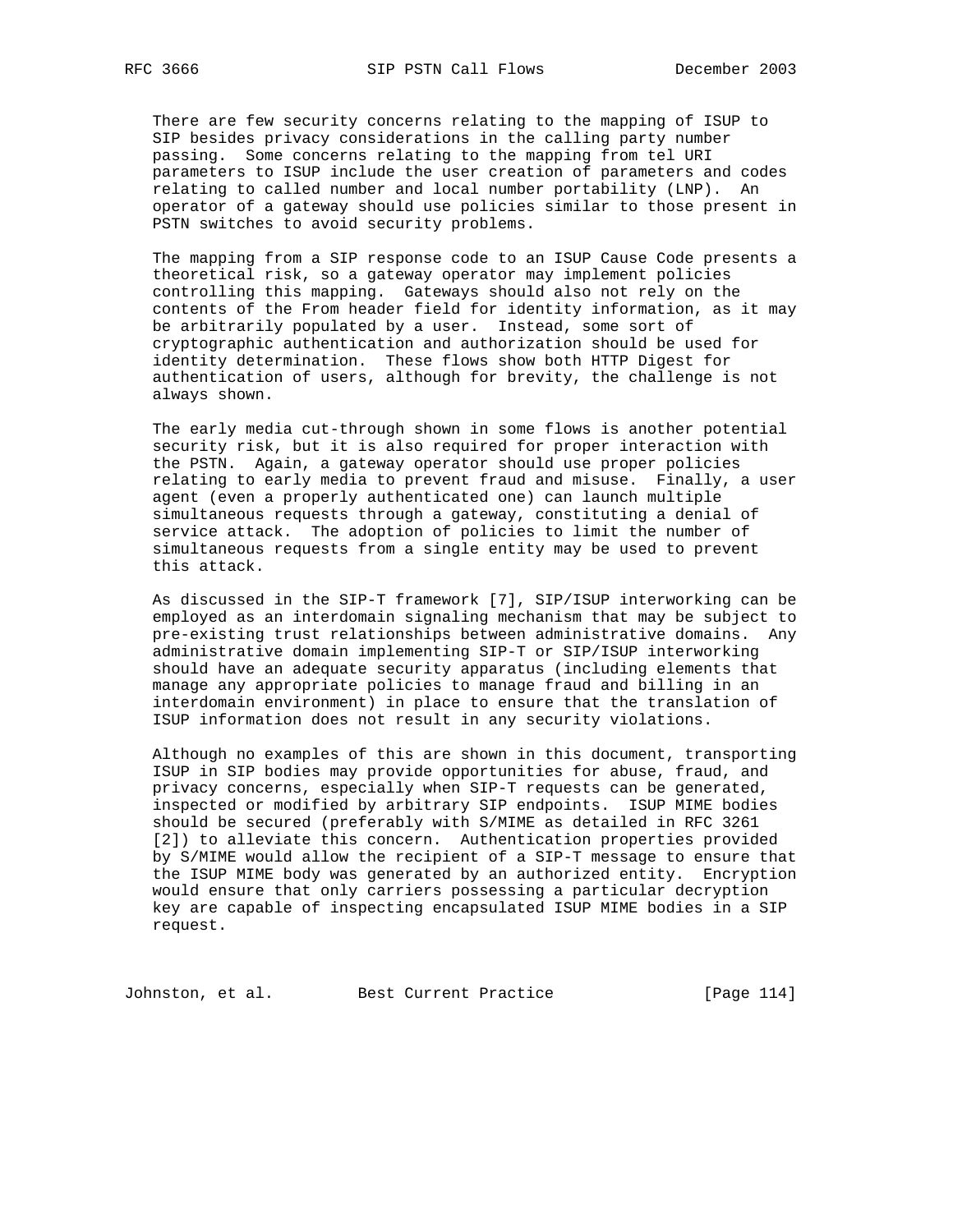## 6. References

- 6.1. Normative References
	- [1] Bradner, S., "Key words for use in RFCs to Indicate Requirement Levels", BCP 14, RFC 2119, March 1997.
	- [2] Rosenberg, J., Schulzrinne, H., Camarillo, G., Johnston, A., Peterson, J., Sparks, R., Handley, M. E. and Schooler, "SIP: Session Initiation Protocol", RFC 3261, June 2002.
	- [3] Rosenberg, J. and H. Schulzrinne, "An Offer/Answer Model with the Session Description Protocol (SDP)", RFC 3264, June 2002.
	- [4] Camarillo, G., Roach, A. B., Peterson, J. and L. Ong, "Integrated Services Digital Network (ISDN) User Part (ISUP) to Session Initiation Protocol (SIP) Mapping", RFC 3398, December 2002.
	- [5] Franks, J., Hallam-Baker, P., Hostetler, J., Lawrence, S., Leach, P., Luotonen, A. and L. Stewart, "HTTP Authentication: Basic and Digest Access Authentication", RFC 2617, June 1999.
	- [6] Vaha-Sipila, A., "URLs for Telephone Calls", RFC 2806, April 2000.
	- [7] Vemuri, A. and J. Peterson, "Session Initiation Protocol for Telephones (SIP-T): Context and Architectures", BCP 63, RFC 3372, September 2002.
	- [8] Zimmerer, E., Peterson, J., Vemuri, A., Ong, L., Audet, F., Watson, M. and M. Zonoun, "MIME media types for ISUP and QSIG Objects", RFC 3204, December 2001.
	- [9] Faltstrom, P., "E.164 number and DNS", RFC 2916, September 2000.
- 6.2. Informative References
	- [10] Johnston, A., Donovan, S., Sparks, R., Cunningham, C. and K. Summers, "Session Initiation Protocol (SIP) Basic Call Flow Examples", RFC 3665, December 2003.

Johnston, et al. Best Current Practice [Page 115]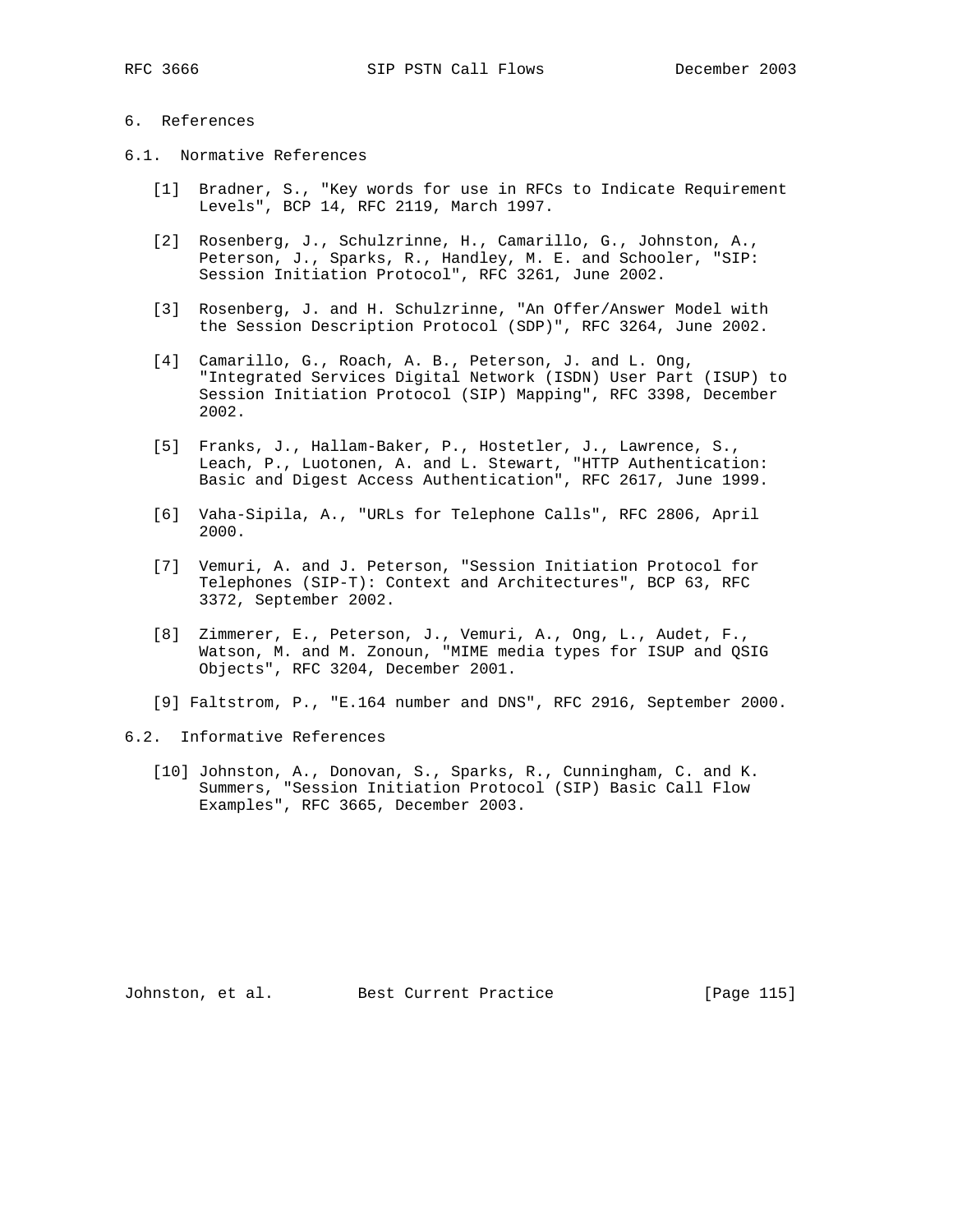## 7. Acknowledgments

 Thanks to Rohan Mahy, Adam Roach, Gonzalo Camarillo, Cullen Jennings, and Tom Taylor for their detailed comments during the final review. Thanks to Dean Willis for his early contributions to the development of this document. Thanks to Jon Peterson for his help on the security section.

 The authors wish to thank Kundan Singh for performing parser validation of messages.

 The authors wish to thank the following individuals for their participation in a detailed review of this call flows document: Aseem Agarwal, Rafi Assadi, Ben Campbell, Sunitha Kumar, Jon Peterson, Marc Petit-Huguenin, Vidhi Rastogi, and Bodgey Yin Shaohua.

 The authors also wish to thank the following individuals for their assistance: Jean-Francois Mule, Hemant Agrawal, Henry Sinnreich, David Devanatham, Joe Pizzimenti, Matt Cannon, John Hearty, the whole MCI WorldCom IPOP Design team, Scott Orton, Greg Osterhout, Pat Sollee, Doug Weisenberg, Danny Mistry, Steve McKinnon, and Denise Ingram, Denise Caballero, Tom Redman, Ilya Slain, Pat Sollee, John Truetken, and others from MCI WorldCom, 3Com, Cisco, Lucent and Nortel.

8. Intellectual Property Statement

 The IETF takes no position regarding the validity or scope of any intellectual property or other rights that might be claimed to pertain to the implementation or use of the technology described in this document or the extent to which any license under such rights might or might not be available; neither does it represent that it has made any effort to identify any such rights. Information on the IETF's procedures with respect to rights in standards-track and standards-related documentation can be found in BCP-11. Copies of claims of rights made available for publication and any assurances of licenses to be made available, or the result of an attempt made to obtain a general license or permission for the use of such proprietary rights by implementors or users of this specification can be obtained from the IETF Secretariat.

 The IETF invites any interested party to bring to its attention any copyrights, patents or patent applications, or other proprietary rights which may cover technology that may be required to practice this standard. Please address the information to the IETF Executive Director.

Johnston, et al. Best Current Practice [Page 116]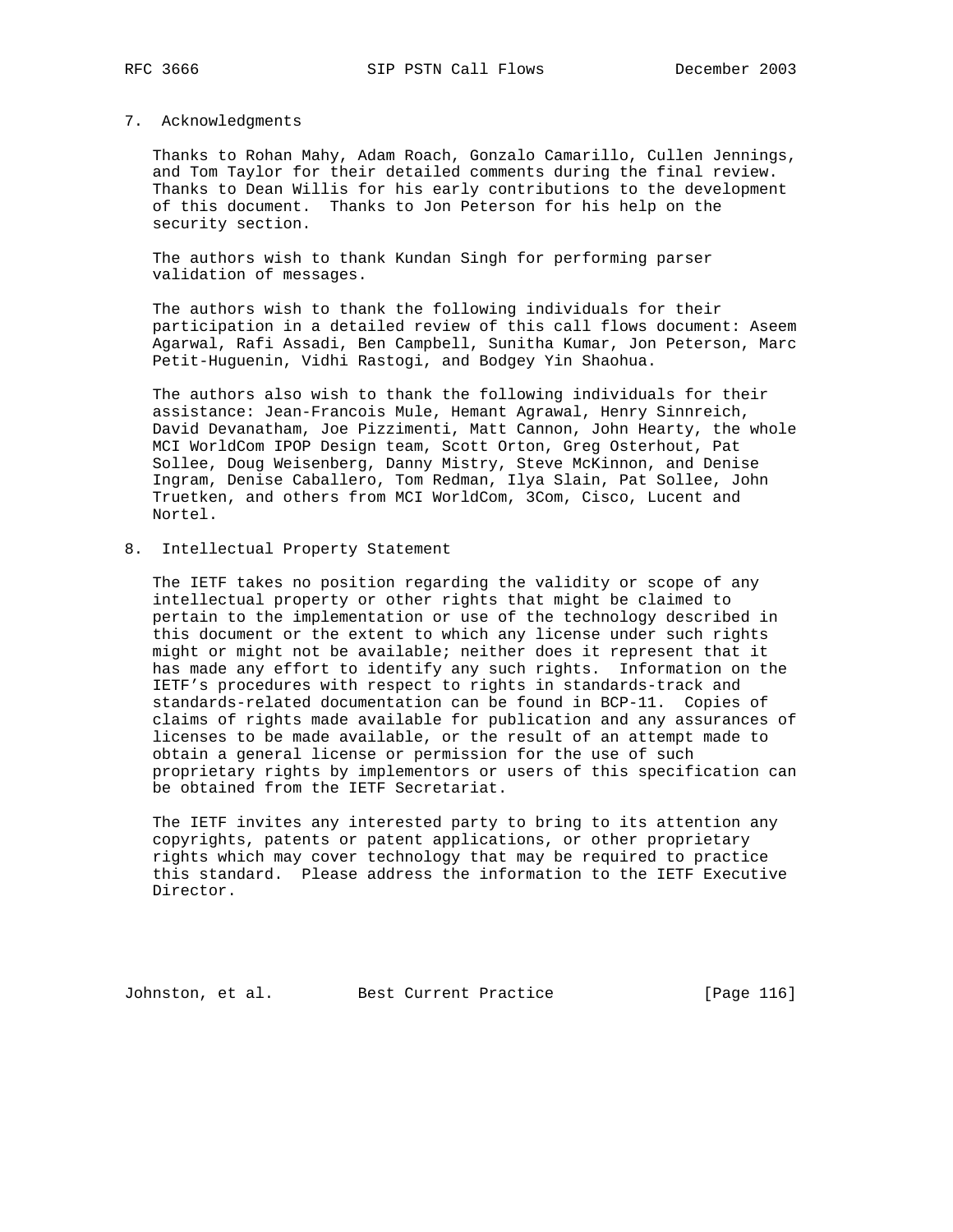9. Authors' Addresses

 All listed authors actively contributed large amounts of text to this document.

 Alan Johnston MCI 100 South 4th Street St. Louis, MO 63102 USA

EMail: alan.johnston@mci.com

 Steve Donovan dynamicsoft, Inc. 5100 Tennyson Parkway Suite 1200 Plano, Texas 75024 USA

EMail: sdonovan@dynamicsoft.com

 Robert Sparks dynamicsoft, Inc. 5100 Tennyson Parkway Suite 1200 Plano, Texas 75024 USA

EMail: rsparks@dynamicsoft.com

 Chris Cunningham dynamicsoft, Inc. 5100 Tennyson Parkway Suite 1200 Plano, Texas 75024 USA

EMail: ccunningham@dynamicsoft.com

 Kevin Summers Sonus 1701 North Collins Blvd, Suite 3000 Richardson, TX 75080 USA

EMail: kevin.summers@sonusnet.com

Johnston, et al. Best Current Practice [Page 117]